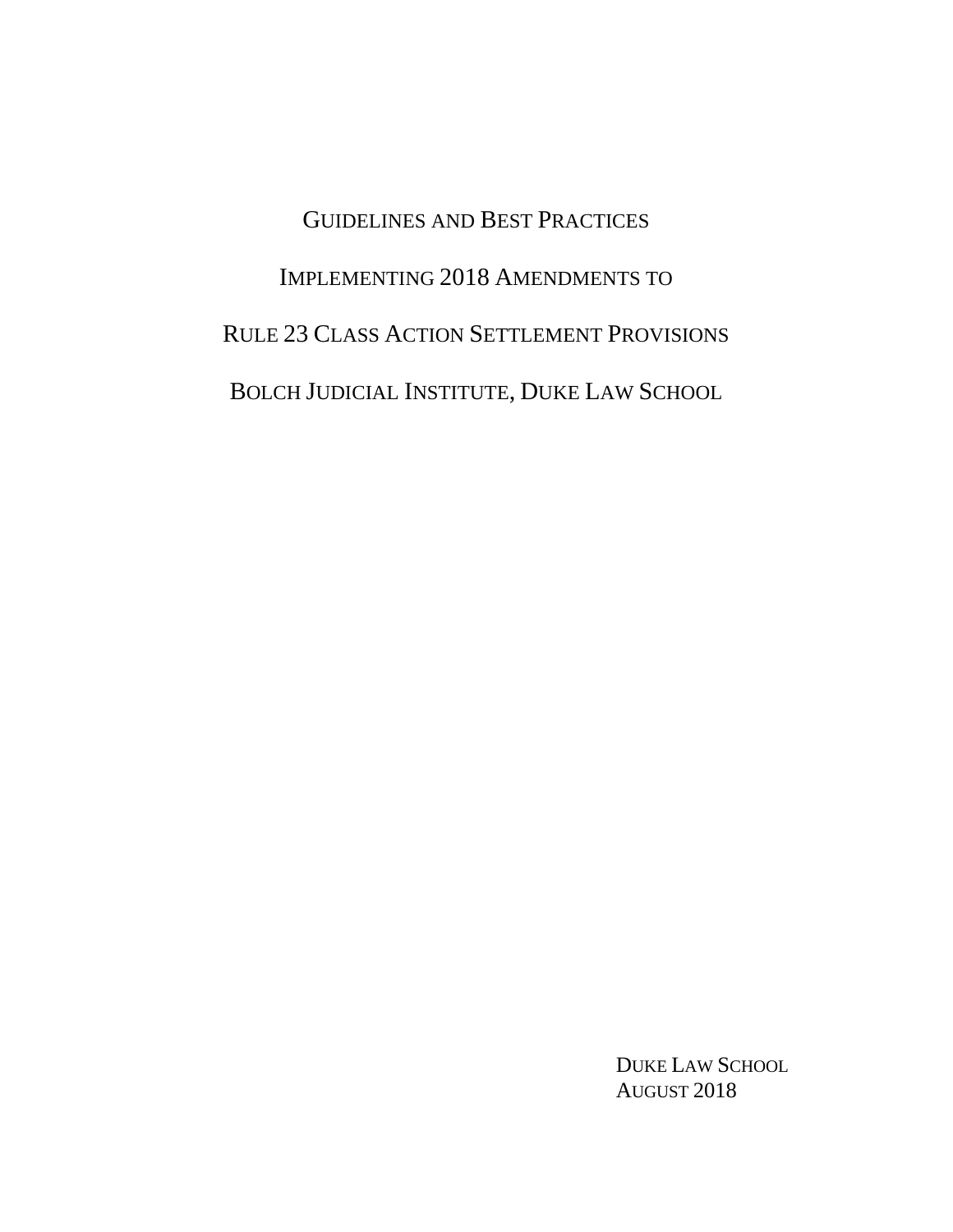## **FOREWORD†**

On October 6–7, 2016, the Bolch Judicial Institute, Duke Law School (formerly Center for Judicial Studies) held a conference in Washington DC to identify consensus positions that could be developed into standards and best practices for the bench and bar to implement in light of pending amendments to Rule 23, which are scheduled to take effect on December 1, 2018.

At its April 14, 2016, meeting, the Advisory Committee on Civil Rules recommended a package of amendments to Rule 23, addressing class-action settlement issues. Many of the amendments codify emerging or best practices of courts and are relevant today. Among other things, the amendments require lawyers to provide additional information up front for the court to preliminarily approve settlements ("frontloading"), permit notice by electronic means, impose limitations on compensating objectors, and clarify final-settlement criteria.

The October conference laid the groundwork for the *Class Action Settlement Guidelines and Best Practices*, which were drafted by 38 prominent defense and plaintiff practitioners and experts well experienced in class action litigation — with significant input and comment from six federal and state court judges.

The *Guidelines and Best Practices* was prepared under the leadership of eight distinguished practitioners drawn from the plaintiffs' and defense bars, which comprise the Editorial Board. Four teams were formed from the other 30 volunteers, with a plaintiff and defense team leader from the Editorial Board leading each team.

\_\_\_\_\_\_\_\_\_\_\_\_\_\_\_\_\_\_\_\_\_

<sup>†</sup> Copyright © 2018, Duke Law Bolch Judicial Institute, All Rights Reserved. This document does not necessarily reflect the views of Duke Law School or its faculty, or any other organization including the Judicial Conference of the United States or any other government unit.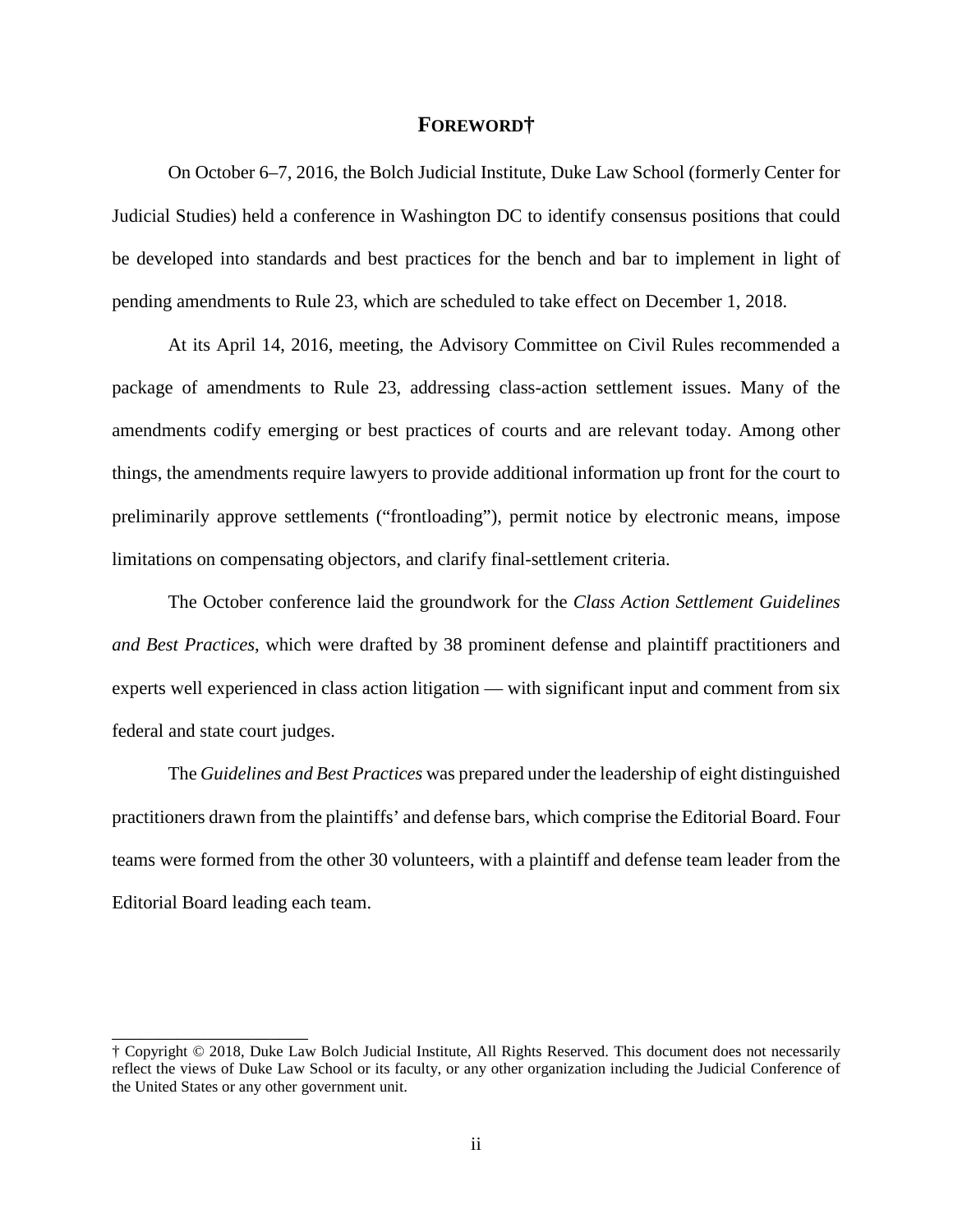The teams worked for several months preparing a draft. The drafts were first reviewed by the individual teams and then later by all 38 judges, lawyers, and experts on the project. A revised draft was circulated to the 125 practitioners and judges, who attended the October 6–7, 2016, Duke Law Distinguished Lawyers Class Action Settlement Conference. It was posted on the Institute's web site for public comment.

This document is intended to help the bench and bar comply with the 2018 amendments to Rule 23. It adds detail to the general guidance provided in the amended rule and committee note. Because many in the bench and bar had already adopted many of the new provisions in the amended rule in their practice, the recommendations in the *Guidelines and Best Practices* are based on a solid foundation. These guidelines and best practices are recommended because they have proven useful across cases and have been adopted by multiple courts.

> John K. Rabiej Deputy Director, Bolch Judicial Institute

Malini Moorthy Chair, Distinguished Lawyers' Conference Advisory Council

Dena Sharp Vice-chair, Distinguished Lawyers' Conference Advisory Council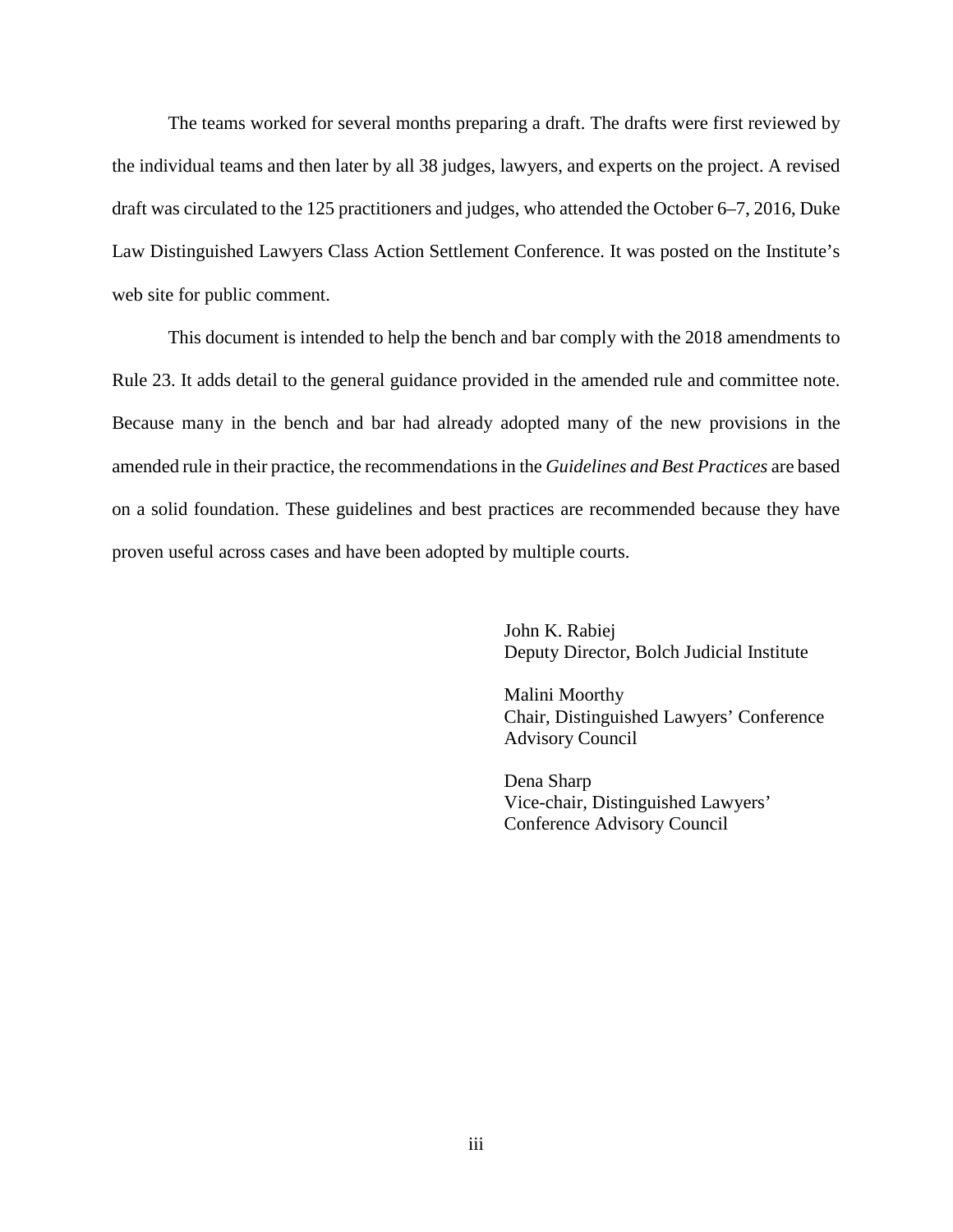#### **ACKNOWLEDGEMENTS**

The *Class Action Settlement Guidelines and Best Practices* is the work product of over 38 experienced practitioners and experts, who devoted substantial time and effort to improve the law. Eight of the practitioners assumed greater responsibility as the editorial board, consisting of:

## **EDITORIAL BOARD**

John Beisner Skadden Arps Slate Meagher & Flom LLP

Melissa Holyoak Competitive Enterprise Institute

Adam Moskowitz The Moskowitz Law Firm

Jennie Anderson Andrus Anderson LLP

Elizabeth Cabraser Lieff Cabraser Heimann & Bernstein LLP

> Christian Clapp Angeion Group

George Dougherty Shook Hardy Bacon LLP

Ellen Gusikoff Robbins Geller Rudman & Dowd LLP

> Bethany Kristovich Munger Tolles & Olson LLP

Gary Mason Whitfield Bryson & Mason LLP

> Cathy Moses Irell & Manella LLP

Robert Shelquist Lockridge Grindal Nauen PLLP

> Todd Stenerson Hunton & Williams LLP

Hassan Zavareei Tycko & Zavareei LLP

Caleb Marker Zimmerman Reed LLP

Aaron Van Oort Faegre Baker Daniels LLP

#### **CONTRIBUTORS**

Lauren Barnes Hagens Berman Sobol Shapiro LLP

James Cecchi Carella Byrne Cecchi Olstein Brody & Agnello P.C.

> David Cohen Stephan Zouras LLP

> > Jeanne Finegan HF Media LLC

Victor Jih Irell & Manella LLP

Adam Levitt DiCello Levitt & Casey

> Niki Mendoza Epic

Mike Pennington Bradley Arant Boult Cummings LLP

Richard Simmons Analytics Consulting LLC

> Steven Weisbrot Angeion Group

Charles Zimmerman Zimmerman Reed LLP

Steve Herman Herman Herman & Katz LLC

Mary Massaron Plunkett Cooney PC

> Sheila Brodbeck Pfizer Inc.

Steve Cirami Epic

Christina Diaz GlaxoSmithKline

Andra Greene Irell & Manella LLP

Joe Juenger Garretson Resolution Group

> Rich Lewis Hausfeld

Darrell Miller Duke University

Chris Seeger Seeger Seeger Weiss

Tom Sobol Hagens Berman Sobol Shapiro LLP

Joe Whatley Whatley Kallas LLP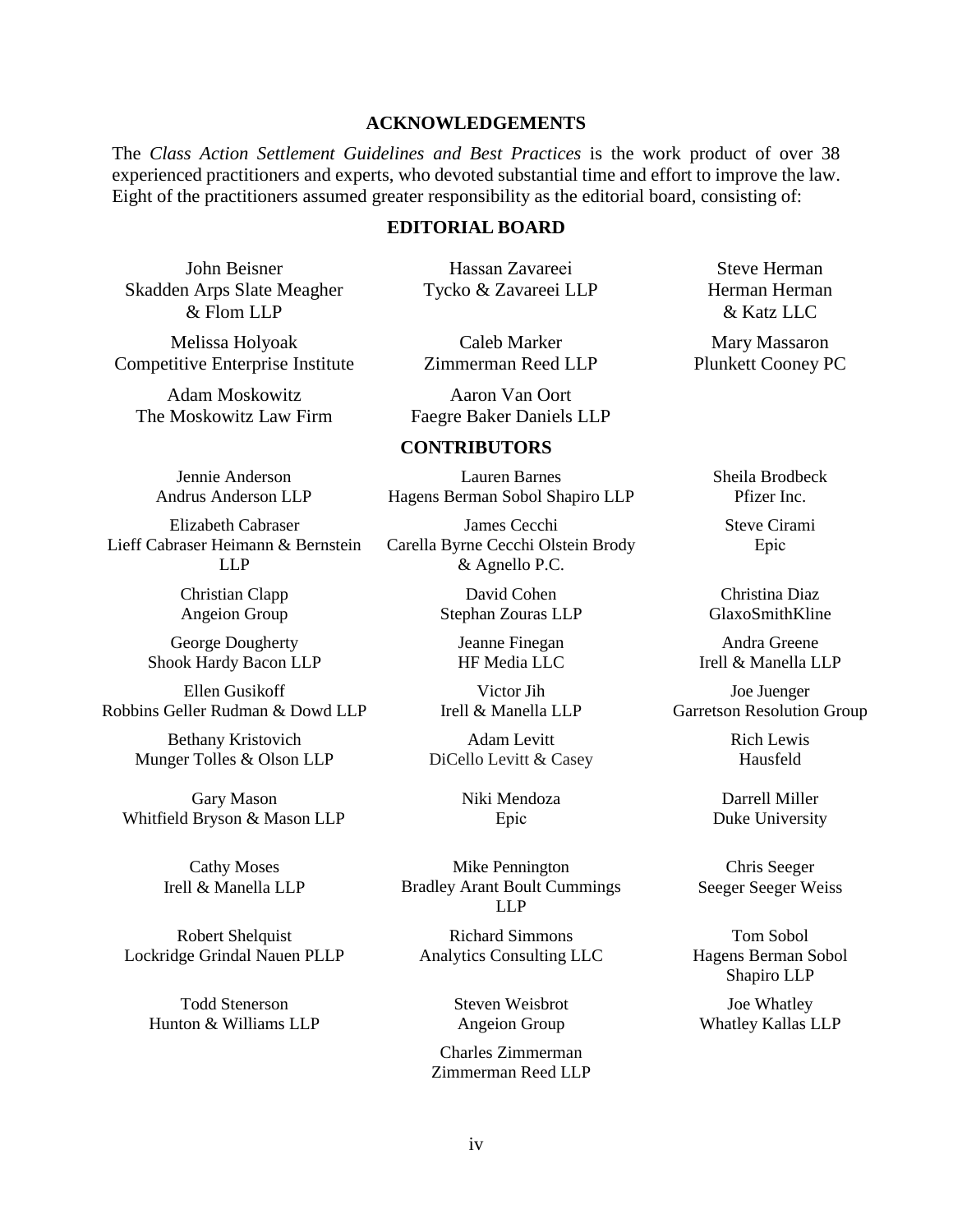Special thanks go to Elizabeth Cabraser and Adam Levitt as team members who provided substantial drafting assistance.

The feedback of the judiciary has been invaluable in identifying best practices, exploring the challenges faced by judges, and the viability of the proposed guidelines and best practices. The ways in which these guidelines and best practices have benefitted from the candid assessment of the judiciary cannot be understated. It is with the greatest of thanks that we recognize the contributions of the 14 judges who attended the conference and the six judges who reviewed early drafts and provided comments and suggestions.

The Bolch Judicial Institute, Duke Law School, expresses its appreciation for the outstanding contributions made by the editors, authors, and reviewers.

> Bolch Judicial Institute, Duke Law School August 2018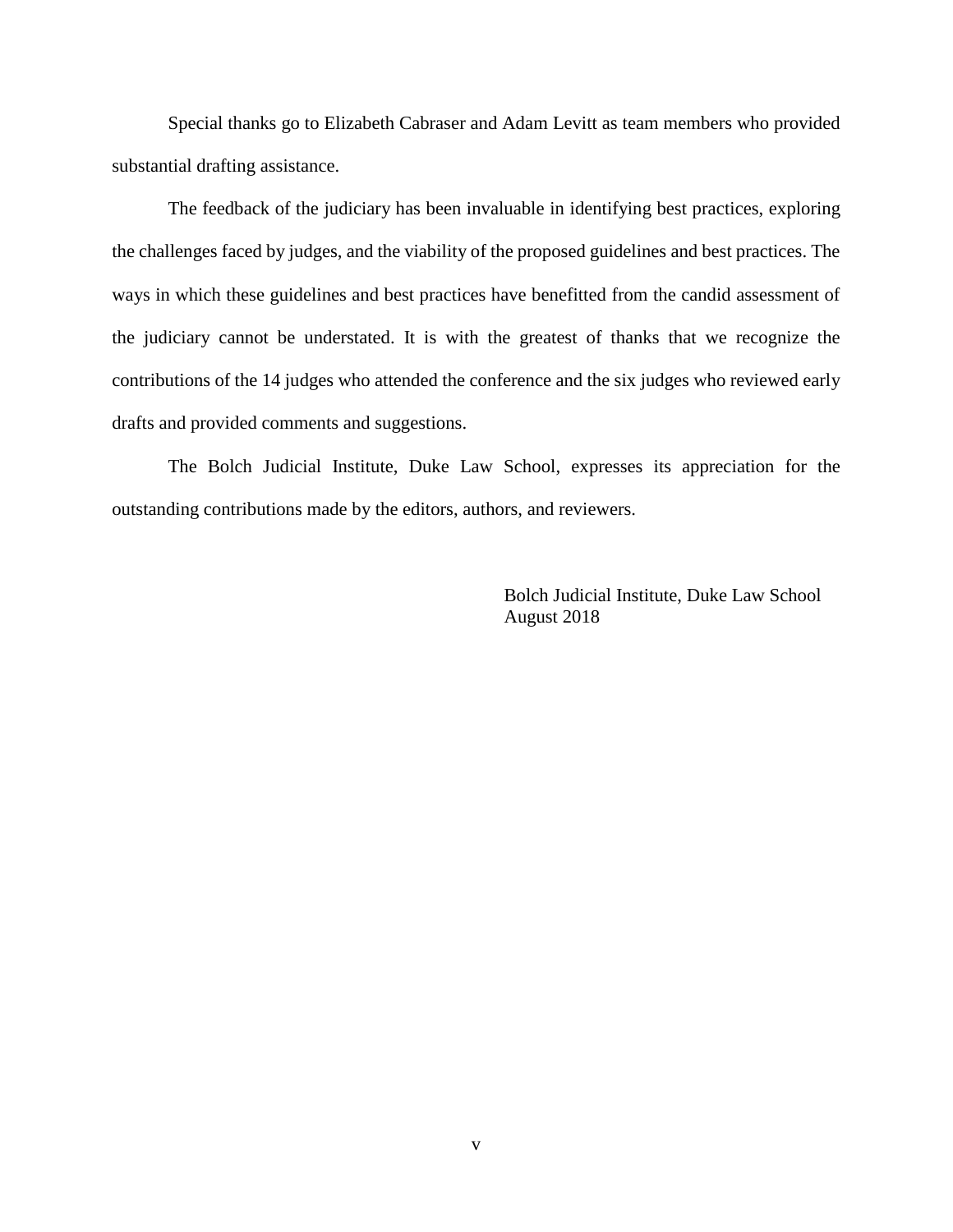#### **PREFACE**

On December 1, 2018, amendments to Rule 23 will take effect, provided they are not rejected by Congress.<sup>[1](#page-5-0)</sup>

In 2017, the Committee on Rules of Practice and Procedure recommended to the Judicial Conference of the United States that it transmit the amendments to the Supreme Court for its review and approval. On April 26, 2018, the Supreme Court submitted the amendments to Congress for its approval. The amendments culminate more than five years of study and review by the Advisory Committee on Civil Rules.

In its 2017 report to the Judicial Conference, the Advisory Committee on Civil Rules transmitted proposed amendments addressing the following six issues:

- 1. Requiring earlier provision of information to the court as to whether the court should send notice to the class of a proposed settlement (known as "frontloading");
- 2. Making clear that a decision to send notice of a proposed settlement to the class under Rule  $23(e)(1)$  is not appealable under Rule  $23(f)$ ;
- 3. Making clear in Rule  $23(c)(2)(B)$  that the Rule  $23(e)(1)$  notice triggers the opt-out period in Rule 23(b)(3) class actions;
- 4. Updating Rule 23(c)(2) regarding individual notice in Rule 23(b)(3) class actions;
- 5. Addressing issues raised by "bad faith" class action objectors; and
- 6. Refining standards for approval of proposed class action settlements under Rule 23(e)(2).

The amendments codify many existing practices of courts. Based on that experience, the following GUIDELINES AND BEST PRACTICES provide guidance on three main areas addressed by the amendments, including: (1) means, format, and contents of settlement notice; (2) "frontloading" information for the court; and (3) "bad faith" class action objectors. Guidance is also provided on the role of court-appointed counsel vis-a-vis others, particularly lead counsel appointed in MDLs.

<span id="page-5-0"></span> $<sup>1</sup>$  Appendix A includes the text of these amendments and the corresponding committee notes.</sup>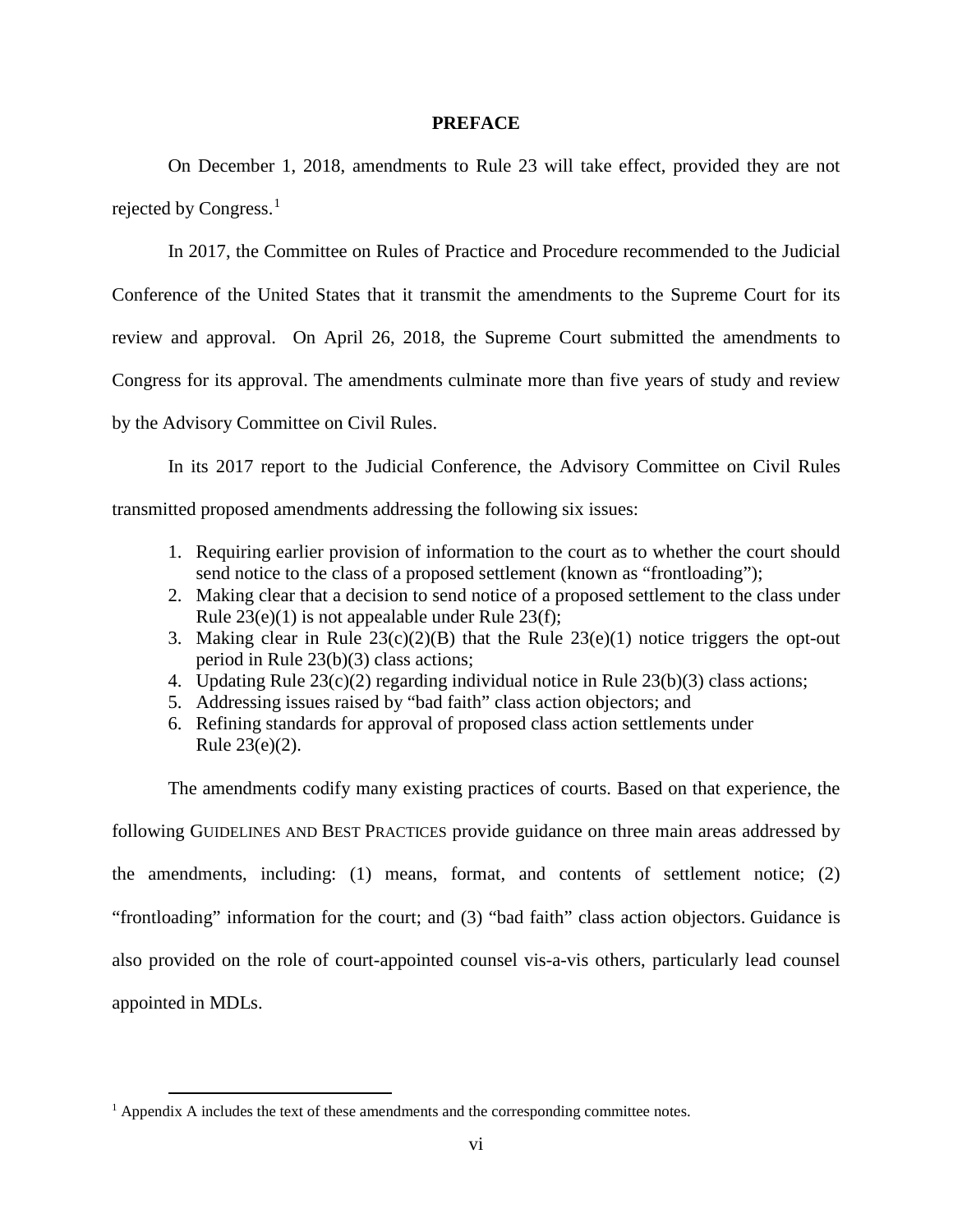#### **CHAPTER 1**

## **PROVIDING INFORMATION TO THE COURT TO DECIDE WHETHER TO SEND NOTICE TO CLASS MEMBERS AND APPROVE SETTLEMENT ("FRONT-LOADING")**

Federal Rule Civil Procedure 23(e) requires court approval before claims, issues, or defenses of a certified class may be settled, voluntarily dismissed, or compromised. As amended, Rule 23(e) adopts a two-stage approval process that requires a court first to approve the sending of notice to class members of the proposed settlement under subdivision (e)(1) and later to hold a hearing and approve the proposed settlement under subdivision (e)(2).

Amended Rule 23(e)(2) lists the core issues of procedure and substance that a court must consider in deciding whether to send notice and approve a proposed settlement. These issues do not displace the multiple criteria for settlement approval developed under circuit law,<sup>[2](#page-6-0)</sup> but rather focus the court's examination on a limited number of core concerns in determining whether a proposed settlement is fair, reasonable, and adequate.

Amended Rule 23(e)(1) requires a court to "frontload" its examination by considering many of the same procedural and substantive factors at the notice stage that it will consider at the approval stage. This development addresses the serious problems of class member confusion and wasted time and effort that follow when a proposed settlement is ultimately disapproved after notice of a proposed settlement is sent to class members. By frontloading the court's review, Rule

 $\overline{a}$ 

<span id="page-6-0"></span><sup>2</sup> The various circuit courts of appeal employ variations on this general test. *See, e.g.*, *In re Elec. Books Antitrust Litig*., 639 F. App'x 724, 726 (2d Cir. 2016); *In re Cendant Corp. Litig*., 264 F.3d 201, 232 (3d Cir. 2001); *see also Moulton v. U.S. Steel Corp*., 581 F.3d 344, 349 (6th Cir. 2009) (considering "(1) the risk of fraud or collusion; (2) the complexity, expense and likely duration of the litigation; (3) the amount of discovery engaged in by the parties; (4) the likelihood of success on the merits; (5) the opinions of class counsel and class representatives; (6) the reaction of absent class members; and (7) the public interest") (citation omitted); *Bennett v. Behring Corp*., 737 F.2d 982, 986 (11th Cir. 1984) (reviewing "(1) the likelihood of success at trial; (2) the range of possible recovery; (3) the point on or below the range of possible recovery at which a settlement is fair, adequate and reasonable; (4) the complexity, expense and duration of litigation; (5) the substance and amount of opposition to the settlement; and (6) the stage of proceedings at which the settlement was achieved").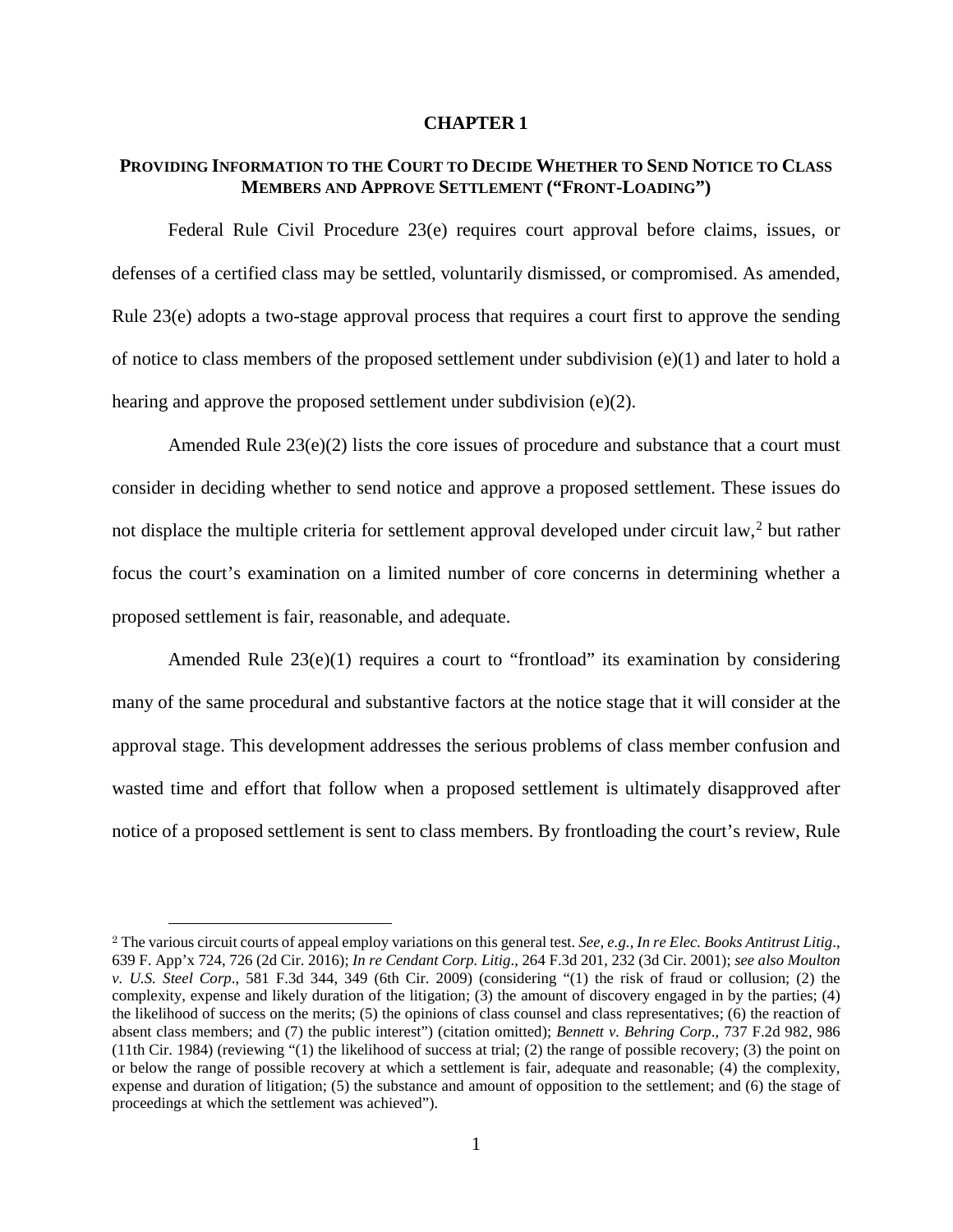$23(e)(1)$  may also save the court, as well as the parties, the time and expense of correcting and supplementing specific factual issues and questions at the final approval stage.

Amended Rule 23(e)(1) effects the frontloading by specifying a new standard that a court should use in deciding whether to send notice of a proposed settlement to class members. The standard requires the court to determine whether it "will likely be able to approve" the proposed settlement, taking into consideration the core procedural and substantive concerns listed under amended Rule 23(e)(2). If a litigation class has not previously been certified in the case, the court must also consider whether it could certify a settlement class. To be clear, although the new standard requires the court to determine that it "will likely be able to approve" the proposed settlement, this standard is more lenient than the eventual standard required to grant final approval. One reason for this lower standard at the preliminary stage is to facilitate notice to the proposed class and to allow the court to consider the proposed class's reaction and opinion when determining whether final approval should be granted.

Counsel must provide the court with sufficient information addressing the Rule  $23(e)(2)$ factors for the court to make its determinations at both the notice and approval stages. The following guidelines explain the rule provisions while the best practices provide guidance on how best to comply with the amended rule.

**GUIDELINE 1:** Parties should request a court to approve sending notice to class members of a proposed settlement only if the court is likely to be able to: (1) approve the settlement after a hearing and a finding that it is fair, reasonable, and adequate under Rule  $23(e)(2)$ ; and  $(2)$  certify the class.

Notice of settlement is required regardless of whether a class has previously been certified or will be certified as part of the settlement approval. A court may approve sending notice only after it decides that it will likely approve the proposed settlement at a later date. In all cases, the

2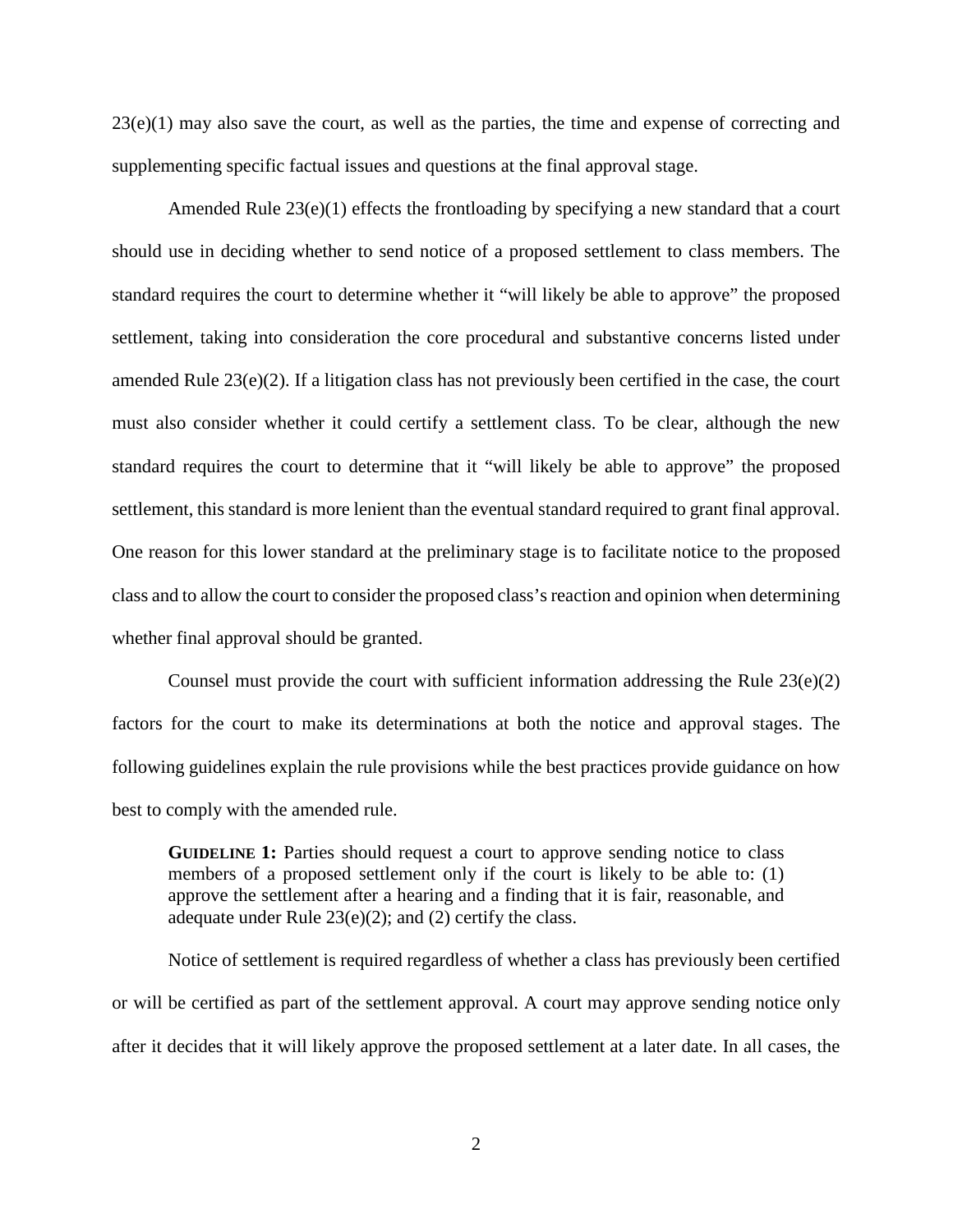court must initially determine whether class action criteria have been met under Rule 23(a) and (b), which is outside the scope of these guidelines and best practices.

In determining whether to approve sending notice of a proposed settlement, a court must predict that it likely will ultimately approve the settlement after taking into consideration a number of factors, several of which can only be known fully at a later time, *e.g.,* effectiveness of claims administration process and responses of the proposed class.

BEST PRACTICE 1A*:* At both the notice and approval stages, the parties should provide the court with information sufficient for it to decide that the proposed settlement is fair, reasonable, and adequate, in accordance with the topics enumerated in Rule 23(e)(2).

Amended Rule  $23(e)(2)$  sets out five broad topics to help the court determine whether a proposed settlement is fair, reasonable, and adequate. The topics are described as core procedural and substantive concerns. These topics synthesize various lists of factors adopted by circuit law and are designed to focus the court and lawyers on core concerns. The core concerns are not intended, however, to "displace any factors" under established circuit law.

The core concerns are to be finally determined when the court decides whether to grant final approval of the proposed settlement. But to the extent that information is available at the notice stage, the parties should provide the court with all available materials addressing the Rule  $23(e)(2)$  procedural and substantive core concerns that they intend to submit to the court to support approval of the settlement under Rule  $23(e)(2)$ . The information must be sufficient for the court to determine whether it will likely approve the proposed settlement. At the approval stage, the court should also ensure that timely CAFA notice was sent to state and federal attorneys general in accordance with the Class Action Fairness Act of 2005.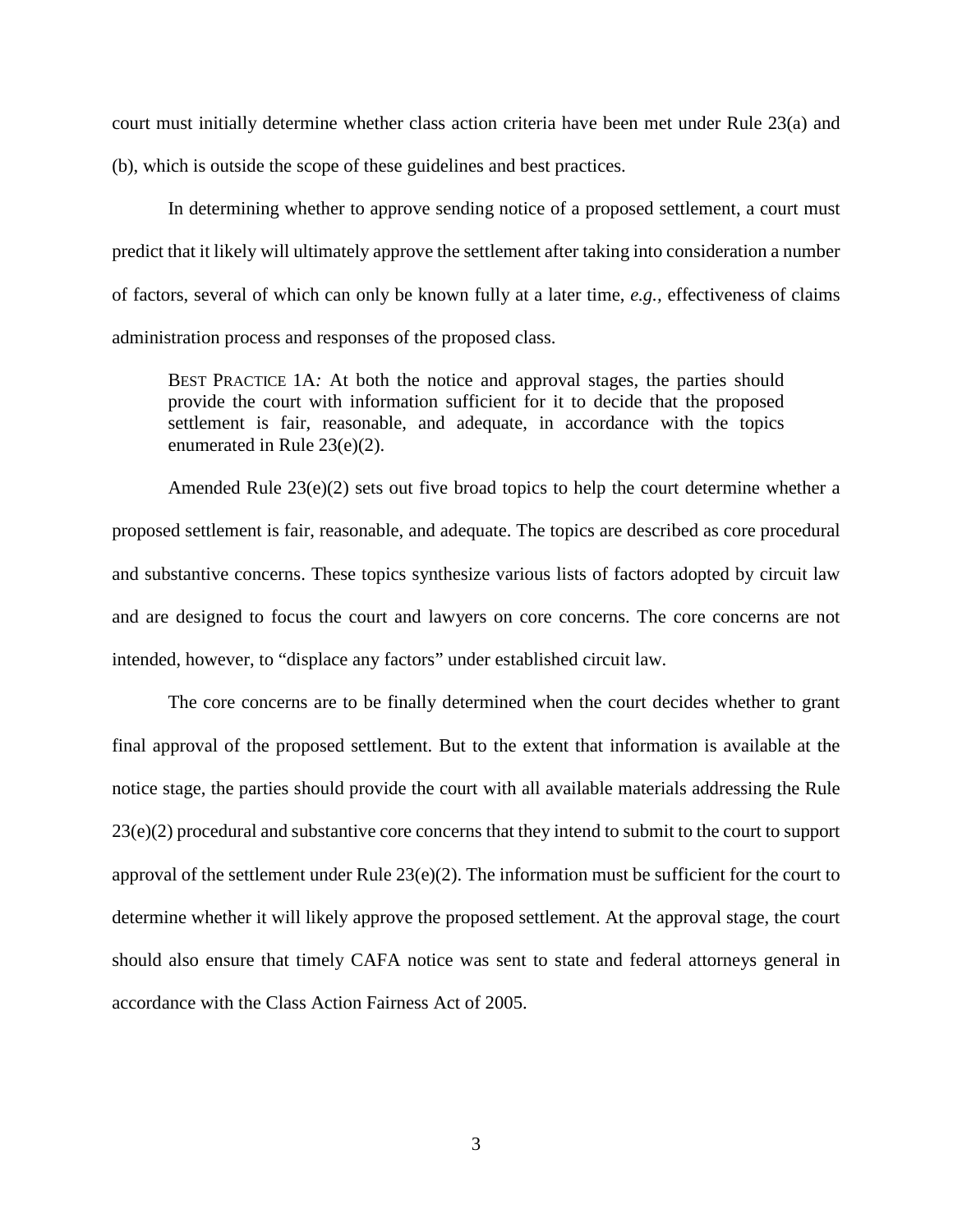**GUIDELINE 2:** At both the notice and approval stages, a court has wide discretion in determining how much information is sufficient to determine that a proposed settlement is fair, reasonable, and adequate.

A court has wide discretion in assessing the weight and applicability of the core concerns addressed by Rule 23(e) and, given that discretion, should take care to make the review process proportional to the requirements of each particular case.

BEST PRACTICE 2A*:* In general, if a settlement proposal lacks any indicia of collusion, conflict, or lack of fairness to the class members, a court should not require an exhaustive study and extensive information to make its findings that the proposal is fair, reasonable, and adequate. Conversely, if doubts arise about the fairness of the proposed settlement, the court should require additional information in making its determinations.

In deciding whether to approve notice of a proposed settlement under Rule  $23(e)(1)$  or approve it under Rule 23(e)(2), the court should exercise its discretion in appropriate cases to require less information from the parties if there are no indications that the settlement is unfair, unreasonable, or inadequate.

A court should rely on certain indicators that strengthen the showing that the proposed settlement is fair, reasonable, and adequate, including: (1) supervision of a trusted third-party mediator over settlement negotiations, and particularly the mediator's representation as to the conduct of negotiations at arm's-length and a lack of collusion among the parties; (2) lack of any showing of conflicts of interest; (3) mature and adversarial proceedings that have included considerable discovery, survived dispositive motion practice, and proceeded toward, if not past, class certification; and (4) an absence of or few significant objections to the settlement and optouts despite a comprehensive and wide-reaching notice plan. If one or some combination of these protections is in place, demanding exhaustive information on every core procedural and substantive concern may not be warranted, for example, demanding extensive studies and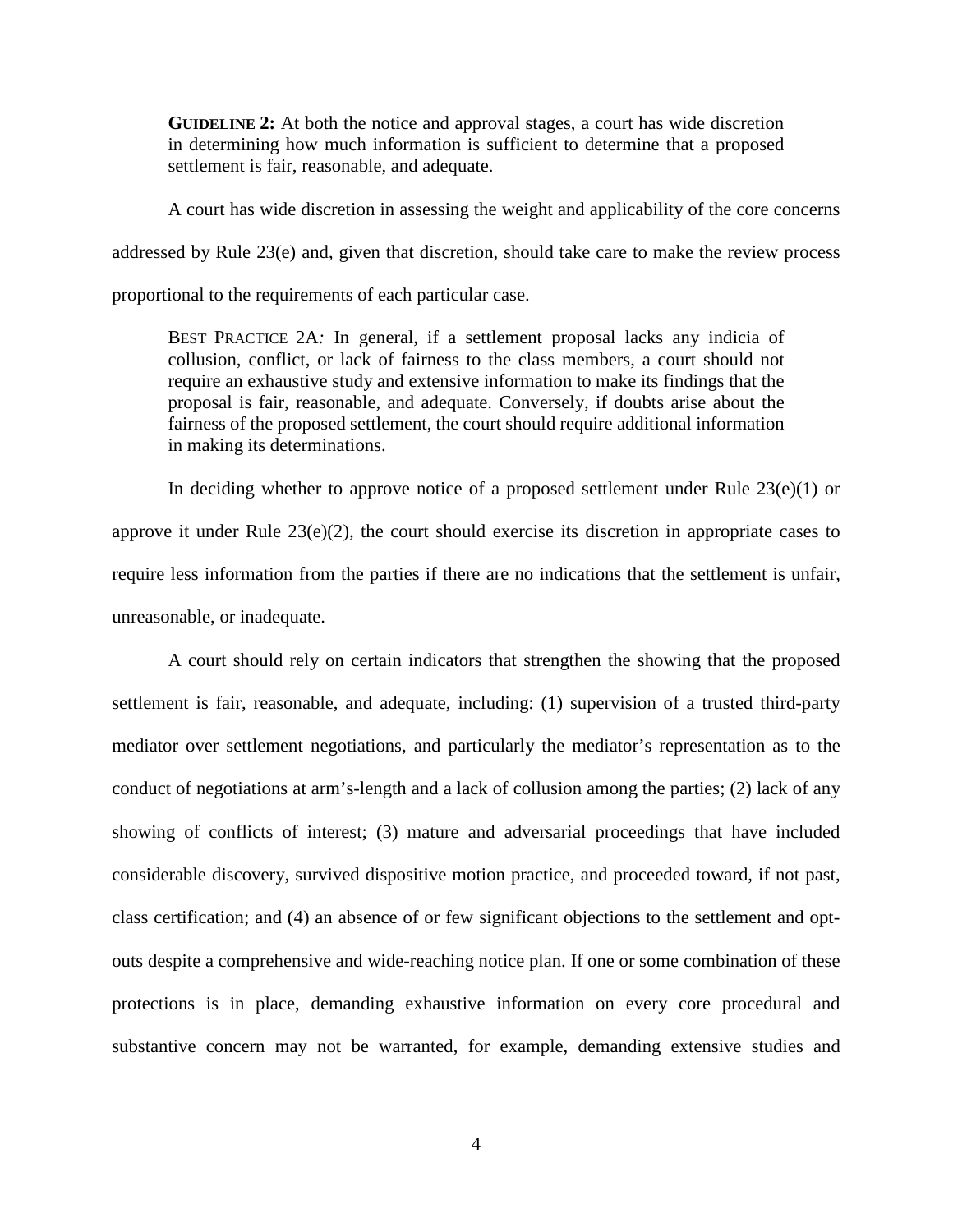information on the precise amount of expected relief, the range of reasonableness of the settlement fund, or the defendant's ability to withstand a greater judgment.<sup>[3](#page-10-0)</sup>

Alternatively, if the settlement relief offered to class members is significant when weighed against the weaknesses of the plaintiff's case, the court may require less information on other factors in the court's analysis. If the amount paid to the class is insignificant, or nonexistent as in a coupon settlement, or if a significant portion of the money made available through settlement is paid into a *cy pres* fund, allocated to attorney's fees, or may revert to defendants; however, the court should require additional information to ensure that there is no collusion and that the settlement class receives adequate relief.

A court should require more information if relief to the class seems insignificant and there is any suggestion that defendants may have "played" plaintiffs' counsel against one another in competing, parallel class actions in a "reverse auction," resulting in less favorable terms for the class. If such indicia are present — *e.g*., the existence of numerous, competing class actions against the same defendants with settlement initiated by defendants with only one plaintiff group — the court should require counsel to explain and justify the course of events and reasons for the choices made, and any objections raised by competing, non-settling plaintiffs and their counsel should be carefully reviewed and thoroughly considered.

Cases that settle early in litigation may also warrant additional court inquiry to satisfy the requirements that the settlement be fair, reasonable, and adequate. In some cases, an early

<span id="page-10-0"></span><sup>&</sup>lt;sup>3</sup> Where these protections are present, only a few absent class members have submitted objections, and those objections are suspect  $(e.g., they were filed by \text{counds known to be "professional" or serial objects), the court should require$ counsel for the objectors to appear at the fairness hearing and allow discovery to be taken of the objectors themselves. Such discovery may reveal that the objection is lawyer-driven and that the objector himself has misunderstood or has little knowledge of the settlement's terms. *See, e.g.*, Omnibus Order Granting Final Approval of the Class Action Settlement, Approving Class Counsel's Award of Attorneys' Fees and Costs and Denying the Objectors' Objections to the Settlement at \*17, *Morgan v. Pub. Storage*, No. 1:14-cv-21559-UU, 2016 WL 1104393 (S.D. Fla. Mar. 10, 2016) (overruling objection where objector's "deposition revealed that he had no understanding of the lawsuit or the terms of the Settlement Agreement and could not even articulate the basis for his objection").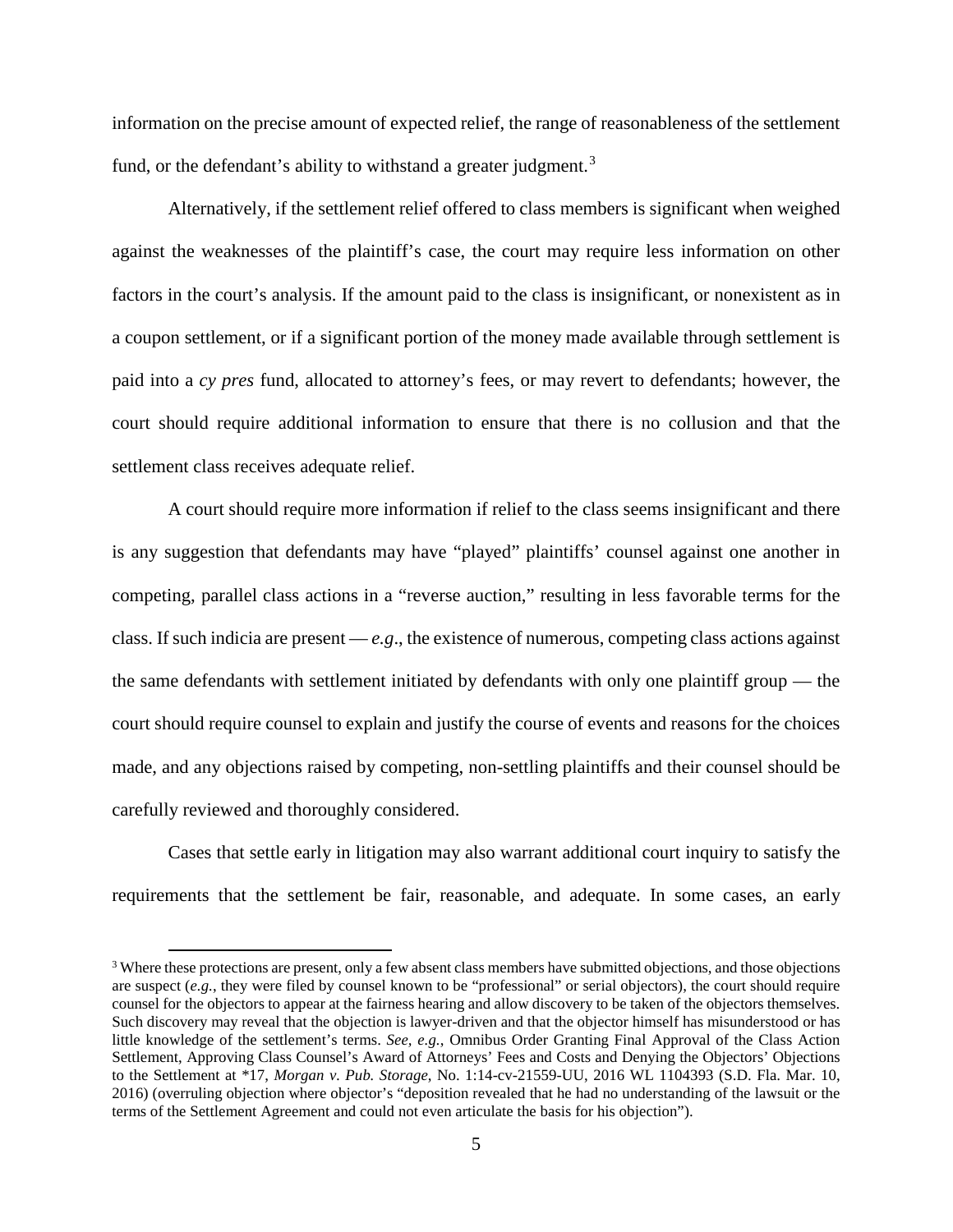settlement may simply reflect that the type of claim is well known, that the underlying facts are not complex, that there are sufficient other settlements to accurately set a market value for the claims, or that there are limited and diminishing funds available as potential sources of recovery. In this situation, no additional inquiry may be needed. But in other cases, although early settlement may well benefit class members by rendering litigation less costly and eliminating the risk of early disposition, it may also result from collusion among the parties or indicate a rushed negotiation guided by a desire for a quick fee. If, for example, a class action settles before the parties have engaged in significant motion practice or discovery, the strength of the plaintiff's claims and the defendant's defenses may be difficult to ascertain. Similarly, the risks attendant to continued litigation and the complexity and likely expense of the proceedings may be unclear when a case is settled before adversarial engagement has even begun. Courts may also have an insufficient sense of the level of skill of the parties' counsel, or the relationship between them, to judge whether behind-the-scenes collusion is likely to have occurred.

A court should also scrutinize a settlement that provides for different amounts or types of relief for subgroups of the settlement class, or where the amount in controversy is considerable and distribution to the class complex. If the parties propose that some class members receive greater or different relief than others, or a complicated claims process may be required, the court should investigate the reasons for the proposal and ensure that there is a rational basis for the proposed allocation and distribution of settlement benefits. But if the amount in controversy is small, or the distribution of settlement funds is direct and simple, less scrutiny may be required.

In sum, if indicia of fairness are apparent and protections for the class are in place, the court should lighten the burden on counsel at the fairness hearing and place heavier reliance on the representations of counsel as to the settlement's fairness, adequacy, and reasonableness. However,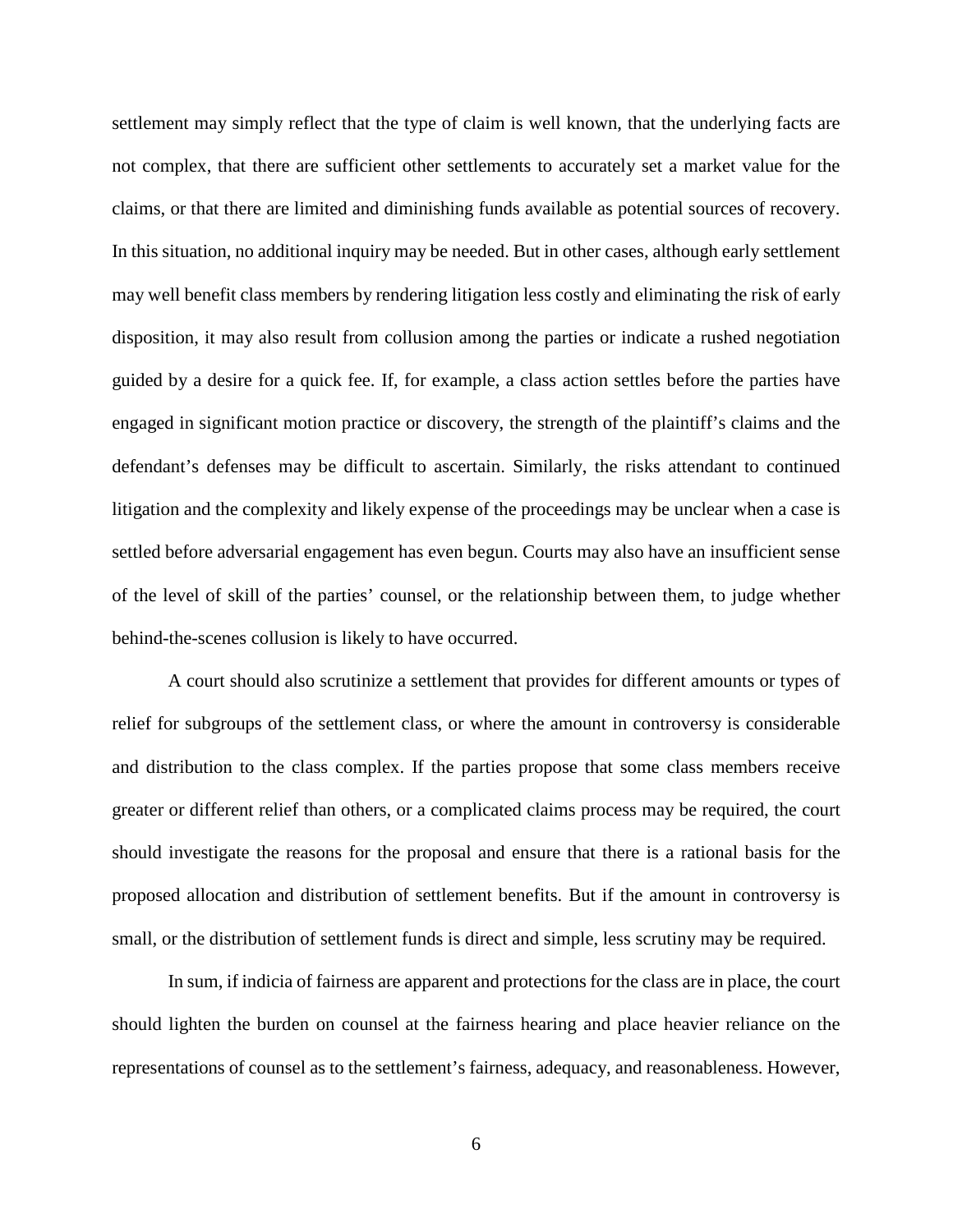if indicia of collusion or conflict are present or suspected, or the relief to the class seems insignificant under the circumstances presented, the court should require counsel to justify its position and scrutinize a class action settlement more closely.

The following guidelines and best practices address the particular requirements that parties should address and a court should consider.

BEST PRACTICE 2B*:* Parties should provide information to the court showing that class representatives and counsel have adequately represented the class.

At the notice stage, the parties should provide information on the "actual performance" of counsel acting on behalf of the class up to that time. For example, the parties should describe the discovery completed, including the volume of electronically stored information reviewed, interrogatories submitted, and depositions held. If only limited discovery was conducted, the parties should explain why it was sufficient. Counsel should provide supporting detail in a declaration to the court. They may also provide a declaration from the mediator regarding counsel's work, professionalism, and performance during the mediation process. Similarly, counsel should provide information as to work and actions taken by the class representatives, such as providing deposition testimony, gathering and providing discovery, and assisting counsel in the matter.

The parties may also inform the court about any differences in the claims alleged in the complaint (or that survived the motion to dismiss and summary judgment) and the claims being released in the proposed settlement.

The court will consider the same information when deciding whether to approve the settlement at a later date under Rule 23(e)(2).

7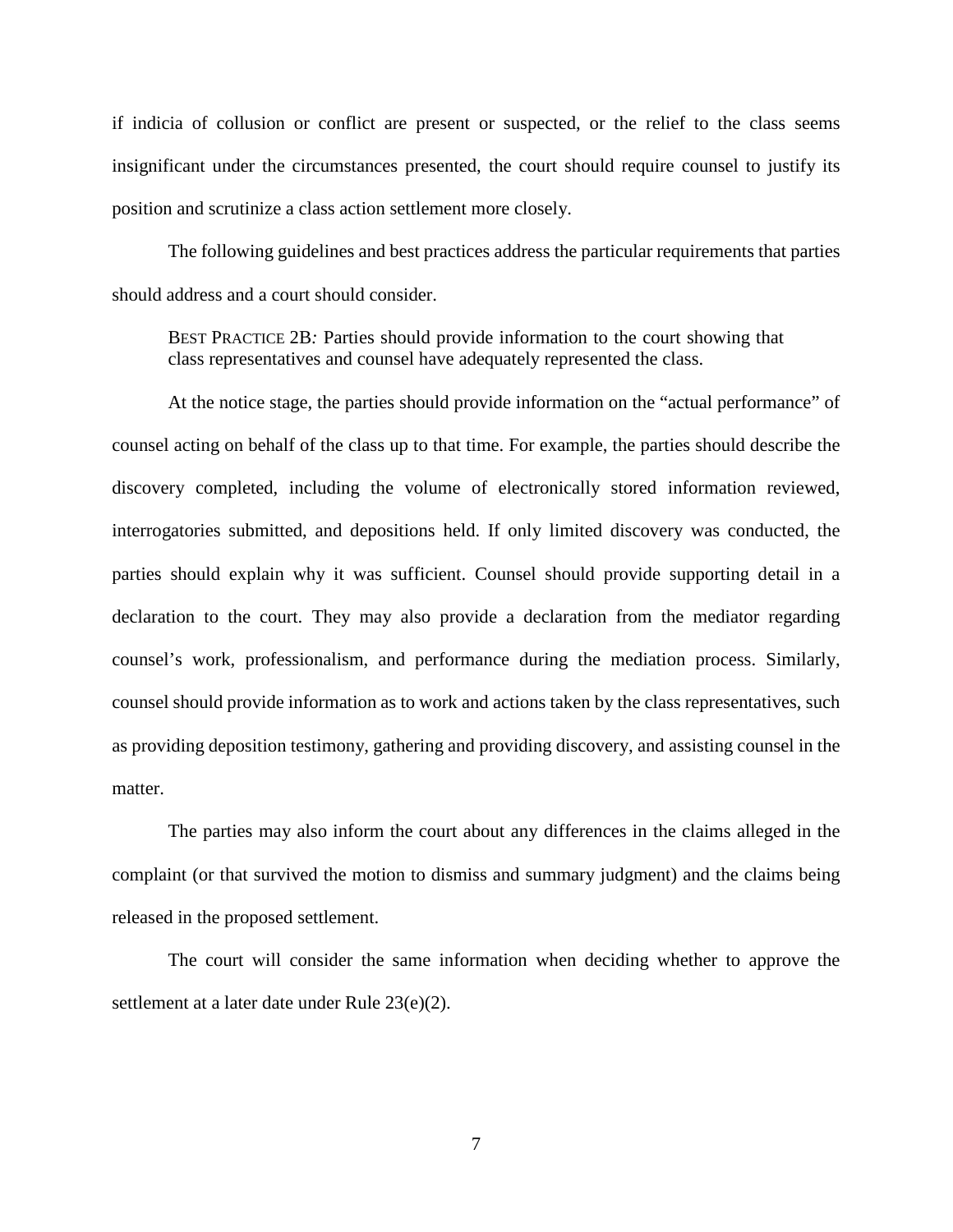**GUIDELINE 3:** Parties should provide information to the court showing that the settlement was negotiated at arm's length.

The involvement of a neutral or a court-appointed mediator in negotiating the settlement is a strong indicator that the deal was negotiated at arm's length. Parties may wish to submit a declaration from the mediator attesting to the lack of collusion between the parties and providing detail of the parties' mediation efforts, including whether they were conducted at arms' length or were adversarial in nature. Mediators may also attest to the caliber of representation, giving the court additional comfort that class members' interests were adequately represented.<sup>[4](#page-13-0)</sup> The parties may also offer evidence on other details of the settlement process, including the time devoted to settlement negotiations with the opposing party.

The court will consider the same information when it is deciding whether to approve the settlement at a later date under Rule 23(e)(2).

BEST PRACTICE 3A*:* Parties should provide information to the court showing that the expected relief of the proposed settlement to class members is adequate.

Information comparing the relief provided by the settlement to the relief that class members could potentially recover in litigation is one of the most important core concerns that a court must consider in determining whether the proposed settlement is fair, reasonable, and adequate.

To comply with amended Rule  $23(e)(2)(C)$ , the parties should provide information explaining the value of the relief made available to class members, including injunctive and other nonmonetary relief when that value is not apparent from the plain terms of the settlement. In recent lender-placed insurance litigation, for example, class-wide settlements offered class members a

 $\overline{a}$ 

<span id="page-13-0"></span><sup>4</sup> *See, e.g.*, Order Granting Final Approval to Class Action Settlement at \*6, *Wilson v. EverBank*, No. 14-CIV-22264- BLOOM/VALLE, 2016 WL 457011, (S.D. Fla. Feb. 3, 2016) (crediting mediator's declaration that the settlement was a product of "lengthy and particularly hard-fought negotiations[,]" was "professionally conducted" and "quite adversarial[,]" and that "the caliber of representation on both sides was extraordinary[.]") (citations omitted).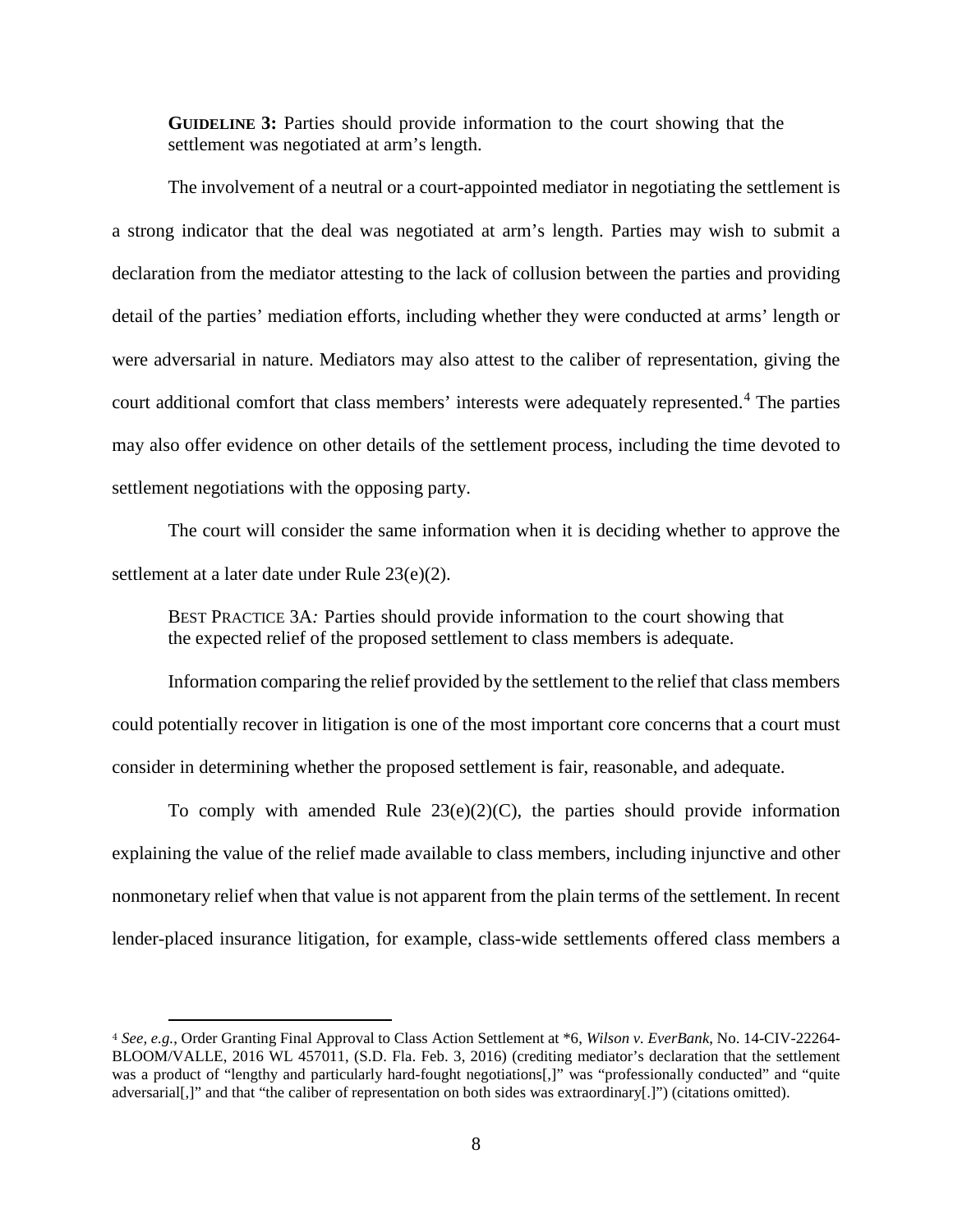percentage of the total amounts they had been overcharged for home owners' insurance. While the percentages may have seemed facially low — class members who submitted claims stood to recover 8 to 12.5 percent of the total amounts charged them — class members were in fact recovering almost all of the total *over*charge to their specific accounts. Class counsel provided this context to the courts in their own declarations and motions for approval, and the courts ultimately found that the relief afforded to the class was "extraordinary,"[5](#page-14-0) noting that when the injunctive relief provided by the settlements was also considered, the settlements offered class members more than they likely would have ever received at trial, when each class member would be required to provide substantial evidence and proof beyond what the approved claims process required.<sup>[6](#page-14-1)</sup> Amended Rule 23(e)(2)(C) lists four discrete subtopics that the court should consider in assessing the adequacy of the expected relief to the class members.

The court will consider the same information when it is deciding whether to approve the settlement at a later date under Rule 23(e)(2).

BEST PRACTICE 3A(i): The parties should provide information to the court on costs, risks, and delay of trial and appeal in assessing whether relief provided for the class is adequate.

One of the benefits of a settlement is that the court and the parties avoid the uncertainty, burden, and expense of a full-blown trial on the merits. But in exchange, the settlement will often provide less relief than plaintiffs could recover in their best-case scenario in litigation.

 $\overline{a}$ 

<span id="page-14-0"></span><sup>5</sup> *Braynen v. Nationstar Mortg*., LLC, No. 14-CV-20726-GOODMAN, 2015 WL 6872519, at \*4 (S.D. Fla. Nov. 9, 2015) ("[O]ne district court touted settlements like this — that provide near-complete relief to class members on a claims-made basis — as extraordinary . . . .") (referencing *Arnett v. Bank of Am*., N.A*.*, No. 3:11-cv-1372-SI, 2014 WL 4672458 (D. Or. Sept. 18, 2014)).

<span id="page-14-1"></span><sup>6</sup> *See, e.g.*, *Almanzar v. Select Portfolio Servicing, Inc.*, No. 1:14-CV-22586-FAM, 2016 WL 1169198, at \*3 (S.D. Fla. Mar. 25, 2016) ("Factoring in the injunctive relief . . . the settlement very likely exceeds what Plaintiffs could have won at trial.") (quoting *Saccoccio v. JP Morgan Chase Bank, N.A.*, 297 F.R.D. 683, 693 (S.D. Fla. 2014)).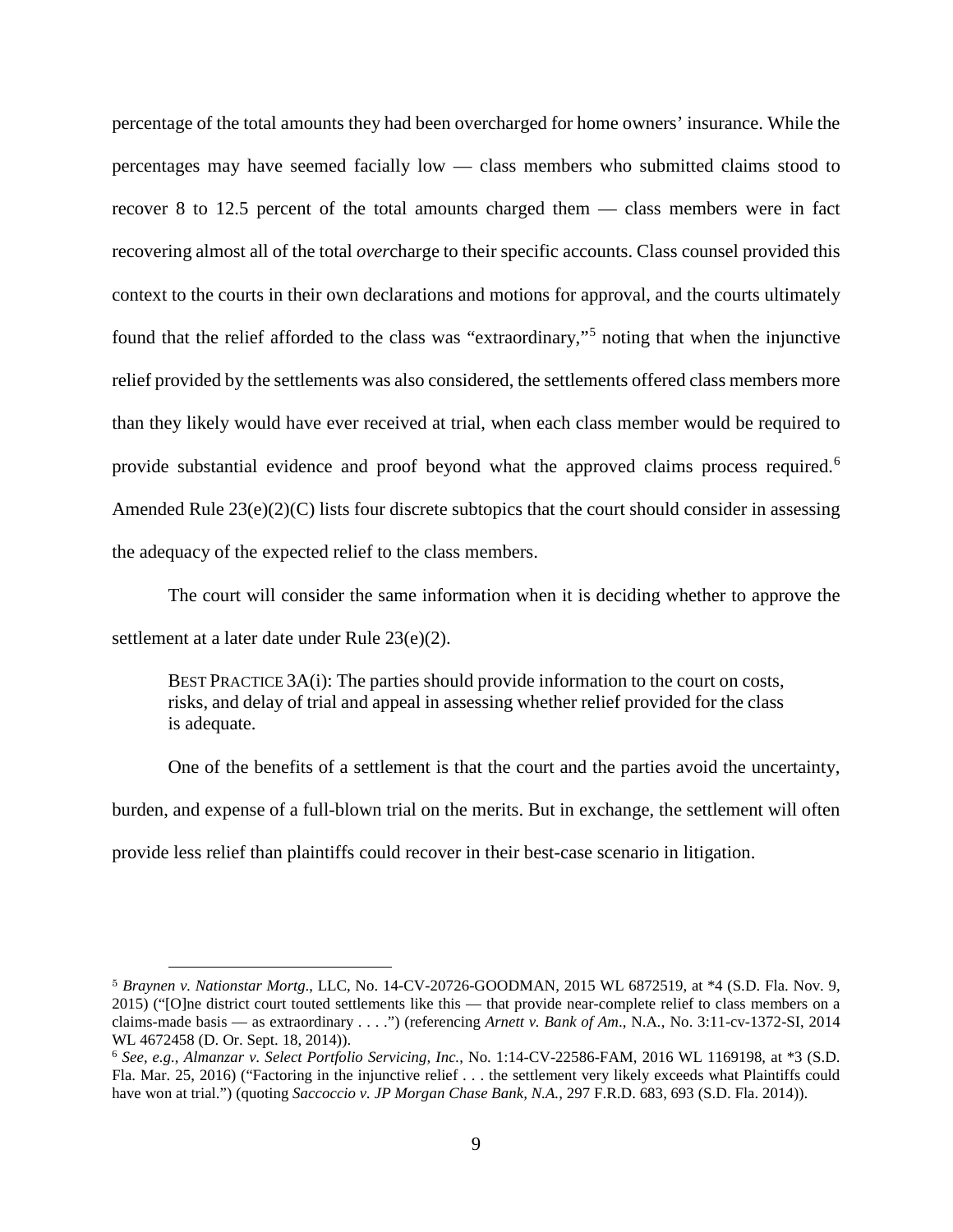In assessing the adequacy of the proposed settlement, the relief provided to class members by the settlement should be compared with assessments of the range and likelihood of possible class-wide recoveries from litigated outcomes. The assessments may include best-case, worstcase, and likely-case results, along with estimates of the likelihood that each type of result will be realized. Recognizing that these assessments of potential future outcomes are necessarily imprecise—and also recognizing that counsel need to preserve their ability to be advocates if the settlement is not approved—courts should take care to tailor the level of precision they require in these assessments to the needs of the case.

BEST PRACTICE 3A(ii): The parties should provide information on the effectiveness of the proposed method of distributing relief to class members in assessing whether relief provided for the class is adequate.

The parties should describe the proposed plan for equitably and reasonably distributing the settlement funds to class members. The parties should advise the court whether the defendant will pay settlement benefits directly to all class members or require submission of a claim as a condition of recovery. If the benefits are distributed in a "claims-made" settlement, the parties should explain the contemplated claims process and the proposed notice and claims methods to ensure the best practicable recovery by the class. At the notice stage, the parties should provide information showing that any proposed claims-processing method will facilitate the filing of legitimate claims and deter unjustified claims. At the same time, the court should ensure that the claims process is not unduly demanding, burdensome, and oppressive.

BEST PRACTICE 3B*:* The parties should consider using a professional claims administrator to send notice and claim forms and distribute benefits.

Formulating a notice and administration plan typically requires the expertise of an experienced notice and claims administrator. Experienced claims administrators can provide guidance to the parties on forms of notice, the plan of allocation, and claim form.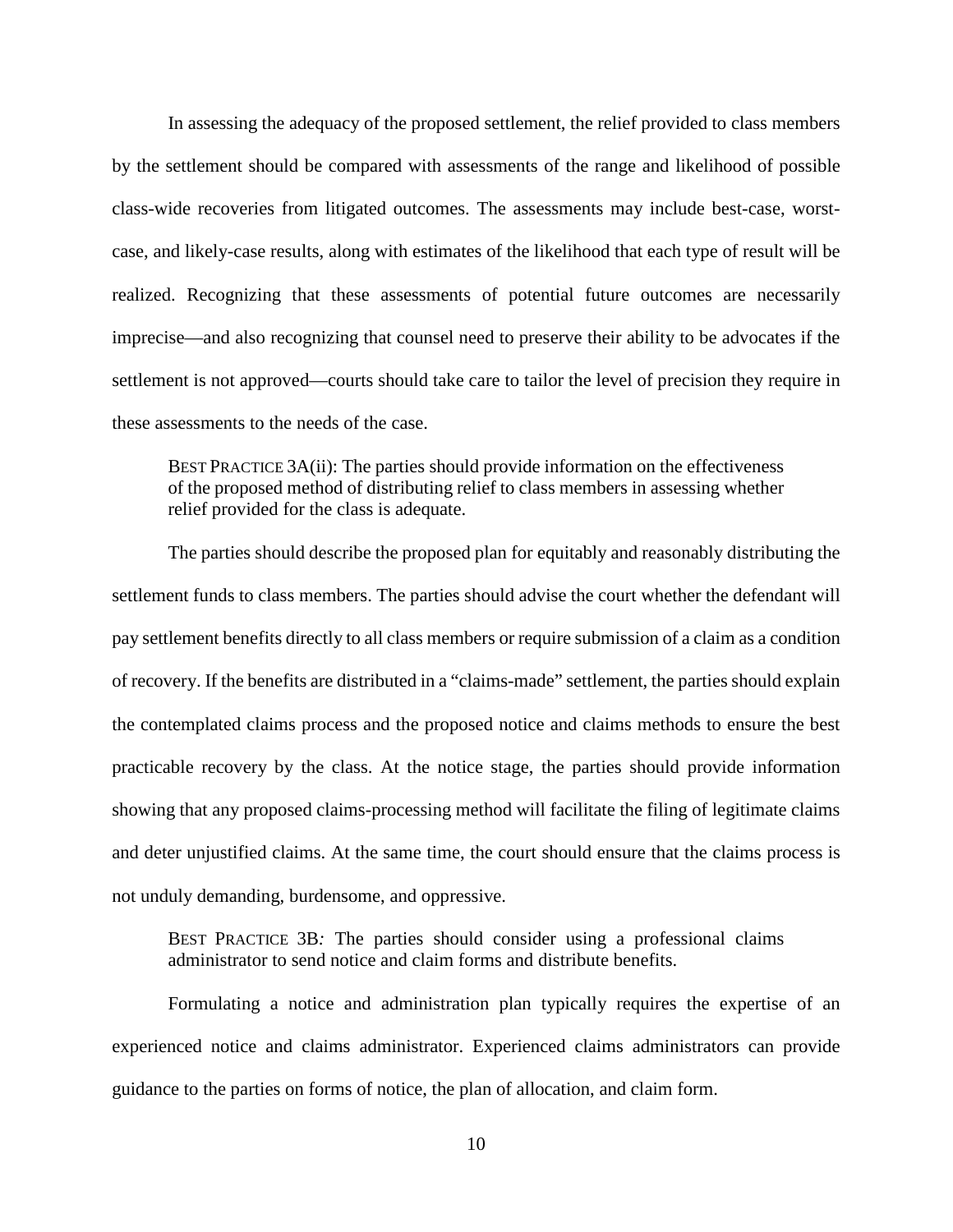Once selected, the parties should provide information to the court describing the claims administrator's experience with other similar settlements, the proposed notice plan for notifying the class of the proposed settlement and receiving class member claims, and the anticipated and estimated notice and claims administration costs.

The parties' explanation of the claims administration process should address the parties' proposed timeline for giving notice to the class, deadlines for opting out or objecting to the settlement, deadline for responding to objections, deadline for submitting claim forms, and a date for the settlement hearing required by Rule 23(e).

The court will consider the same information when it is deciding whether to grant final approval of the settlement at a later date under Rule 23(e)(2). At that stage, however, measuring the proposed relief may require evaluation of the claims process if the anticipated rate of claims submitted cannot be determined.

BEST PRACTICE 3C: In determining whether the proposed method of distributing relief is effective, a court should not assume that automatically distributing benefits to all class members is superior to distributing benefits based on submitted claims.

A class settlement may be structured to distribute benefits to all known or identifiable class members, or alternatively it may be structured to distribute benefits only to class members who submit valid claims. Neither structure is inherently superior to the other in all circumstances. A court should therefore consider each method on its own merits.

"[T]he use of a claims process is not inherently suspect."[7](#page-16-0) In fact, a claims process may be inevitable in certain settlements, such as where a claim is necessary to identify class members. An example of this situation could be a settlement involving an over-the-counter consumer product, where class members or the details of their purchases may not be readily ascertainable from a

 $\overline{a}$ 

<span id="page-16-0"></span><sup>7</sup> *Poertner v. Gillette Co*., 618 F. App'x 624, 628 (11th Cir. 2015) (citation omitted).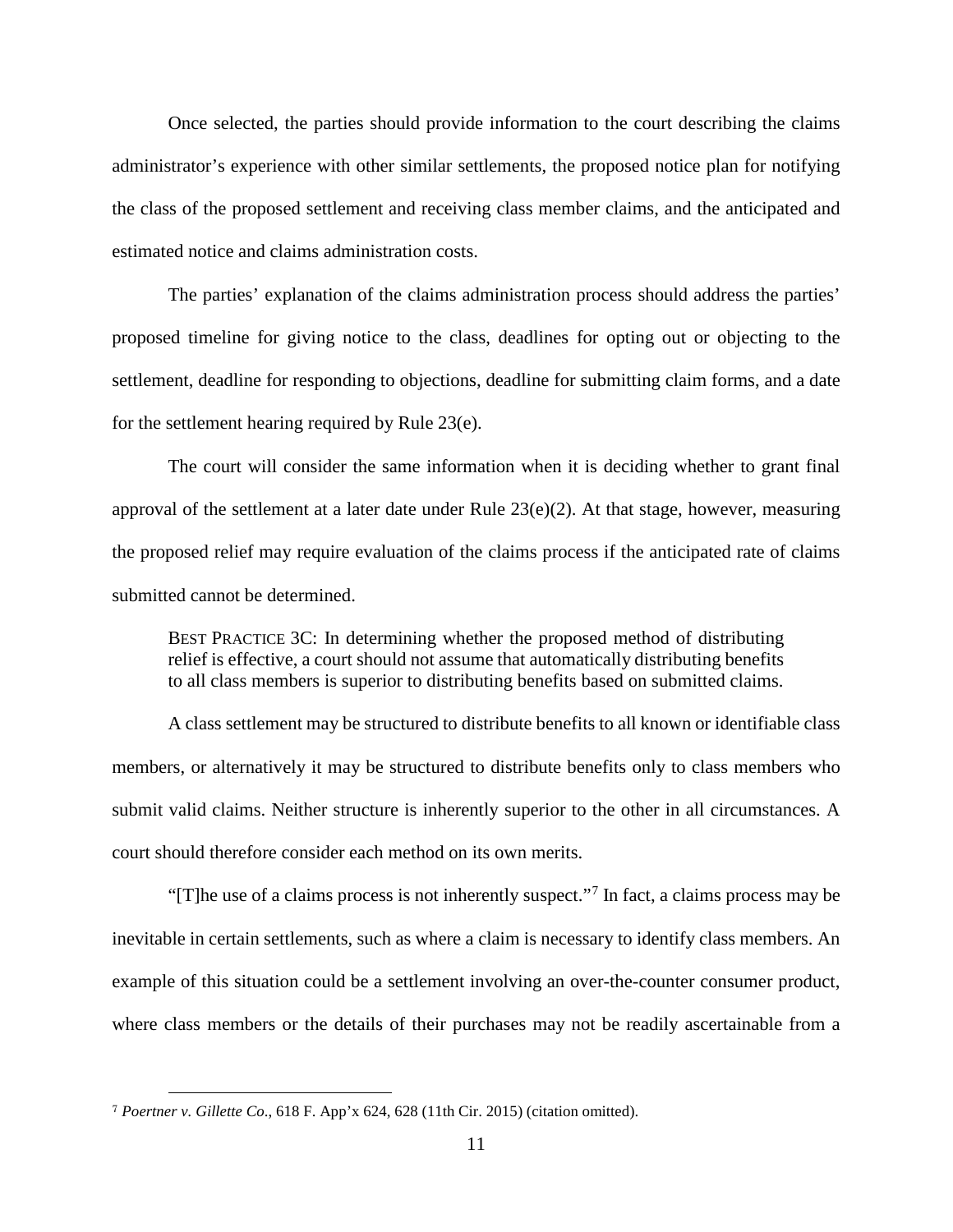defendant's records. But a claims process may have benefits even where its implementation is not inevitable or strictly necessary, and courts should consider factors other than necessity when reviewing a settlement's structure.

First, assuming that the overall value of a settlement is fixed and the only question is how to distribute that fixed amount of benefits, a claims process may be able to provide complete or otherwise significant relief for the subset of class members who choose to submit claims, whereas an automatic distribution would provide relief to a greater portion of the class but in much smaller amounts. This was the case in lender-placed insurance settlements, where defendants paid class members who participated in claims-made settlements near-complete monetary relief, but paid far less to members of direct-pay classes.[8](#page-17-0) In these cases and others, although a claims‐made settlement structure did not result in an award to all class members, it did maximize the *opportunity* available to each class member. This approach credits the decision made by each individual class member.<sup>[9](#page-17-1)</sup>

Second, direct-pay settlements may distribute relief to a greater number of class members, but a court should be aware of the limitations in reach. A court should consider how accurate, current, and complete the address data is, as well as whether class members will be given the opportunity to verify the details of their claims addresses at the notice stage. The shakier the address data, the greater the risk of waste created by checks that are discarded, mistaken for junk mail, or sent to the wrong residence. Claims administrators should also consider how to reduce the

 $\overline{a}$ 

<span id="page-17-0"></span><sup>8</sup> *Compare Arnett*, 2014 WL 4672458, at \*12 (direct pay settlement offering class members a net of 2.28% of premiums paid under a 25% fee award observed by court after declining a request for a 30% fee award due to a lack of "special circumstances" justifying a "departure from the benchmark fee of 25%), *with Montoya v. PNC Bank, N.A*., No. 14-20474-CIV-GOODMAN, 2016 WL 1529902, at \*11 (S.D. Fla. Apr. 13, 2016) (claims-made settlement offering class members "near-complete" monetary relief that "very likely exceed[ed] what Plaintiffs could have recovered at trial") (citations omitted). 9 *See, e.g.*, *Braynen*, 2015 WL 6872519, at \*14 ("Negotiating for a smaller amount to go to Class Members would, in

<span id="page-17-1"></span>effect, unfairly reward some Class Members for their own indifference at the expense of those who would take the minimal step of returning the simple Claim Form to receive the larger amount.").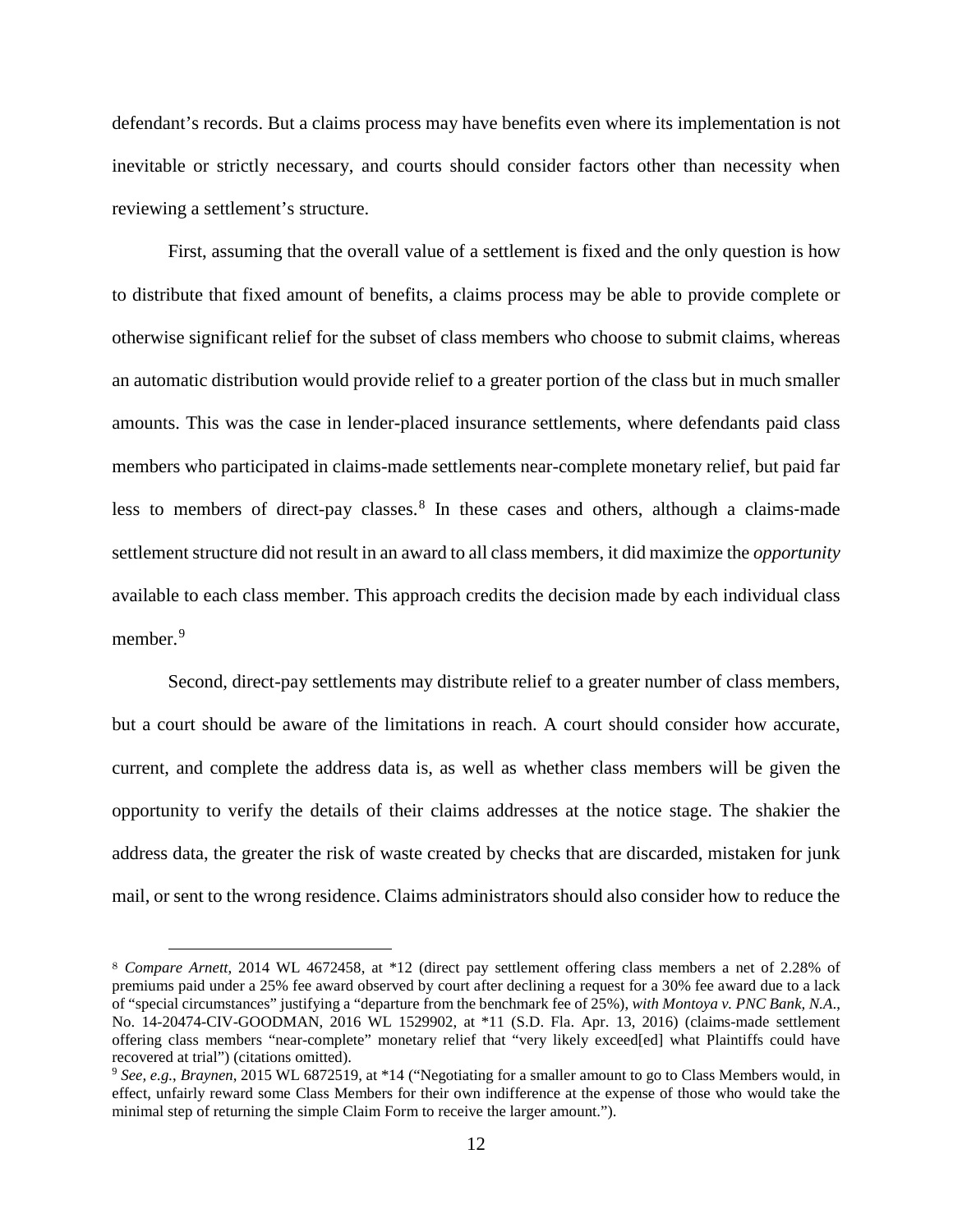risk of fraud presented by checks being sent to outdated addresses or cashed by individuals other than the class member at the same address.

Third, if class members would receive only small amounts in a direct-pay structure, the administrative costs may erode the benefits received. These costs may include the costs of printing and mailing large volumes of checks, processing returned payments, and tracking down class members whose addresses may have changed. These costs are typically lower in a claims-made structure because of the lower number of participating class members.

Fourth, if the class members have claims that vary materially in amount, using a claims process may allow the parties to tailor the amounts paid by the settlement and avoid over- or underpayment to individual class members. If, for example, a defendant's records (or lack thereof) do not allow it to ascertain how much, if anything, is due to individual consumers, a claims process allows for self-identification and the provision of detailed claim information.

**GUIDELINE 4:** The parties should provide information on the proposed attorney's fees, including timing of payments, in assessing whether relief provided for the class is adequate.

At the notice stage, the court should consider the amount of attorney's fees in evaluating the fairness of the proposed settlement. Each jurisdiction may have different applicable standards for the court to determine the appropriate nature of the proposed attorney's fees and costs, such as the "percentage of the fund" and "lodestar/multiplier" standards. The relation between the amount of the attorney's fees and the expected benefits to the class members may be important in some cases in evaluating whether the proposed settlement is fair, reasonable, and adequate. Depending upon the relevant standard in the jurisdiction, the court may also consider other relevant Rule 23 factors in preliminarily determining whether the amount of the proposed attorney's fees and costs are reasonable, such as the work performed by counsel, the risks associated with the case and any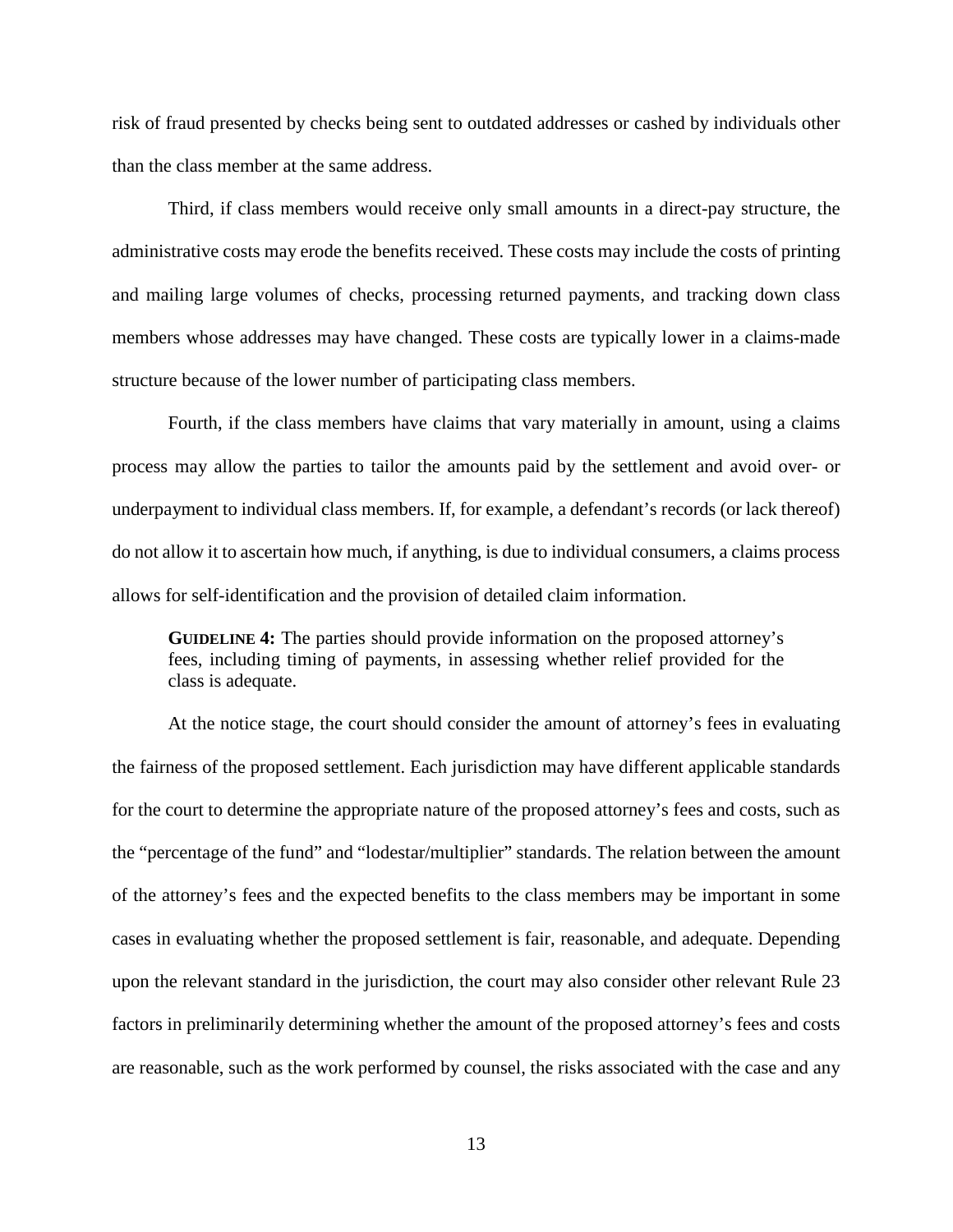other relevant factors provided by counsel in support of preliminary approval. The court may also determine whether the proposed attorney's fees are being provided by defendants in addition to the relief provided to the class.

**GUIDELINE 5:** At the final approval stage, the court should consider relief delivered to class members in determining the appropriate award of attorney's fees in accordance with Rule 23(h). In appropriate cases, a court may consider nonmonetary benefits as part of the total relief in relation to the proposed award of attorney's fees in evaluating whether the proposed settlement is fair, reasonable, and adequate.

A court awards attorney's fees in accordance with Rule 23(h). The Committee Note to Rule 23(h) sets out various factors that the court can consider in evaluating a request for attorney's fees, including: (1) work that produced a beneficial result for the class; (2) work that actually achieved a result for class members; (3) settlement provisions that provide for future payment; and (4) nonmonetary provisions that provide actual value for class members. These factors may also be adjusted based upon the accepted method for determining appropriate attorney's fees in that jurisdiction (*i.e.,* percentage of the fund, lodestar, etc.). The court should defer to the recommendations of appointed lead counsel when considering any division of attorney's fees among counsel, and it may give weight to agreements between class counsel and others about the fees claimed by the motion.

A court should consider and analyze settlements involving nonmonetary benefits for class members, according to the 2003 Committee Note accompanying Rule 23(h), to ensure that these benefits have actual value for the class, like injunctive and declaratory relief would in civil rights litigation.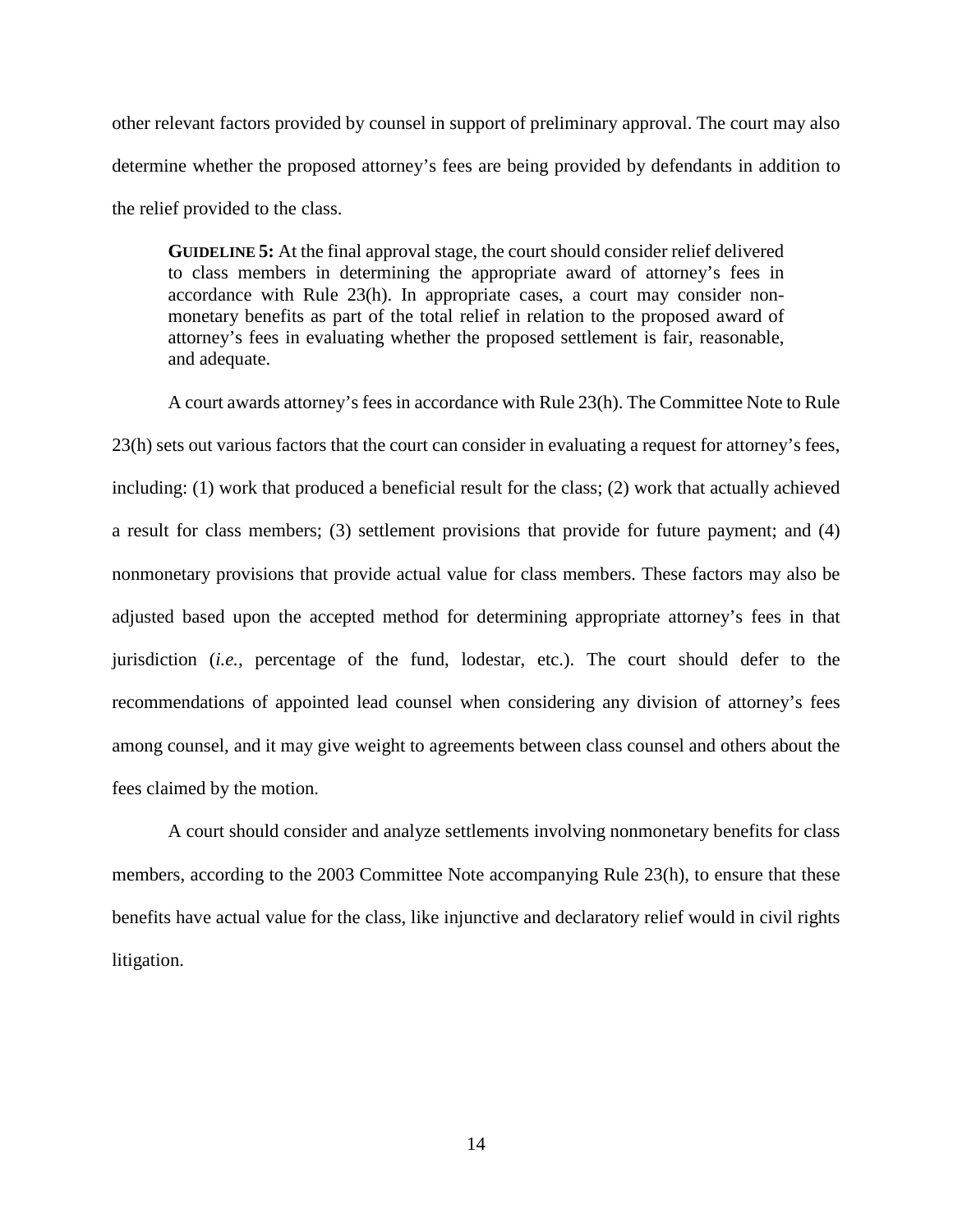BEST PRACTICE 5A: In an appropriate case, a court may consider awarding attorney's fees in a class action settlement based on a percentage of the total monetary awards made available to the class, as opposed to the actual claimed value of the settlement.<sup>[10](#page-20-0)</sup>

Courts have disagreed about whether attorney's fees can be awarded based solely on the monetary value of the relief actually paid to participating class members, typically in a settlement where the total amount is not fixed but fluctuates based on the number and amount of valid claims, as compared with fees based on the total value made available by the settlement.<sup>[11](#page-20-1)</sup>

On one hand, some courts have concluded that class counsel's compensation should be tied to the class's actual recovery, rather than the relief made available to plaintiffs and the class. And the Committee Note to amended Rule 23(e)(2), after acknowledging that awards of attorney's fees are made under Rule 23(h), states: "[T]he relief actually delivered to the class can be a significant factor in determining the appropriate fee award."

On the other hand, other courts have taken into account other items in determining the "actual value" of the relief provided to class members. These courts weigh the significant work and considerable risk assumed by lawyers who undertake to represent consumers in class actions against often large corporate defendants. These courts have concluded that the opportunity to recover meaningful relief by availing themselves of a claims process that is procedurally fair, even though many fail to do so, is "actual value" to the class members. And counsel should not be held

<span id="page-20-0"></span> <sup>10</sup> *See, e.g.*, *Poertner*, 618 F. App'x at 629 (holding that indirect benefits to the class—such as injunctive relief or a *cy pres* award—are properly included in a court's valuation of the total "settlement pie" from which the court calculates a reasonable fee).<br><sup>11</sup> *See Lopez v. Youngblood*, 2011 WL 10483569, at \*3 (E.D. Cal. Sept. 2, 2011) (noting that while "the Ninth Circuit

<span id="page-20-1"></span>affords district courts "discretion to apply either the lodestar method or the percentage-of-the-fund method in calculating a fee award[,]" "[m]any courts and commentators have recognized that the percentage of the available fund analysis is the preferred approach in class action fee requests because it more closely aligns the interests of the counsel and the class, i.e., class counsel directly benefit from increasing the size of the class fund and working in the most efficient manner.") (internal quotations and citations omitted).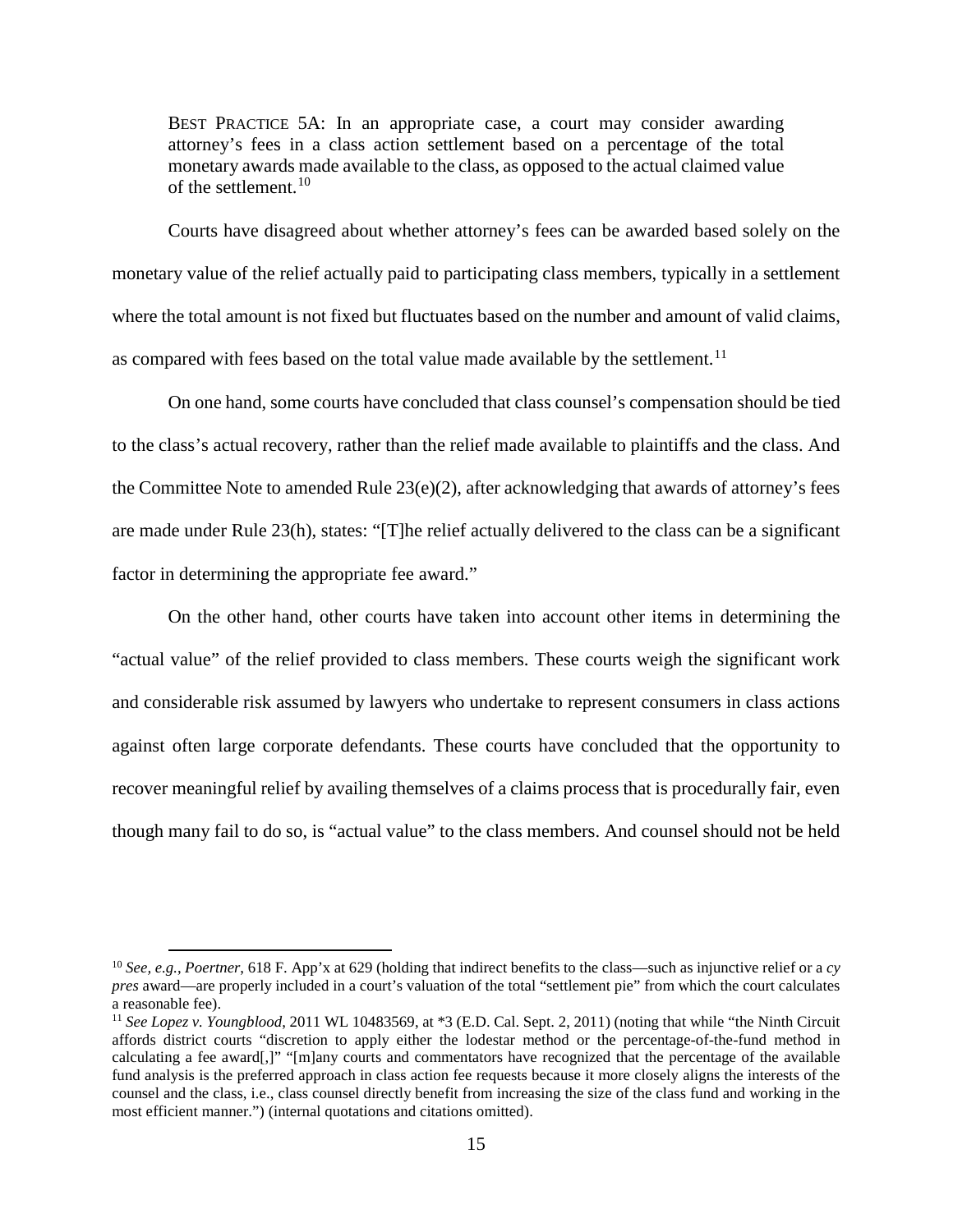to account for class members' failure to take advantage of an otherwise fair and procedurally sound settlement:

There may be many reasons or no reasons why class members decide to participate in a settlement, *e.g.,* a desire not to be involved in litigation, ideological disagreement with the justice system, their individual experiences with [a product], or sympathy for the defendant. . . . Whatever the underlying reason, that is a decision to be made by each class member. Those decisions, however, do not affect whether the settlement provided to the Class is fair, adequate, and reasonable.<sup>[12](#page-21-0)</sup>

BEST PRACTICE 5B: The parties should provide information on any agreement made in connection with the proposed settlement in accordance with Rule 23(e)(3).

At the notice stage, the court should be advised of any side agreements in determining

whether the relief is adequate. For example, the parties should advise the court of any conditions

that must be met, other than the court's approval, to the settlement becoming effective.

The court will consider the same factors when it is deciding whether to approve the settlement at a later date under Rule 23(e)(2).

BEST PRACTICE 5C*:* The parties should provide information on how the proposed settlement treats class members relative to each other, particularly if the proposed settlement addresses subclasses or other special categories of class members.

The parties should address any differences in treatment of class members, including different payout schedules, limitations, requirements, or other restrictions, and explain how the differences in treatment are linked to differences in the values or facts of the members' underlying claims. Conversely, if the settlement gives all class members the same relief, a court should consider whether differences among class members exist that should require tailored treatment. Defendants, for example, may have identified such differences in opposing certification of a litigation class. Finally, a court should consider whether the proposed class representatives expect to request an award in addition to what they would receive as a class member.

<span id="page-21-0"></span> <sup>12</sup> *Hall v. Bank of Am*., N.A., No. 1:12-cv-22700-FAM, 2014 WL 7184039, at \*8 (S.D. Fla. Dec. 17, 2014).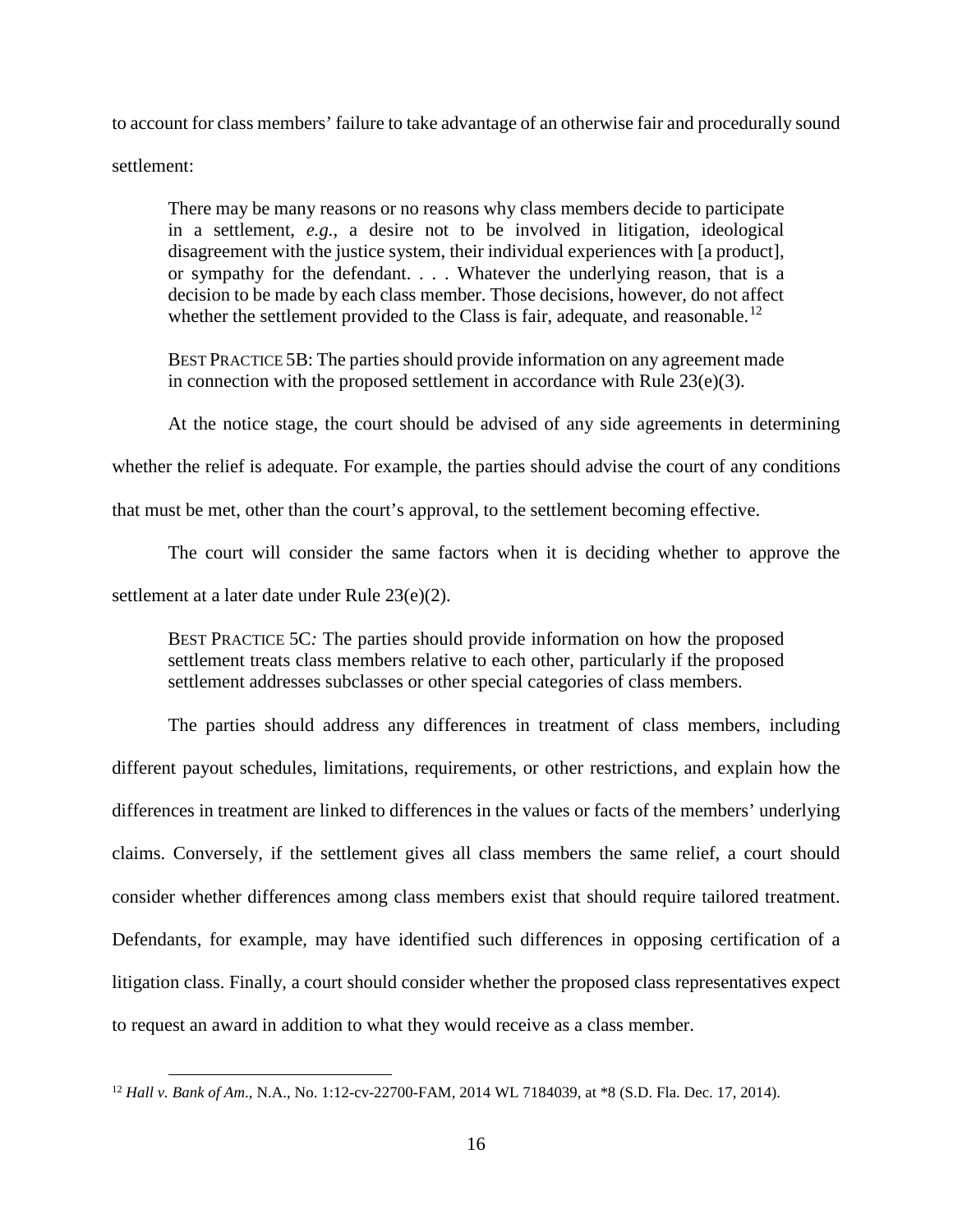In making these assessments, a court should be mindful that there is a strong public policy favoring settlement in class actions, and that the factors are meant to be considered flexibly in the context of a particular settlement. In considering whether class members are treated equitably relative to each other, courts may note potential differences in class members and possible conflicts of interest. Such potential differences and conflicts alone, however, should not lead to disapproval of a settlement. The parties may legitimately compromise and simplify the treatment of claims to achieve speed, simplicity, and efficiency in claims handling, reducing costs of administration in order to deliver a greater portion of the settlement value to class members as benefits.

The court will consider the same consideration when it is deciding whether to approve the settlement at a later date under Rule 23(e)(2). At that stage, the court may have more information on any potential issues raised by objectors.

BEST PRACTICE  $5C(i)$ : If the differences in the treatment between class members are material or the conflicts of interest are real, a court should consider whether certain safeguards protect the class members and whether the benefits of having a class-wide settlement otherwise outweigh the risks.

If class members are treated differently under the proposed settlement, the court should determine whether the differences in treatment are justified. In making this determination, the court should consider whether the proposed settlement was achieved with the help of a third-party neutral or other mediator in assessing the fairness of the different treatment. Material differences in class members' claims (either in strength or value) may be appropriately addressed in the claim process and plan for allocating the settlement fund to class members.

BEST PRACTICE  $5C(ii)$ : In assessing the equitable treatment of class members relative to each other under Rule  $23(e)(2)(D)$ , a court should give due regard to the advantages of simplifying the treatment of claims to achieve efficiency and finality.

Similarly, even if some types of claims would have been too individualized to include in a class certified for litigation purposes (for example, common law fraud and its reasonable-reliance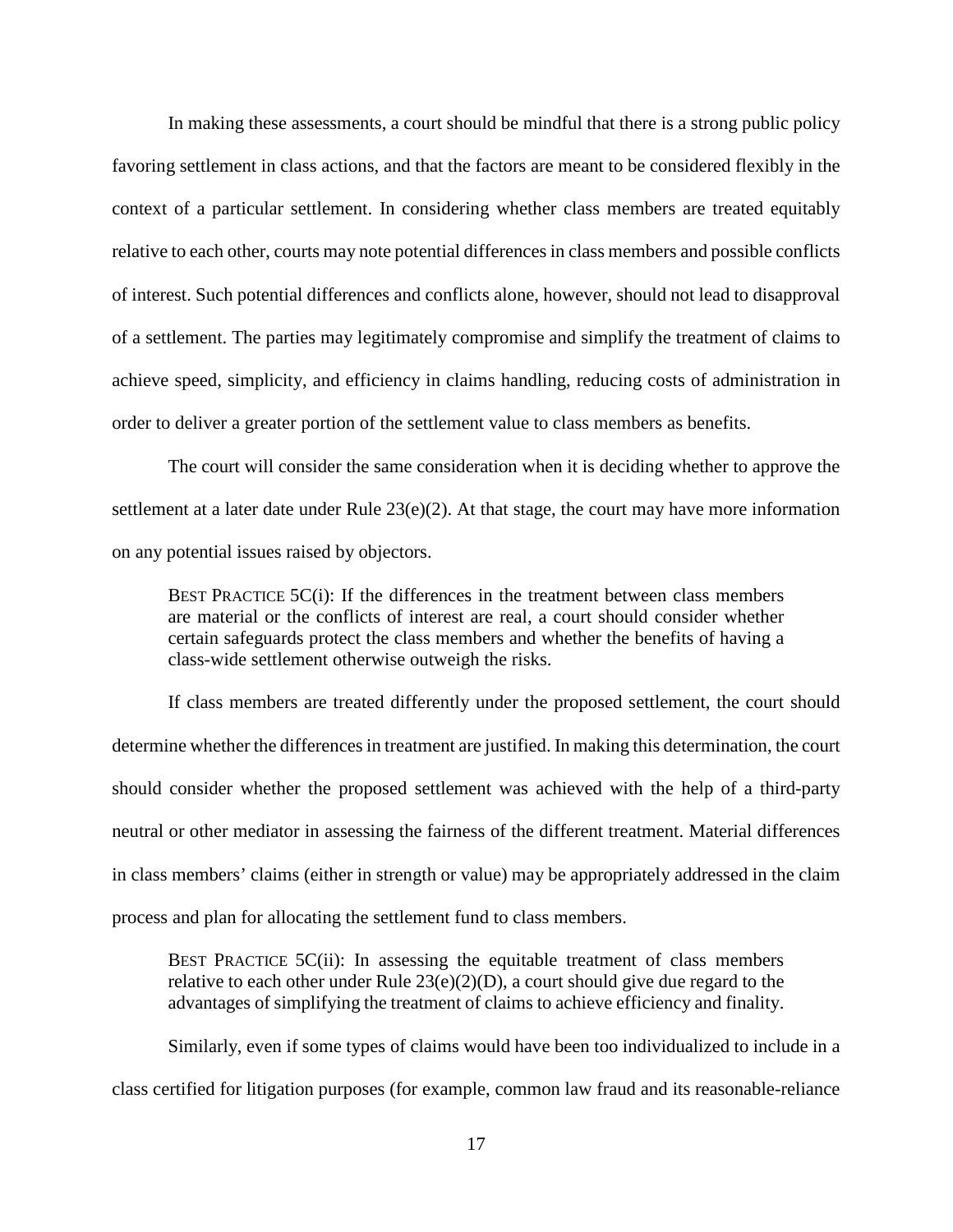requirement), courts should consider the benefit of obtaining relief through the class action mechanism for numerous class members, as opposed to requiring them to bring individual claims, and the willingness of defendants to pay a class settlement in order to obtain finality.

In sum, courts' consideration of the equitable treatment factor should be flexible, protecting the absent class members, while taking into account the benefit to class members and defendants of class action resolution.

BEST PRACTICE 5D*:* Although not required by Rule 23(e)(1), a court should consider holding a hearing on whether to direct notice to the class of a proposed settlement in an appropriate case if the court has questions or concerns about whether the information presented by the parties is sufficient under the multiple Rule  $23(e)(2)$  factors for it to decide that settlement approval at a later stage is likely.

Holding a hearing at the notice stage may be useful to: (i) help the court understand the proposed settlement approval process, which is not always spelled out clearly in the motion papers or settlement agreement; (ii) incorporate any changes the court finds necessary in the notice documents; and (iii) provide the parties with a preview of any concerns the court may have to approval of the settlement so that they may be addressed before notice is given to the class.

If the court has a concern about a particular settlement term, it should consider providing guidance to the parties, so that they can address the concerns and return with an amended proposal for the court's renewed consideration.

Because the court may only approve or deny approval of the settlement, and may not change its terms, any known deficiencies or concerns that could potentially lead to denial of the settlement should be addressed before notice is sent to the class. Otherwise, the court and the parties run the risk of sending out notice to class members, obtaining denial of the settlement, and then having to send out a new notice of new settlement terms -- leading not only to additional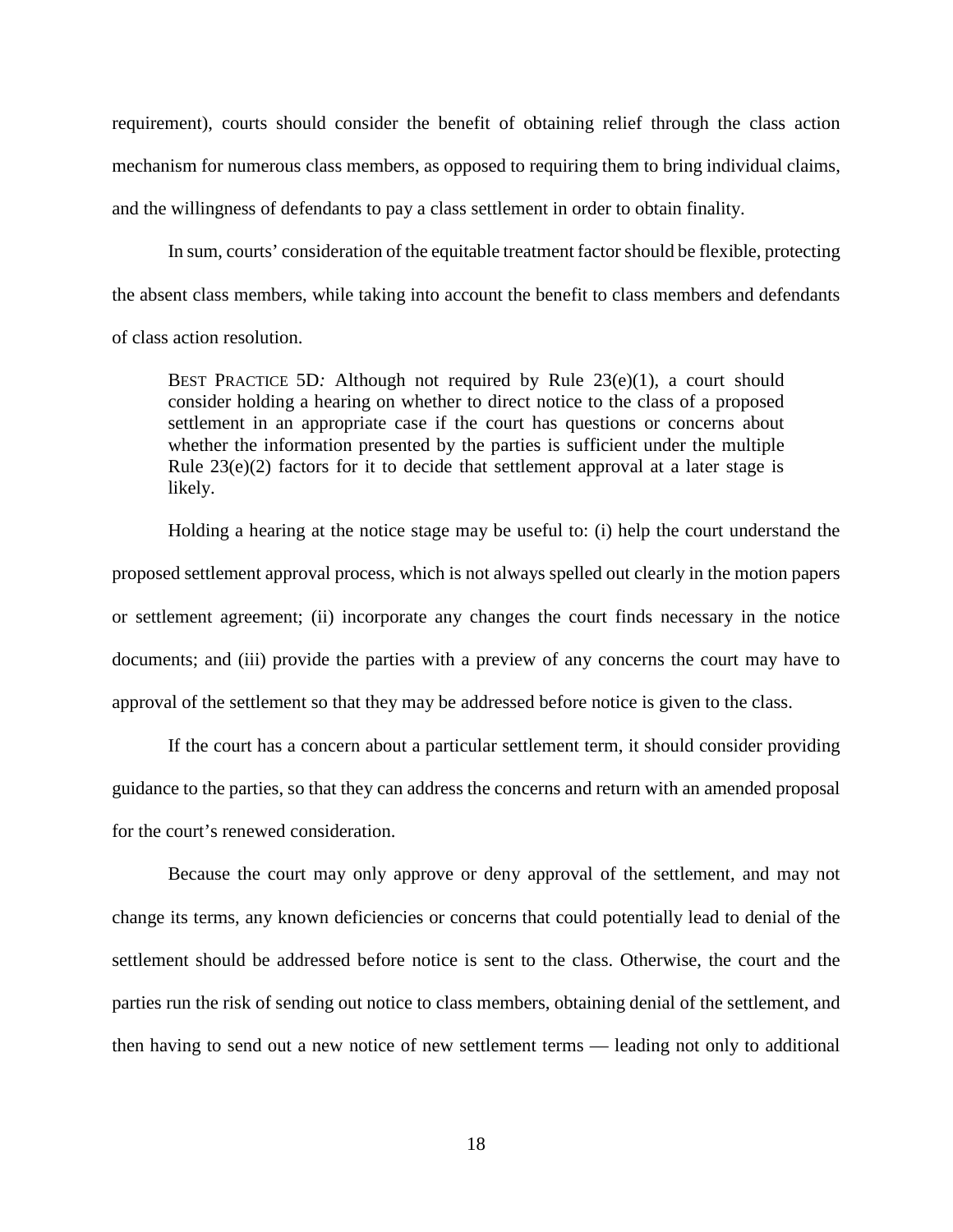expenditures of time and money, but also to potential class member confusion due to receipt of multiple notices.

At the notice stage, the court should balance the interests of obtaining enough information to determine whether the court will likely grant approval of the settlement and certify the class, and the interests of getting notice out to the class and avoiding further delay when a final settlement hearing will be held after notice to the class is given and the class has an opportunity to object or opt out.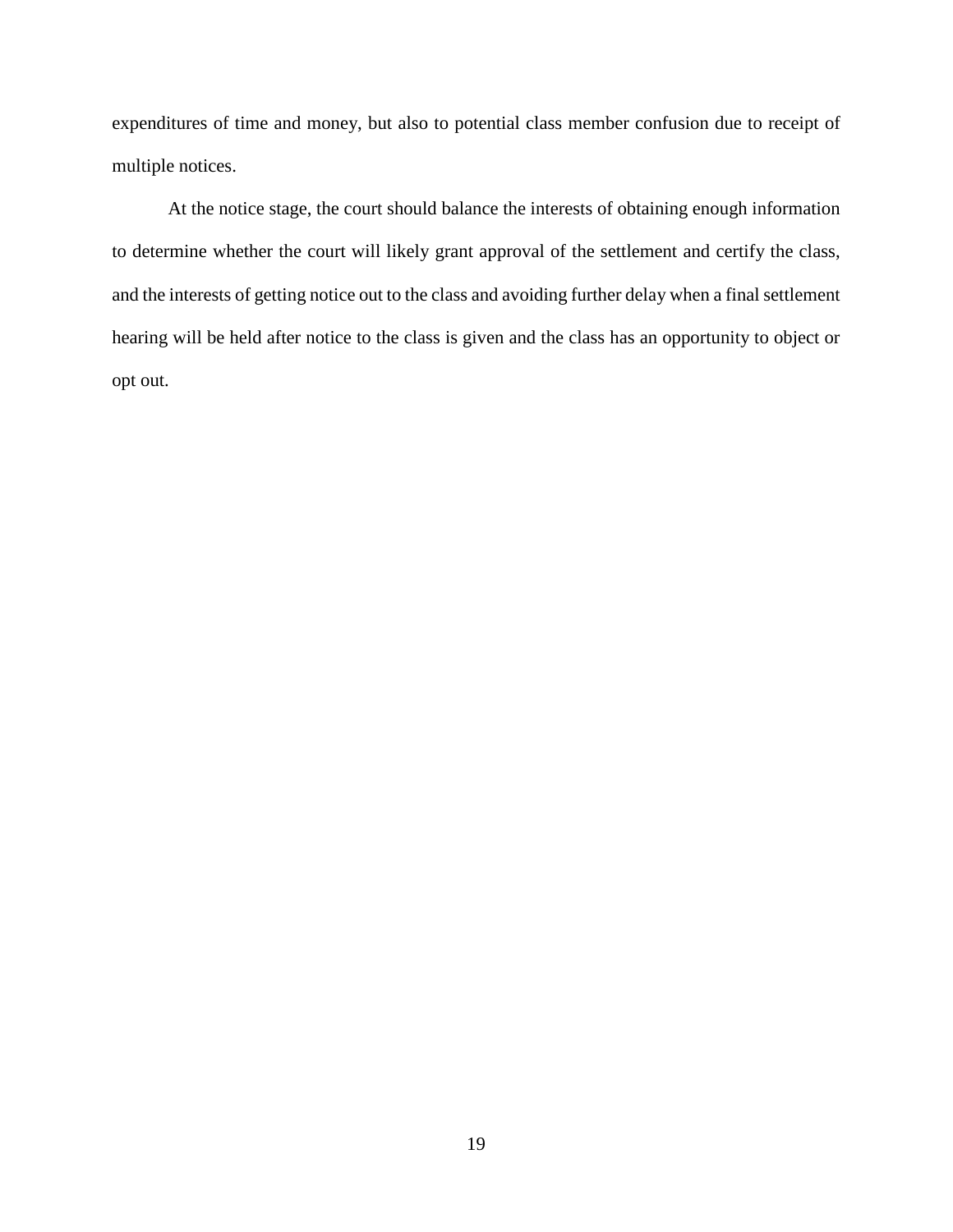#### **CHAPTER 2**

# **PROCEDURES AND STANDARDS FOR OBJECTIONS AND RESOLUTION OF OBJECTIONS UNDER RULE 23(e)(5)**

"Professional" or "serial" objectors are raising meritless objections in a growing number of proposed class-action settlements, hoping to use potential delay to extract large payments in return for dismissal of the objections. "Although [such] payment may advance class interests in a particular case, allowing payment perpetuates a system that can encourage objections advanced for improper purposes."<sup>[13](#page-25-0)</sup> These payments can reduce the funds distributed to class members, delay settlement distributions to innocent class members, and bring disrepute on the administration of justice. The purpose of the amended rule is to institute an effective procedure discouraging this recent pernicious practice.

There is virtually unanimous consensus that objecting class members can play a critical role in the settlement-approval process and can provide a valuable service to the entire class. Accordingly, amended Rule 23(e) is intended to facilitate the assertion and consideration of goodfaith objections made to protect or advance the collective interests of some or all class members, while at the same time deterring "professional objectors" from holding up class settlements in bad faith.<sup>[14](#page-25-1)</sup> Separate and apart from protecting the rights and interests of the objecting class member, the court has an independent duty to ensure that the Rule 23(a), (b) and (e) criteria are satisfied.

<span id="page-25-0"></span><sup>&</sup>lt;sup>13</sup> FED. R. CIV. P.  $23(e)(5)(B)$  committee's note to the proposed 2018 amendment.

<span id="page-25-1"></span><sup>14</sup> *See, e.g.,* Brian T. Fitzpatrick, *The End of Objector Blackmail?*, 62 VAND. L. REV. 1623, 1625 (2009) ("Courts and commentators believe that objector blackmail is a serious problem. Objector blackmail is often seen as something of a 'tax' that class action lawyers must pay in order to settle class action litigation, and it has been decried in numerous court opinions and scholarly commentaries.") (footnotes omitted).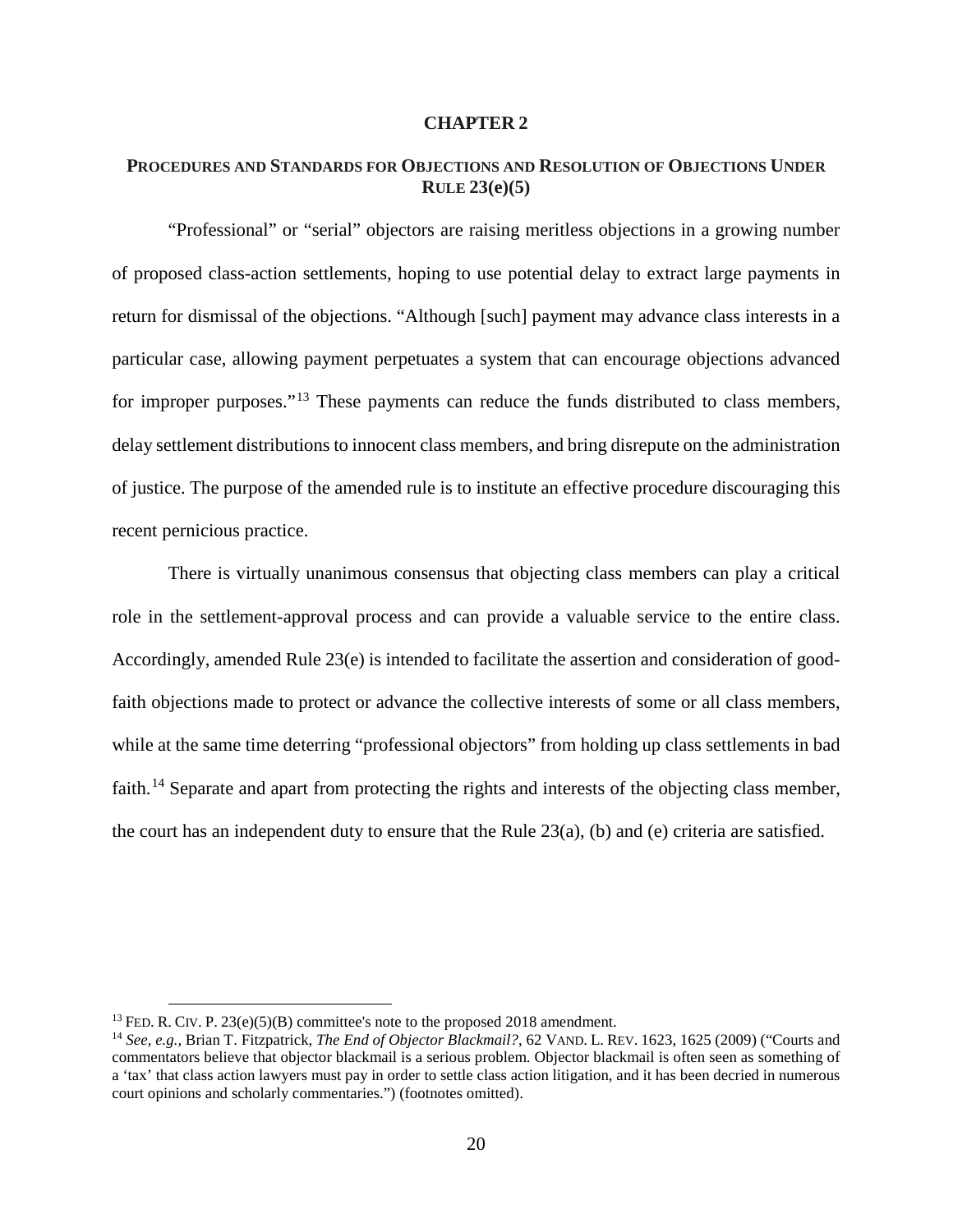**GUIDELINE 6:** A court should interpret the language of Rule 23(e)(5) broadly and liberally to accomplish its stated intent to avoid perpetuating a system that facilitates objections advanced for improper purposes.

Rule 23(e)(5) is designed to reduce the financial incentive for professional objectors to object solely for personal financial gain by subjecting them to greater judicial scrutiny. The amended rule does this without compromising the ability of a class member to file a good-faith objection, which might assist the court in evaluating or improving a proposed settlement. In many cases, a good-faith objector is primarily interested in improving a settlement agreement and welcomes judicial scrutiny. Vigorous judicial enforcement of the amended rule will strengthen the ability of good-faith objectors to pursue meritorious actions, while curtailing abusive professionalobjector tactics.

The parties may consider whether there are other means of discouraging bad-faith objectors. For example, the parties could: (1) include in the settlement agreement a provision that prohibits the parties from paying an objector to dismiss an appeal; (2) seek an order from the district court enjoining objectors from dismissing appeals in exchange for payment or other consideration; or (3) include a "quick-pay clause," providing that class counsel receives attorney fees even if an appeal is taken and before the class is paid, but requiring counsel to return the fees paid if the award is reversed on appeal.[15](#page-26-0) Eliminating the possibility of extortionate payments to bad-faith objectors before any appeals are filed will discourage bad-faith objectors from filing appeals.

<span id="page-26-0"></span><sup>&</sup>lt;sup>15</sup> See In re Whirlpool Corp. Front-loading Washer Prod. Liab. Litig., 2016 WL 5338012, at \*21 (N.D. Ohio Sept. 23, 2016) (noting that quick-pay clauses are increasingly common and the "essential purpose of a quick-pay clause is to disincentivize lawyers who are 'professional objectors'). Some argue the optics appear bad with class counsel being paid before class members. And there may be unforeseen consequences of obliging counsel to repay fees if the settlement is upset. On the other hand, courts have found that the "quick pay" provision "serves the socially-useful purpose of deterring serial objectors."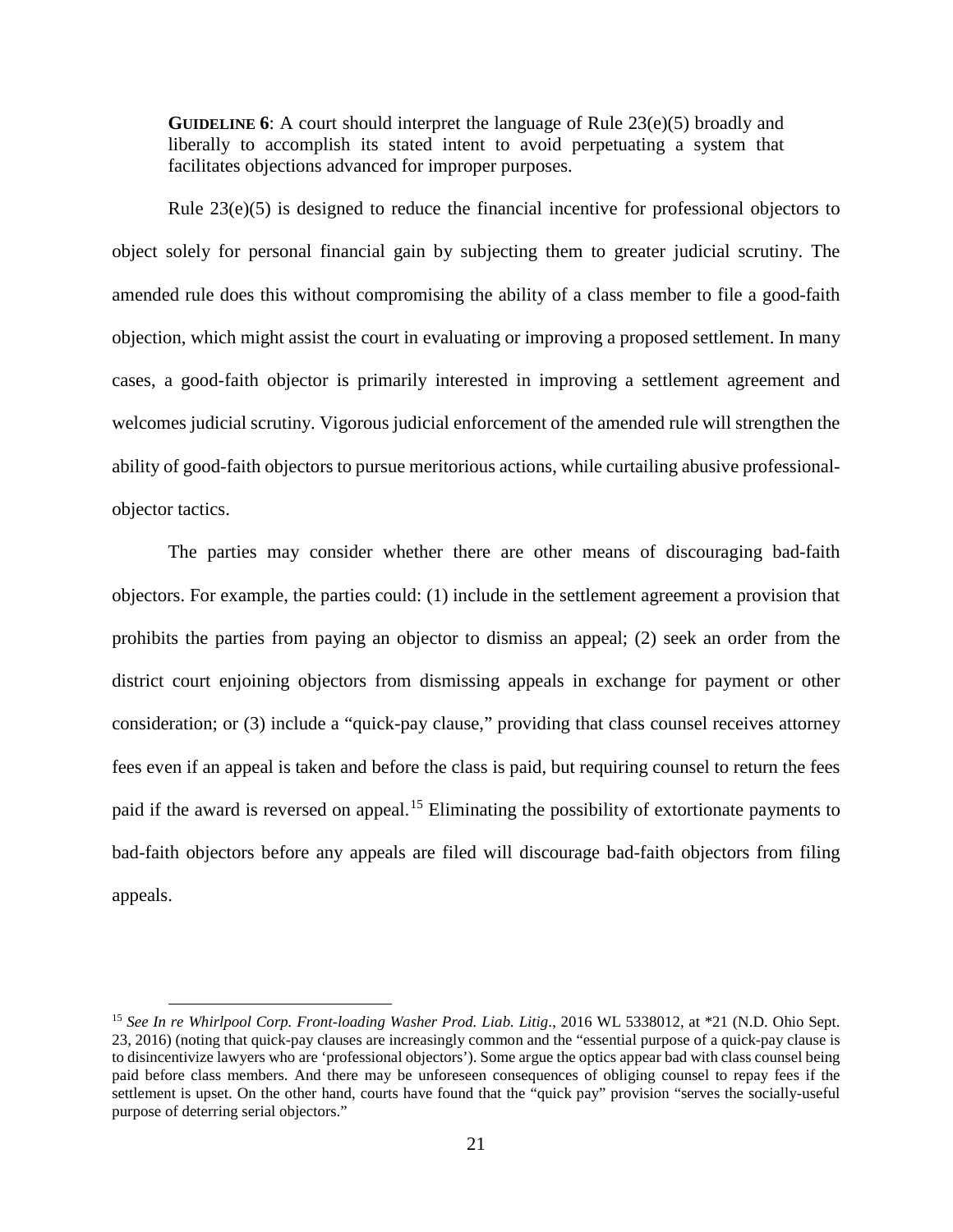Amended Rule  $23(e)(5)(A)$ :

(A) In General. Any class member may object to the proposed settlement if it requires court approval under this subdivision (e)); the objection may be withdrawn only with the court's approval. The objection must state whether it applies only to the objector, to a specific subset of the class, or to the entire class, and also state with specificity the grounds for the objection.

Comments to the Committee raised concerns that the amendments to Rule  $23(e)(5)$  could invite objections on behalf of others and that the objector should be required to "satisfy something like Rule 23(a)(4) (on adequacy of representation) to represent anyone else." The Committee rejected these concerns because the rule already provides that any class member may object: "It does not cabin what objections they make, and courts must consider those objections."[16](#page-27-0) The following best practice recognizes these considerations but also acknowledges the Committee's determination that the court should consider all "cogent" objections, "whether or not the objector has a direct stake in the resolution of the objection."<sup>[17](#page-27-1)</sup>

BEST PRACTICE 6A*:* A court may consider any objection raised by a class member, even if the objector has nothing personally at stake in regard to the matter raised by the objection.

An objection must state whether it applies only to the objector, to a specific subset of the class, or to the entire class. There is no intent to cabin any cogent objection. But requiring an objector to identify who benefits from the objection can shed light on the objector's motivations and provide the court useful information to evaluate whether payment for withdrawing the objection is justified. Although helpful objections can be made by an objector having no personal stake in the outcome, the court should take into account this factor in determining whether the objection was made for an improper purpose.

<span id="page-27-1"></span><span id="page-27-0"></span><sup>&</sup>lt;sup>16</sup> FED. R. CIV. P.  $23(e)(5)(A)$  committee's note to the proposed 2018 amendment. <sup>17</sup> *Id.*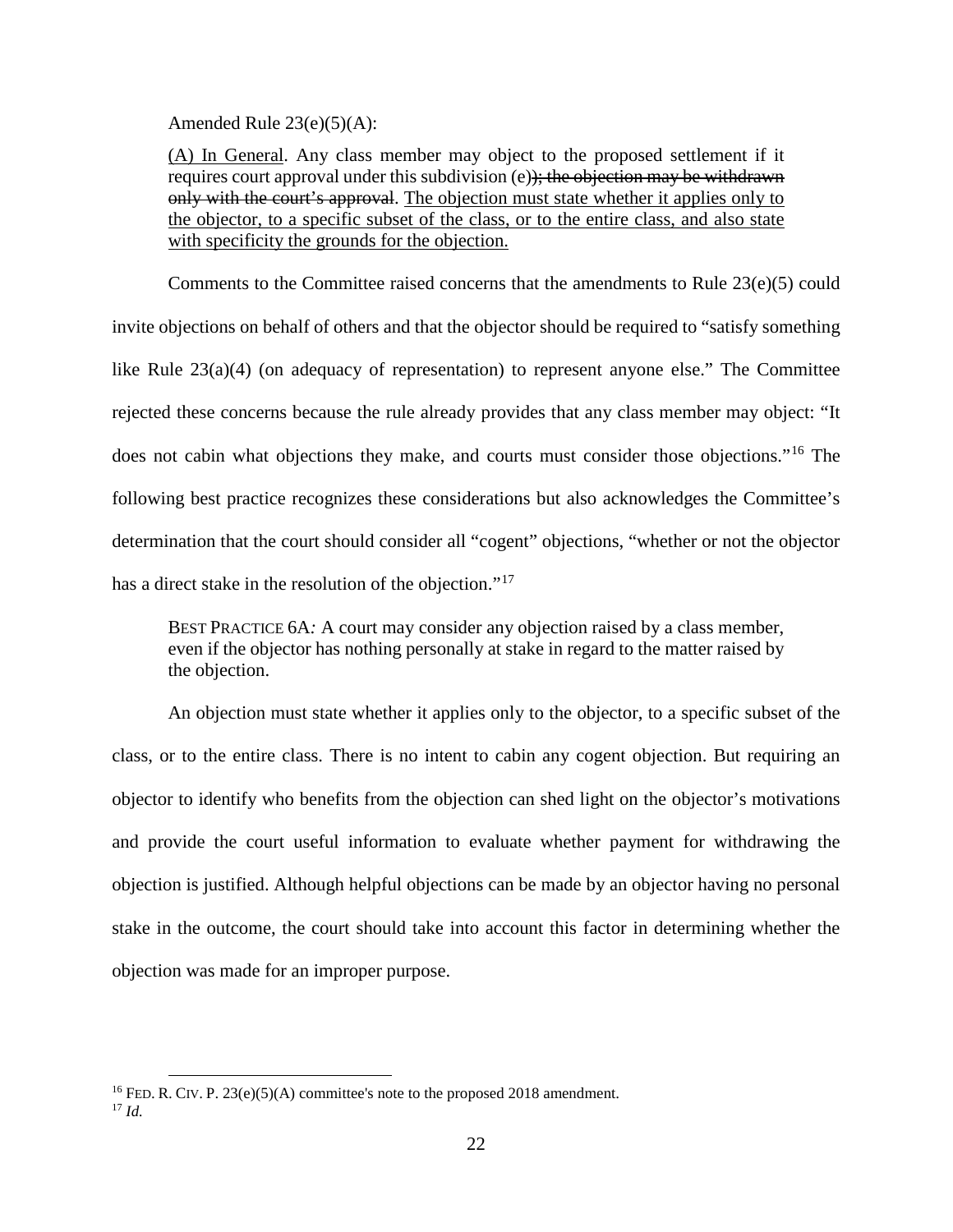**GUIDELINE 7:** A class member objecting to a proposed settlement must state with specificity the grounds for objection sufficient to enable the parties to respond to them and the court to evaluate them.

The amended Rule  $23(e)(5)(A)$  introduces a new burden on objectors to specify the grounds for their objection. A general statement that a settlement is "unfair" without more will usually be insufficient to meet this new requirement. In construing the specificity requirements, a court should not apply Rule 9's more rigorous "heightened" pleading standard and its associated jurisprudence, which require allegations of fraud or mistake to be stated with particularity. Instead, the objections are sufficiently asserted if they enable the parties to respond to them and assist the court to evaluate them. Requiring specificity will crystallize the issues for decision, narrow the scope of review, and frustrate "professional" objectors who would be required to carefully analyze the settlement agreement before objecting and who are generally unwilling to invest the substantial time and effort to improve the settlement agreement.

BEST PRACTICE 7A: An objection should identify the specific settlement term or structure that is being challenged and the reasons for such challenge.

An objector should identify the specific settlement term or structure that is being challenged and the reasons for such challenge, the specific holding in the preliminary approval order or other court order being challenged and the reasons for such challenge, or the class certification requirements or other Rule 23 criteria the objector claims are not satisfied. Objectors need not cite to a section or paragraph number provided they describe the settlement terms or court order in a manner that permits the court and parties to identify what is being challenged. This requirement would also be satisfied if objectors identify a settlement structure that they contend is unfair.

In adjudicating objections, the court "should take care, however, to avoid unduly burdening class members who wish to object, and to recognize that a class member who is not represented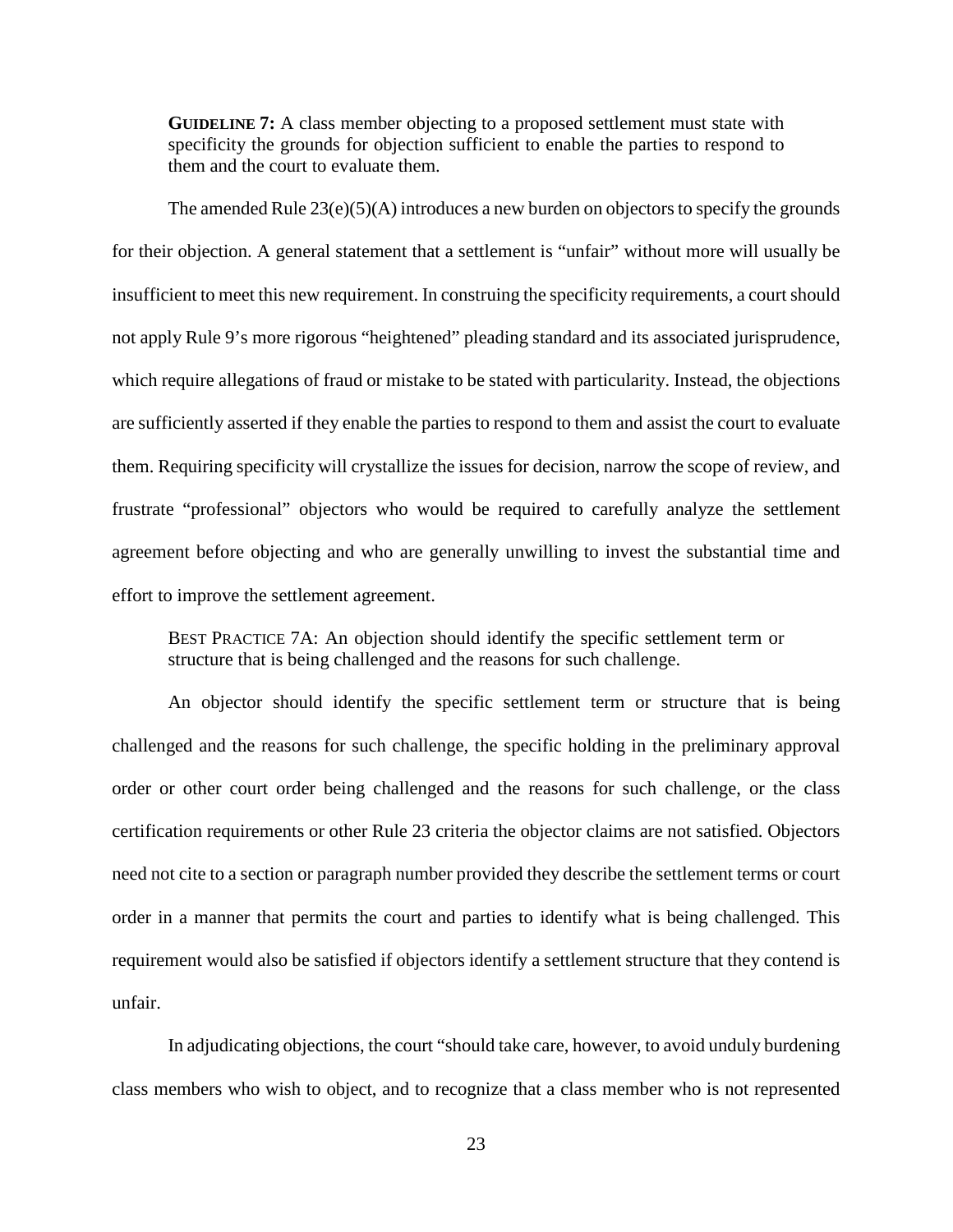by counsel may present objections that do not adhere to technical legal standards."[18](#page-29-0) Many nonlawyer class members are unaware of the Federal Rules of Civil Procedure and can make wrong assumptions. For example, an unrepresented class member may wrongly interpret the requirement that an objector state whether their objection "applies to the objector" or to a "specific subset of the class" to mean that the objector should state whether she is "speaking" for another objector or representing other members of the class.

In determining whether a class member satisfied the specificity requirements, the court should consider whether and how the class members were notified of these requirements in the class notice. In an appropriate circumstance, deposition of the objector may be necessary for the parties to respond to the objection. Depositions should not be used to harass an objector.

**GUIDELINE 8**: No payment or other consideration for forgoing or withdrawing an objection or forgoing, dismissing, or abandoning an appeal can be provided unless a court approves payment after holding a hearing.

Amended Rule  $23(e)(5)(B)$ :

- (B) Court Approval Required For Payment to an Objector or Objector's Counsel. Unless approved by the court after a hearing, no payment or other consideration may be provided to an objector or objector's counsel in connection with:
	- (i) forgoing or withdrawing an objection, or
	- (ii) forgoing, dismissing, or abandoning an appeal from a judgment approving the proposal.

Rule  $23(e)(5)(B)$  puts in place procedures whereby the court must closely evaluate any agreement to pay an objector to withdraw an objection. Objections may be withdrawn without court approval, but a hearing is required if an objector is paid for forgoing or withdrawing an objection or forgoing, dismissing, or abandoning an appeal. Although separate hearings can be held solely for this purpose, a court should consider ruling on all such requests along with other objections at the final Rule 23(e)(2) fairness hearing held to approve the proposed settlement. At

<span id="page-29-0"></span><sup>&</sup>lt;sup>18</sup> FED. R. CIV. P.  $23(c)(5)(A)$  committee's note to the proposed 2018 amendment.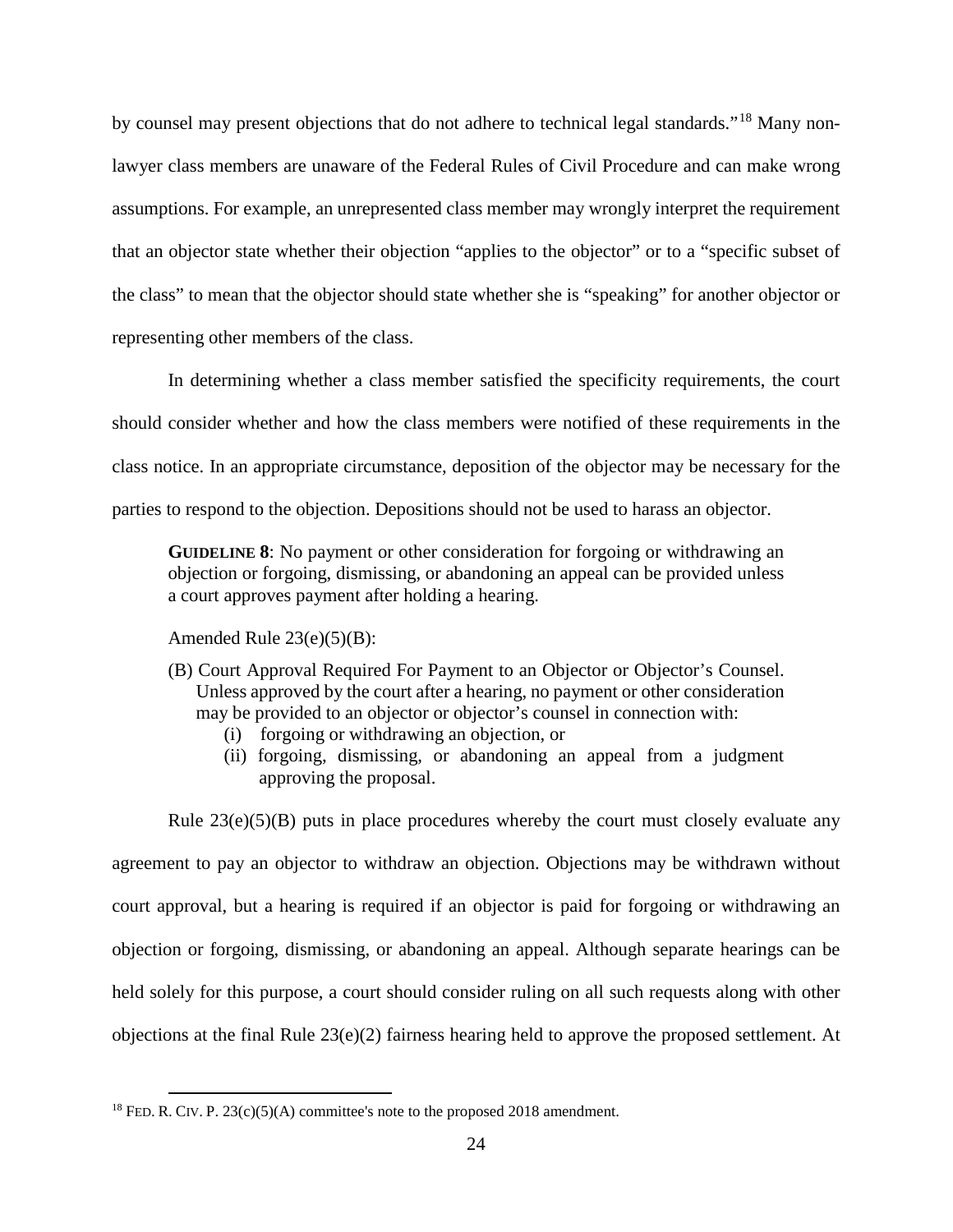the hearing, objectors should be provided an opportunity to address the court and the parties should be given an opportunity to respond.

BEST PRACTICE 8A*:* The parties must disclose the terms of all agreements between objector and the parties. What constitutes payment or other consideration to an objector for forgoing or withdrawing an objection or forgoing, dismissing, or abandoning an appeal should be broadly construed.

The Committee Notes recognize that there are good objections that may add value to the class. The rule provides for payment to objector's counsel in such situations based on the value that the objection provides to the class. At a minimum, the objector and the parties must disclose the terms of all agreements.

To ensure that objectors cannot evade judicial scrutiny by accepting some benefit other than a monetary payment, or directing the payment or other "consideration" to someone other than the objector or objector's counsel, the rule is broadly interpreted to include any kind of arrangement that benefits objector or counsel for an objector. The term "consideration" should be broadly construed and includes immediate and deferred or future benefits. Nonmonetary consideration, like preferred future business relationships or other financial commitments, are benefits and encompassed by the rule. Payments made to organizations affiliated with the objector are likewise proscribed absent judicial approval.

Although the amended rule should be broadly construed, a court may not consider as a benefit to the class members the time that would otherwise be spent addressing the withdrawn objection or appeal. The sole fact that the withdrawal of an objection or dismissal of an appeal will expedite distribution of the settlement funds does not justify payment to withdraw an improper objection or dismiss an improper appeal. Otherwise, every improper objection would be subject to compensation on these grounds. At the same time, counsel who withdraws an objection or appeal without any expectation of compensation may do so without court approval.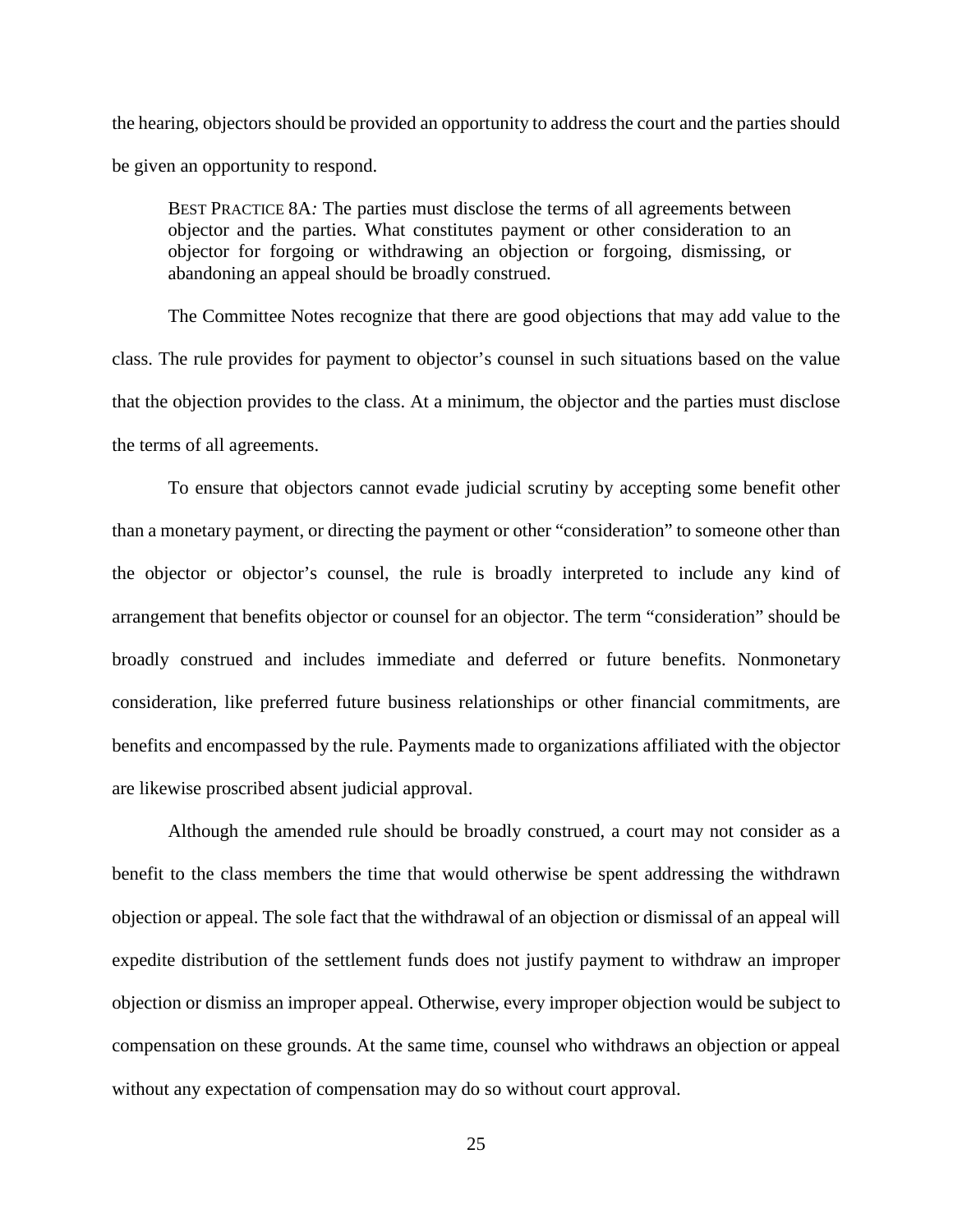BEST PRACTICE 8B: A court should inquire into communications that class counsel may have had with individuals who decided not to pursue (forgo) objections.

The rule requires court approval to pay for withdrawing or forgoing an objection or forgoing, dismissing, or abandoning an appeal. Court approval is also required, however, to pay a "potential" objector who is merely "considering," but who has not yet filed, an objection or appeal. The rule anticipates situations in which a professional objector informally or otherwise threatens to object unless the objector receives payment in return for assurances not to file the objection. The rule expressly proscribes paying an objector to "forgo" an objection or an appeal without court approval, and payment would clearly be inconsistent with the rule's stated purpose to avoid perpetuating a system that encourages objections advanced for an improper purpose.

Under Rule 23(g), a court has a duty to see that class counsel live up to their obligation to protect the class they represent. In certain situations, this may require the court to get information from class counsel about conversations between counsel and class members who considered an objection and then ultimately decided not to object. The Committee Notes specifically state that objections can provide the court with important information bearing upon its determination as to whether to approve a proposal. Inquiry of the nature described in this paragraph may also provide important information to the court and will help ensure that class counsel has adequately represented the class and has not put class counsel's interest above those of the individuals he or she represents.

BEST PRACTICE 8C*:* If the consideration involves a payment to counsel for an objector, the proper procedure to obtain a payment is by motion under Rule 23(h). The court should evaluate whether the objection added value to the class and therefore justifies the proposed payment.

In some circumstances, an objection may warrant payment of attorney's fees. The new rule makes clear that an objector who seeks payment of attorney's fees must follow the same

26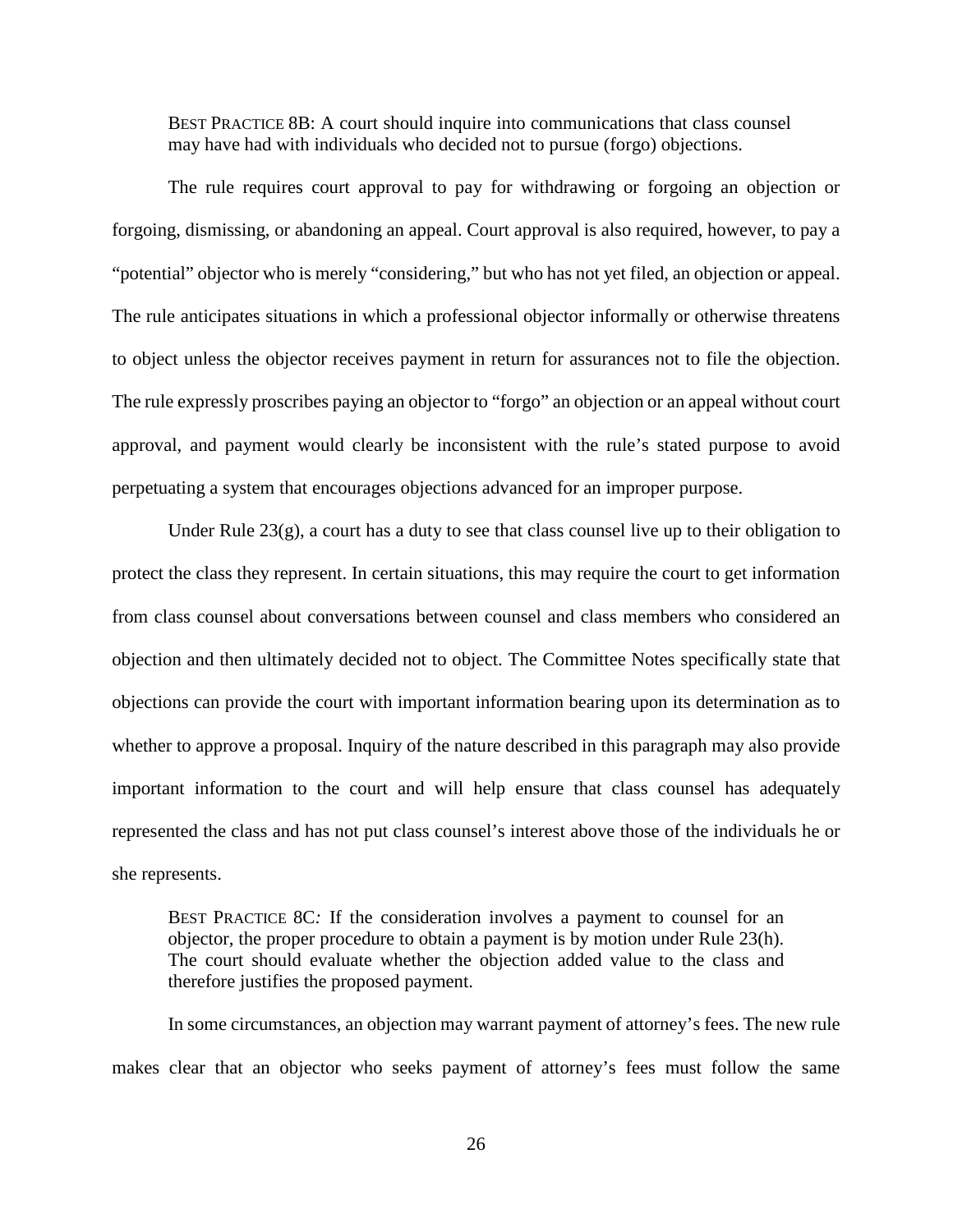procedures as class counsel, i.e., the filing of a motion for an award of attorney's fees pursuant to Rule 23(h). A court need not award a fee to an objector merely because the objection assisted the court in understanding or evaluating the settlement. However, if the objection actually enhanced the class recovery by improving the settlement or otherwise conferring a benefit to the class, an award of fees to the objector's counsel may be justified.<sup>[19](#page-32-0)</sup>

The Committee received comments suggesting that the amendment should provide a concrete standard for the payment of fees to objectors. The Committee could not find a good way to articulate such a standard, and determined "that this is a place to 'let judges be judges.'"

Nonetheless, the Committee Note to Rule 23(h) sets out various factors the court can consider in evaluating a request for attorney's fees, including: (1) work which produced a beneficial result for the class; (2) work which actually achieved a result for class members; (3) settlement provisions that provide for future payment; and (4) nonmonetary provisions that provide actual value for class members. The court must determine that the objector's fee award is fair and reasonable in light of the benefit conferred to the class by the objection.

The award of fees to counsel for the objector is usually paid from the fees awarded to class counsel. In a claims-made settlement, fees are paid separately by the defendant and are capped, so the only source of payment to the objector is the fees paid to class counsel. In a case with a settlement fund, the objector's counsel fee may be paid from the fees awarded to class counsel or may be paid directly from the fund if the total attorney's fees paid to class counsel and objector remain proportionate to relief paid to the class.

<span id="page-32-0"></span> <sup>19</sup> *See, e.g.*, *In re Cendant PRIDES Litig*., 243 F.3d 722, 743 (3d Cir. 2001) (observing that the district court has broad discretion to award fees to an objector who enhances the class's recovery); *In re* Classmates.com Consol. Litig., 2012 WL 3854501, at \*8 (W.D. Wash. June 15, 2002) ("The court can award attorney fees to objectors, provided that the objectors prove that they "substantially enhanced the benefits under the settlement.") (internal citations and quotations omitted).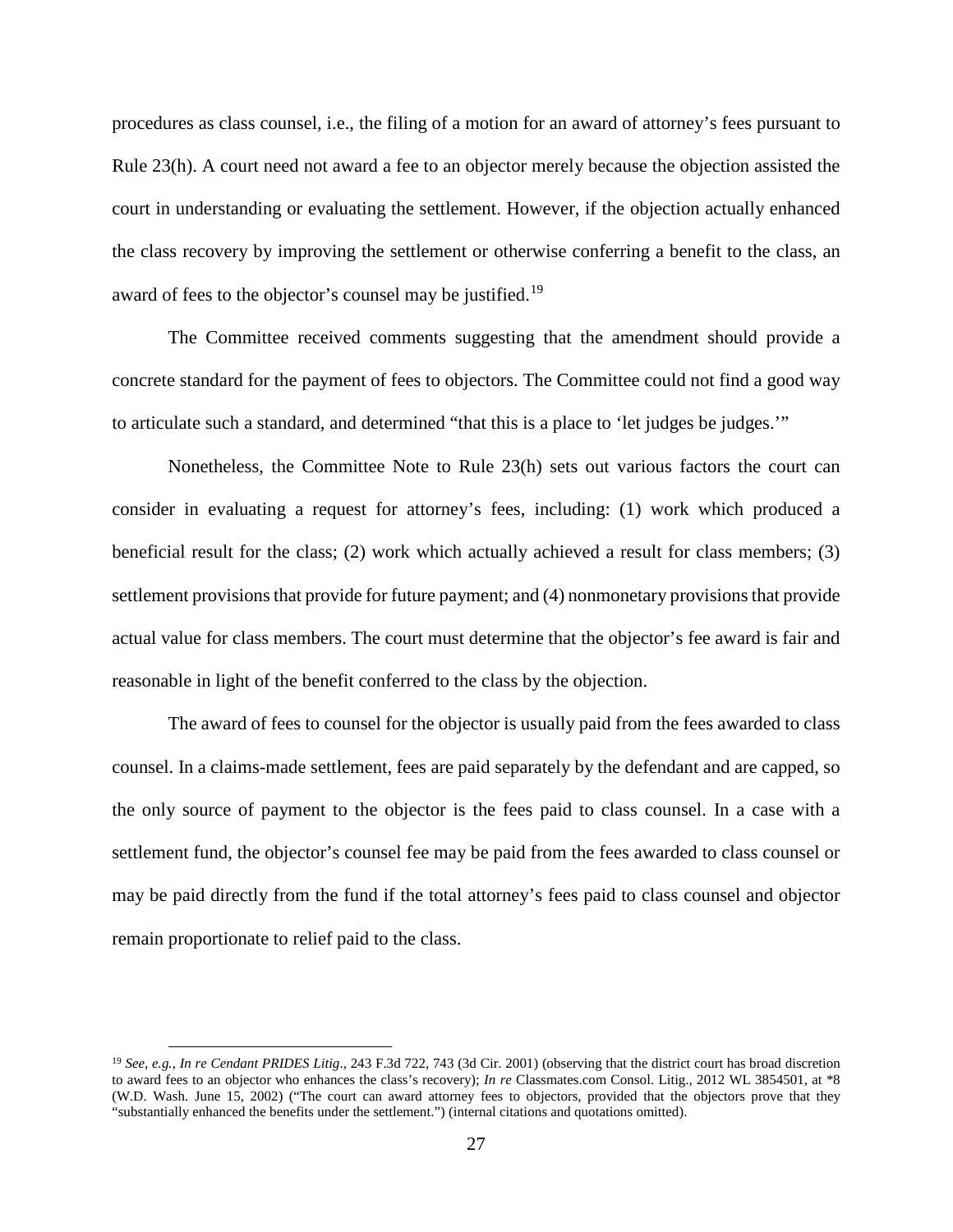**GUIDELINE 9.** If approval to forgo or withdraw an objection has not been obtained before an appeal is docketed in the court of appeals, Appellate Rule 12.1 and Civil Rule 62.1 indicative-ruling procedures apply while the appeal is pending**.**

Amended Rule 23(e)(5)(C):

(C) Procedure For Approval After an Appeal. If approval under Rule  $23(e)(5)(B)$ has not been obtained before an appeal is docketed in the court of appeals, the procedure of Rule 62.1 applies while the appeal remains pending.

Although Rule 23(e)(3) already requires disclosure of any agreement made in connection with a settlement proposal, this provision is easily evaded by deferring execution of fee agreements until after a notice of appeal is filed and the court is divested of jurisdiction. Rule  $23(e)(5)(B)$ requires both a hearing on and approval of any agreement to pay an objector. Rule  $23(e)(5)(C)$ , discussed below, provides a mechanism for the court to grant or deny the motion during the pendency of the appeal.

Rule  $23(e)(5)(C)$  requires the district court to make an indicative ruling pursuant to Rule 62.1 of the Federal Rules of Civil Procedure. This rule allows for "indicative rulings" and applies when the district court lacks authority to grant [a motion] because of an appeal that has been docketed and is pending. Rule 62.1 permits a district court to take one of three actions on a motion pending before it during appeal: (1) defer consideration of the motion; (2) deny the motion; or (3) state either that it would grant the motion if the court of appeals remands for that purpose or that the motion raises a substantial issue. $20$ 

<span id="page-33-0"></span> $20$  While an appeal of the class action settlement is pending, a district court may still have supplemental jurisdiction permitting it to rule on an objector's motion for attorneys' fees. *See Budinich v. Becton Dickinson & Co.,* 486 U.S. 196, 200 (1988).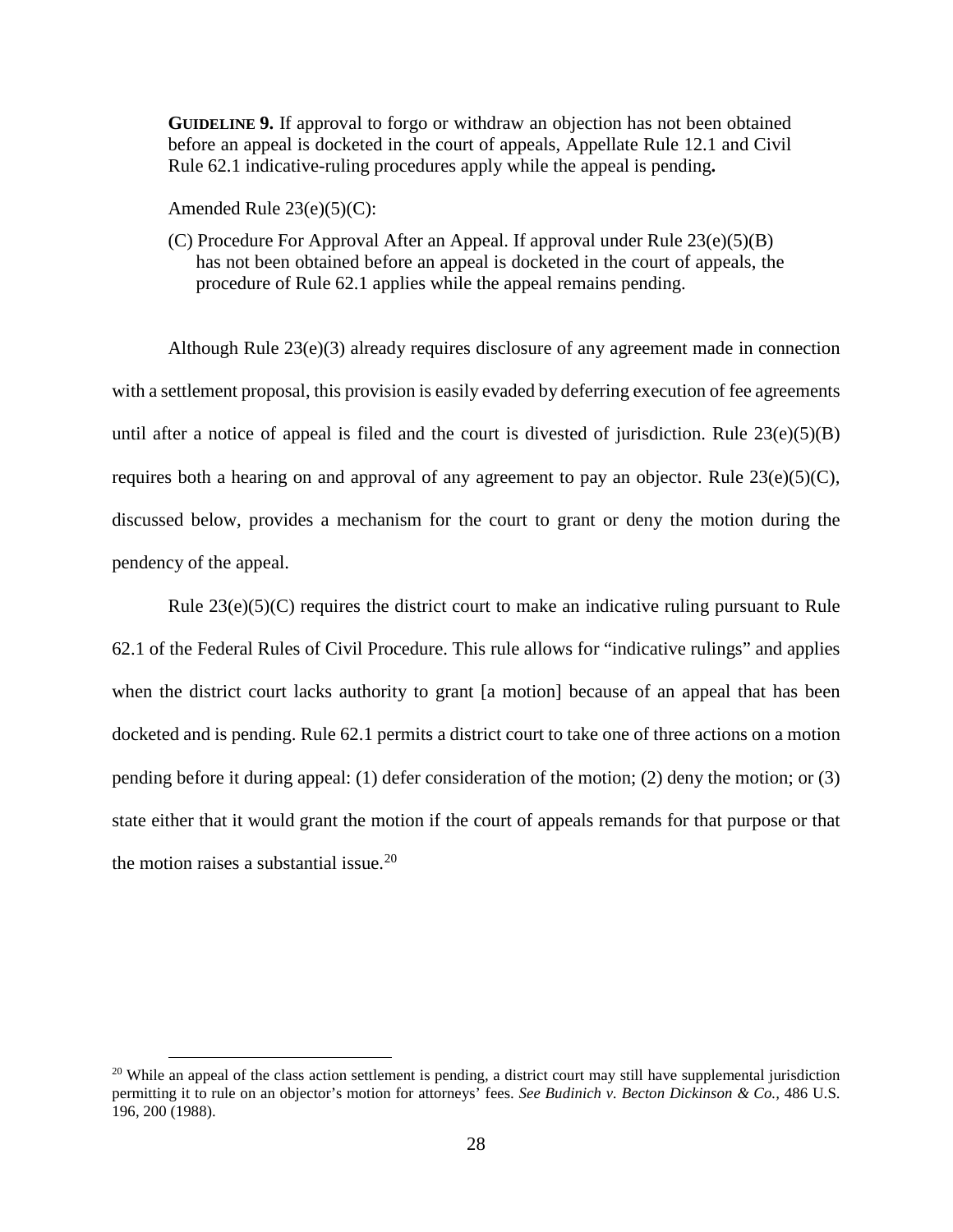BEST PRACTICE 9A*:* If the parties intend to settle with an objector, they should seek approval of the objection settlement prior to the filing of the appeal to avoid the delay of appeal.

Under the new rules, an appeal becomes a critical moment where the opportunity to end an objection in exchange for payment is diminished and the risk of protracted litigation is magnified. Post-appeal Rule 23(e)(5)(B) payments come with added risk that the district court will defer or deny ruling on the parties' motion while the case is on appeal, or that the appellate court will refuse to remand the case. In either of those situations, the parties are then forced to litigate their appeal — absent voluntary dismissal of the appeal — to its conclusion. This added expense and delay can be avoided by class counsel's and objectors' proactivity in resolving objections before an objector appeals.

BEST PRACTICE 9B*:* A court should hold a hearing and issue an indicative ruling once an appeal is filed and Rule 62.1 is in effect.

While a district court has the option to defer consideration of settlement of an objection under Rule 62.1, the court should issue an indicative ruling. Although the parties must still obtain Rule 23(e)(5)(B) approval from the district court before dropping an objection in exchange for compensation, the district court may lack authority to formally approve or deny any payments made to an objector once an appeal is filed. In this situation, Rule  $23(e)(5)(C)$  requires the court to adhere to Rule 62.1 procedures, which gives the court three options on how to proceed. However, in the interest of judicial economy and case management efficiency, the district court should hold a hearing and issue an indicative ruling.

Issuing an indicative ruling removes a degree of uncertainty from the post-appeal settlement process by informing the appellate court what the district court's decision would be if the district court had jurisdiction. If the district court indicates that it would approve the settlement, the likelihood that the appellate court would remand for disposition is greatly increased.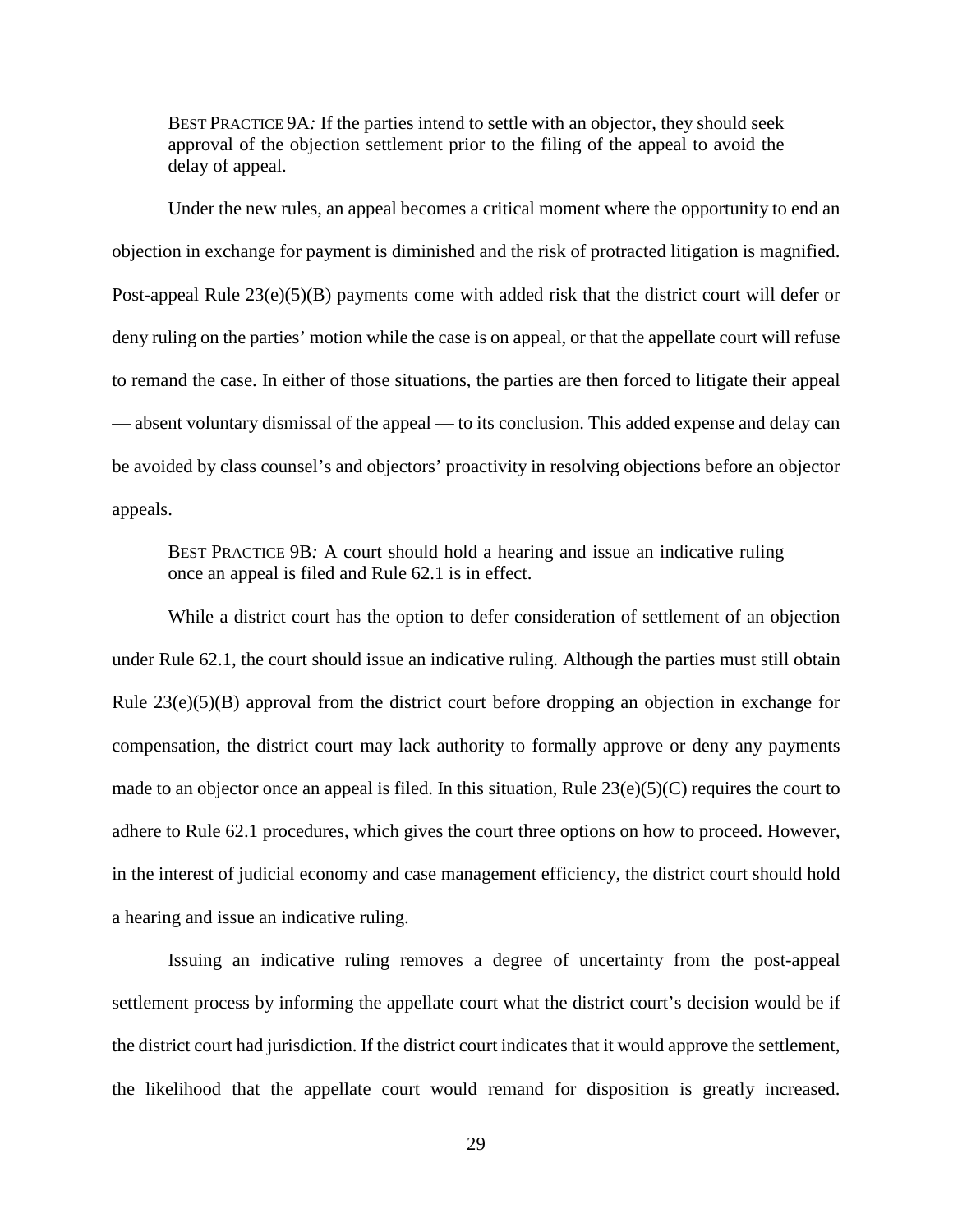Alternatively, an indicative ruling can alert the appellate court to a material issue that should be addressed by that court. In either event, judicial economy and efficiency are promoted. Absent an indicative ruling, the appellate court has no reason to remand for settlement approval and the parties must proceed through the entire appellate process, adding further expense and delay to a case that is otherwise capable of settlement.

BEST PRACTICE 9C: If the objector has filed a motion for attorney's fees, the district court may inquire into settlement discussions between the objector and the parties regarding the fee motion.

The parties may circumvent the amended rules by settling the objector's "fee motion" rather than the objector's "objection." For example, an objector may object to a settlement, the district court approves the settlement, and while the case is still pending in district court, the objector files a motion for attorney's fees. The objector then appeals the final approval of the settlement. On appeal the objector may settle the "fee motion." The Rule 23 amendments would arguably not apply to this settlement because the rules apply to settlement of "objections," not other motions. A district court should examine the parties' attempts to circumvent the rules.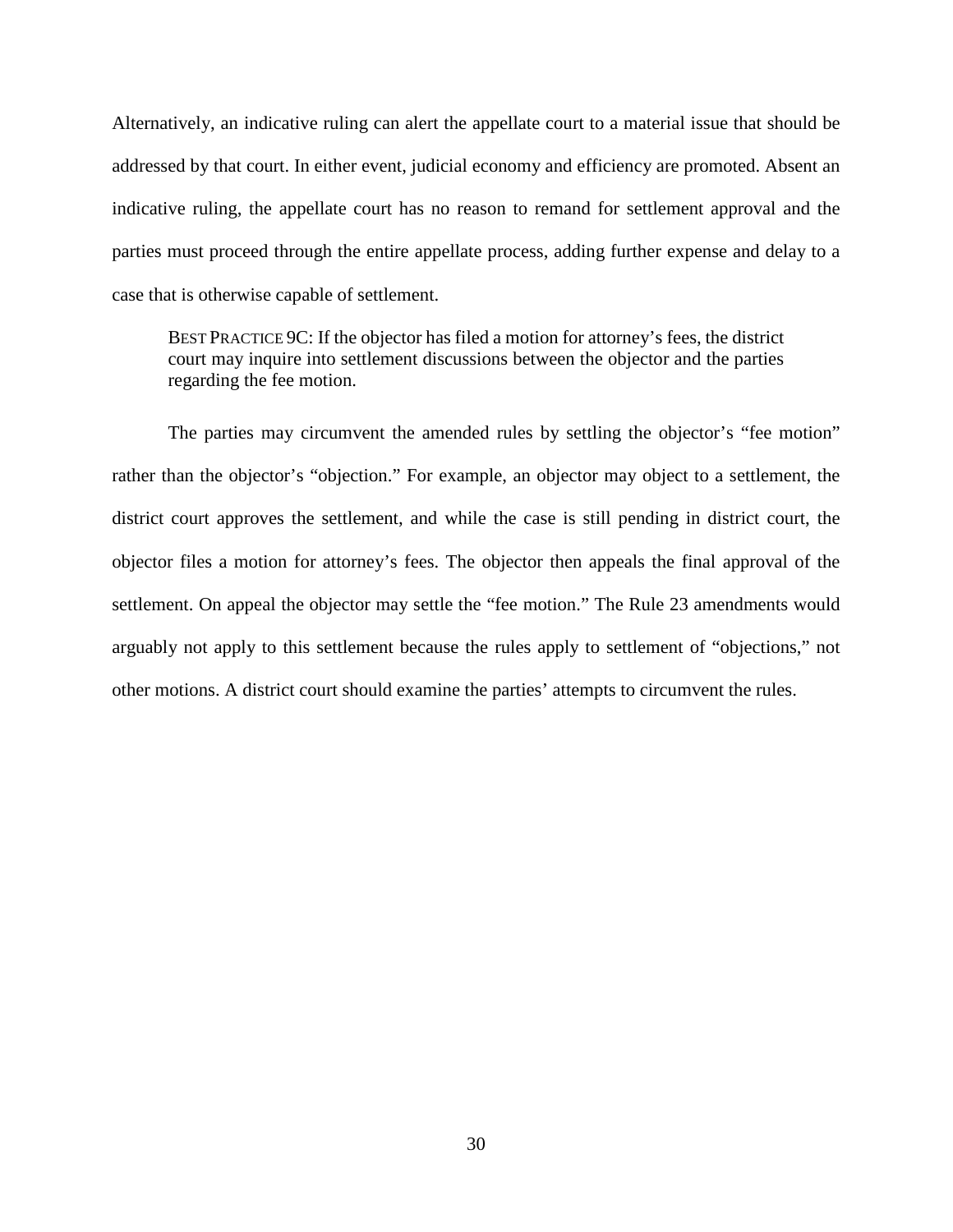### **CHAPTER 3**

## **THE ROLE OF COURT-APPOINTED LEAD COUNSEL VIS-À-VIS OTHERS**

The process for the court's appointment of class counsel is governed by Federal Rule of Civil Procedure 23(g), an addition to the 1966 Rule that became effective in 2003. Rule 23(g)(1) requires the court to appoint class counsel at the time of class certification, and, in doing so, to consider: "the work counsel has done in identifying or investigating potential claims in the action; counsel's experience in handling class actions, other complex litigation and the types of claims asserted in the action; counsel's knowledge of the applicable law; and the resources that counsel will commit to representing the class."<sup>[21](#page-36-0)</sup> The court's flexibility to take into account the circumstances presented by a particular class action is also recognized. Under Rule  $23(g)(1)(B)$ – (E), the court "may consider any other matter pertinent to counsel's ability to fairly and adequately represent the interests of the class," may require potential class counsel to provide information "on any subject pertinent to the appointment and to propose terms for attorney's fees and non-taxable costs," may include in the appointing order provisions regarding fees and costs, and "may make further orders in connection with the appointment."

Often, especially in a "stand-alone" class action as opposed to a group of class actions coordinated before a single transferee court under the multidistrict litigation (MDL) statute, only one lawyer or firm will apply for class counsel appointment. Nonetheless, such appointment is not automatic. Rather, "[w]hen one applicant seeks appointment as class counsel, the court may appoint that applicant only if the applicant is adequate under Rule  $23(g)(1)$  and  $(4)$ ."<sup>[22](#page-36-1)</sup> Frequently, however, more than one lawyer or firm will compete for appointment as class counsel, especially

<span id="page-36-0"></span><sup>&</sup>lt;sup>21</sup> FED. R. CIV. P.  $23(g)(1)(A)(i)$ –(iv).

<span id="page-36-1"></span><sup>&</sup>lt;sup>22</sup> FED. R. CIV. P. 23(g)(2). Rule 23(g)(4) succinctly defines the duty of class counsel: "Class counsel must fairly and adequately represent the interests of the class."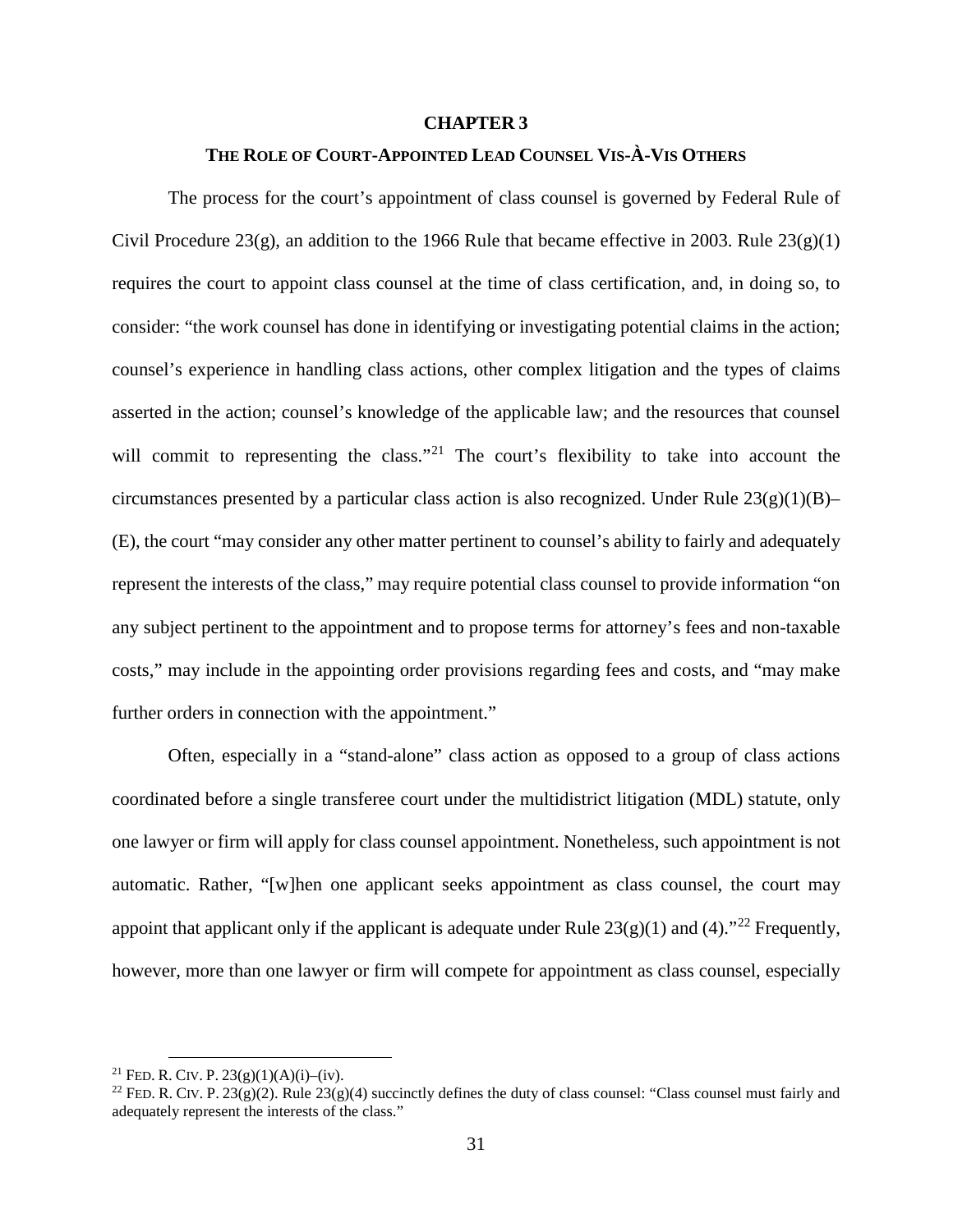in a situation where multiple class actions are coordinated in the same court, as an MDL or otherwise. In such circumstances, "[i]f more than one adequate applicant seeks appointment, the court must appoint the applicant best able to represent the interests of the class."<sup>[23](#page-37-0)</sup> In practice, this provision has not been interpreted to prohibit the appointment of multiple attorneys and firms as the class counsel; to the contrary, especially in class actions coordinated in an MDL, the appointment of multiple lawyers and firms as class counsel or settlement class counsel under  $23(g)$ is not atypical: courts recognize that often the combined human and economic resources of multiple firms will be essential to assure effective and adequate representation of the class.

In MDLs or other litigation involving multiple class actions, the putative classes may overlap, in whole or in part, such that the court may need to choose among counsel for the lead role. In other circumstances, the class actions may be parallel (*e.g.*, putative classes making similar allegations but on behalf of residents of different states). And sometimes (albeit rarely), the classes may be distinct and competing for the same assets. Depending on the circumstances, the court may appoint a lead for all of the class actions, a lead for each putative class, or both.

In contemporary practice, multiple class actions may be filed in a single court, or centralized via an MDL Transfer Order. Either situation can give rise to "rivalry or uncertainty" as multiple lawyers come forward to represent the class.<sup>[24](#page-37-1)</sup> Additionally, the class certification determination is often preceded by substantial fact and expert discovery. The class certification determination has long ceased to be one based upon the pleadings; while courts remain prohibited

<span id="page-37-0"></span><sup>&</sup>lt;sup>23</sup> FED. R. CIV. P.  $23(g)(2)$ .

<span id="page-37-1"></span><sup>&</sup>lt;sup>24</sup> As observed in the committee's note to Rule 23(g), the appointment of interim counsel is particularly appropriate when there is "rivalry or uncertainty" because multiple lawyers are competing to represent the class. Rule  $23(g)(3)$ interim appointment is thus viewed as a case management tool akin to the early appointment of a leadership structure in a contemporary MDL. Courts have sometimes resolved this "rivalry or uncertainty" by invoking the "first-filed" doctrine to stay duplicative class actions. The centralization of overlapping or competing class actions in an MDL also allows the transferee judge to utilize case management techniques, such as ordering the appointed plaintiffs' leadership group (whether or not interim class counsel are formally appointed at this stage), to file a consolidated class action complaint, utilizing this master pleading to organize the class allegations.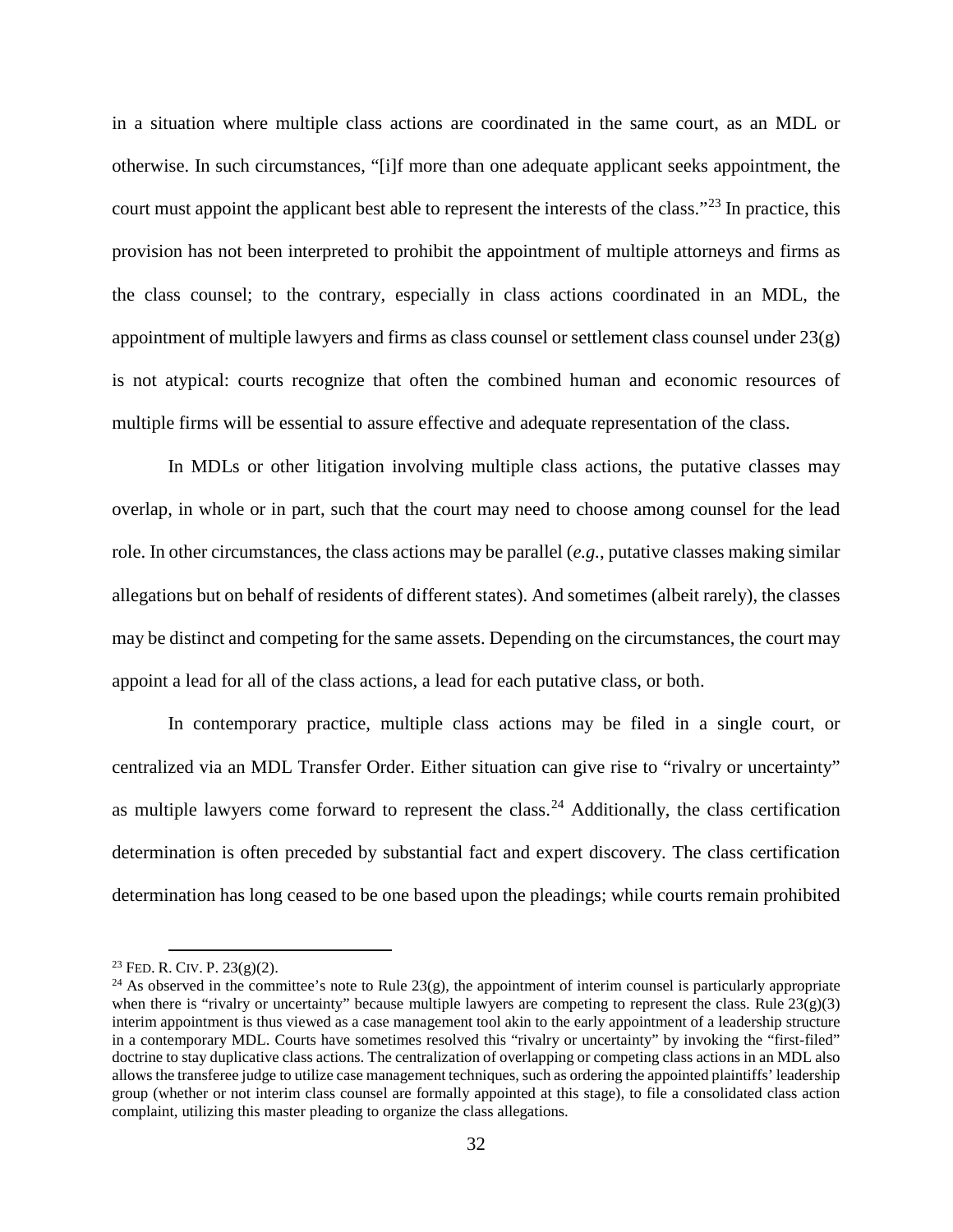from basing the decision to certify a class on an impression of whether plaintiffs will win on the merits, the evidence the class will use to prove its claims (or at least significant elements of its claims) on a class-wide basis are relevant, as the Supreme Court decided in several recent opinions.[25](#page-38-0) It takes time and resources to develop a record in the case sufficient to enable the court to make an informed class certification decision.

In recognition of contemporary class action jurisprudence, Rule 23 itself was amended in 2003 to change its prescription for the timing for the class certification motion from: "as soon as practicable after commencement" to "at an early practicable time."[26](#page-38-1) This seemingly slight shift in wording has had a substantial impact upon class action practice, and its practical consequence requires significant efforts to be expended by those seeking a class counsel appointment long before the certification decision and counsel appointment is made. As the Rule  $23(g)$  Committee's Notes observe, before certification, counsel is often responsible for preparing the motion for certification, responding to dispositive motions, conducting discovery, and participating in settlement negotiations. Accordingly, to prevent a Catch 22 situation, Rule  $23(g)(3)$  provides for the appointment of "Interim Counsel": "The court may designate Interim Counsel to act on behalf of a putative class before determining whether to certify the action as a class action."[27](#page-38-2)

<span id="page-38-3"></span>In multidistrict proceedings culminating in a class action settlement, the counsel who were previously appointed to serve as Lead Counsel, as members of a plaintiff's steering committee (PSC), or other court-appointed leadership group have then been appointed to serve as settlement class counsel under Rule 23(g), in an appointment order issued at the beginning of the settlement

<span id="page-38-0"></span> <sup>25</sup> See, e.g., *Wal-Mart Stores, Inc. v. Dukes*, 564 U.S. 338 (2011)

<span id="page-38-1"></span><sup>&</sup>lt;sup>26</sup> FED. R. CIV. P.  $23(c)(1)(A)$  (as amended 2003). The Committee's Notes a 2003 amendment included, as valid reasons to defer the certification decision, the time needed to conduct discovery, to gather and evaluate information, including "how the case will be tried."

<span id="page-38-2"></span><sup>&</sup>lt;sup>27</sup> Fed. R. Civ. P. 23(g)(3). These duties are analogous to those customarily assigned to Plaintiffs' Lead Counsel in a contemporary MDL. *See* MANUAL FOR COMPLEX LITIGATION (FOURTH) § 40.22 (2004) (outlining "Responsibilities of Designated Counsel")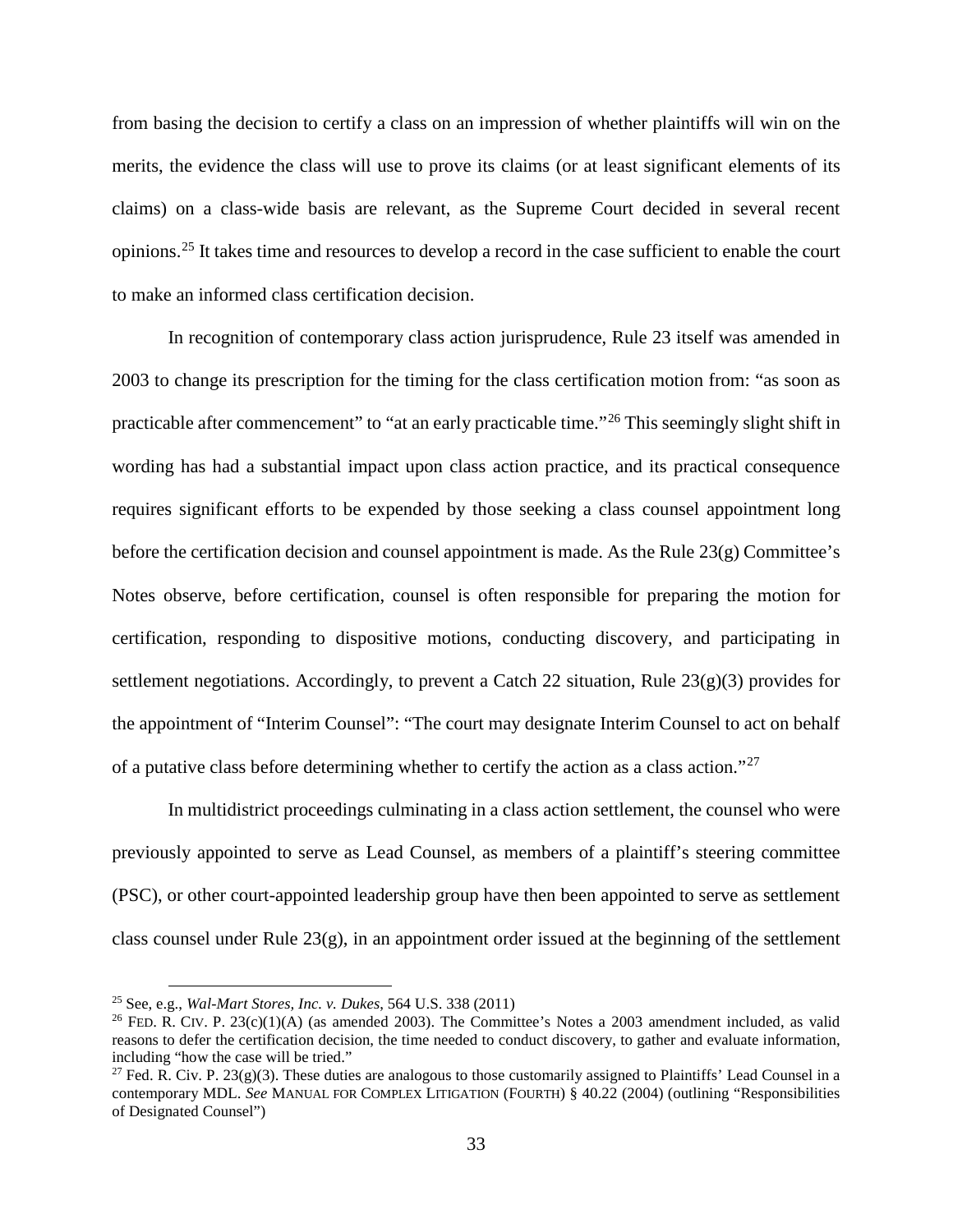approval process.[28](#page-39-0) This transition from lead counsel/PSC member to class counsel is essentially one of title rather than function. As class actions and multidistrict litigation have converged in recent years, MDL transferee judges, who must appoint plaintiff leadership at the outset of the proceedings, have often adopted the Rule  $23(g)$  factors as qualifications for such leadership roles.<sup>[29](#page-39-1)</sup> Guidelines for the court's selection of lead/liaison counsel and committees in MDL proceedings generally, including options for organizational structures, delineation of powers and responsibilities, provisions for compensation (usually through a "common benefit" order); and the roles and responsibilities of the appointed counsel in acting for and communicating with other attorneys (both in the MDL itself and in related state court litigation), are detailed with specific recommendations in Sections 10.2 through 10.225 of the *Manual for Complex Litigation*, [30](#page-39-2) and in several of the FJC's contemporary publications addressing judicial case management of multidistrict and class actions. [31](#page-39-3)

<span id="page-39-4"></span><span id="page-39-0"></span> <sup>28</sup> *See, e.g.*, Order Appointing Interim Class Counsel, *In re Oil Spill* by the Oil Rig "Deepwater Horizon," MDL No. 2179 (E.D. La. Mar. 5, 2012), ECF No. 5960. This Order appointed the previously appointed Co-Liaison Counsel as Interim Class Counsel, to enable counsel to submit preliminary settlement approval papers and commence the settlement approval process. The subsequent Preliminary Approval Order then appointed the seventeen previouslyappointed PSC members as Settlement Class Counsel. Preliminary Approval Order, *In re Oil Spill*, MDL No. 2179 (E.D. La. May 2, 2012), ECF No. 6419.

<span id="page-39-1"></span><sup>29</sup> The exemplar "Order Setting Initial Conference" contained in the *Manual for Complex Litigation* includes language that has been widely adopted by courts that widely adopted by MDL transferee judges in their initial orders, and speaks in terms conceptually similar to Rule  $23(g)(1)$ , articulating the "main criteria" for appointments to leadership positions as "(1) willingness and ability to commit to a time-consuming process; (2) ability to work cooperatively with others; (3) professional experience in this type of litigation; and (4) access to sufficient resources to advance the litigation in a timely manner." MANUAL (FOURTH), *supra* note [27](#page-38-3), § 40.1, ("Order Setting Initial Conference").

<span id="page-39-3"></span><span id="page-39-2"></span><sup>30</sup> MANUAL (FOURTH), *supra* note [27.](#page-38-3)

<sup>31</sup> These include: U.S. JUDICIAL PANEL ON MULTIDISTRICT LITIG. & FED. JUDICIAL CTR., TEN STEPS TO BETTER CASE MANAGEMENT: A GUIDE FOR MULTIDISTRICT LITIGATION TRANSFEREE JUDGES (2d ed., 2014), https://www.fjc.gov/sites/default/files/2014/Ten-Steps-MDL-Judges-2D.pdf; BARBARA J. ROTHSTEIN & THOMAS E. WILLGING, MANAGING CLASS ACTION LITIGATION: A POCKET GUIDE FOR JUDGES (3d ed., Fed. Judicial Ctr. 2010), https://www.fjc.gov/sites/default/files/2012/ClassGd3.pdf; WILLIAM W. SCHWARZER & ALAN HIRSCH, THE ELEMENTS OF CASE MANAGEMENT (3d ed., Fed. Judicial Ctr. 2017), https://www.fjc.gov/sites/default/files/2017/ElementsCaseMgmt3dEd2017.pdf; BARBARA J. ROTHSTEIN & CATHERINE R. BORDEN, MANAGING MULTIDISTRICT LITIGATION IN PRODUCTS LIABILITY CASES: A POCKET GUIDE FOR TRANSFEREE JUDGES (Fed. Judicial Ctr. & Judicial Panel Multidistrict Litig. 2011), https://www.fjc.gov/sites/default/files/2012/MDLGdePL.pdf; and ALLAN HIRSCH, DIANE SHEEHEY & TOM WILLGING, AWARDING ATTORNEYS' FEES AND MANAGING FEE LITIGATION (3d ed., Fed. Judicial Ctr. 2015), https://www.fjc.gov/sites/default/files/2015/Awarding%20Attorneys%20Fees%20and%20Managing%20Fee%20Lit igation%20Third%20Edition%202015.pdf.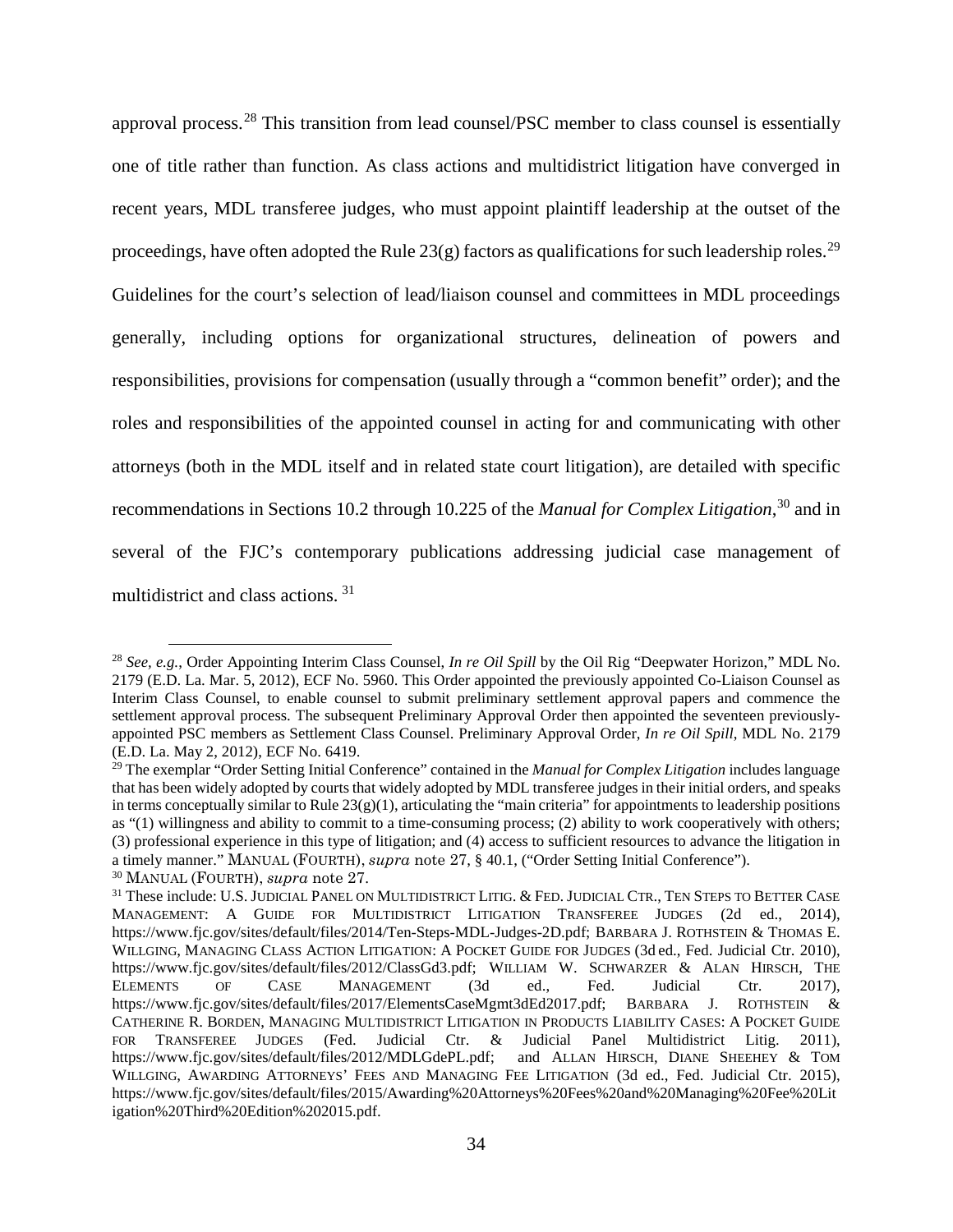In the recent *In re Volkswagen "Clean Diesel" Marketing, Sales Practices, and Products Liability Litigation*, the transferee judge issued its Pretrial Order No. 2: Applications for Appointment of Plaintiffs' Lead Counsel and Steering Committee Members articulating the following appointment criteria: "(1) professional experience in this type of litigation, including MDL experience as lead or liaison counsel and/or service on any plaintiffs' committees or subcommittees; (2) the names and contact information of judges before whom the applicant has appeared in the matters discussed in response to number one above; (3) willingness and ability to immediately commit to time-consuming litigation; (4) willingness and ability to work cooperatively with other plaintiffs' counsel and defense counsel: (5) access to resources to prosecute the litigation in a timely manner; and (6) willingness to serve a lead counsel, a member of the steering committee, or both; (7) the particular category or categories of plaintiffs the applicant wants to specifically represent (vehicle owners, lessees, dealerships, or all plaintiffs, etc.); and (8) any other considerations that qualify counsel for a leadership position."[32](#page-40-0) Notably, the *Volkswagen* MDL was comprised primarily of actions filed as putative class actions.

**GUIDELINE 10**: In an MDL action comprised of multiple putative class actions, the court should, in connection with an early and prompt initial conference with the parties, prescribe an application process for appointment of one or more firms, as appropriate, to serve as Interim Class Counsel under Rule  $23(g)(3)$ , upon considering factors pertinent to the case, including those specified in Rule  $23(g)(1)$ .

As noted above, an MDL transferee judge will frequently be appointed to preside over a multidistrict litigation that is comprised of multiple putative class actions. The court may consider whether to appoint plaintiffs' leadership under a traditional MDL leadership structure of lead, colead, or committees of counsel; to appoint a structure of Interim Class Counsel under Rule

<span id="page-40-0"></span><sup>&</sup>lt;sup>32</sup> Pretrial Order No. 2: Application for Appointment of Plaintiffs' Lead Counsel and Steering Committee Members at 1–2, *In re Volkswagen "Clean Diesel" Mktg., Sales Practices, and Prods. Liab. Litig.*, MDL No. 2672 (N.D. Cal. Dec. 22, 2015) (Breyer, J.), ECF No. 336.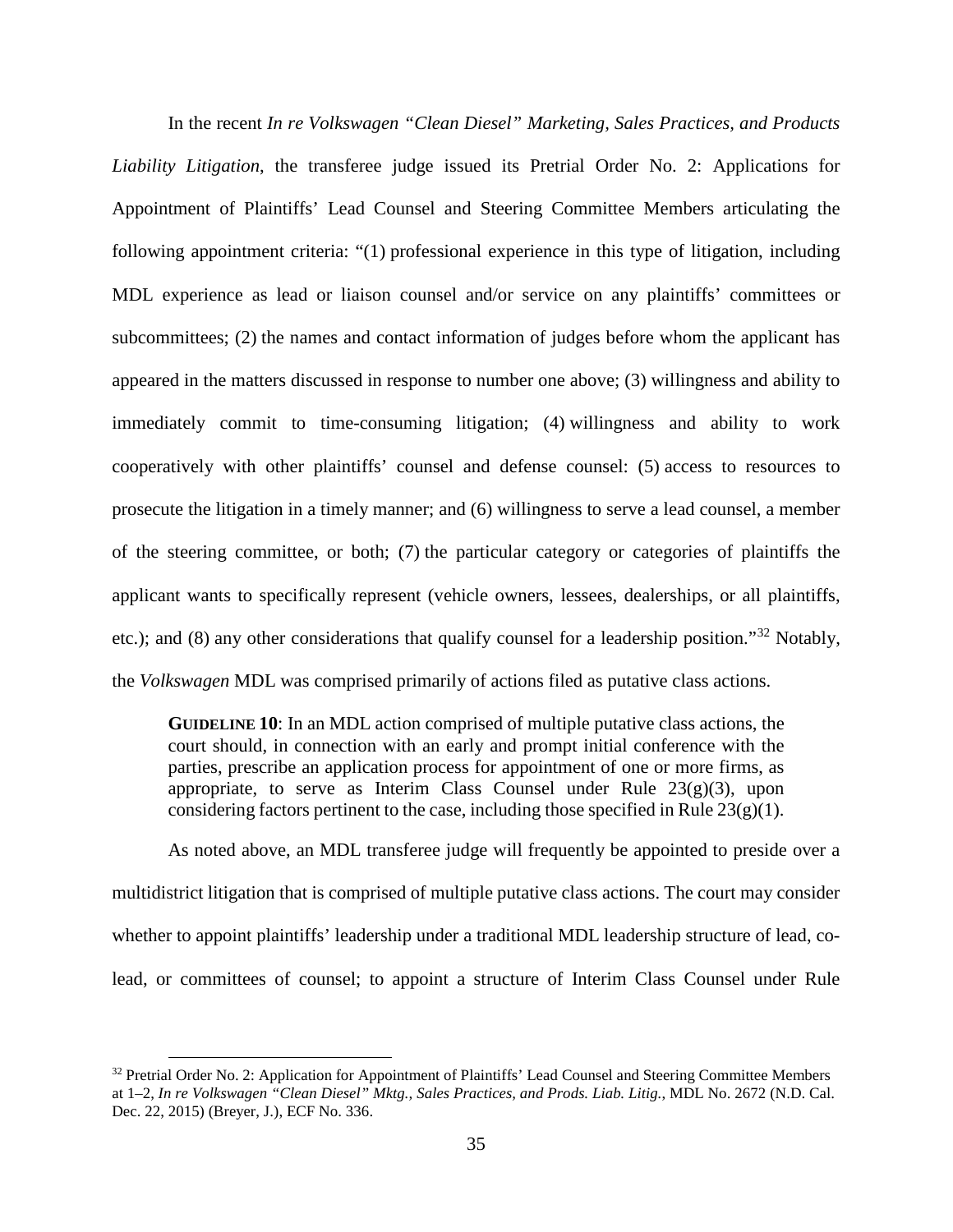$23(g)(3)$ ; or to combine these roles such that lead, co-lead, or committees are also appointed under Rule  $23(g)$  as Interim Class Counsel. These options are available to the court, in the exercise of its discretion, under most MDL proceedings in which class actions assert federal and state claims. However, in cases brought as putative securities class actions, the Private Securities Litigation Reform Act of 1995 prescribes a specific procedure for the court selection and appointment of the lead plaintiff and counsel.<sup>[33](#page-41-0)</sup>

The advantage of a formal Rule  $23(g)(3)$  Interim Class Counsel appointment in litigation comprised of multiple class actions is that a Rule 23 appointment comes with a Rule text and an established jurisprudence that articulates and interprets the duties of class counsel vis-à-vis the court and the putative class. As the FJC notes,

attorneys representing classes are in a position to control the litigation process far more than attorneys representing individual clients. The class device enhances the role of such lawyers by virtue of the fact that even the approved class representatives do not have legal control over the litigation. Your power to appoint counsel and approve or reject a class settlement may be the only checks and balances on the power of attorneys for the class.<sup>[34](#page-41-1)</sup>

In consumer class action MDLs, the leadership order is likely to include a Rule  $23(g)(3)$  Interim Class Counsel appointment.<sup>[35](#page-41-2)</sup> In litigations involving a mix of class actions and individual suits, courts have been more likely, at the outset of proceedings, to utilize a Lead Counsel and PSC structure, with a transition to class counsel appointment at the time of a class action settlement, as occurred in the *Deepwater Horizon* MDL, noted above, and more recently in the *Volkswagen*

<span id="page-41-0"></span> $33$  15 U.S.C. § 78u-3(B) (2012). In the securities and antitrust contexts, some courts have utilized various procedures to set fee expectations at the outset of the case. Other courts await development of the case before setting fees, and many contemporary MDL judges establish timekeeping protocols early in the case. Courts frequently ask class counsel and PSC candidates to include their views and recommendations on fee structures and methodologies in their applications. *See generally* MANUAL (FOURTH), *supra* note [27](#page-38-3), § 14.211 ("Selecting Counsel and Establishing Fee Guidelines").

<span id="page-41-1"></span><sup>34</sup> ROTHSTEIN & WILLGING, *supra* note [31,](#page-39-4) at 6–7.

<span id="page-41-2"></span><sup>35</sup> Case Management Order 2: Order Appointment Plaintiffs' Leadership Positions, *In re Am. Honda Motor Co., Inc., CR-V Vibration Mktg. & Sales Practices Litig*., MDL No. 2661, 2015 WL 12723036, at \*1 (E.D. Ohio Dec. 18, 2015).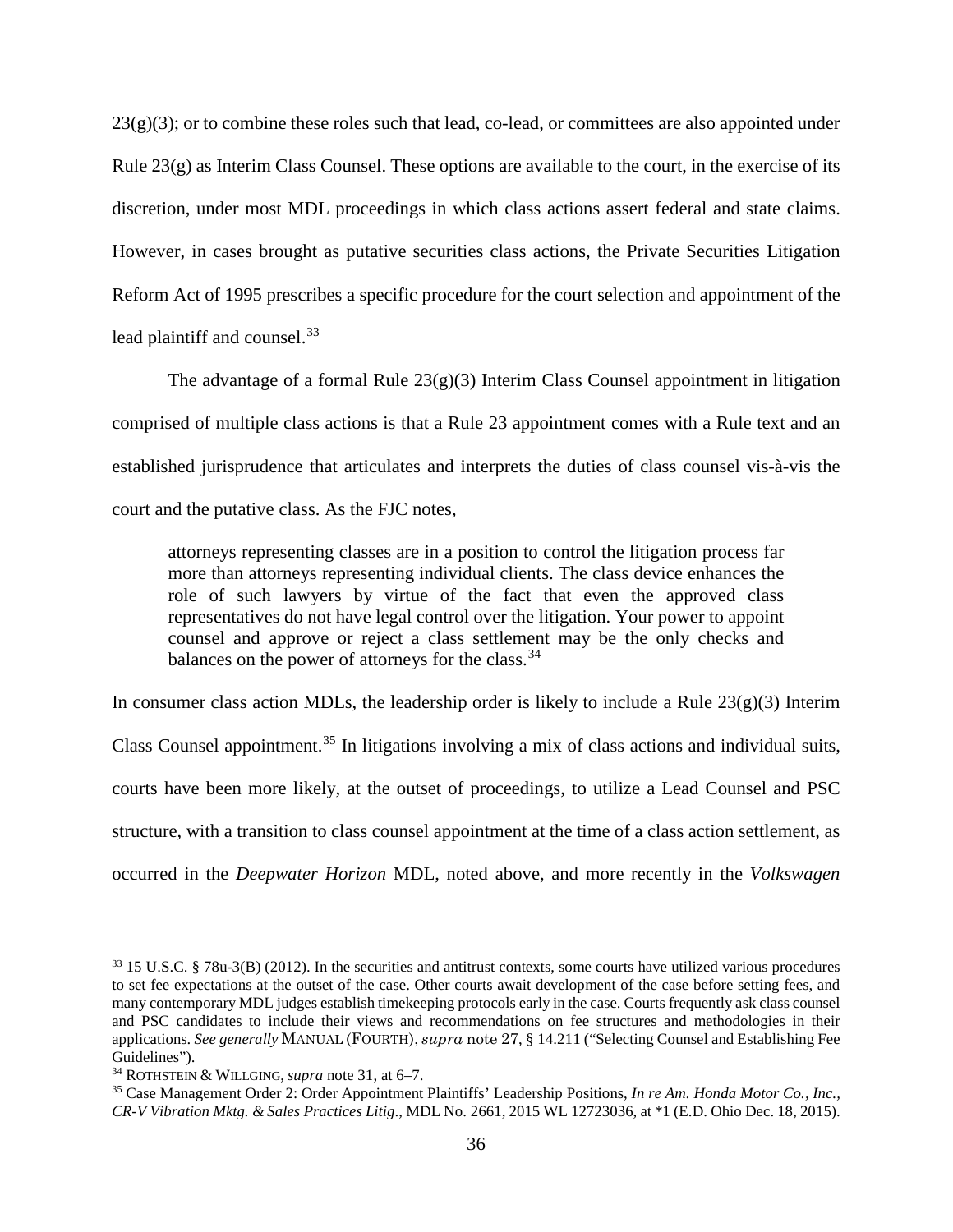MDL. Where the traditional MDL style of leadership appointment is utilized, the courts do and should, by pretrial order, set forth with specificity the roles and duties of various appointees within the plaintiffs' leadership structure, to provide clarity with respect to the roles of these counsel visà-vis others.

The *Deepwater Horizon* and *Volkswagen* pretrial orders are contemporary examples of MDL proceedings that 1) include both class and individual actions (*Deepwater Horizon*), and 2) are comprised entirely or predominantly of class actions (*Volkswagen*). In both of these, the transferee judges, at the inception of the MDL proceedings, appointed plaintiffs' leadership utilizing a Lead or Liaison Counsel/PSC structure, without a  $23(g)(3)$  interim class counsel appointment. In each case, at the time the class action settlements were submitted to the court for its preliminary approval, the previously appointed PSC members (17 in *Deepwater Horizon*; 21 in *Volkswagen*) were then appointed as class counsel under Rule 23(g)(1) without previous appointment under Rule  $23(g)(3)$ . Whatever style or sequence of appointment is used, what is essential to the effective case management of the litigation, and to the effective prosecution of the common claims, is the appointment of counsel who are accountable to the MDL court and the plaintiffs or putative class members at an early stage. These counsel shoulder responsibility to conduct the discovery and other pretrial proceedings that furnish the information the court will consider when making a class certification decision, whether for purposes of trial to assess a proposed settlement.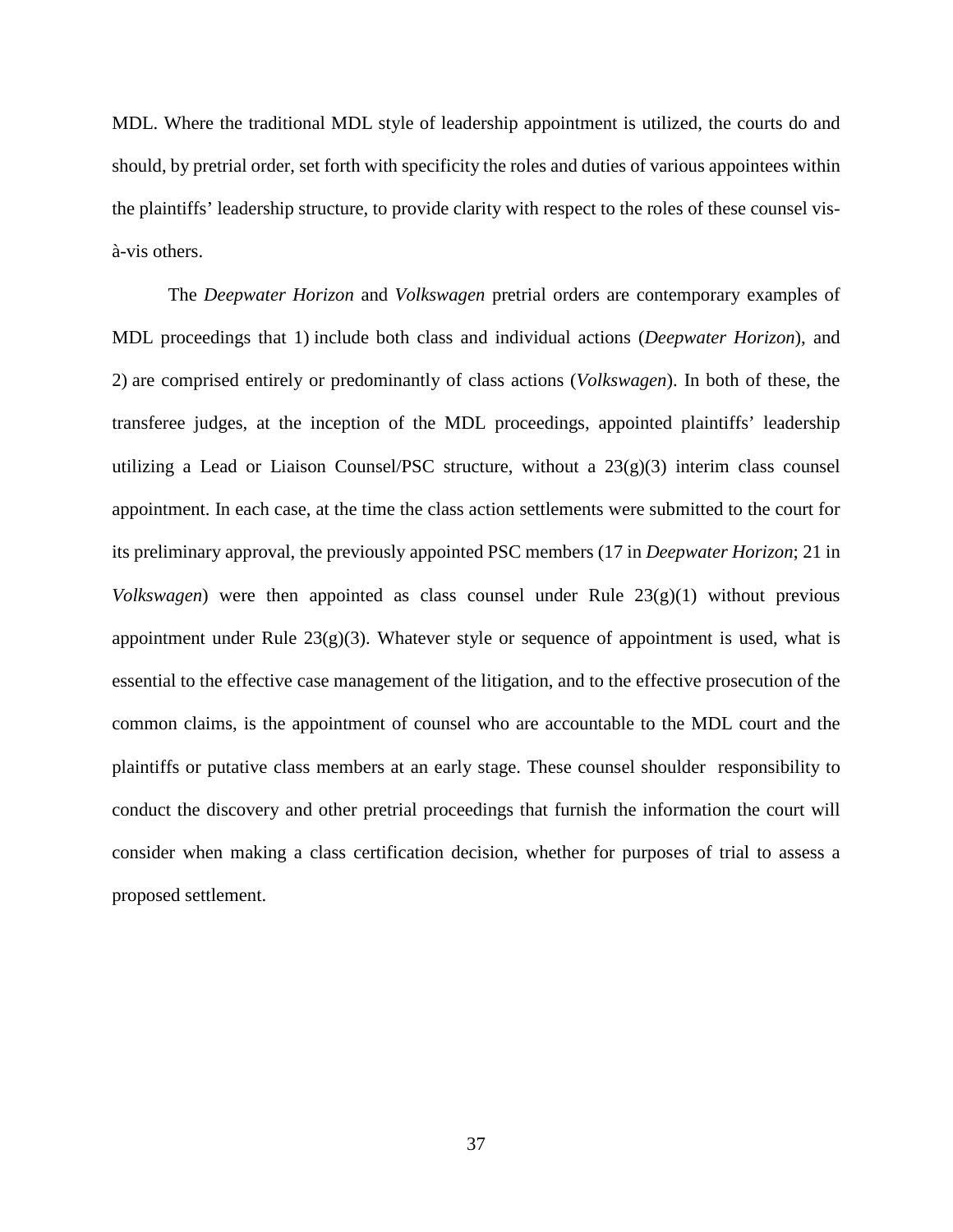BEST PRACTICE 10A*:* In an MDL proceeding involving multiple actions that include putative class actions, the court should determine, in connection with an early and prompt initial conference with the parties, the nature and scope of the leadership structure it intends to appoint, including whether the appointment of Interim Class Counsel under Rule  $23(g)$  is necessary or appropriate, and should specify and delineate with appropriate precision the roles and responsibilities of the counsel it appoints to leadership positions.

In contemporary practice, as the result of the concentration of putative class actions in the federal court system after the Class Action Fairness Act expanded federal diversity jurisdiction to include most cases brought as class actions, [36](#page-43-0) and the availability of centralization of such actions before a single court under the multidistrict litigation statute, the challenges presented by the existence of competing or overlapping class actions in different jurisdictions have become less acute. There may still be some situations where multiple class actions are pending in different federal courts because no party has sought MDL centralization (or because the JPML has denied it), or a putative class action that overlaps with centralized federal class actions is pending in a state court. Much has been written regarding the effective coordination by federal judges, particularly MDL transferee judges, with their judicial colleagues in related state court litigation, and such guidelines and best practices will go far in meeting the challenges of coordination where putative class actions are pending in related federal and state proceedings.<sup>[37](#page-43-1)</sup> Those counsel appointed by the federal court, either as Interim Class Counsel or to more traditional lead counsel/PSC roles, should be expected to coordinate with their state court counterparts in the interests of judicial economy, efficiency, and consistency, to minimize duplicative discovery, and

<span id="page-43-0"></span> <sup>36</sup> 28 U.S.C. § 1332(d) (2012).

<span id="page-43-1"></span><sup>37</sup> *See, e.g*., MANUAL (FOURTH), *supra* note [27](#page-38-3), §§ 20.1–20.32; FED. JUDICIAL CTR. & NATL'L CTR. FOR STATE COURTS, COORDINATING MULTIJURISDICTIONAL LITIGATION; A POCKET GUIDE FOR JUDGES (2013), https://multijurisdictionlitigation.files.wordpress.com/2012/11/multijurisdiction-pocket-final.pdf; *see also In re Vioxx Prods. Liab. Litig*., 760 F. Supp. 2d 640, 643 (E.D. La. 2010). In *In re Vioxx*, after appointing steering committee, to facilitate coordination, the court "created a web site accessible to all counsel and the public at large. All motions, Court orders, opinions, recent developments, a calendar of scheduled events, and various other matters were posted on this web site."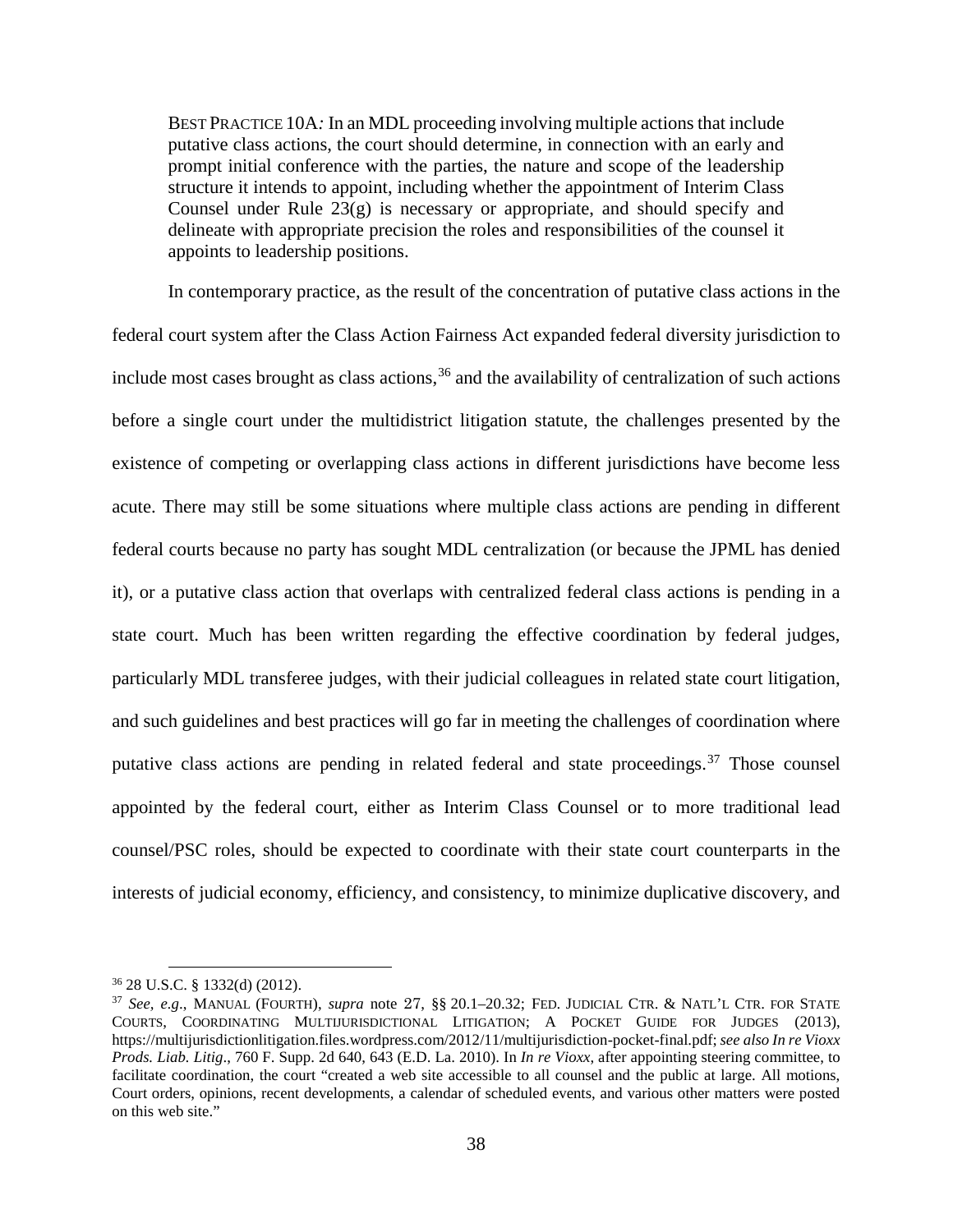to avoid competing class certification schedules. While competing interests may pose difficulties in achieving coordination with state court counterparts, judges should consider expressly directing interim or lead counsel to use best efforts to coordinate with their state court counterparts.

If the class litigation in federal court involves only state law claims, and nationwide class certification is impracticable (or defendants oppose it), the federal court may wish to explore more active coordination with state courts in which statewide class actions are moving toward certification and trial. In other cases, the focus of litigation activity may be almost entirely in the federal proceedings, where discovery is proceeding, and where active (and court-supervised) settlement negotiations may lead to a nationwide class action settlement, which the parties expect to be approved and administered in federal court. The court can inform itself as to the nature and scope of related state court litigation, and the positions of the parties before it regarding the focus of federal vis-à-vis state proceedings, at an early case management conference. The court is then able, on an informed basis, to set a pretrial schedule for the cases before it (including a schedule for class certification motions and any prioritized discovery that may be important in informing the class certification decision), establish a trial date if practicable, and direct the parties to engage in settlement discussions, whether through a mediator chosen by counsel or under the auspices of a court-appointed settlement master, so that there is a clear schedule and set of expectations regarding the timing, scope, and goals of class action-related proceedings in the federal court. The role of court-appointed counsel in conducting these proceedings, in coordinating with any state court-appointed counterparts, and in reporting regularly to the court on status and progress should be set forth in a pretrial order, and reinforced through periodic status conferences.<sup>[38](#page-44-0)</sup>

<span id="page-44-0"></span><sup>&</sup>lt;sup>38</sup> There may be circumstances where, after familiarizing itself with the cases and hearing from counsel, the Court may consider declining to appoint interim counsel at the outset of coordinated proceedings. These might include vastly different procedural postures of the pending class actions. *See, e.g.*, *White v. TransUnion, LLC*, 239 F.R.D. 681 (C.D.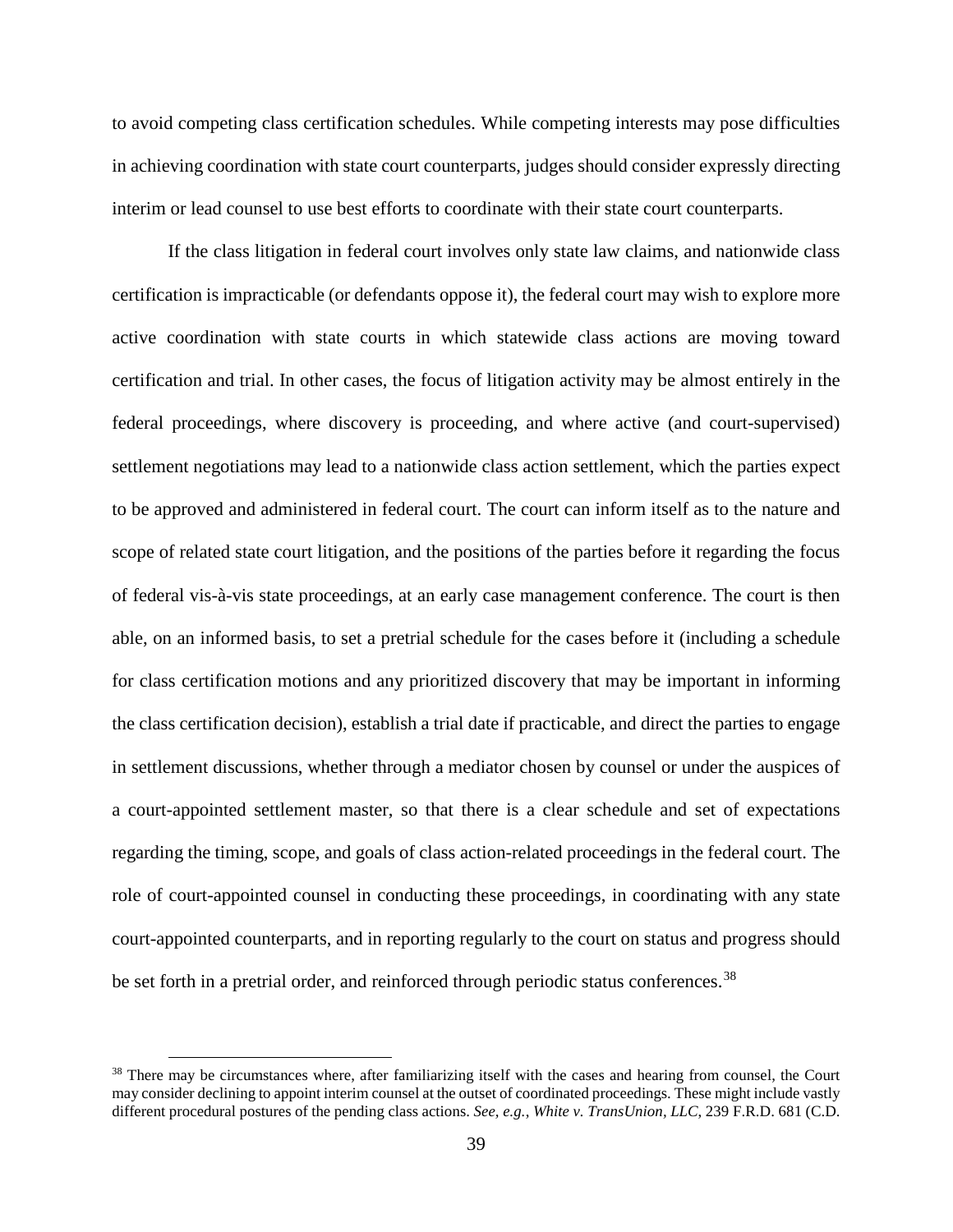**GUIDELINE 11:** A court should, at an early point in its management of the proceedings before it, schedule pretrial proceedings (including class certification briefing and hearing dates, and, as early as practicable, a trial date on class claims); obtain information and establish procedures for coordination with any related putative class action litigation pending in other courts, designate counsel with responsibility to coordinate with counterparts in related litigation; and remind all parties and counsel of their duty to timely update the court and each other on developments in related actions pending in other courts.

The concentration of class actions in federal courts and their centralization via the MDL process before a single court have alleviated concerns over competing or overlapping class settlements. Nonetheless, it remains important for an order appointing plaintiff leadership in a putative class action, or group of class actions, to designate the counsel who will have authority to negotiate the terms of any class settlement. Pretrial orders appointing lead counsel thus typically vest lead counsel (and those designated by lead counsel to serve on the settlement team) with the authority to conduct settlement discussions and enter into proposed settlement agreements for presentation to the court.<sup>[39](#page-45-0)</sup>

How specific should a court be in the structural subdivisions and functional details of the leadership group it appoints? In some MDLs, courts have set forth, in minute detail, the roles and responsibilities of a leadership structure, including subsidiary subcommittees and working groups, such that the tasks and responsibilities of all counsel are defined in detail at the outset. Other courts utilize a more generalized structure, appointing Lead or Co-Lead Counsel, with or without a PSC, and leaving the assignment of specific tasks and the creation of subcommittees or working groups

 $\overline{a}$ 

Cal. 2006) (denying motion to appoint interim class counsel because one of the pending class actions was already near settlement, with discovery completed).

<span id="page-45-0"></span><sup>39</sup> *See, e.g.*, Pretrial Order No. 7: Order Appointing Plaintiffs' Lead Counsel, Plaintiffs' Steering Committee, and Government Coordinating Counsel, *In re Volkswagen "Clean Diesel" Mktg., Sales Practices, and Prods. Liab. Litig*., MDL No. 2672 (N.D. Cal. Jan. 21, 2016) (Breyer, J.), ECF No. 1084; Pretrial Order No. 3: Order Appointing Plaintiffs' Lead Counsel, Plaintiffs' Steering Committee, and Government Coordinating Counsel, *In re Chrysler-Dodge-Jeep Ecodiesel Mktg., Sales Practices, and Prods. Liab. Litig.*, MDL No. 2777 (N.D. Cal June 19, 2017), ECF No. 173 (vesting in lead counsel the authority "to engage in settlement discussion with the Defendants, interact with the settlement master (once appointed), and enter into settlement; while noting that in carrying out these, and other responsibilities "the court expects lead counsel to consult and work collaboratively with the PSC in decision-making").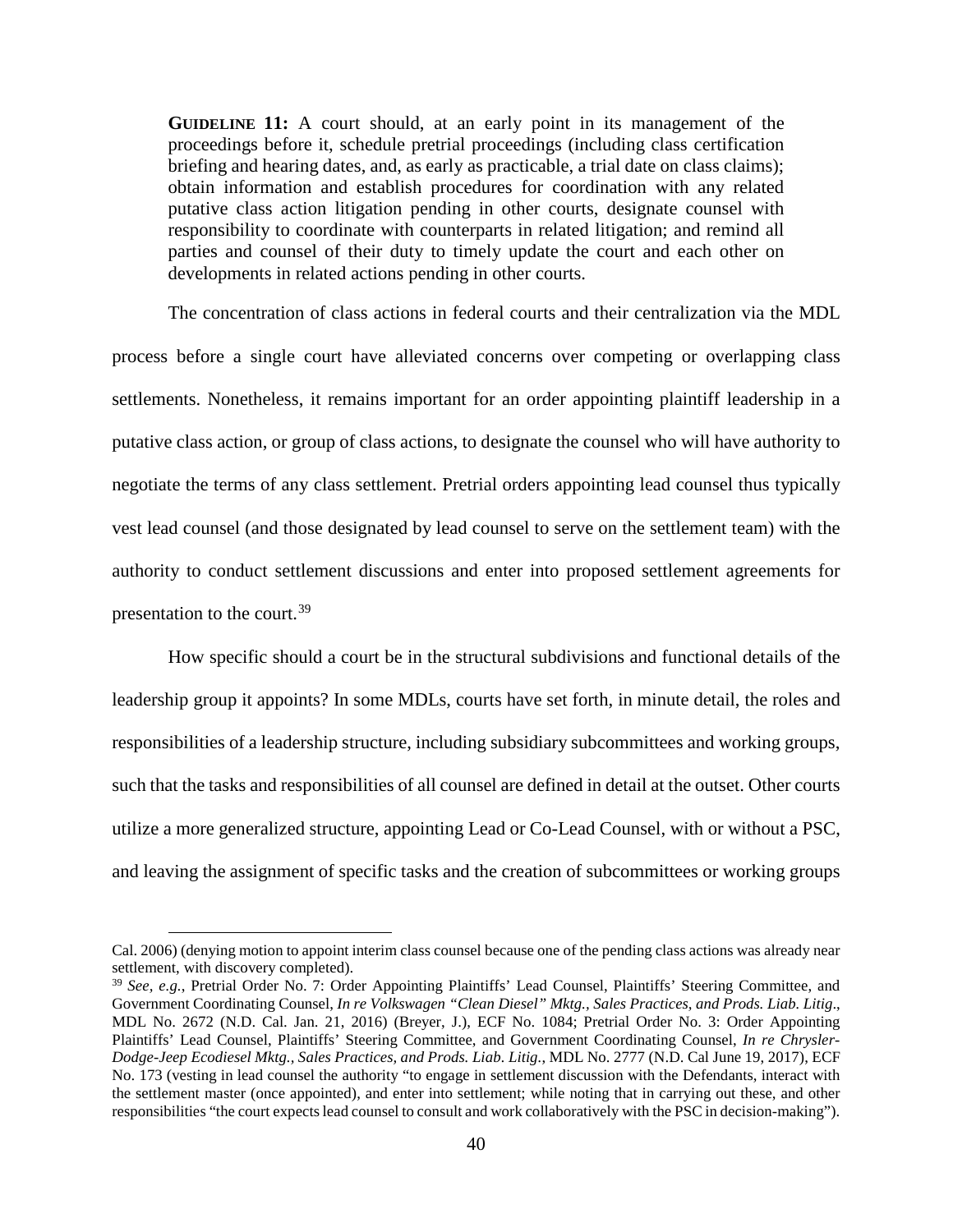to those appointed. Applicants for leadership positions will often be asked by the court to propose specific structures and responsibilities, in more or less detail, tailored to their perception of the needs of the case. For example, applicants may be asked what is the appropriate number of members for the PSC, or the Interim Class Counsel group, given the nature and scope of the case and the number of defendants.

The level of detail with respect to structures, roles, and responsibilities in plaintiffs' leadership and Rule  $23(g)(3)$  orders varies considerably. One contemporary trend is to leave specific assignments, within the court-appointed structure, to the discretion and authorization of the Lead or Co-Lead Counsel. This discretion is accompanied, however, by the use of detailed time and costs reporting protocols, adopted by the court through a pretrial order, which all courtappointed counsel and those working for the "common benefit" are required to follow. Such time and costs are then reported regularly, either to lead counsel, to a designee, or to the court on a periodic basis, to assure that all work is authorized and conducted in accordance with these preset guidelines.

One circumstance in which multiple Interim Class Counsel or separate PSCs are appointed to represent specific interests in a multiple class action situation is one in which early-defined subclasses may have overlapping or potentially conflicting claims. It is thus common, for example, for an MDL transferee court presiding over antitrust litigation to designate separate Interim Class Counsel or PSC or Reed/PSC structures for "direct purchasers" and "indirect" or "end" "purchasers." While there is a common core of discovery in which all purchaser groups are interested, their claims also diverge, with respect to the statutes and theories under which each is brought, and they will utilize separate expert damages analyses. It is thus considered generally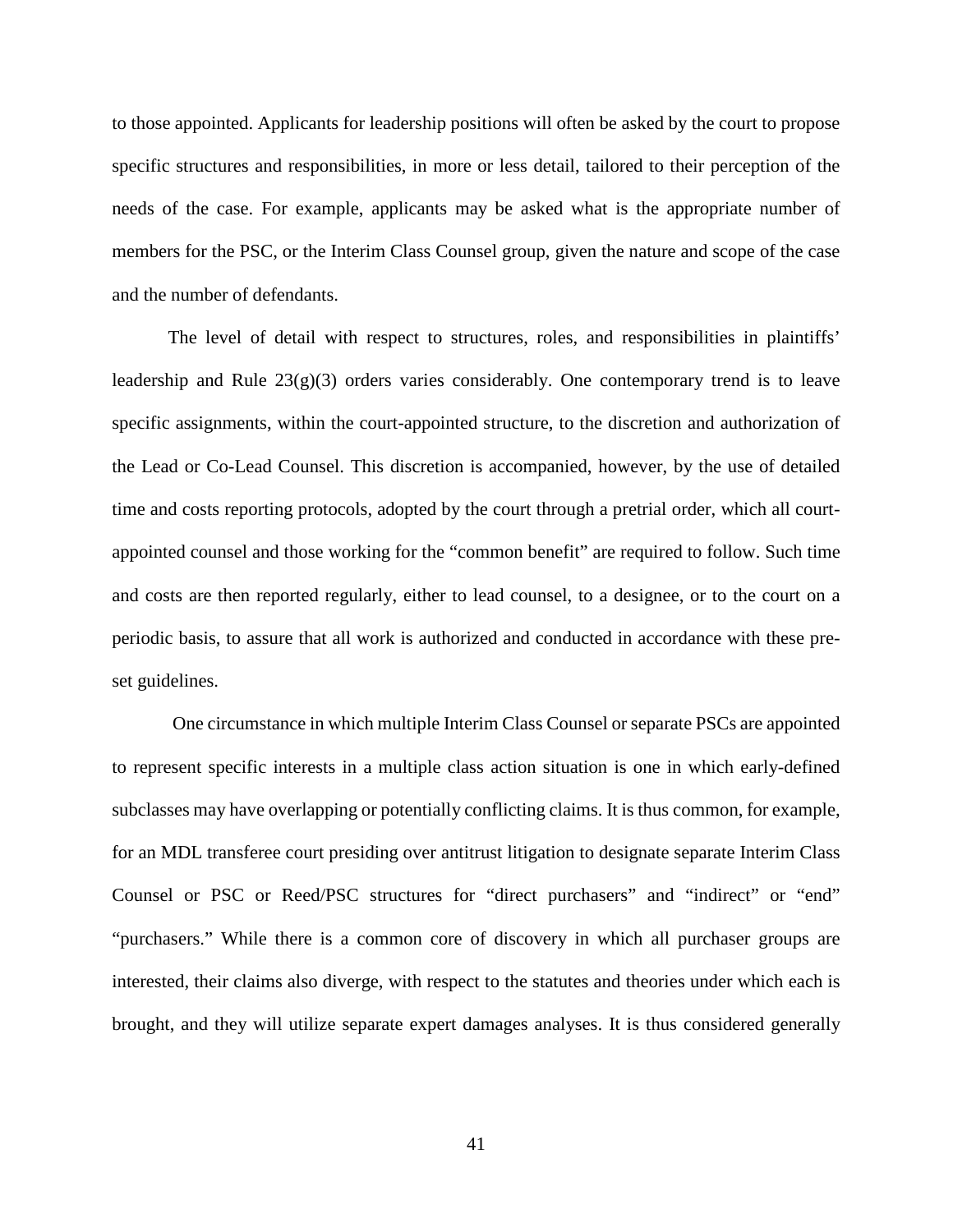inappropriate for one counsel, firm, or group to represent all of these purchaser interests. In pretrial orders appointing lead, co-lead, and committees for each are the norm.[40](#page-47-0)

<span id="page-47-3"></span>The Judicial Panel on Multidistrict Litigation has sometimes created "hybrid" MDLs involving both personal injury claims and consumer/economic loss claims. Personal injury claims are typically asserted through individual actions, while the consumer/economic loss claims are most frequently brought as putative class actions. Recent examples of "hybrid" MDLs include the *Toyota Unintended Acceleration Litigation*[41](#page-47-1) and the *GM Ignition Switch Litigation*. [42](#page-47-2) When both types of proceedings are centralized before a single MDL transferee judge for coordinated case management, both advantages and challenges exist. Combining the tort and economic claims arising from a common fact pattern enables maximum efficiency in discovery, but must be accompanied by the recognition that tort plaintiffs' counsel, and consumer class counsel may have different perspectives and needs regarding the prioritization and emphasis of discovery. The discovery needed to prepare for tort trials and for consumer class certification, may, or may not be, identical.

In creating hybrid MDLs, the Judicial Panel has recognized that separate discovery tracks may be created to accommodate these different perspectives and priorities, without creating a preference for one type of claim over another.

<span id="page-47-0"></span> <sup>40</sup> *See, e.g.*, Pretrial Order No. 6, *In re generic Digoxin & Doxycycline Antitrust Litig*., MDL No. 2724 (E.D. Pa. Nov. 28, 2016) (appointing two attorneys to serve as co-lead counsel and twelve additional attorneys to comprise the PSC).

<span id="page-47-1"></span><sup>41</sup> Order No. 2: Adoption of Organization Plan and Appointment of Counsel at 5, *In re Toyota Motor Corp. Unintended Acceleration Mktg., Sales Practices, and Prods. Liab. Litig*., MDL No. 2151 (C.D. Cal. May 14, 2010) (Selna, J.), ECF No. 159.

<span id="page-47-2"></span><sup>42</sup> Order No. 8 at 2, *In re Gen. Motors LLC Ignition Switch Litig*., MDL No. 2543 (S.D.N.Y. Aug. 15, 2014) (Furman, J.), ECF No. 249.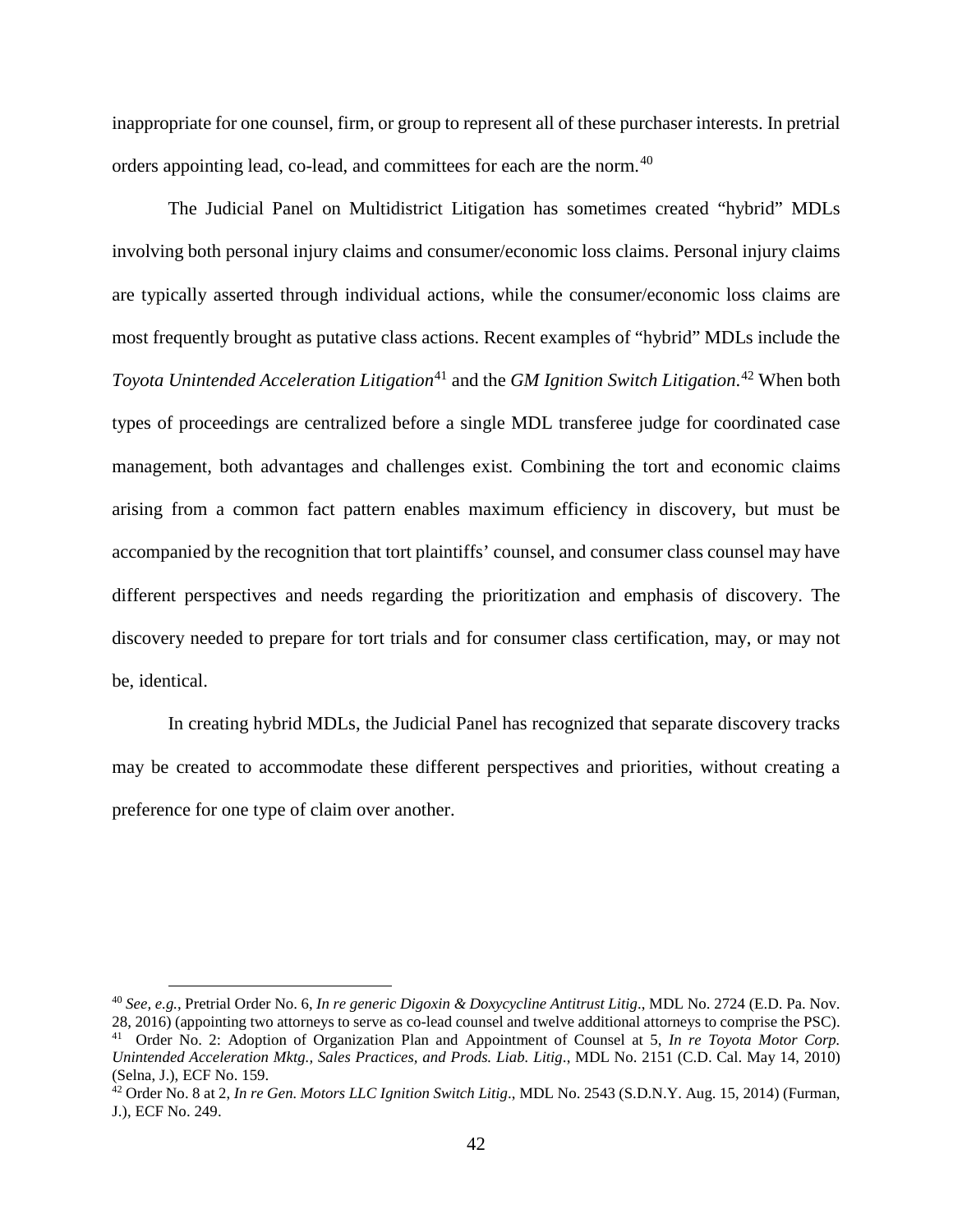BEST PRACTICE 11A*:* To assure that all tracks are managed effectively, a transferee court in a hybrid MDL should typically appoint different counsel to take primary responsibility for personal injury claims on the one hand, and economic loss claims on the other.

In the *In re Toyota Motor Corp. Unintended Acceleration* and *GM Ignition Switch* MDLs, the transferee court's initial conference orders appointed "Initial Conference Counsel" (*Toyota*) and "Temporary Lead Counsel" (*GM*), who were directed to develop and propose leadership structures that accommodated both personal injury and economic loss perspectives. Ultimately, while it found no "conflict" between the personal injury and economic loss (class) plaintiffs, the *Toyota* court's organization utilized separate lead counsel and committees for the personal injury and class components of the litigation; while the *GM* organization featured three Co-Leads, two with "primary responsibility" for class economic loss claims, and one with "primary responsibility" for the tort claims. The *GM* Executive Committee included counsel with both types of cases.[43](#page-48-1)

<span id="page-48-0"></span>BEST PRACTICE 11B*:* An MDL transferee judge who is appointed to manage individual and class claims concurrently should prioritize their judicial resources in assuring that both types of claims move forward appropriately, through discovery, pretrial disposition, settlement where appropriate, and trial, either in the MDL transferee court, through bellwether trials, or upon remand to districts of origin.[44](#page-48-2)

In determining how to manage multiple types of cases, each competing to be prioritized, the court should become as informed as possible as to particular circumstances that might warrant the priority personal injury claims over economic loss claims, or vice versa. For example: Will prioritizing the consumer class claims enable a settlement to be reached, at an early stage, that may

<span id="page-48-2"></span><span id="page-48-1"></span><sup>&</sup>lt;sup>43</sup> See In re Toyota Order No. 2, supra note 41; In re Gen. Motors Order No. 8, supra note 43.<br><sup>44</sup> While the personal injury claims will most frequently have been brought as individual or multi-plaintiff complaints, without class allegations, in some MDLs personal injury class action complaints may also have been filed and must be factored into case management decisions. The Supreme Court has limited, but not prohibited, the use of class actions when appropriate in personal injury litigation. But the parties may agree, for example, to utilize the class action mechanism at the settlement stage to resolve such claims under ongoing court supervision. For a contemporary example, see *In re National Football League Players Concussion Injury Litigation [MDL No. 2323]*, 821 F.3d 410, *cert. denied* 137 S. Ct. 591, 607 (2016).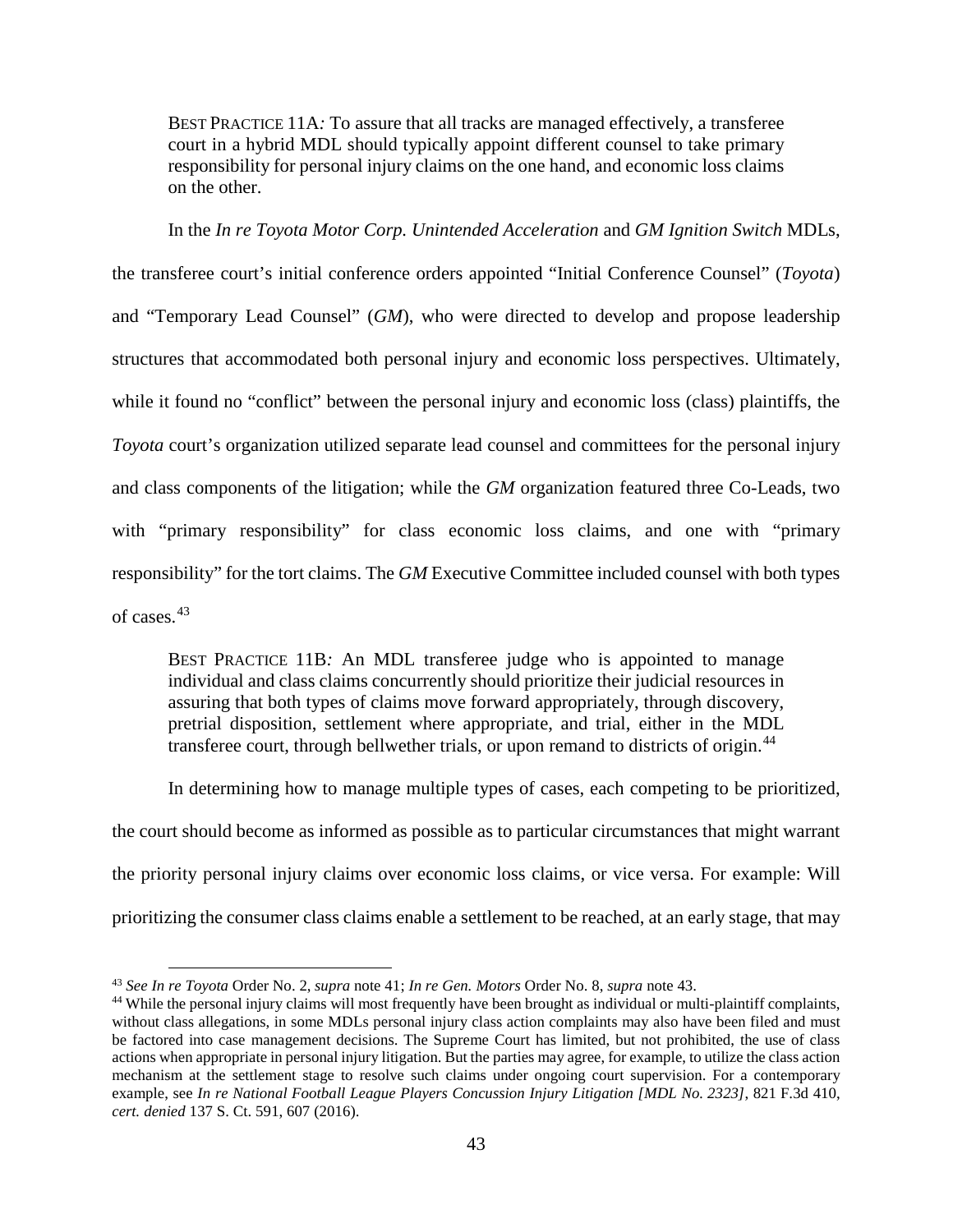operate to reduce or minimize further injuries or deaths? In the *Toyota* case, for example, the consumer class action settlement was reached before personal injury bellwether trials were set to commence. The class settlement's features included both compensation and measures to address the alleged product concerns in the affected vehicles. In other cases, where the injuries and damages have already occurred, and are not recurring, it may be important to get death and injury claims set for early bellwether trials to inform the parties as to the merits and values of these cases.

Transferee courts managing hybrid MDLs are doing more than double duty. They are tasked not only with effectively managing each type of litigation that is before them, but in managing the necessary interactions and coordination between tort plaintiffs, class plaintiffs, and their respective leaderships. In such cases, friction, and even disputes, among leaders responsible for the respective types of claims may be inevitable; and, of course, the defendant or defendants themselves will have their own views as to whether and which types of claims should be prioritized.

The court can assist the lead counsel it appoints in coordinating with each other by more specifically delineating the duties and responsibilities of those it appoints in a hybrid MDL, as the *Toyota* court did. Another way to impose clarity at the outset is to utilize Rule  $23(g)(3)$  Interim Class Counsel appointments on the "class side" of the hybrid MDL, while utilizing traditional MDL nomenclature and structure in appointing leadership for the "injury" track; such a leadership order would direct the Interim Class Counsel and tort lead counsel to work together on common discovery, to be responsible for the separate discovery necessary and appropriate to each type of claim, to coordinate scheduling proposals as much as possible between them, to propose schedules for each type of claim, and to pursue settlement, as appropriate, for their respective claims.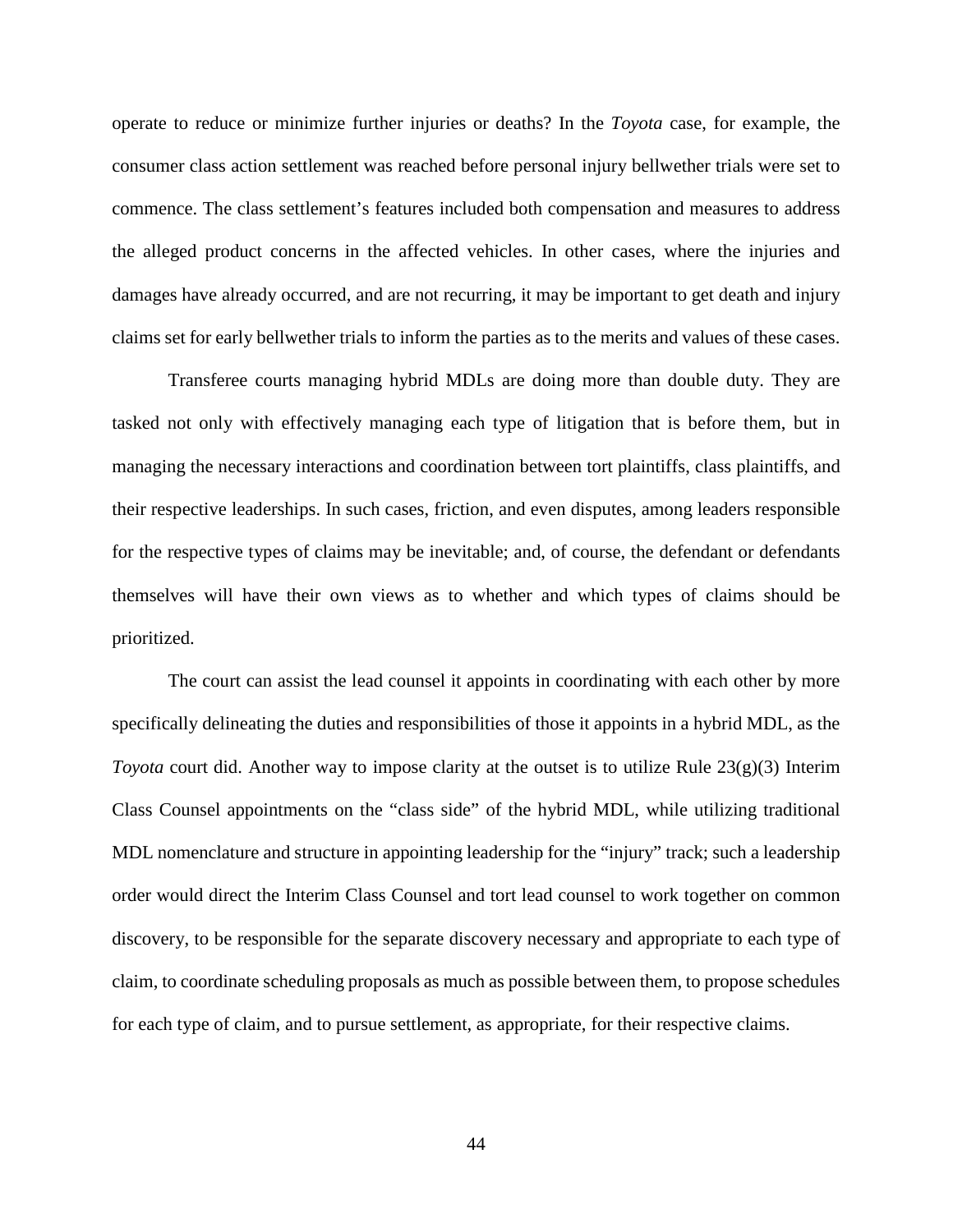BEST PRACTICE 11C: In a "hybrid" MDL, the court's order appointing a leadership structure should clearly delineate the roles and responsibilities for the class lead counsel and tort lead counsel and their respective committees.

An advantage to detailing specific roles and responsibilities within a leadership structure for specific counsel is that it may prevent or minimize ongoing tension or friction among attorneys who have been competitors in bringing the respective lawsuits that are now centralized before one court. Each counsel is given specific tasks and responsibilities and knows her role and place in the overall structure. The court may also consider whether it wishes to prescribe regular meetings or telephonic conferences of the leadership structure to assure ongoing communication and cooperation within that structure. Most courts have left such details up to self-ordering among designated counsel, seeing the advantage of ongoing flexibility, recognizing that the scope or nature of the litigation, and the need for particular tasks and responsibilities, will likely evolve over time, and trusting that it has appointed counsel to leadership roles who in actuality can, as the *Manual for Complex Litigation* recommends, "work cooperatively with others."

Some courts have viewed such active cooperation as less important in class actions because of the specificity of the Rule 23(g) class counsel appointment and the traditional notion of the class action as one self-contained litigation. The convergence of class actions and MDLs in recent years, however, has given rise to the recognition that the ability to communicate and cooperate with others in the leadership structure, and with non-appointed attorneys, remains important whether or not the case is convened as a multidistrict litigation or class actions, individual suits, or a "hybrid" mixture of both. Thus, while Interim Class Counsel appointed under Rule  $23(g)(1)$  or  $(g)(3)$  are not fiduciaries toward other counsel (the duty of adequate representation, under Rule 23, runs to the class), the collegial characteristics that courts are advised to seek and enforce in appointing counsel to leadership roles in non-class MDLs still apply in some degree. For example, in mass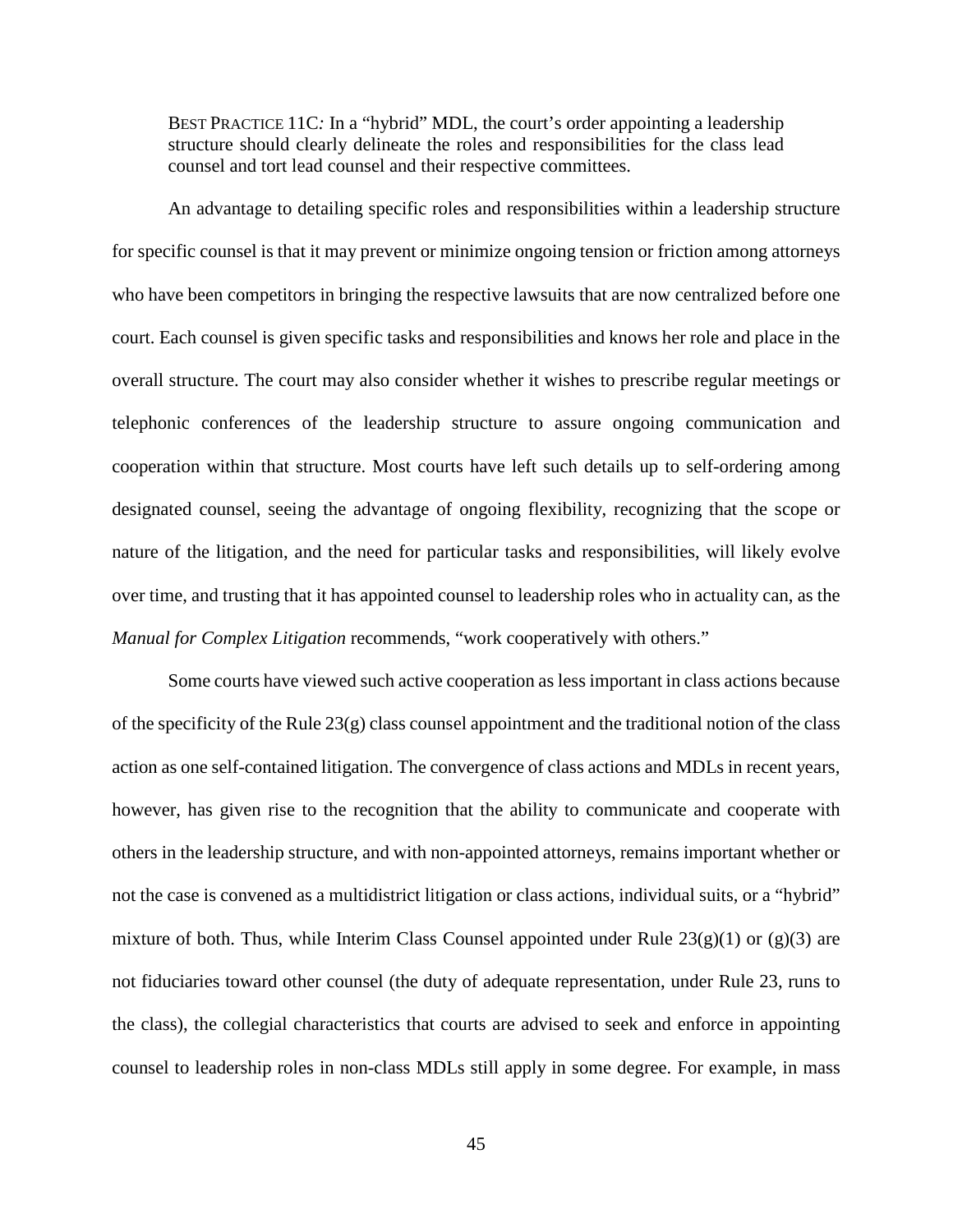tort MDLs, when many lawyers represent individual clients, but only a small segment of them may be designated to serve in a leadership structure, courts have advised the designated leaders, in the language of the *Manual for Complex Litigation*, to "seek consensus . . . when making decisions that may have a critical impact on the litigation" and to "keep the other attorneys in the group advised of the progress of the litigation and consult them about decisions significantly affecting their clients."[45](#page-51-0) Such admonitions are less acute in litigation comprised of multiple class actions: by its terms Rule 23(g) puts all lawyers filing such cases on notice that not all lawyers who bring class actions would be appointed to serve as class counsel.

This difference in the expected degree of involvement in leadership decisions by counsel not in leadership positions, as between mass tort MDLs and class action MDLs, creates a challenge in the situation of the "hybrid" MDL –– consisting of a group of actions coordinated before a single judge, comprised of two different types of litigation, each with its own norms, culture, and expectations. In such cases, with the leadership structure that includes representatives of both the class and tort sides of the litigation, a premium is placed on counsel who are willing to understand and, within reason, accommodate the different norms, expectations, and styles of "class" and "mass tort" lawyers, especially since, as they occasionally occur, these concepts converge, whether in a class action settlement of mass tort claims, as in the recently approved *NFL Concussion Litigation*, or the "bellwether" trial of class claims or common questions on an "issue" class or statewide class basis, as a step toward an ultimate determination on multi-state or nationwide class claims.

<span id="page-51-0"></span> <sup>45</sup> MANUAL (FOURTH), *supra* note [27](#page-38-3), § 10.222.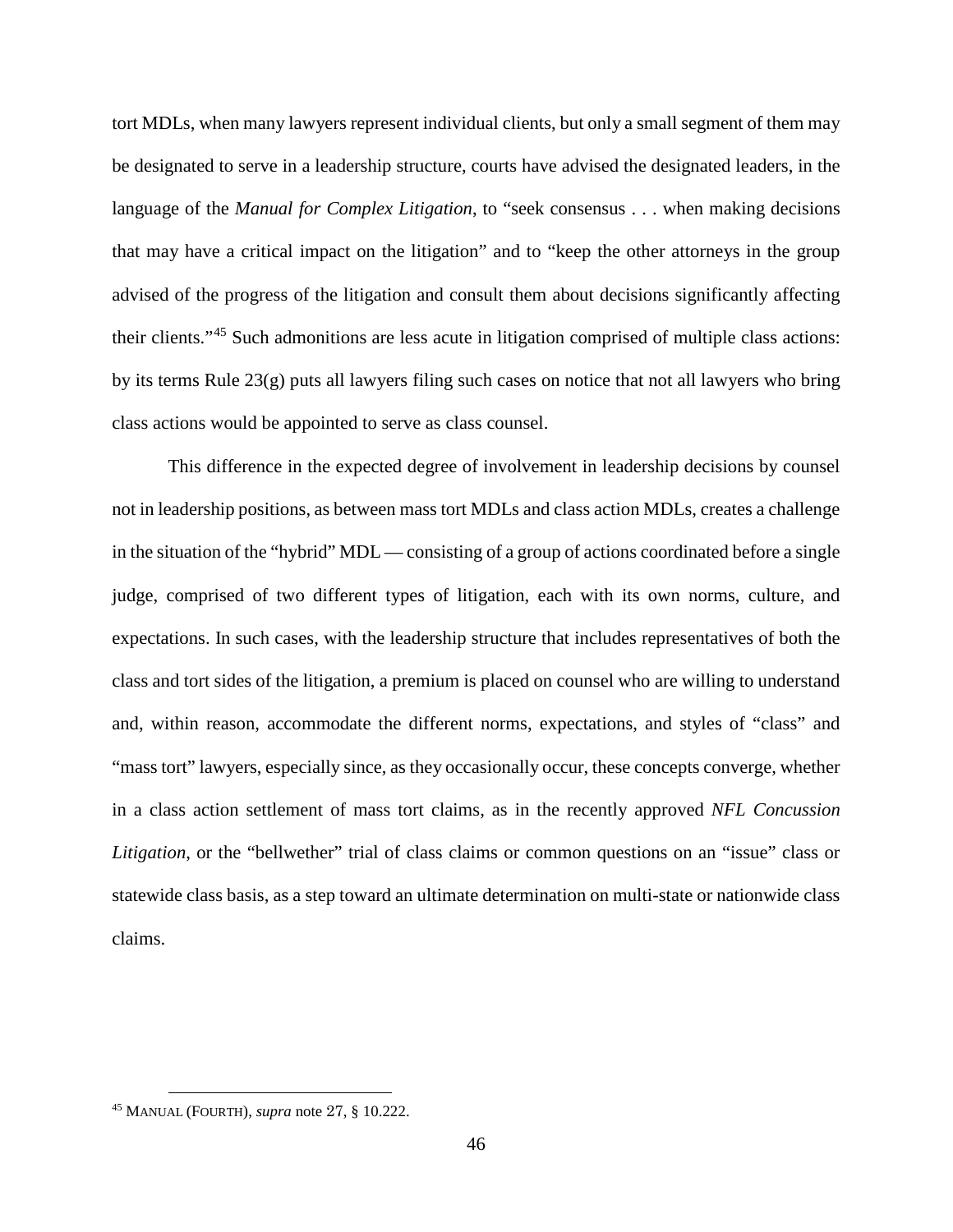#### **CHAPTER 4**

#### **MEANS, FORMAT, AND CONTENTS OF SETTLEMENT NOTICE**

The 2018 amendments to Federal Rule of Civil Procedure  $23(c)(2)(B)$  continue to require the "best notice that is practicable under the circumstances, including individual notice to all members who can be identified through reasonable effort" for certified (b)(3) litigation classes. The amendments expressly recognize the practice and propriety of sending a single, combined notice advising the class of the proposed certification and settlement of (b)(3) classes under both Rule 23(e)(1) and (c)(2)(B).<sup>[46](#page-52-0)</sup>

The Rule  $23(c)(2)(B)$  notice provision was amended to keep up with evolving means of communication and the rulings in some cases permitting notice by electronic means, including emails, digital media, and social media. The amendments expressly permit notice to be made by one or a combination of means, including "United States mail, electronic means, or other appropriate means."

**GUIDELINE 12***:* In determining whether the "best practicable notice" can be sent in a reasonable manner, the court should focus on the means or combination of means most likely to be effective in the case.

No specific means of communication, including U.S. mail, is preferred across the board. Although the amendments acknowledge that U.S. mail may often be the preferred method, the use of electronic means as an alternative or an additional method of communication in certain circumstances may be more reliable and effective. The parties should explain the proposed method

<span id="page-52-0"></span> $46$  Subdivision (e)(1) (which applies to settlement classes) requires courts to "direct notice in a reasonable manner to all class members who would be bound by the proposal." The 2018 amendments apply the requirements of subdivision (c)(2)(B) to the notice of class-action settlements for (b)(3) classes ("For any class certified under Rule 23(b)(3)—*or upon ordering notice under Rule 23(e)(1) to a class proposed to be certified for purposes of settlement under Rule*   $23(b)(3)$ —the court must direct to class members the best notice that is practicable under the circumstances . . . .") (emphasis added). The committee notes for the amendments to subdivision (e) explain that "notice required under Rule  $23(e)(1)$ ... should also satisfy the notice requirements of amended Rule  $23(e)(2)(B)$  for a class to be certified under Rule 23(b)(3)[.]"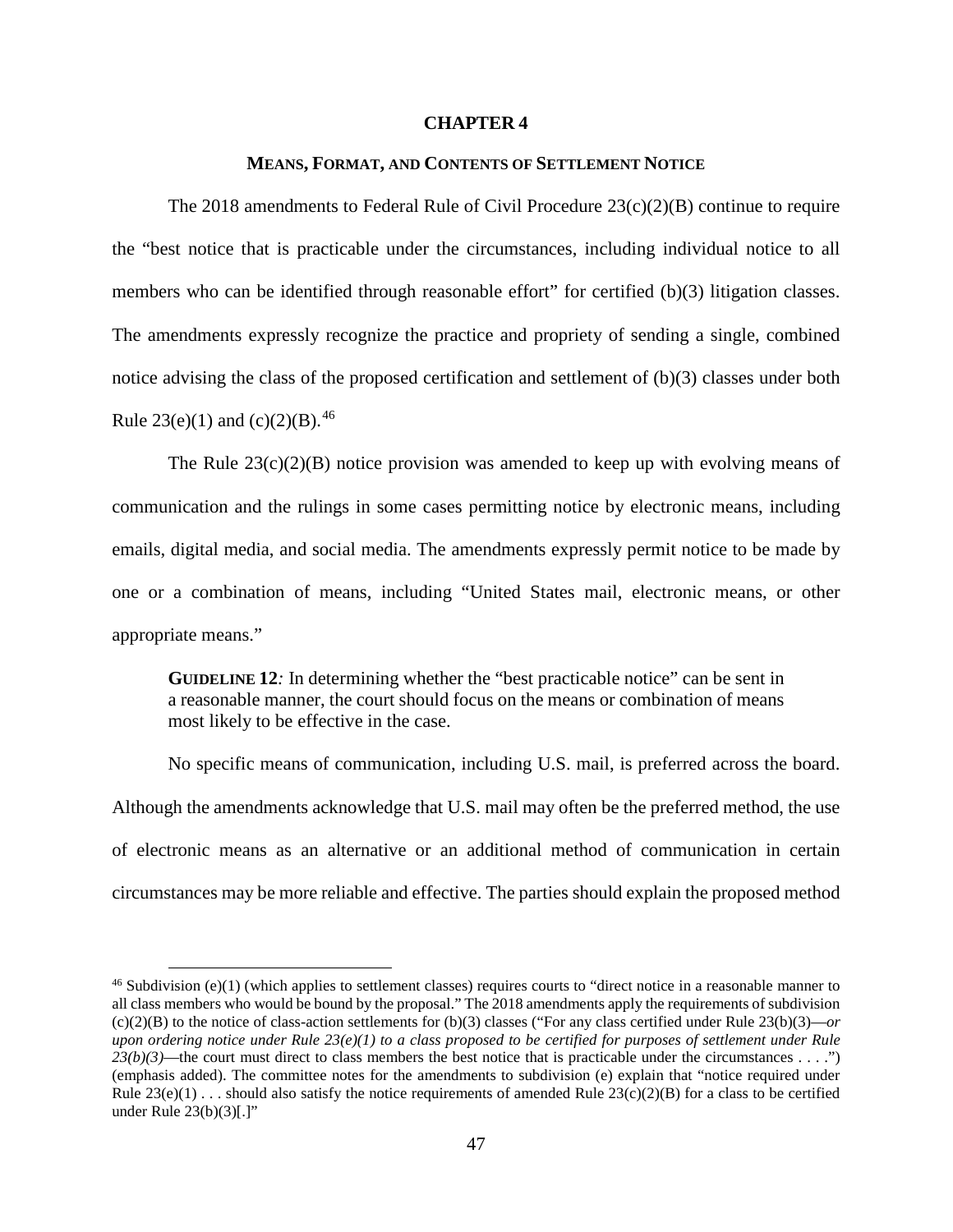of giving notice and provide the court with a copy of each notice, including screen shots. Viewing the actual notice is especially important if electronic notice is used because contents viewed on screens assume a tone that varies with platform. Further, satisfying the Rule's requirement that the notice "must clearly and concisely state in plain, easily understood language" may involve contextspecific consideration when dealing with electronic notice.

BEST PRACTICE 12A: In assessing whether the particular means of sending notice is most effective, a court should take into account the following general considerations: (1) will the notice effectively reach the class; (2) will the notice actually come to the attention of the class; (3) are the notices informative and easy to understand; and (4) are all class members' rights and options easy to act upon?

Experts can calculate the percentage of a class that will be exposed to a notice by relying on generally accepted methodologies developed for advertising in non-litigation settings. A high percentage of class members can often reasonably be reached by a notice campaign. But if the identities of a significant percentage of class members are unknown, a campaign may require multiple types of notice (*e.g.*, direct notice, publication, digital, or broadcast).

Notices should be designed using contemporary design and layout techniques to command class members' attention when presented with the notice, regardless of delivery format. If possible, notice formats should be tested to demonstrate that they enhance — and do not diminish — class member response. The form and type of the notice, as well as the number of times the notice is seen, directly influence class member engagement.

Notices should contain all of the information required by Rule 23 and should be written in clear, concise, and easily understood language. Calls to action and other significant information, such as the mechanisms to file a claim, to request to be excluded, or to submit an objection, should be immediately and easily identifiable.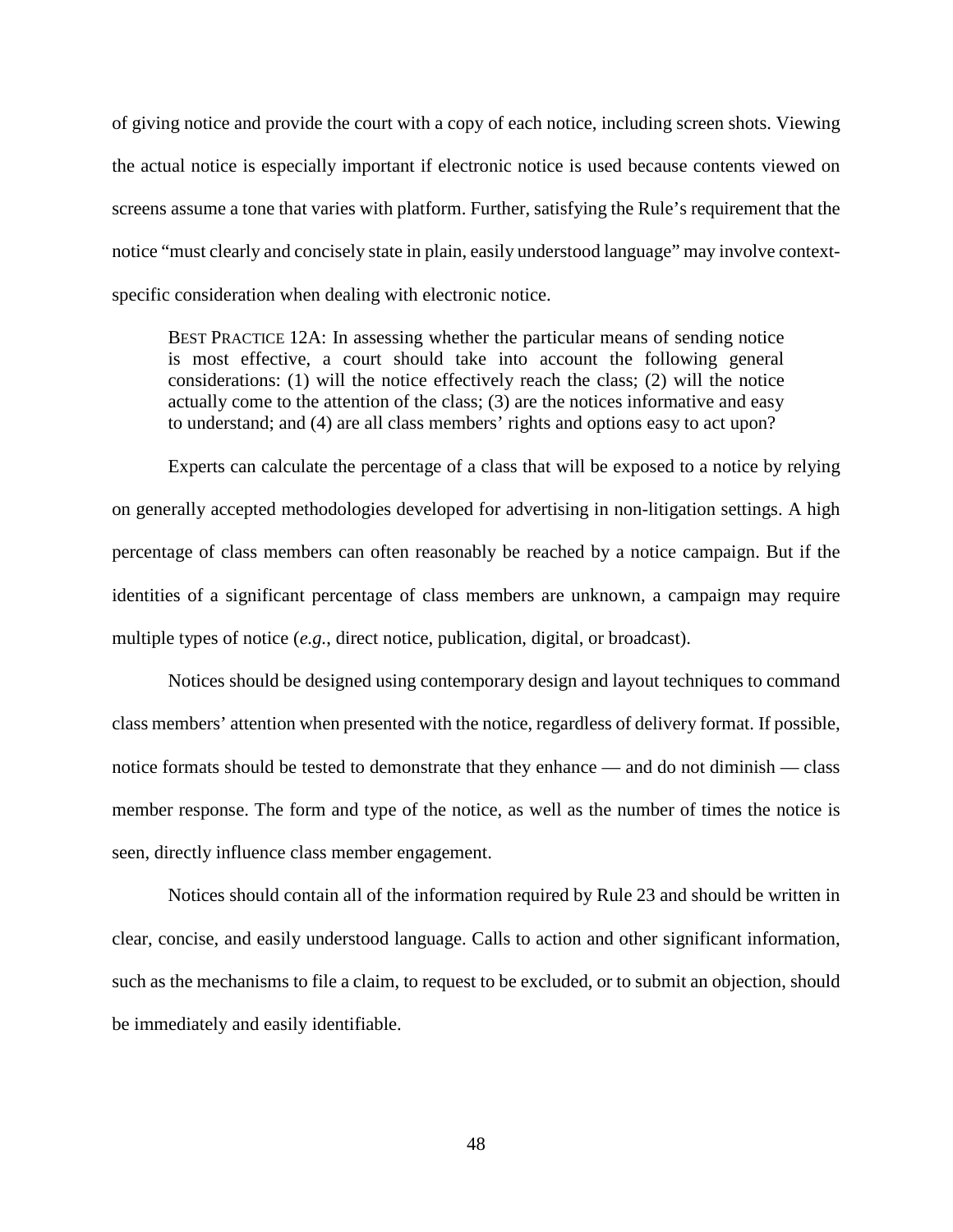There should be no unnecessary hurdles for class members to exercise their rights to opt out, object, submit a claim, or make an appearance. All communications — websites, claim forms, and claims processes — should mirror commercial best practices where access to information and the ability to engage (in this case opt out, object, submit a claim, or make an appearance) are at a premium. These practices emphasize easily identifiable formats, buttons, and color schemes to ensure that mechanisms for participating are easily identifiable.

The parties and court should refer to the 10-page booklet on *Judges' Class Action Notice and Claims Process Checklist and Plain Language Guide* issued by the Federal Judicial Center (FJC), which provides extensive guidance on the formatting and contents of class notices.<sup>[47](#page-54-0)</sup>

BEST PRACTICE 12B: When selecting a means of giving notice, the parties and court should begin by assessing the reliability of the method of communication typically used by the defendant in its regular business to notify its customers or clients.

In determining which means of communication is the most effective to send class notice, the parties and court should analyze each potential means of communication on a case-by-case (and sometimes intra-case) basis. Among the questions that should be asked are: Is it appropriate and feasible to use the proposed means of communication? How does the defendant regularly conduct communications with its customers during the normal course of business? How do class members generally receive and process information (email, U.S. mail, etc.)? Knowing how a company acquires a contact list, which it uses as part of its regular business, is critical because such lists vary in completeness, accuracy, and up-to-datedness.

<span id="page-54-0"></span> <sup>47</sup> FED. JUDICIAL CTR., JUDGES' CLASS ACTION NOTICE AND CLAIMS PROCESS CHECKLIST AND PLAIN LANGUAGE GUIDE (2010), https://www.fjc.gov/sites/default/files/2012/NotCheck.pdf.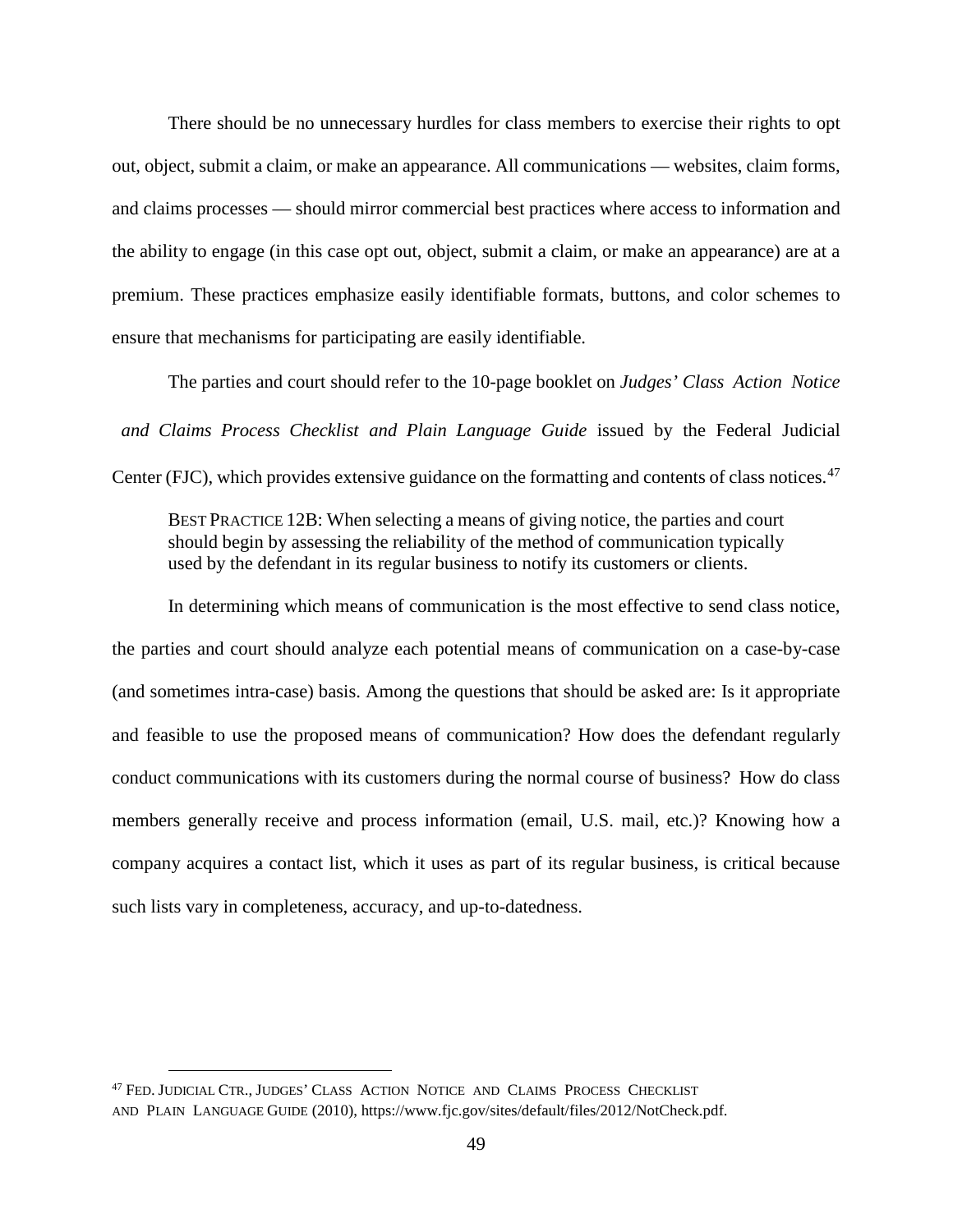**GUIDELINE 13**: Best notice practicable includes individual notice to all members who can be identified through reasonable efforts. First-class U.S. mail may often be the preferred primary method of notice.

Historically, first-class U.S. mail was the default choice for direct individual class-member notice. In many cases, notification by mail will remain the most effective means of communication.

But new technology has dramatically altered how people communicate, most evident in younger generations. The Committee Note to amended Rule 23 underscores the effect of the cultural shift: "Counsel should consider which method or methods of giving notice will be most effective; simply assuming that the 'traditional' methods are best may disregard contemporary communication realities."[48](#page-55-0)

For a variety of reasons, including cost, customer preference, and effectiveness in context, companies are shifting from direct U.S. mail communication to email or other electronic forms of communication to interact with their customers.

BEST PRACTICE 13A: Individual notice to class members often is practicable when the defendant communicates directly with class members as part of its regular business, either relying on U.S. mail postal addresses or email addresses.

The defendant in most class actions is a company or business. In most instances, the defendant maintains a contact database that is used for transactions or billing. Marketing and ongoing business-to-customer lists are typically reliable and usually provide up-to-date contact information. Nonetheless, it is important for the court and parties to understand how the customer list was acquired and maintained.

BEST PRACTICE 13B: The deliverability rate of communications with customers can offer a useful indicator of the effectiveness of the means of communication.

<span id="page-55-0"></span>In certain circumstances, the parties can determine anticipated delivery rates of either direct mail or email based on prior sent communications. If a company uses customer lists as part of its

48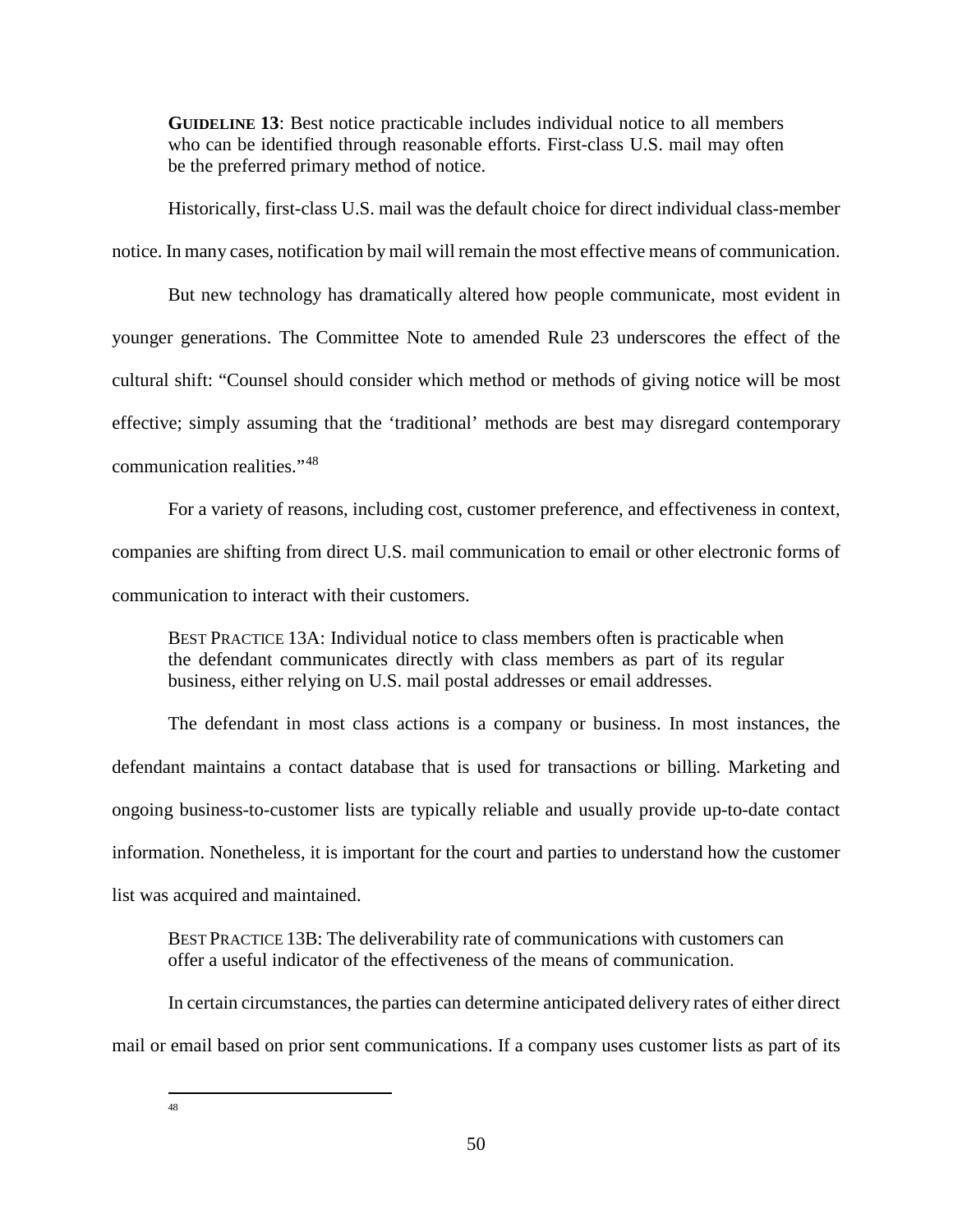marketing or promotional efforts, and if it regularly updates customer contact data, then the company will typically have a good understanding of the deliverability rate of communications with its customers based on past commercial communications. If the deliverability rate, either by U.S. mail or by email, has been poor, there is little reason to believe that using that list or method would result in a better deliverability rate for class notice.

BEST PRACTICE 13C: The parties and court should be skeptical about contact information that is compiled from free offerings, promotional sign-ups, or promotions.

The parties and court should be sensitive to the potential of bad customer data, which results when consumers provide inaccurate or partial contact information, such as providing false or secondary contact information when signing up for loyalty programs or free offerings in an attempt to minimize junk mail, either through U.S. mail or email. Studies have shown that consumers often give incorrect or incomplete information to a company simply to receive the offering, with no further intention of communicating with that company. Further, traditional and electronic notice deliverability may be limited if the data has been archived or knitted together from disparate sources, without previous database hygiene or updates.

**GUIDELINE 14***:* Notice by email communication may be the best individual notice practicable under the circumstances if shown to be reliable. It may also be a lowcost supplemental means of notice.

If a company or business regularly conducts its business relying on email communications, such communication may be more effective than U.S. mail. The response rates to electronic notice may be better than those to U.S. mail for class members familiar with a defendant organization. Further, if the email notice is formatted such that a recipient has the ability to quickly scan information in a preview pane on her laptop, tablet, or mobile device, email notice response may be augmented.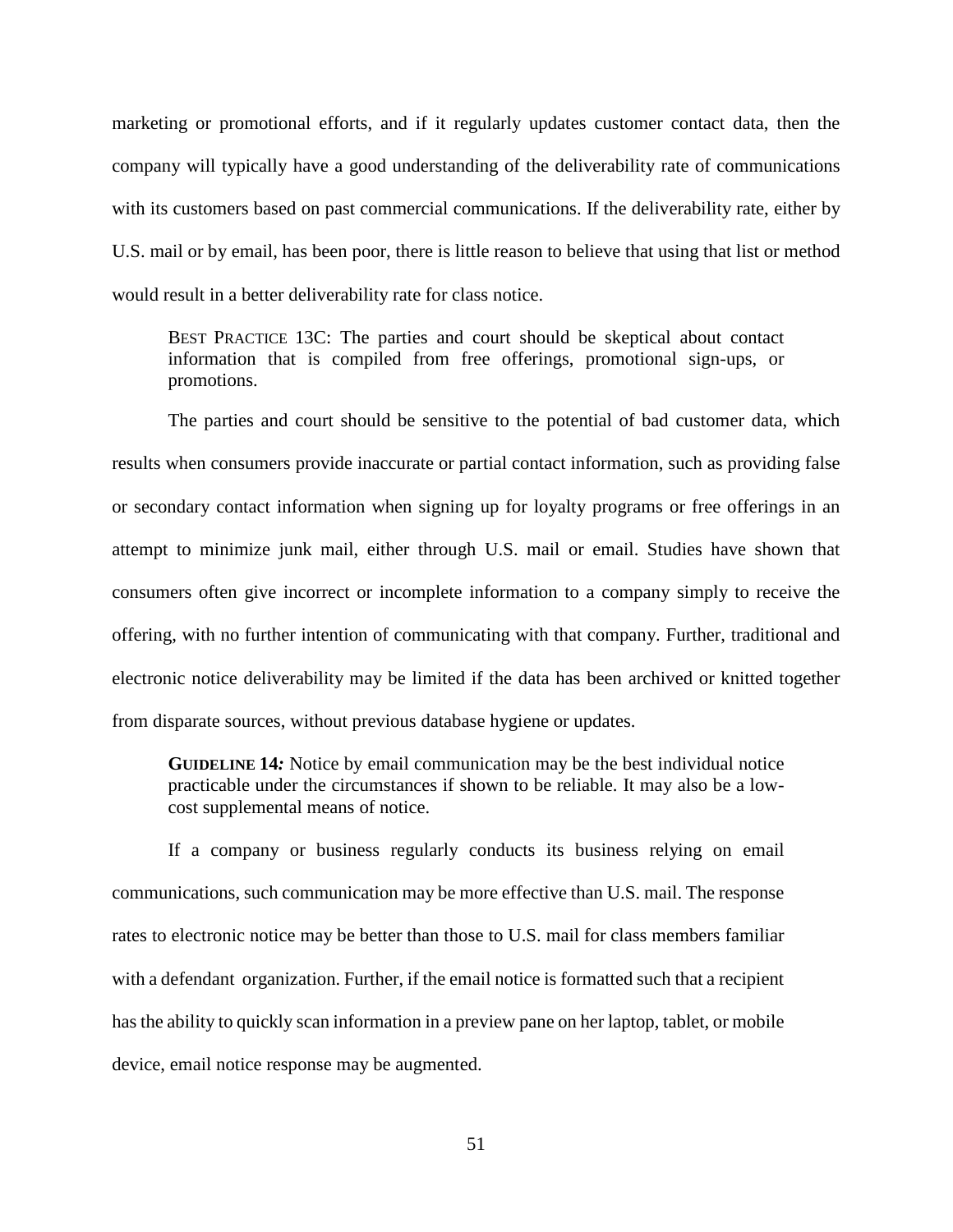BEST PRACTICE 14A: The effectiveness of a notice sent by email can be assessed using available metrics. Among the metrics, the *read rate* is the most reliable.

Ascertaining the rate of notices communicated by email can be challenging. Fortunately, there are several recognized metrics that can provide useful information. It is important to understand what the metrics mean and what they are designed to measure.

The *delivered rate* does not report how many emails were sent to an inbox; it simply documents how many messages did not bounce back to the sender. Thus, the delivered rate will include all messages received by inbox placements, spam/junk box placements, and emails blocked without a bounce-back reply.

The *open rate* measures the proportion of messages opened.<sup>[49](#page-57-0)</sup>

The *read rate* is similar to *open rate*, but far more useful, because it accounts for all emails viewed, regardless of image rendering. The *read rate* metric is important because it reveals how your subject lines are viewed by the recipients because the subject line is the first thing the recipients see when the message arrives in their mailbox.

The *ignore rate* is the total number of unread emails deleted out of total emails sent. A high *deleted-before-reading rate* is an indication of a failed campaign. A consistent high *deleted-beforereading rate* reveals problems with the list acquisition or management issues or lost interest in the overall email program.

The *bounce rate* is a hard, viable metric that records the proportion of emails returned to the sender because the recipient address is invalid.<sup>[50](#page-57-1)</sup>

<span id="page-57-0"></span><sup>&</sup>lt;sup>49</sup> Certain applications, such as Ghostery and PixelBlock, can block email tracking, while others can render images as a preview. This creates false positive results for email opens, which further distorts the open rate.

<span id="page-57-1"></span><sup>50</sup> Hard bounces (as opposed to soft bounces) occur if the recipient's email address no longer exists. A *soft-bounce* rate is also a viable metric, though it typically occurs if the recipient's inbox is full.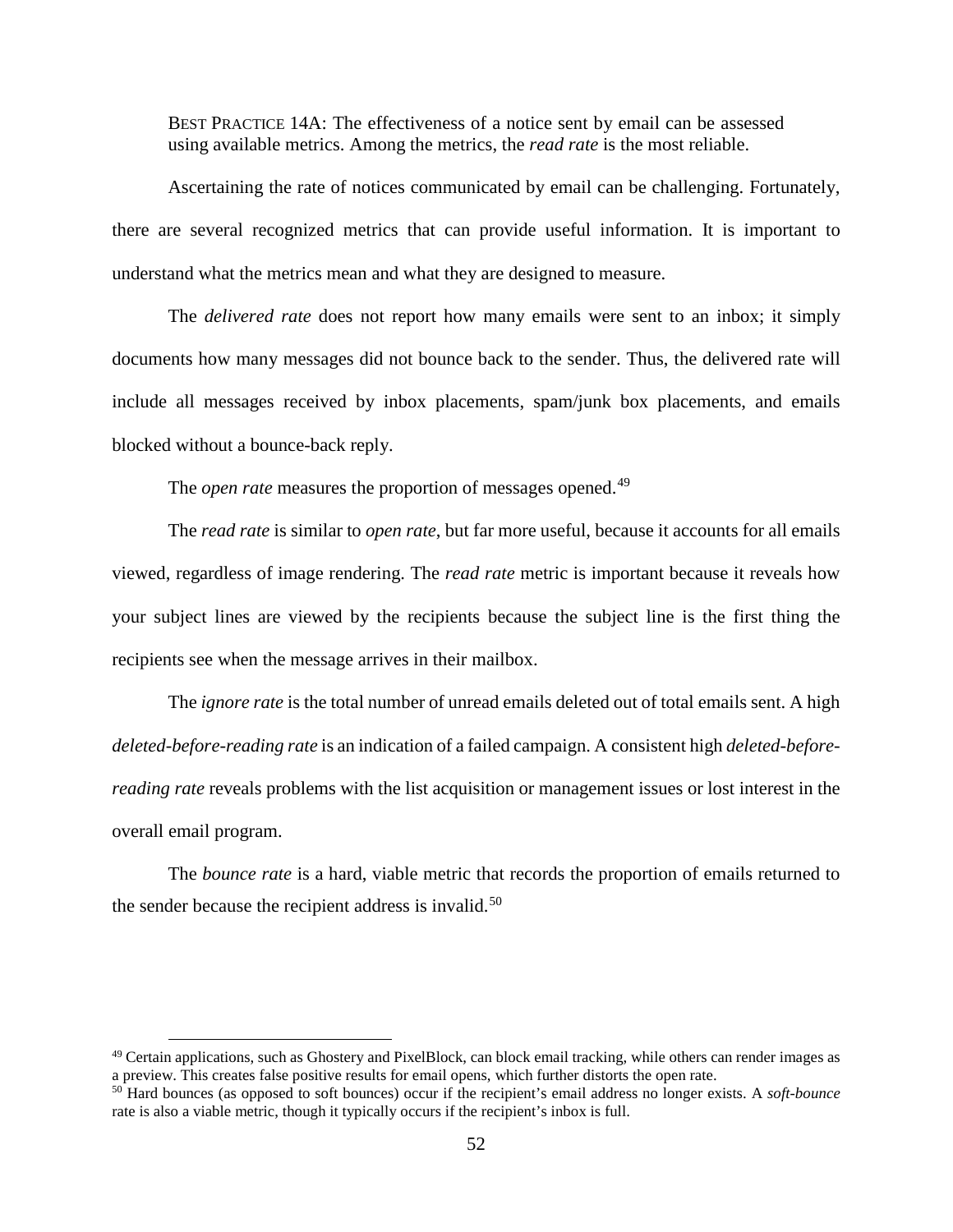BEST PRACTICE 14B: The parties and court should consider the capacity and limits of email technology when evaluating its effectiveness for notice purposes.

The parties and court should consider the utility of email based on the demographics of the class and their ability and willingness to use email. Additionally, consideration should be given to the types of device typically used for viewing email, *i.e.*, cell phone, laptop, or desktop. Given that the majority of individuals read email on a smart phone or tablet, email must be personalized and optimized for quick scans on small screens. The wide variety of communication gadgets receiving email communications also raises challenges in determining its deliverability and read rates and effectiveness.

BEST PRACTICE 14C*:* If individual notice is not practicable or effective, the parties and court should consider notice by digital media to provide the most effective notice under the circumstances, either to supplement other means of notice or as a standalone means.

Individual notice may be impossible or cost-prohibitive under some circumstances. For example, identifying individual unknown customers in a consumer-beverage-labeling class action may be impossible. Similarly, incurring the cost of mailing notices when the individual settlement amount is less than the postage cost is not practicable. In these circumstances, online digital media notice can offer a more effective means of communication than U.S mail or publication in print newspapers.

The effectiveness of digital media reaching a consumer is largely dependent on the consumer/class demographic in a given case. If the demographic is largely comprised of regular/habitual Internet users, then digital media should play a vital role in the notice program. Correspondingly, if the product or service in question is generally consumed by a less technologically-savvy demographic, then the marketing/notice program(s) should be tailored accordingly.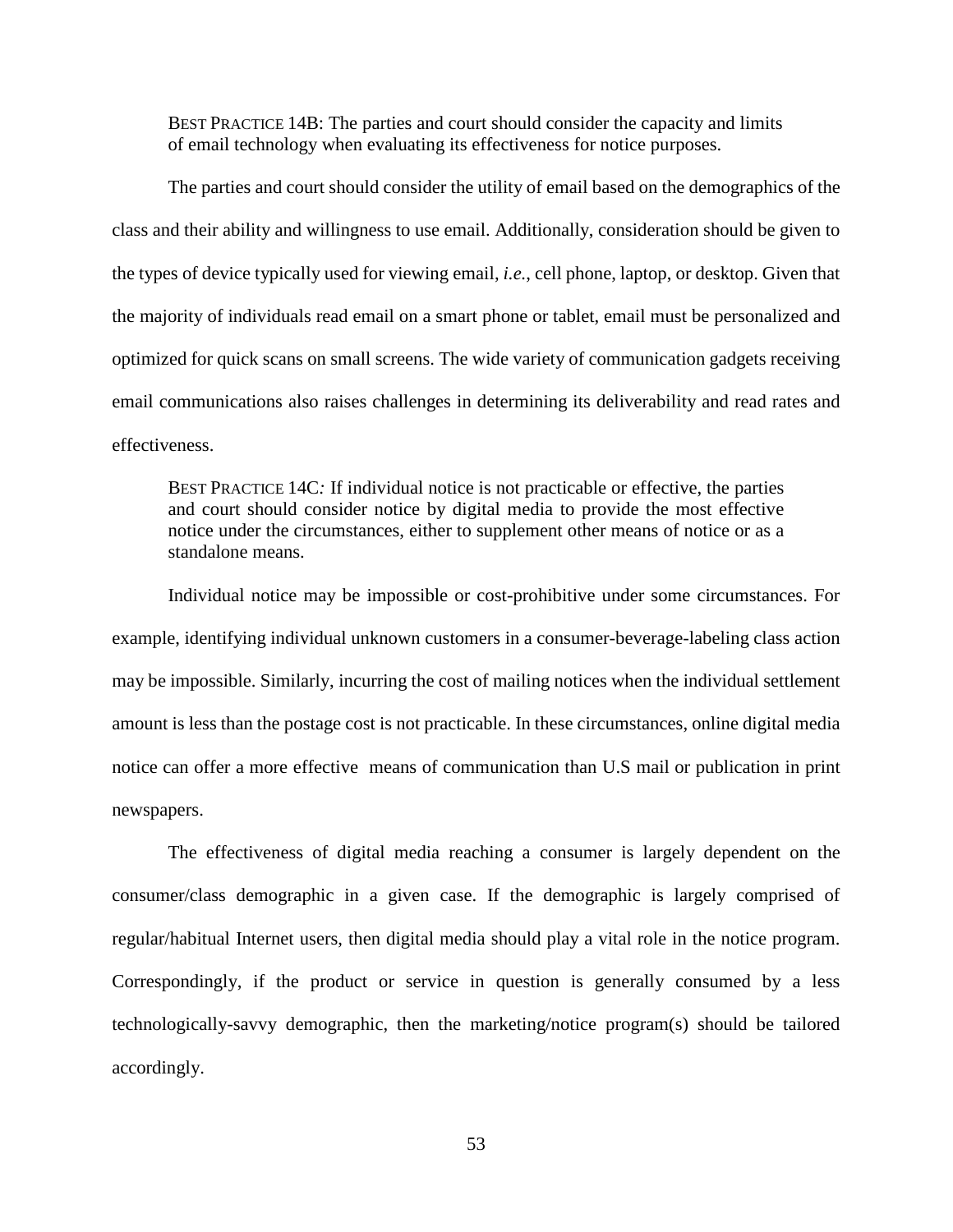BEST PRACTICE 14D: The parties and court should consider whether the notice program is using an appropriate media mix that will reach the target population.

If individual notice is not practicable or effective, the parties and court should consider using electronic means. As noted above, the  $2018$  amendments to Rule  $23(c)(2)(B)$  expressly envision sending notice by a combination of means, which could include direct individual and electronic notice, or might consist of several digital means of communication. Sending class notice using multiple digital media means makes particularly good sense if the attendant costs are relatively low.

American consumers represent many demographic and psychographic<sup>[51](#page-59-0)</sup> groups. They do not all use media in the same way. Not everyone uses social media or even the Internet. Conversely, the number of people reading the print versions of newspapers is declining. Therefore, it is important to evaluate whether the suggested media program comports with the target population's media consumption habits.

**GUIDELINE 15***:* Notice using social media, a subset of digital media, may be effective.

A notice program can include social media custom audiences. Custom audiences can include an audience of known class members. Care should be used to distinguish between demographic or psychographic-based custom audiences, and those based on known class members, such as using known class members' emails to specifically target those class members on social media.

According to a 2016 Pew Research Center study, Facebook continues to be America's most popular social networking platform by a substantial margin: Nearly eight in ten *online* Americans (79%) now use Facebook, more than double or triple the share that uses Twitter

<span id="page-59-0"></span> <sup>5151</sup> Study and classification of people according to their attitudes, aspirations, and other psychological criteria, especially in market research.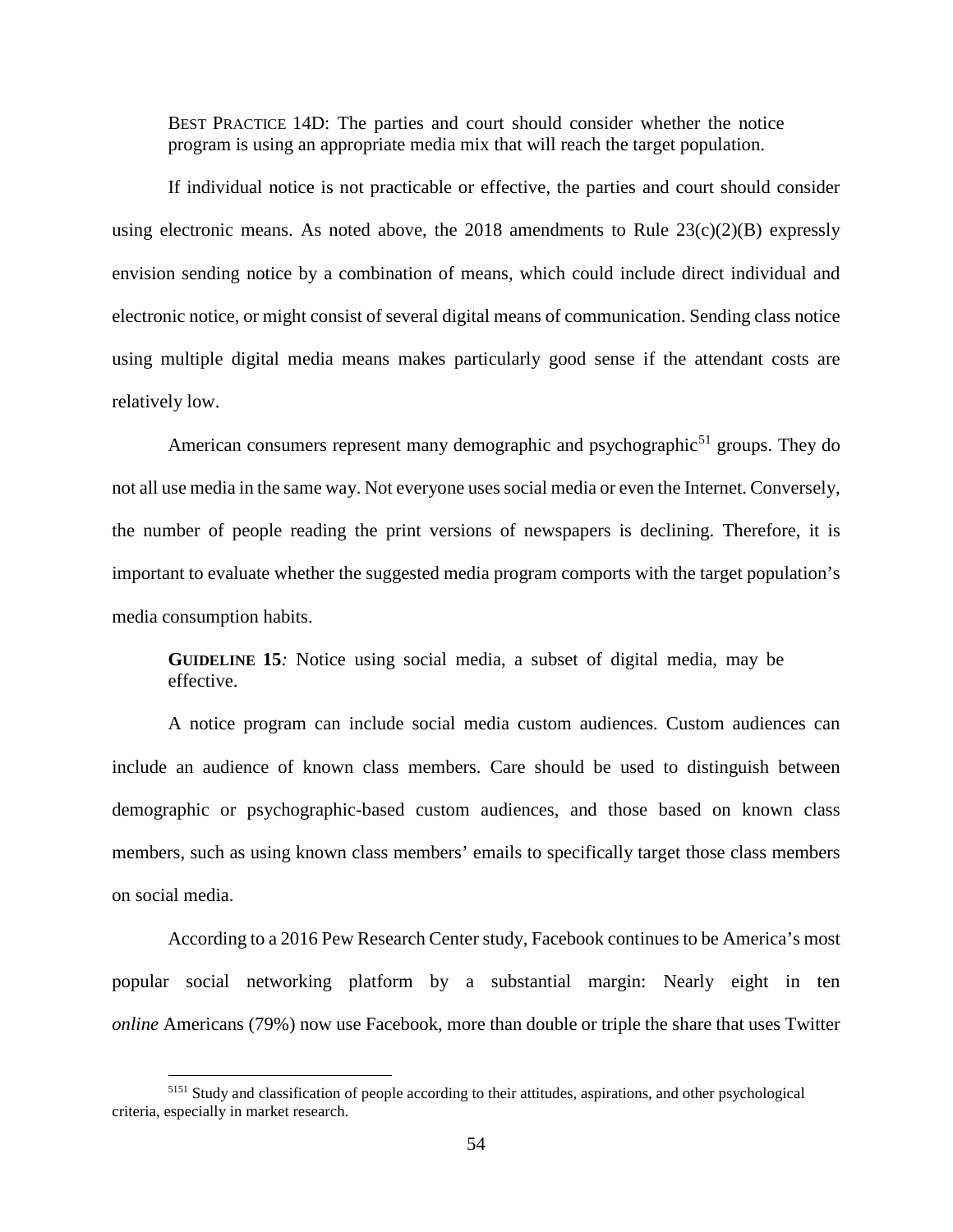(24%), Pinterest (31%), Instagram (32%), or LinkedIn (29%).<sup>[52](#page-60-0)</sup> On a total population basis (accounting for Americans who do not use the Internet at all), that means that 68% of all U.S. adults are Facebook users, while 28% use Instagram, 26% use Pinterest, 25% use LinkedIn, and 21% use Twitter.[53](#page-60-1) These statistics are presented for illustration only and may change at rapid pace as consumer Internet habits change and as social media platforms, and the devices that connect to them, continue to evolve.

Social media can be used to supplement a traditional media notice program. Supplemental social media notice can be effective as a reminder notice or as a stand-alone method to increase awareness. Because not all consumers are online, or exclusively use a specific social platform, it is important to remember that custom audiences on social platforms are subsets of: (1) the larger class population (*e.g.*, product purchasers); and (2) a subset of the social platform audience.

Social media can be a useful and efficient tool to reach class members. If social media platforms are included in a notice program, the percentage of the audience using those platforms may be quantified if audience members are readily identifiable.<sup>[54](#page-60-2)</sup>

**GUIDELINE 16:** A court must evaluate the effectiveness of a notice program that relies on digital media, including social media, as a means to send notice.

The parties should provide the court with information about a notice program that will use electronic means to send notice. The notice program should be transparent, establishing an affected population base and citing all support and research tools used. All calculations for reaching assumptions should be disclosed. The notices should reach a significant percentage of class members, and the notice program should be scaled appropriately to the circumstance.

<span id="page-60-0"></span> <sup>52</sup> Shannon Greenwood, Andrew Perrin & Maeve Duggan, *Social Media Update 2016*, PEW RES. CTR. (Nov. 11, 2016), http://www.pewinternet.org/2016/11/11/social-media-update-2016/. <sup>53</sup> *Id.*

<span id="page-60-2"></span><span id="page-60-1"></span><sup>54</sup> Data on the reach of social media come from sources such as GfK, MRI, comScore, Nielsen, or, in some cases, the defendant's own data.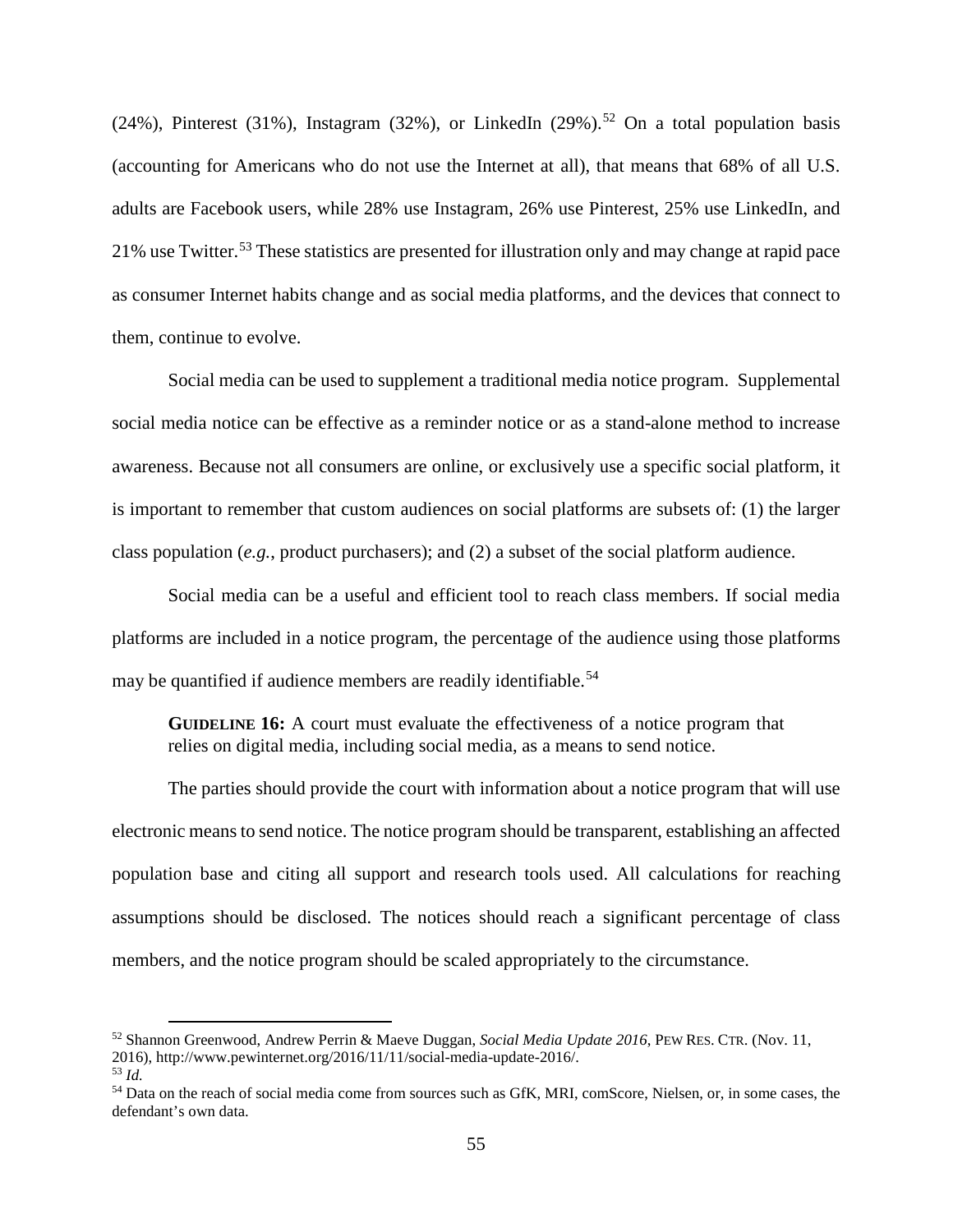A notice program that has unusually low costs may be the product of shortcuts or may be inaccurately reported. Because of these concerns, low-bid programs may not be the most appropriate or effective notice programs.

BEST PRACTICE 16A: If notice is sent by digital media, the parties should evaluate and quantify the percentage of class members that the notice will reach.

The notice plan should include an analysis of the makeup of the class. The target audience should be defined and quantified. This can be established through using a known group of customers, or it can be based on a *proxy-media* definition. Both methods have been accepted by the courts and, more generally, by the advertising industry, to determine a population base. A third party is necessary to validate the metrics, particularly because online notice programs may be diminished by viewability issues, consumer distraction, and ad fraud.

If the total population base (or number of class members) is unknown, it is accepted advertising and communication practice to use a *proxy-media* definition, which is based on accepted media research tools and methods that will allow the notice expert to establish that number. The percentage of the population reached by supporting media can then be established.

The effectiveness of the means of communication is measured by *reach* and *frequency*. *Reach* is the number or percent of people exposed at least once to an advertising schedule over a specific period of time. *Net reach* excludes audience duplication across media groups.

*Frequency* is the average number of times that the average person is exposed to an advertising schedule in the specific period of time. It is important to note that there will clearly be people exposed fewer and more times to a message than what is reported as the average frequency. For example, if the average frequency is 3 times (which is generally regarded as necessary to generate action), there are people who will not have been exposed to the message at all, while, at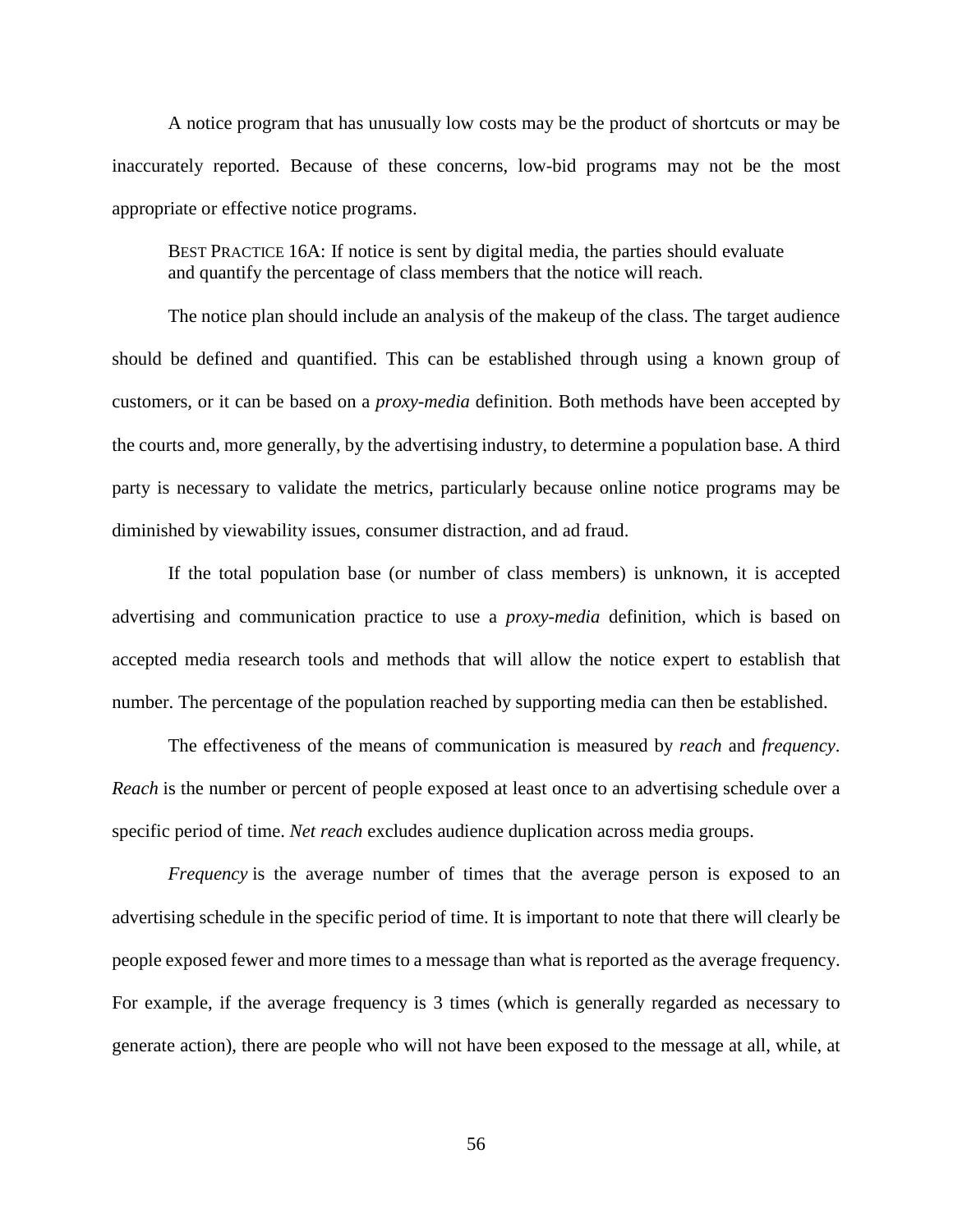the same time, there will be those who saw the message once and some who saw it 10 or more times, thus resulting in the above-referenced 3 times average.

If multiple electronic means of sending notice are used, reach figures for separate dissemination methods cannot simply be added to determine reach for the overall notice program. Total audience must be calculated for each publication and the net reach must be calculated for a combination of publications. The reach calculation removes overlap between those people exposed to two or more dissemination methods (*e.g.*, a person who receives a mailing may also be exposed to the notice in a publication).

### BEST PRACTICE 16B: A low *lifetime frequency cap* (three or fewer) is ordinarily an insufficient level at which to expose a target audience sufficiently to the message.

Unlike an average frequency, a *lifetime frequency cap* is a tool to limit digital media transmissions, which is used to control the number of times a person is exposed to an Internet advertisement. It is not a measurement. A frequency cap enables advertisers to guard against "wast[ed] impressions on individuals who visit a specific website" frequently, but setting the cap too low may defeat the effectiveness of the banner advertisement because many who are "reached" by the banner—once or twice, for example—may not have noticed or engaged with the banner.<sup>[55](#page-62-0)</sup> Frequency capping is typically accomplished using Internet browser cookies, which remember the number of times a particular ad appears. Commentators warn that "excessive 'frequency capping'" may result in artificially inflated "reach" forecasts because measurement tools will "assume the ad can be spread more broadly (if possible) in order to meet the budgeted number of impressions and can result in a higher hypothetical reach for a low budget."[56](#page-62-1) What results sometimes is an

<span id="page-62-1"></span><span id="page-62-0"></span> <sup>55</sup> Cameron Azari & Stephanie Fiereck, *What You Need to Know About Frequency Capping in Online Class Action Notice Programs*, BLOOMBERGBNA: CLASS ACTION LITIG. REP. (June 13, 2014), http://www.hilsoft.com/Docs/Class-Action-Reach-Frequency.pdf. <sup>56</sup> *Id.*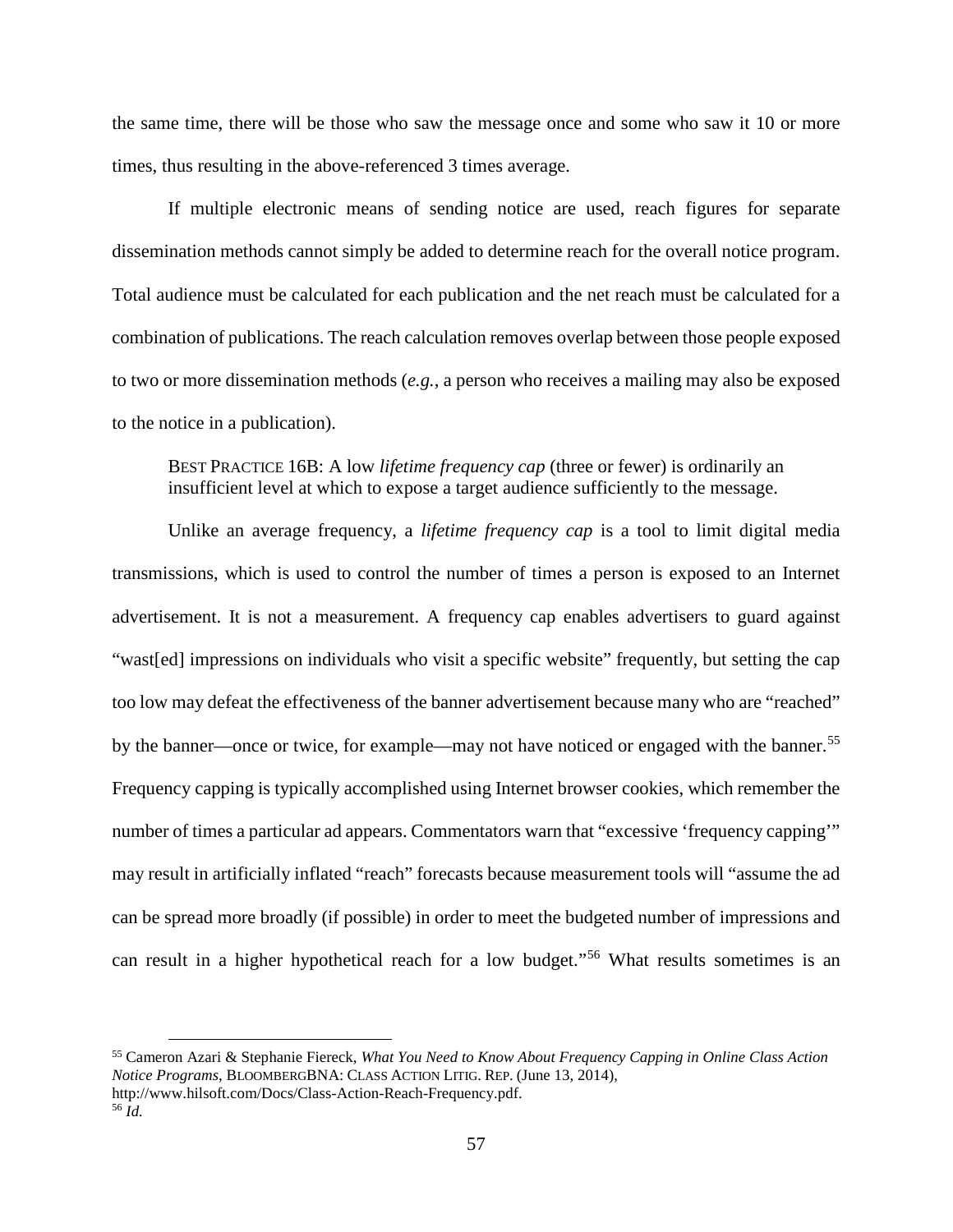ineffective campaign marked by low response rates. Accordingly, a notice program that includes an average frequency of less than three advertisement exposures should be carefully scrutinized and heavily vetted.

BEST PRACTICE 16C: The parties should provide the court with an analysis of the metrics that the parties rely on to determine the effectiveness of the means of class notice. If a notice program is reporting reach, it must be supported and validated in a transparent manner.

The estimated scope of the intended notice program should be defined as a validated reach statistic. Media research companies offer services to properly quantify the reach to targeted consumers. These research services provide detailed insight on consumer behaviors and media consumption habits of various populations. These services can calculate net audience reached and should disclose the percent of the class using various media, including television (network, cable, or digital), radio (terrestrial or online), online and social or mobile media.

Several media research tools are available to determine *reach* and *frequency* and filtrating

invalid traffic.

- GfK Mediamark Research and Intelligence LLC provides demographic, brand preference, and media-use habits. It also reports on print reach. It does not report on net reach for an online or a social media program. MRI can report on net audience reach for print programs.
- Scarborough reports on newspaper reach and can report on net audience reach for newspaper.
- comScore reports on digital media use, and through various reach and frequency tools, reports net audience reach online including certain social media.
- Nielsen reports on television, radio, and online. It can report net reach through certain reach and frequency tools.
- Both Telmar and IMS have media mixing tools. These software platforms combine audience reach data from the various sources listed above and can report one net audience reach. Mixing tools are like calculators and rely on the user to input *validated* reach data from one of the sources above.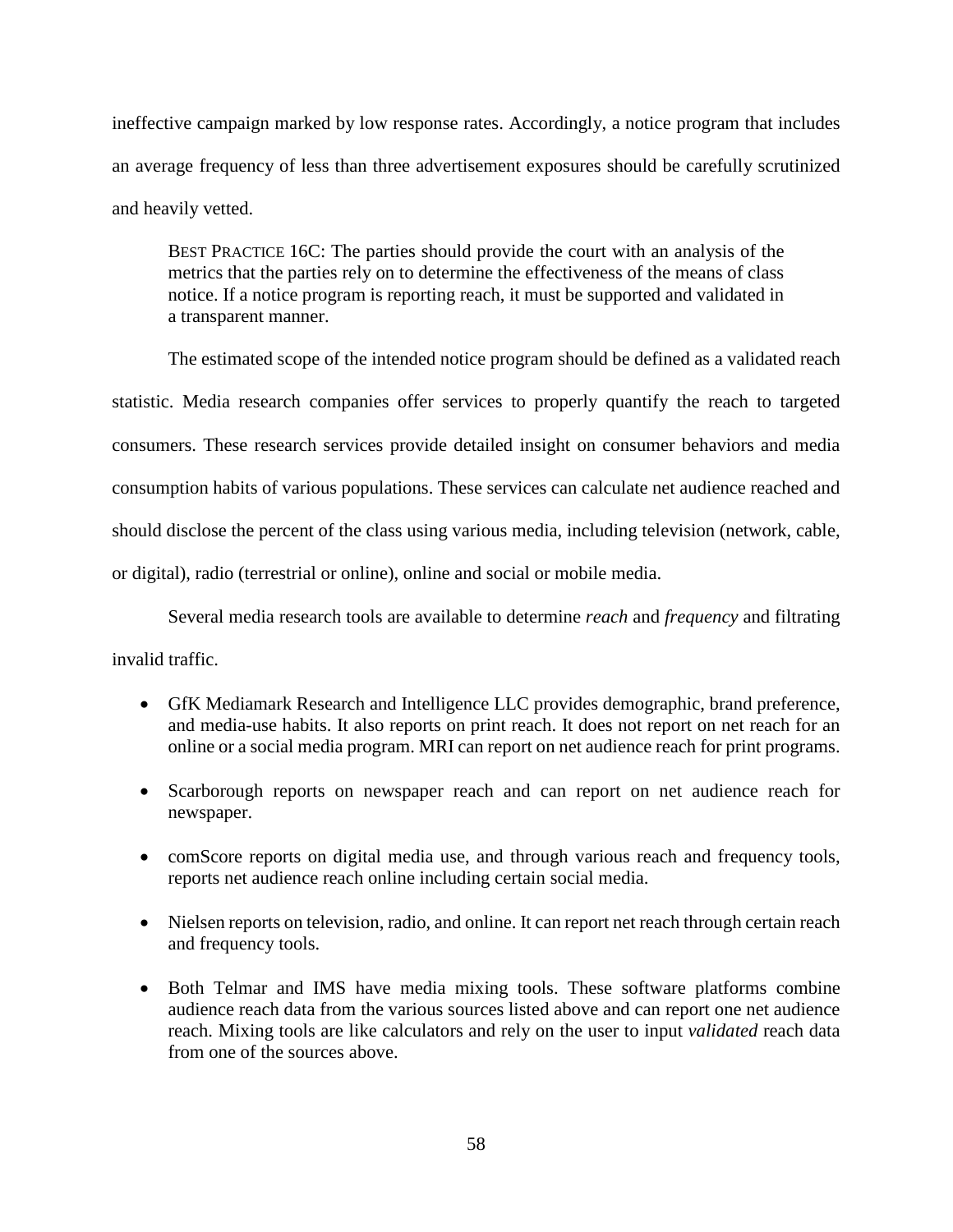• Integral Ad Science reports on bot fraud and non-human traffic. They are also able to stop impressions from limiting or removing wasted media dollars.

BEST PRACTICE 16D: Social media metrics, such as *clicks*, should not be used as a substitute for a validated reach statistic.

*Clicks* may not be an accurate or reliable performance metric.<sup>[57](#page-64-0)</sup>

Third-party validation is critical to provide the court with an accurate representation of the entire population that is reached. In this rapidly evolving electronic-media world, it is crucial to investigate and evaluate a wide range of social media metrics, including shares, likes, and clicks, while recognizing that the importance of any of these metrics is limited as a stand-alone measure.

BEST PRACTICE 16E: The parties and court should monitor the effectiveness of class notice sent by digital media throughout the notice period.

A notice program should allow for an ongoing analysis of its effectiveness. If multiple formats are used, they should be evaluated and their effectiveness analyzed to minimize factors that diminish class members' ability to exercise their rights. Steps should be taken to ensure that the notice program provides validated impressions (in view, right target audience, right geography, and human traffic) to effectively measure the success of the notice in reaching class members. Any technical measures to limit the number of times a class member will be exposed to the notice should be disclosed and justified with respect to effectiveness. The destination of notices, websites, applications, or network flagship site should be disclosed. The notice program should report on its implementation and disclose the specific sites on which the notice ran. Reporting that a notice ran on a network of sites is insufficient because these networks include sites that vary significantly in popularity. Different websites and different versions of a digital notice can have substantial impact

<span id="page-64-0"></span> <sup>57</sup> Clicks may include non-human traffic (bots or "scrapers," which are groups of bots), accidental clicks, or clicks that abandon the action without visiting the website. Clicks are not necessarily accurate or representative of how many people saw the advertisement.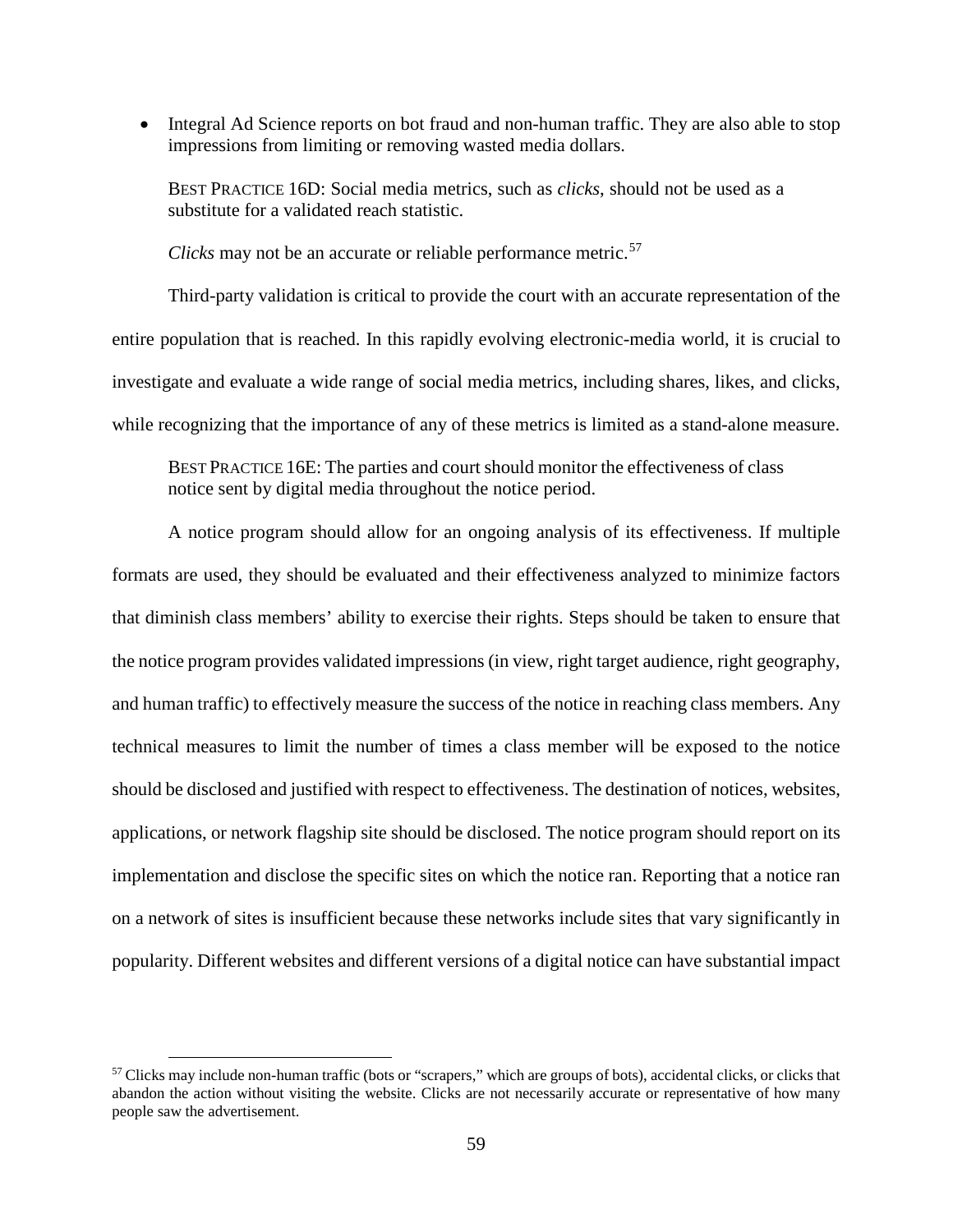on class member engagement and response rates. In certain examples, responses are reduced to a fraction on what could otherwise be obtained if the digital notice campaign were managed.

Website selection, changing ad sizes, word selection, and placement of a court logo on the advertisement are all examples of changes that influence response rates and engagement. Notices can appear in premium positions alongside navigational bars or embedded within articles and editorials. They can expand or take over the screen to call attention to the importance of the content. The length of time the notice appears on the website is important. Without monitoring these, it is possible to provide the illusion of notice without meaningful opportunity for class members to respond.

**GUIDELINE 17***:* A class-notice expert or professional claims administrator can assist the parties and court in ascertaining the effectiveness of using digital media to send notice.

Determining whether notice by means of digital media is most likely to be effective requires an understanding of how media is used and, most importantly, how successful it is in reaching targeted populations. Reach calculation methodology is commonly practiced in advertising and media-planning disciplines, and the expert or claims administrator should be competent to assess the reach of class-action notification. It is important to note, however, that the media landscape is so broad that training and experience in one area does not imply expertise in developing and implementing programs involving multiple forms of media.

A class-notice expert or professional claims administrator should provide evidence demonstrating that the proposed means of electronic notice will: (1) provide the "best practicable" notice; (2) effectively reach a significant percentage of the class; and (3) provide the class members an adequate opportunity to exercise their rights and that those opportunities are not diminished by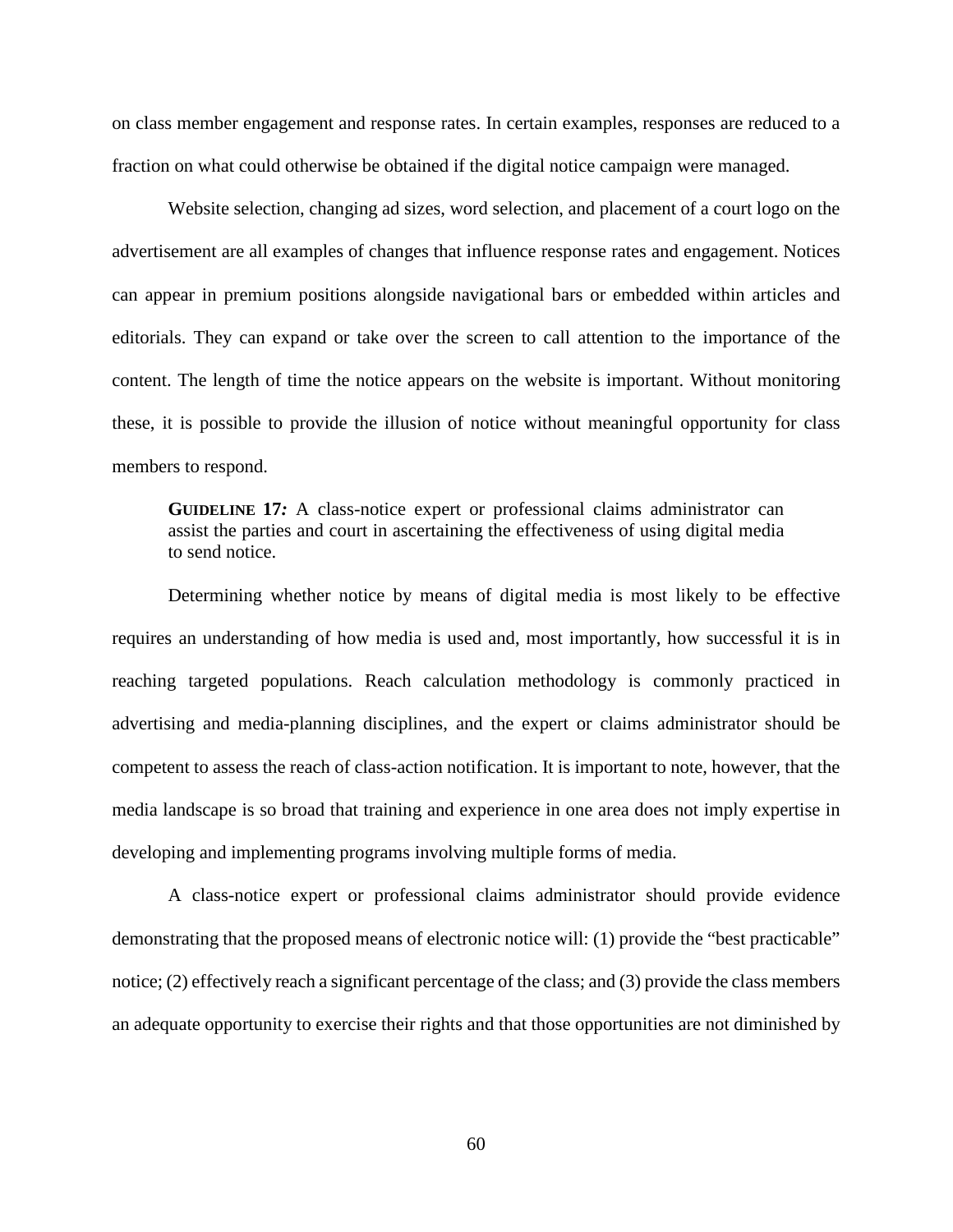the structure of the plan. The notice expert should have training or experience in developing and evaluating communications programs that integrate the forms of notice that are being proposed.

BEST PRACTICE 17A: The parties and court should ensure that the class notice expert or claims administrator is competent to assist them in evaluating the effectiveness of notice by digital media.

In assessing the qualifications of a class-notice expert or professional claims administrator, the parties and court may consider the expert's or administrator's: (1) experience or education with the specific types of media under consideration; (2) professional experience with respect to advertising; (3) membership in an advertising-standards committee; (4) any professional certifications; (5) any credentials or additional training with respect to advertising using both traditional forms and digital; (6) requisite skills to provide an opinion on digital advertising; (7) specific knowledge of current advertising industry, emerging trends, and technology; and (8) any prior experience testifying about class action notice.

BEST PRACTICE 17B: The parties and court should carefully review the class-notice expert's or administrator's methodology in concluding that notice sent by an electronic means is most effective.

Communication practices and standards evolve alongside new technologies. In a nonlitigation setting, this includes the integration of different types of media and evaluation of those media's effectiveness to ensure the best practicable communications program and highest return on investment.

The methodologies and analysis adopted by the class-notice expert or administrator should be consistent with generally-accepted practices and methodologies adopted for developing and evaluating communications programs in a non-litigation setting. With respect to notice plans that integrate traditional and digital media, these methodologies and standards are promulgated by the Media Rating Council. These methodologies and standards provide a conservative, commonly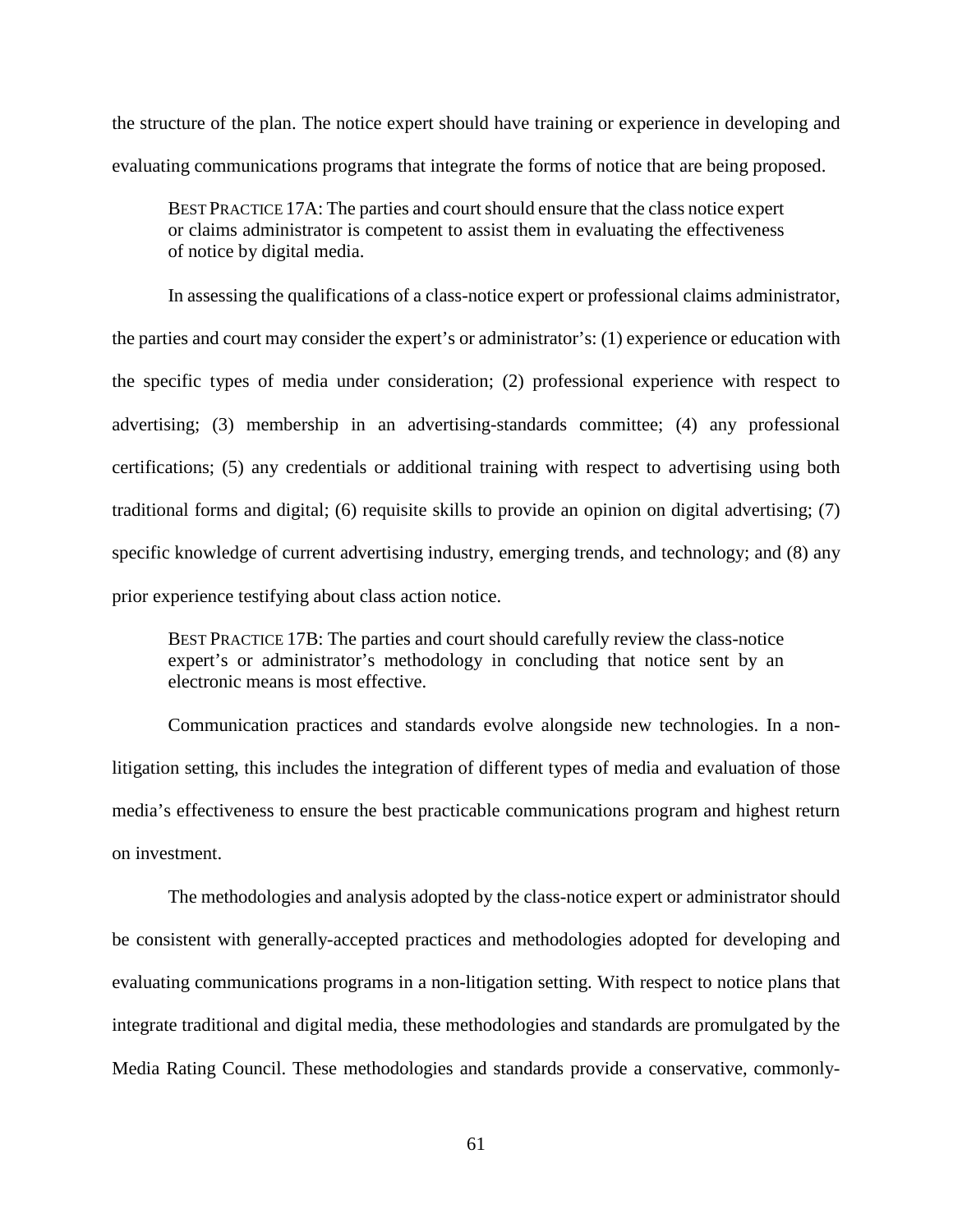accepted, standard way of defining and measuring advertising exposure that is independent of the media being used.

**GUIDELINE 18:** Language text and formatting may appear differently, depending on the medium it is viewed on. The differences can be sufficiently substantial to degrade the effectiveness of the communication.

The 2018 amendments to Rule 23 do not revise the requirements that the information required by the rule must be stated "clearly and concisely . . . in plain, easily understood language."<sup>[58](#page-67-0)</sup>

The parties should provide the court with demonstrations of how notices will appear on various platforms — such as smart phones, personal computers, and tablets — to determine whether they are consistent with the guidance provided in the FJC booklet.

BEST PRACTICE 18A: Notices sent by digital media should be formatted appropriately for maximum effectiveness that is consistent with the FJC guidance.

Readers may not read a message on digital media unless they know immediately that it is relevant to them. Drawing reader attention through subheadings and section headers breaks up the content and allows readers to get the most relevant information in a quick scan of the notice. Summary notices should be limited to 500 to 900 words, with links to the full notice.

Headlines should be kept short and succinct. Do not include the entire class definition in the headline of a summary notice or banner notice. Although each component of the definition may be important to the reader, most readers with short attention spans will avoid a wordy headline. A short and broader headline that includes one or two keywords will catch the reader's attention. If more detail regarding the class is necessary, it can be added in the first or second

<span id="page-67-0"></span> <sup>58</sup> FED. R. CIV. P. <sup>23</sup> committee note to the proposed 2018 amendment. The Federal Judicial Center's guidance on class action notices provides helpful instructions about drafting and formatting these notices. *See generally* JUDGES' CLASS ACTION NOTICE AND CLAIMS PROCESS CHECKLIST, *supra,* note 47.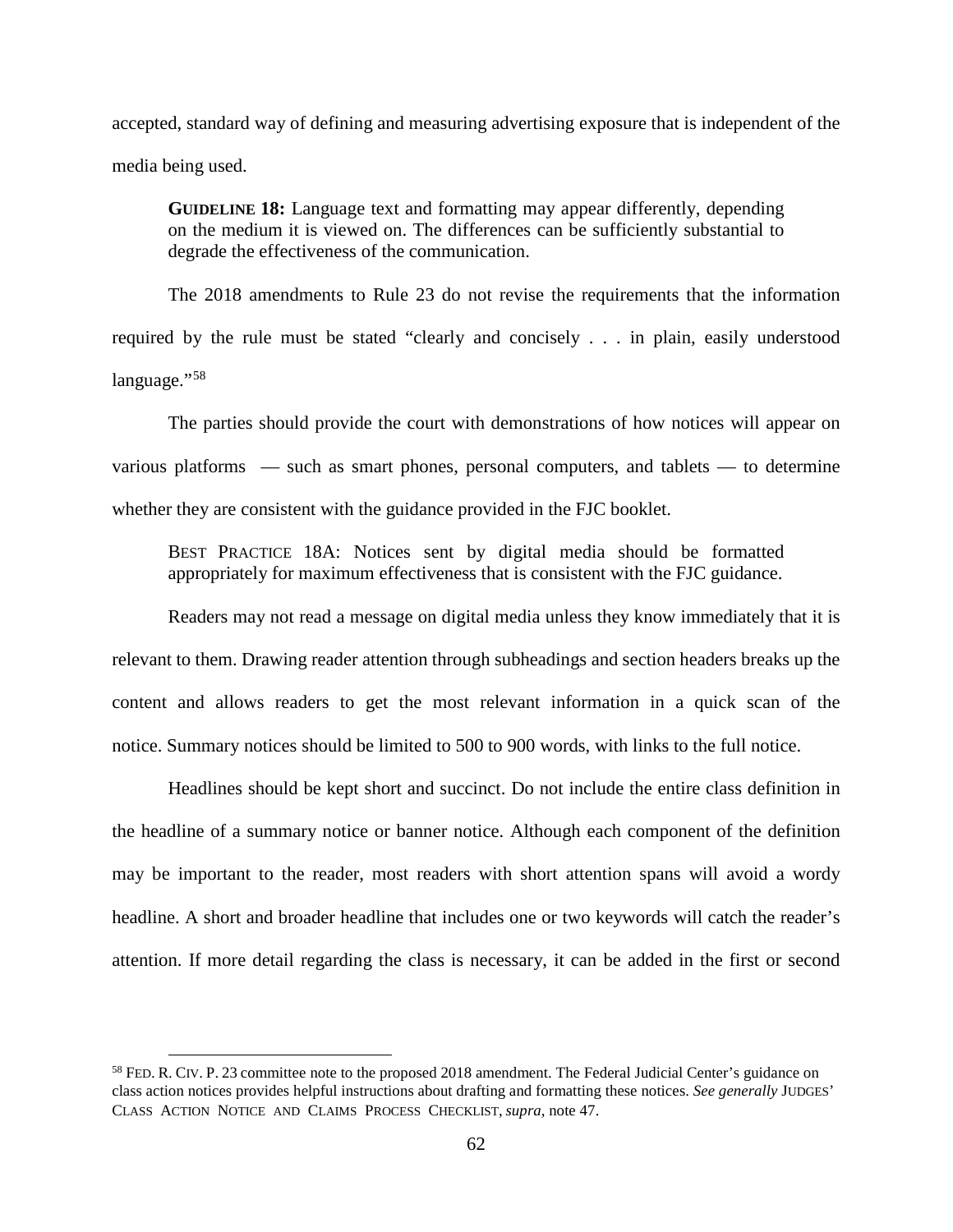paragraph of body text or in a subhead. When crafting the headline, limit the use of dates or other information that can instead be included in the body text.

The text of banner notices should be under 200 characters, including spaces, in order to be readable and eye catching. Banner notice text should not be bogged down with detail. Only the basics should be included. Although there may be key qualifying information that relates to the class it's better to be broad. The goal is to get the readers to the settlement website where they can review the summary notice and other relevant information to determine whether they are included in the class.

The flow of text on the page is also important. Ideally, a line of copy shouldn't span more than 50–60 characters across a column. If a line of text is too long a reader's eyes will have difficulty focusing on the text. Where necessary use more columns that are narrower as opposed to one very wide column. This enables ease of reading.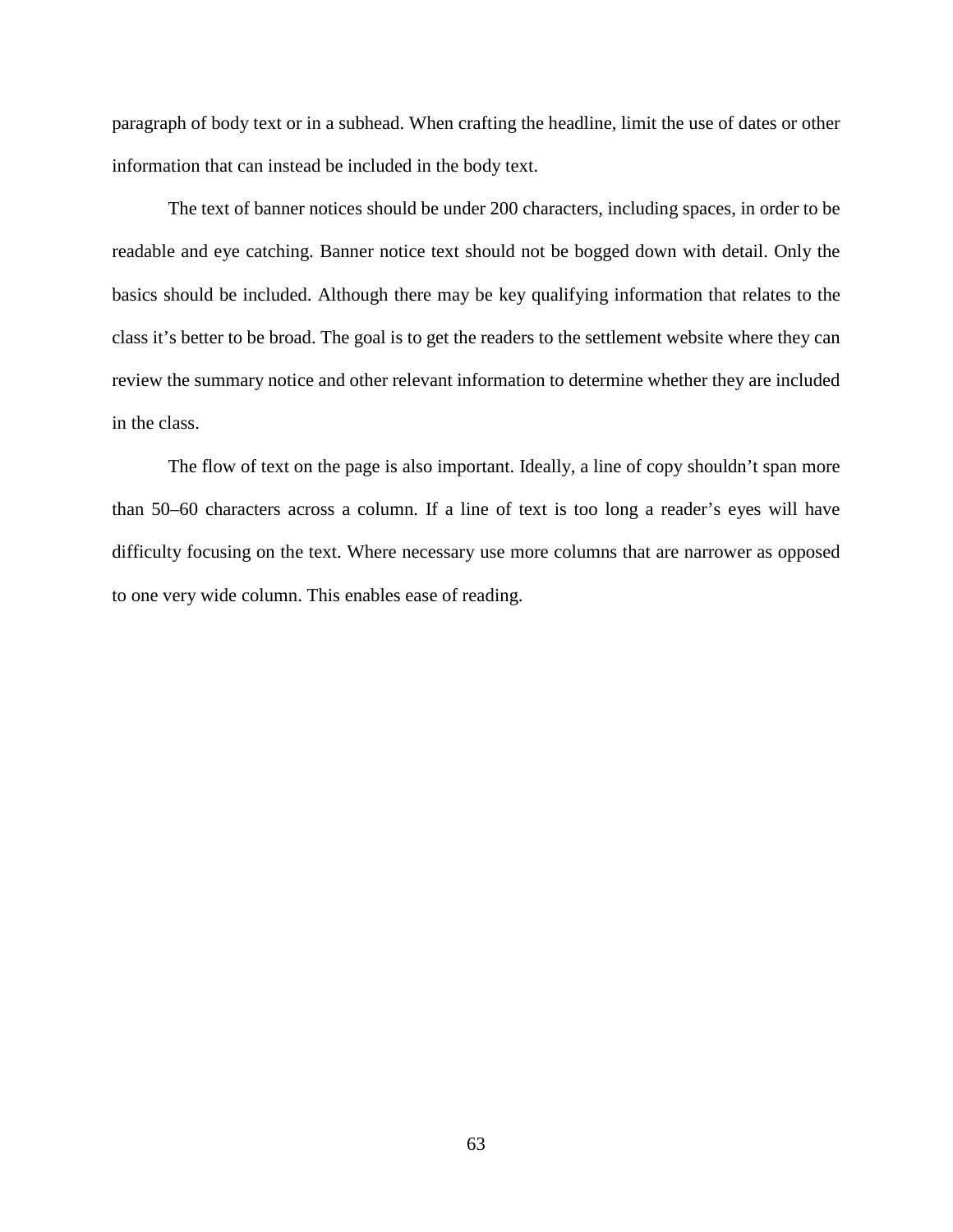**\*\*\*\*\*\*\*\*\*\*\*\*\*\*\*\*\*\*\*\*\*\*\*\*\*\*\*\*\*\*\*\*\*\*\*\*\*\*\*\*\*\*\*\***

# **THANK YOU TO OUR SPONSORS!**

The Bolch Judicial Institute gratefully acknowledges the financial support of its sponsors. The Institute's law-reform conferences and other related programs rely on the generosity of sponsors' donations.

# **FOUNDING SPONSOR**

Garden City Group

# **GOLD SPONSORS**

Ankura Consulting Bayer Corporation Dechert LLP Garrestson Group Huntington Bank Western Alliance Bank

## **SILVER SPONSORS**

Altec, Inc. DiCello Levitt & Casey Eli Lilly & Company Endo International PLC Exxon Mobil GE's Power & Water Girard Gibbs LLP GlaxoSmithKline Home Depot David W. Ichel, X-Dispute LLC Kessler Topaz Meltzer & Check LLP King & Spalding Kirkland & Ellis LLP Lieff Cabraser Heimann & Bernstein LLP

Lincoln Financial Group Medtronic Merck The Moskowitz Law Firm Motley Rice LLC NastLaw LLC Pfizer, Inc. Podhurst Orseck PA Seeger Weiss LLP Skadden Arps Slate Meagher & Flom LLP State Farm Insurance Stone Pigman Walther & Wittmann LLC Toyota Motor North America, Inc.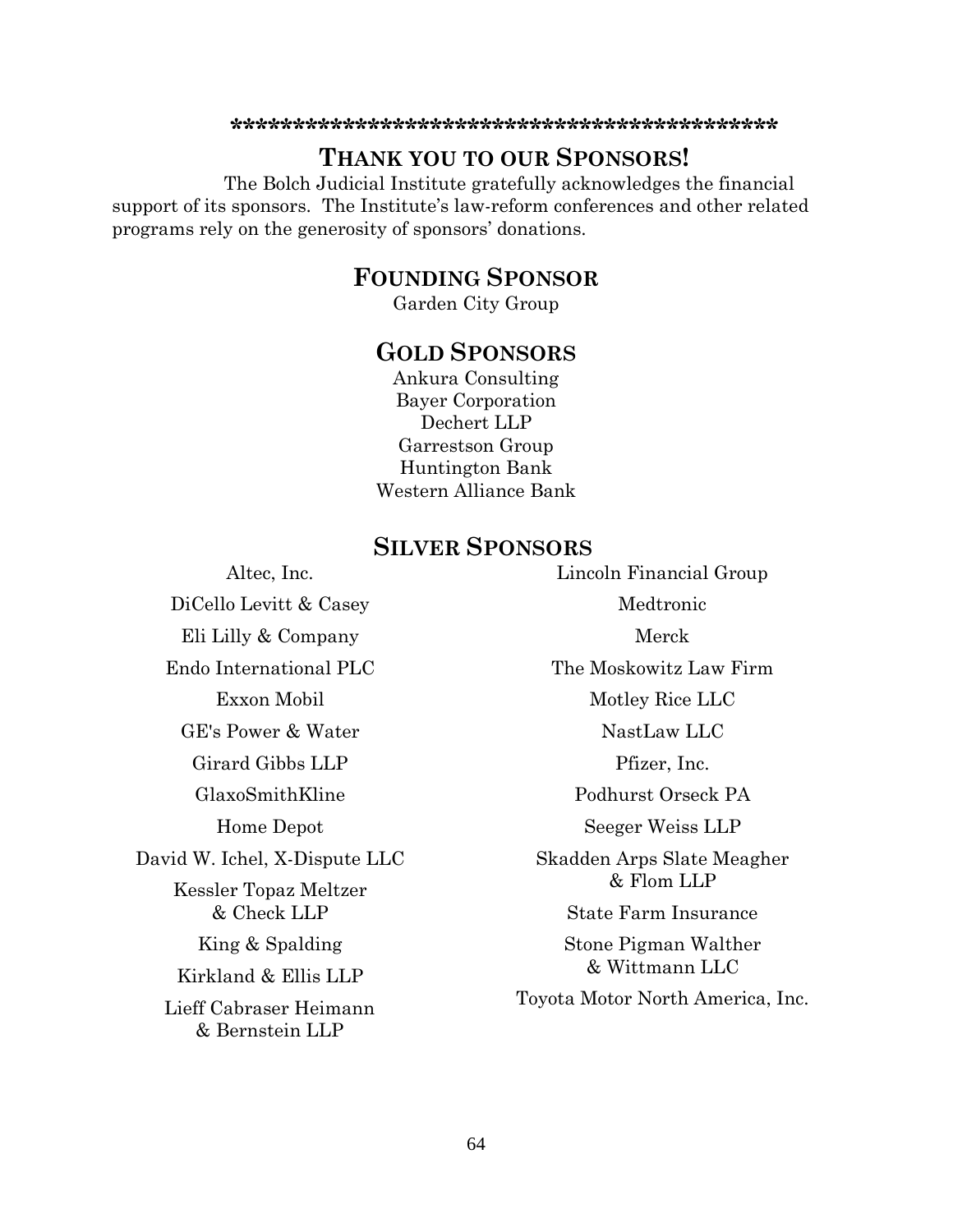## **PROPOSED AMENDMENTS TO THE FEDERAL RULES OF CIVIL PROCEDURE<sup>1</sup>**

|                | 10 |             | FEDERAL RULES OF CIVIL PROCEDURE                                                                  |
|----------------|----|-------------|---------------------------------------------------------------------------------------------------|
| $\mathbf{1}$   |    |             | <b>Rule 23. Class Actions</b>                                                                     |
| $\overline{2}$ |    |             | * * * * *                                                                                         |
| 3<br>4         |    |             | (c) Certification Order; Notice to Class Members;<br><b>Judgment; Issues Classes; Subclasses.</b> |
| 5              |    |             | * * * * *                                                                                         |
| 6              |    | (2) Notice. |                                                                                                   |
| 7              |    |             | * * * * *                                                                                         |
| 8              |    |             | <b>(B)</b> For $(b)(3)$ Classes. For any class certified                                          |
| 9              |    |             | under Rule $23(b)(3)$ , <u>—or upon ordering</u>                                                  |
| 10             |    |             | notice under Rule $23(e)(1)$ to a class                                                           |
| 11             |    |             | proposed to be certified for purposes of                                                          |
| 12             |    |             | settlement under Rule $23(b)(3)$ —the court                                                       |
| 13             |    |             | must direct to class members the best notice                                                      |
| 14             |    |             | that is practicable under the circumstances,                                                      |
| 15             |    |             | including individual notice to all members                                                        |
| 16             |    |             | who can be identified through reasonable                                                          |
| 17             |    |             | effort. The notice may be by one or more                                                          |
| 18             |    |             | of the following: United States mail,                                                             |

<sup>&</sup>lt;sup>1</sup> New material is underlined; matter to be omitted is lined through.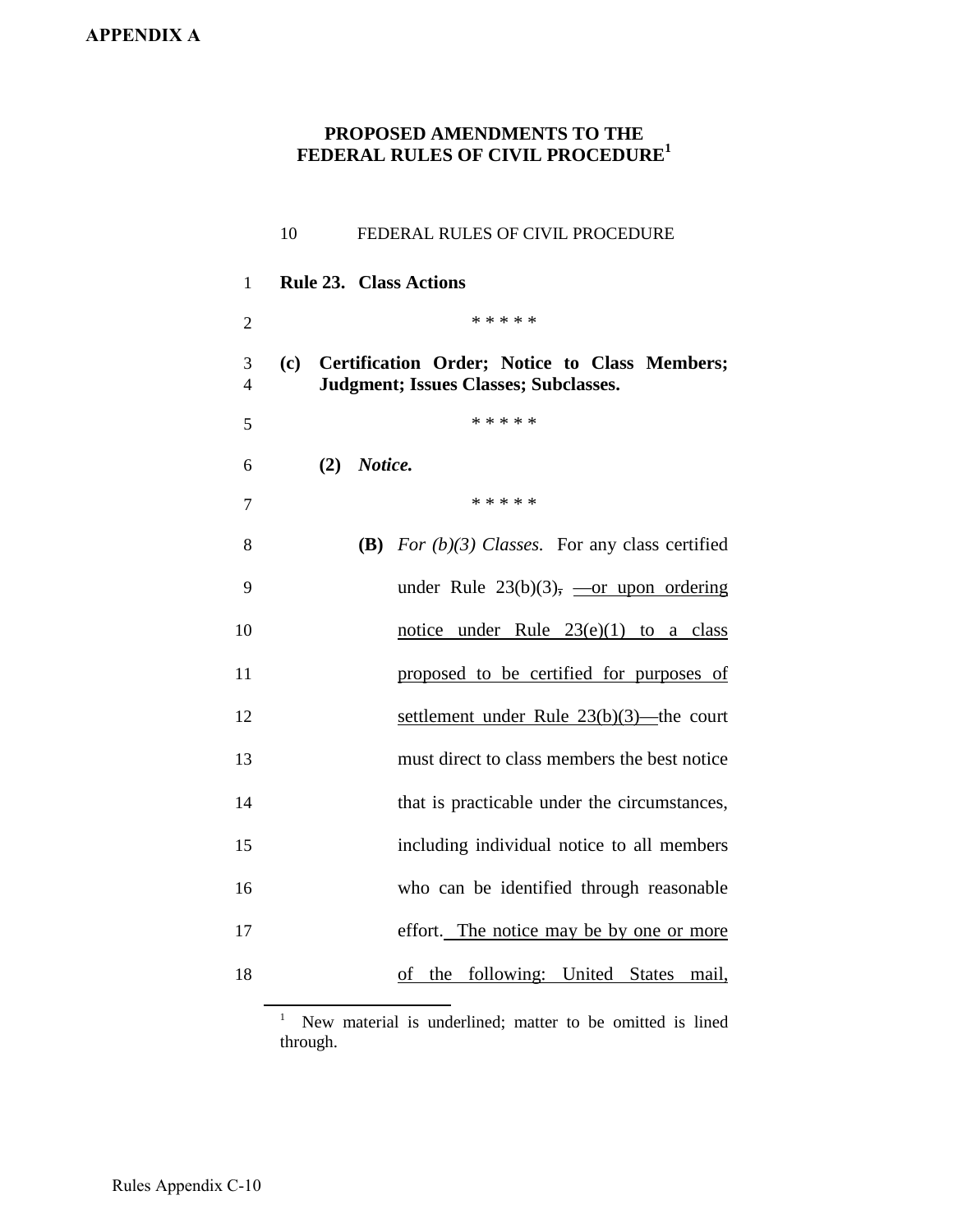## FEDERAL RULES OF CIVIL PROCEDURE 11

| 19        | electronic means, or other appropriate                  |
|-----------|---------------------------------------------------------|
| 20        | The notice must clearly and<br>means.                   |
| 21        | concisely state in plain, easily understood             |
| 22        | language:                                               |
| 23        | * * * * *                                               |
| 24<br>(e) | Settlement, Voluntary Dismissal, or Compromise.         |
| 25        | The claims, issues, or defenses of a certified class—or |
| 26        | a class proposed to be certified for purposes of        |
| 27        | settlement—may be settled, voluntarily dismissed, or    |
| 28        | compromised only with the court's approval. The         |
| 29        | following procedures apply to a proposed settlement,    |
| 30        | voluntary dismissal, or compromise:                     |
| 31        | <b>Notice to the Class</b><br>(1)                       |
| 32        | (A) Information That Parties Must Provide to            |
| 33        | the Court. The parties must provide the                 |
| 34        | court with information sufficient to enable             |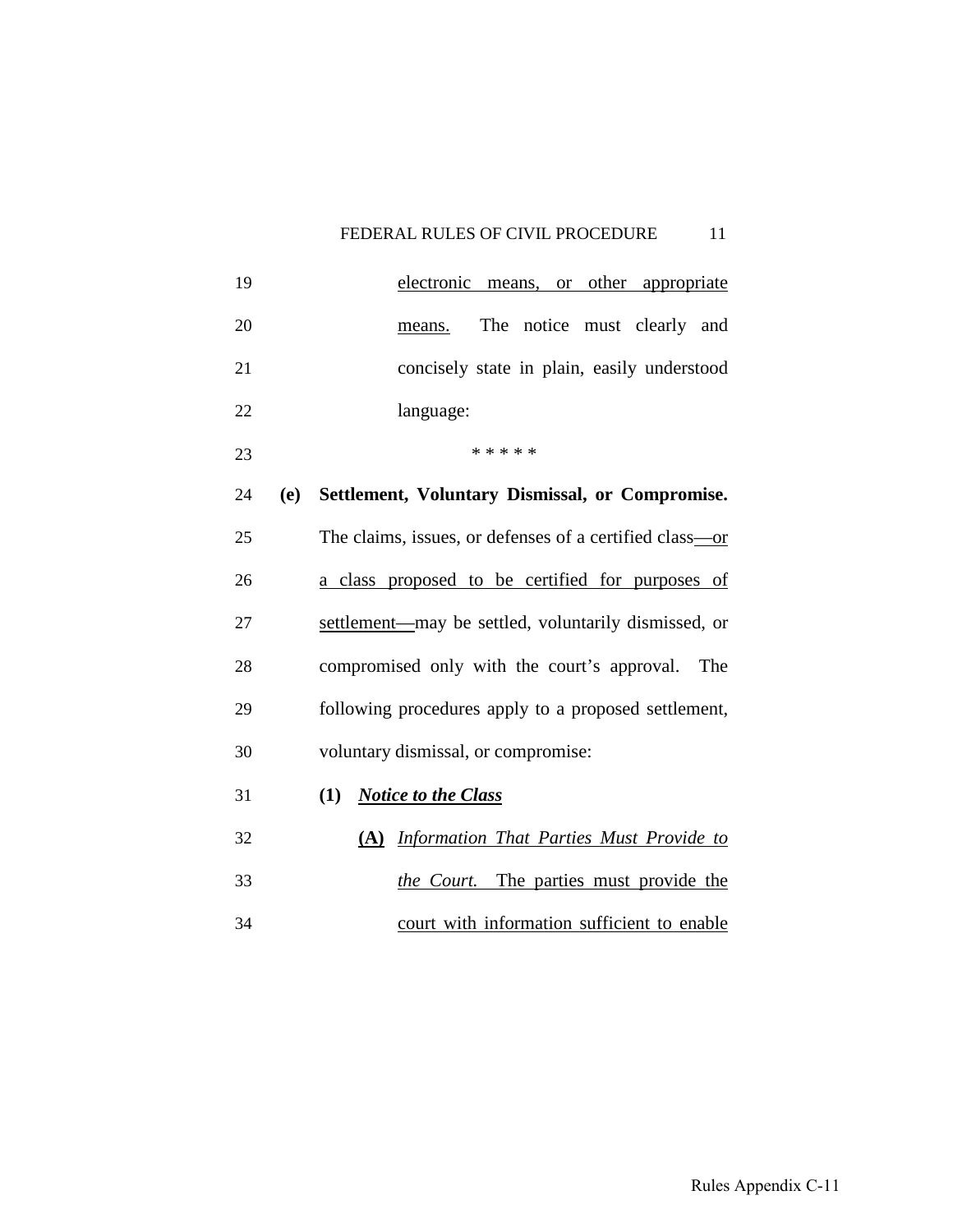|    | 12  | FEDERAL RULES OF CIVIL PROCEDURE                       |
|----|-----|--------------------------------------------------------|
| 35 |     | it to determine whether to give notice of the          |
| 36 |     | proposal to the class.                                 |
| 37 |     | Grounds for a Decision to Give Notice.<br><b>(B)</b>   |
| 38 |     | The court must direct notice in a reasonable           |
| 39 |     | manner to all class members who would be               |
| 40 |     | bound by the proposal if giving notice is              |
| 41 |     | justified by the parties' showing that the             |
| 42 |     | court will likely be able to:                          |
| 43 |     | <u>(i)</u><br>approve the proposal<br>under            |
| 44 |     | Rule $23(e)(2)$ ; and                                  |
| 45 |     | certify the class for purposes of<br>(ii)              |
| 46 |     | judgment on the proposal.                              |
| 47 | (2) | <b>Approval of the Proposal.</b> If the proposal would |
| 48 |     | bind class members, the court may approve it           |
| 49 |     | only after a hearing and only on finding that it is    |
| 50 |     | fair, reasonable, and adequate after considering       |
| 51 |     | whether:                                               |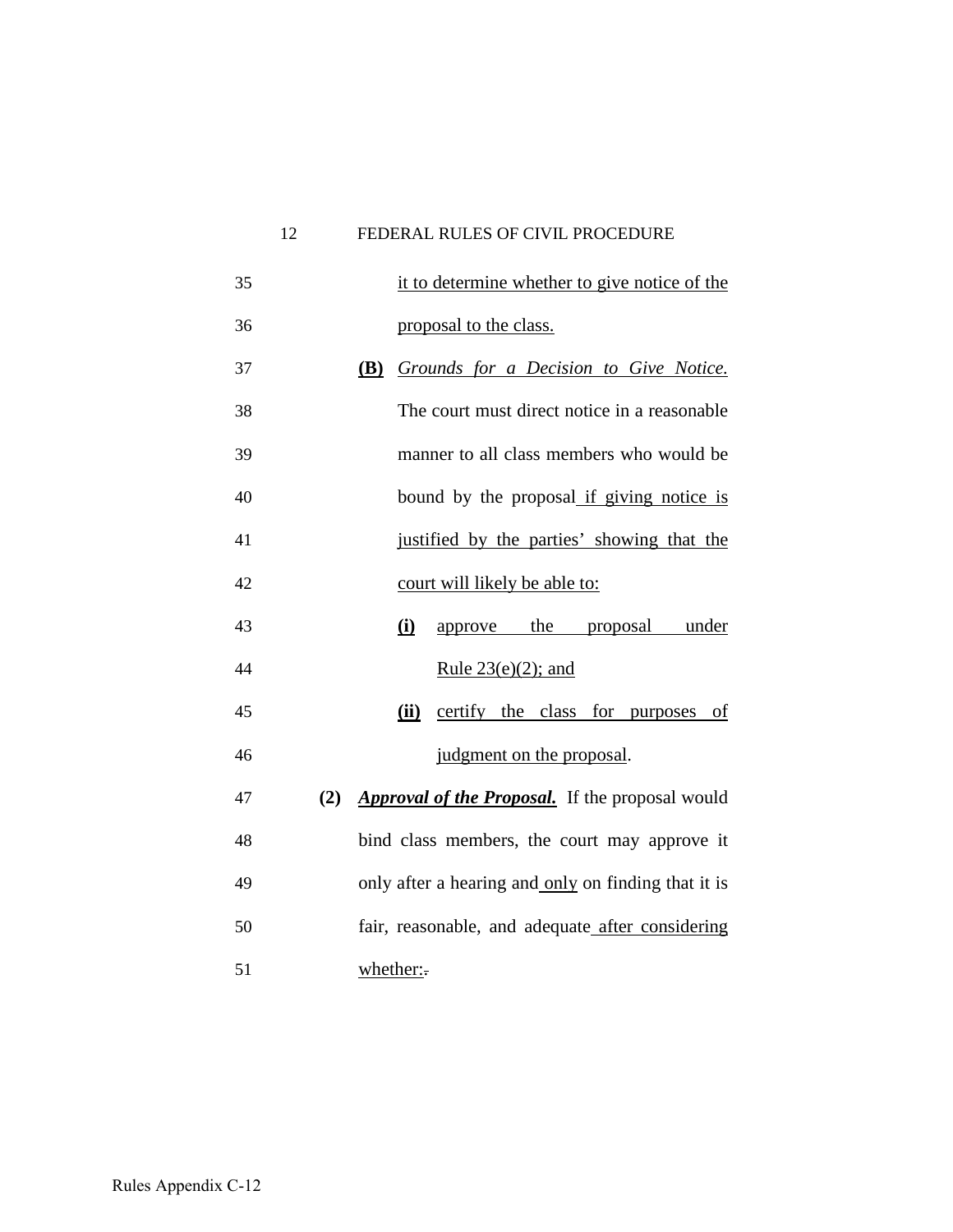| 52 |      | (A) the class representatives and class counsel         |
|----|------|---------------------------------------------------------|
| 53 |      | have adequately represented the class;                  |
| 54 |      | <b>(B)</b> the proposal was negotiated at arm's length; |
| 55 |      | (C) the relief provided for the class is adequate,      |
| 56 |      | taking into account:                                    |
| 57 | (i)  | the costs, risks, and delay of trial and                |
| 58 |      | appeal;                                                 |
| 59 | (ii) | the effectiveness of any proposed                       |
| 60 |      | method of distributing relief to the                    |
| 61 |      | class, including the method of                          |
| 62 |      | processing class-member claims;                         |
| 63 |      | (iii) the terms of any proposed award of                |
| 64 |      | attorney's fees, including timing of                    |
| 65 |      | payment; and                                            |
| 66 | (iy) | any agreement required to<br>be                         |
| 67 |      | identified under Rule 23(e)(3); and                     |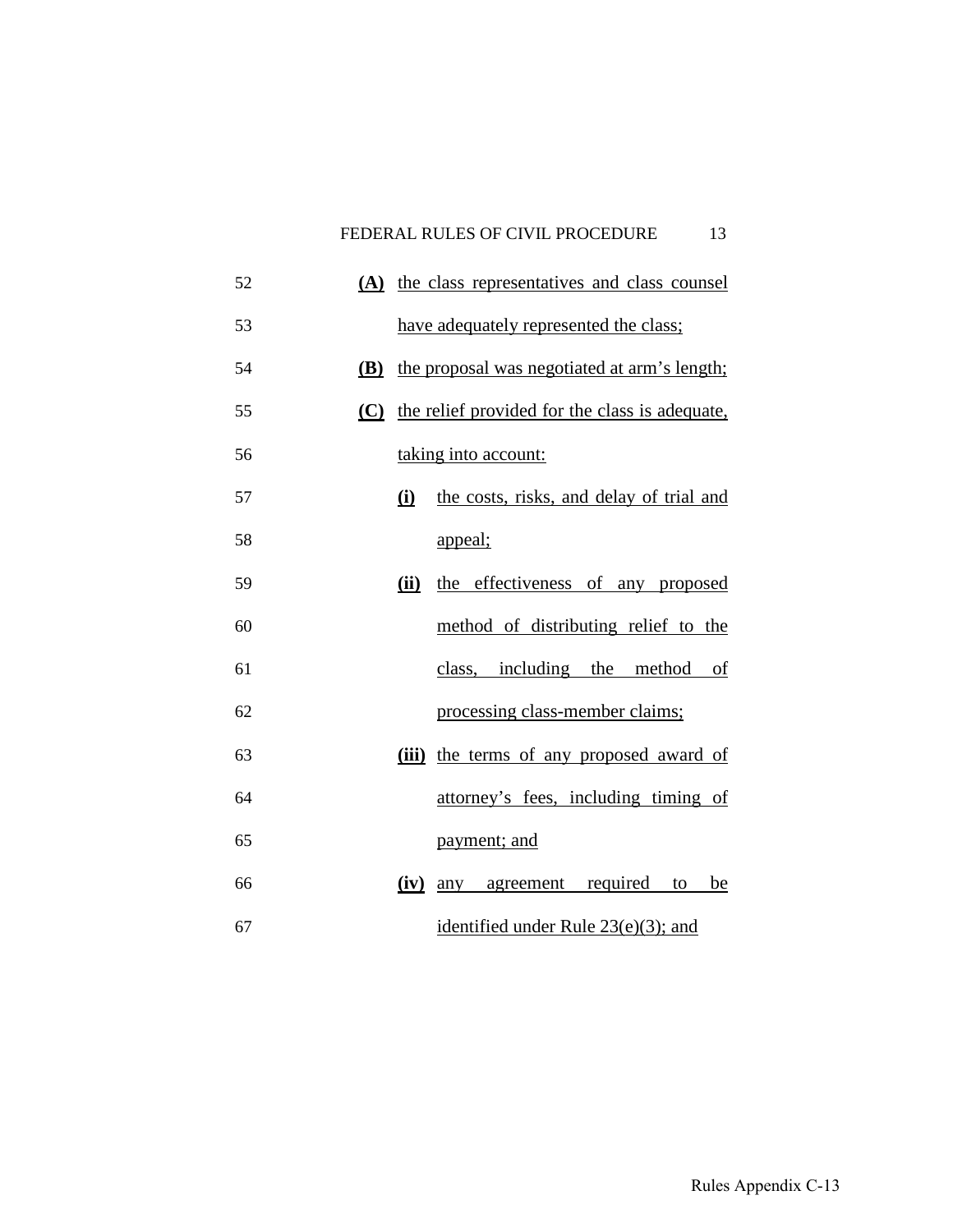| 14 |     | FEDERAL RULES OF CIVIL PROCEDURE                       |
|----|-----|--------------------------------------------------------|
| 68 |     | <b>(D)</b> the proposal treats class members equitably |
| 69 |     | relative to each other.                                |
| 70 | (3) | <b>Identifying Agreements.</b> The parties seeking     |
| 71 |     | approval must file a statement identifying any         |
| 72 |     | agreement made in connection with the proposal.        |
| 73 | (4) | <b>New Opportunity to Be Excluded.</b> If the class    |
| 74 |     | previously certified<br>action<br>was<br>under         |
| 75 |     | Rule $23(b)(3)$ , the court may refuse to approve a    |
| 76 |     | settlement unless it affords a new opportunity to      |
| 77 |     | request exclusion to individual class members          |
| 78 |     | had an earlier opportunity to request<br>who           |
| 79 |     | exclusion but did not do so.                           |
| 80 | (5) | <b>Class-Member Objections.</b>                        |
| 81 |     | (A) In General. Any class member may object            |
| 82 |     | to the proposal if it requires court approval          |
| 83 |     | under this subdivision (e); the objection              |
| 84 |     | may be withdrawn only with the court's                 |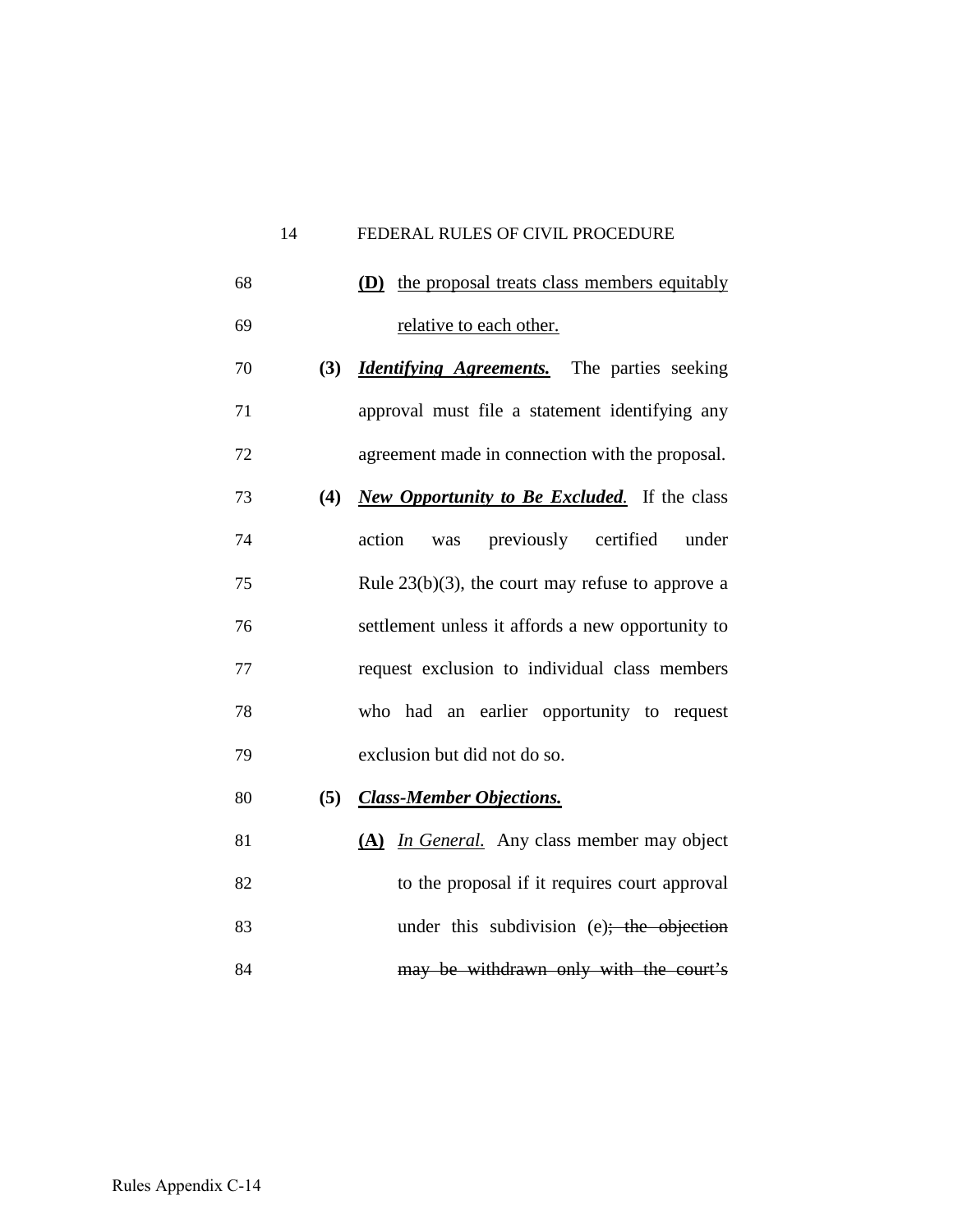| 85  |            | approval. The objection must state whether     |
|-----|------------|------------------------------------------------|
| 86  |            | it applies only to the objector, to a specific |
| 87  |            | subset of the class, or to the entire class,   |
| 88  |            | and also state with specificity the grounds    |
| 89  |            | for the objection.                             |
| 90  | <b>(B)</b> | Court Approval Required for Payment in         |
| 91  |            | Connection with an Objection. Unless           |
| 92  |            | approved by the court after a hearing, no      |
| 93  |            | payment or other consideration may be          |
| 94  |            | provided in connection with:                   |
| 95  |            | (i)<br>forgoing or withdrawing an objection,   |
| 96  |            | $\overline{\text{or}}$                         |
| 97  |            | forgoing, dismissing, or abandoning<br>(ii)    |
| 98  |            | an appeal from a judgment approving            |
| 99  |            | the proposal.                                  |
| 100 |            | (C) Procedure for Approval After an Appeal. If |
| 101 |            | approval under Rule $23(e)(5)(B)$ has not      |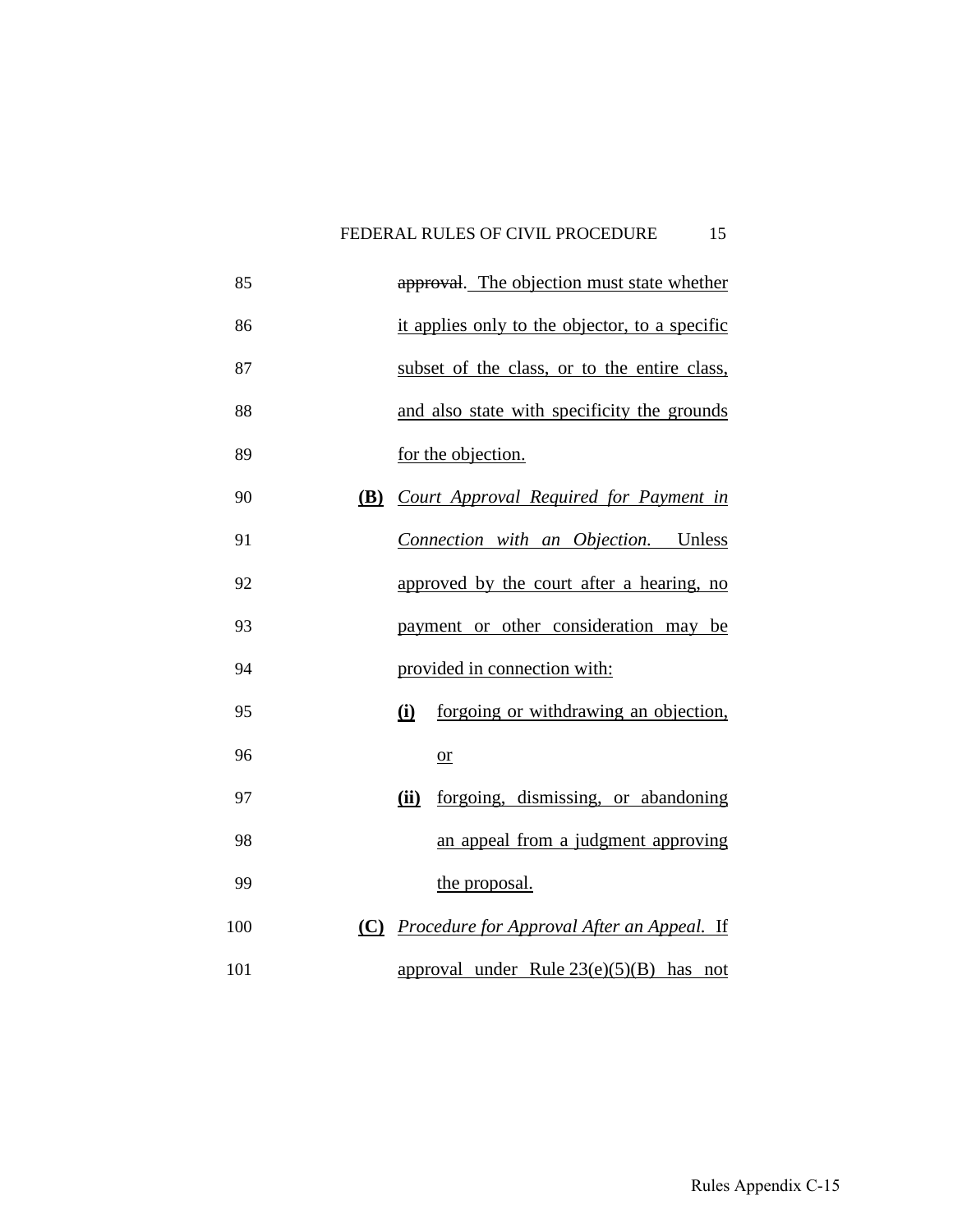|     | 16  | FEDERAL RULES OF CIVIL PROCEDURE                        |
|-----|-----|---------------------------------------------------------|
| 102 |     | been obtained before an appeal is docketed              |
| 103 |     | in the court of appeals, the procedure of               |
| 104 |     | <u>Rule 62.1 applies while the appeal remains</u>       |
| 105 |     | pending.                                                |
| 106 | (f) | <b>Appeals.</b> A court of appeals may permit an appeal |
| 107 |     | from an order granting or denying class-action          |
| 108 |     | certification under this rule, but not from an order    |
| 109 |     | under Rule $23(e)(1)$ if a petition for permission to   |
| 110 |     | appeal is filed A party must file a petition for        |
| 111 |     | permission to appeal with the circuit clerk within 14   |
| 112 |     | days after the order is entered, or within 45 days      |
| 113 |     | after the order is entered if any party is the United   |
| 114 |     | States, a United States agency, or a United States      |
| 115 |     | officer or employee sued for an act or omission         |
| 116 |     | occurring in connection with duties performed on        |
| 117 |     | the United States' behalf. An appeal does not stay      |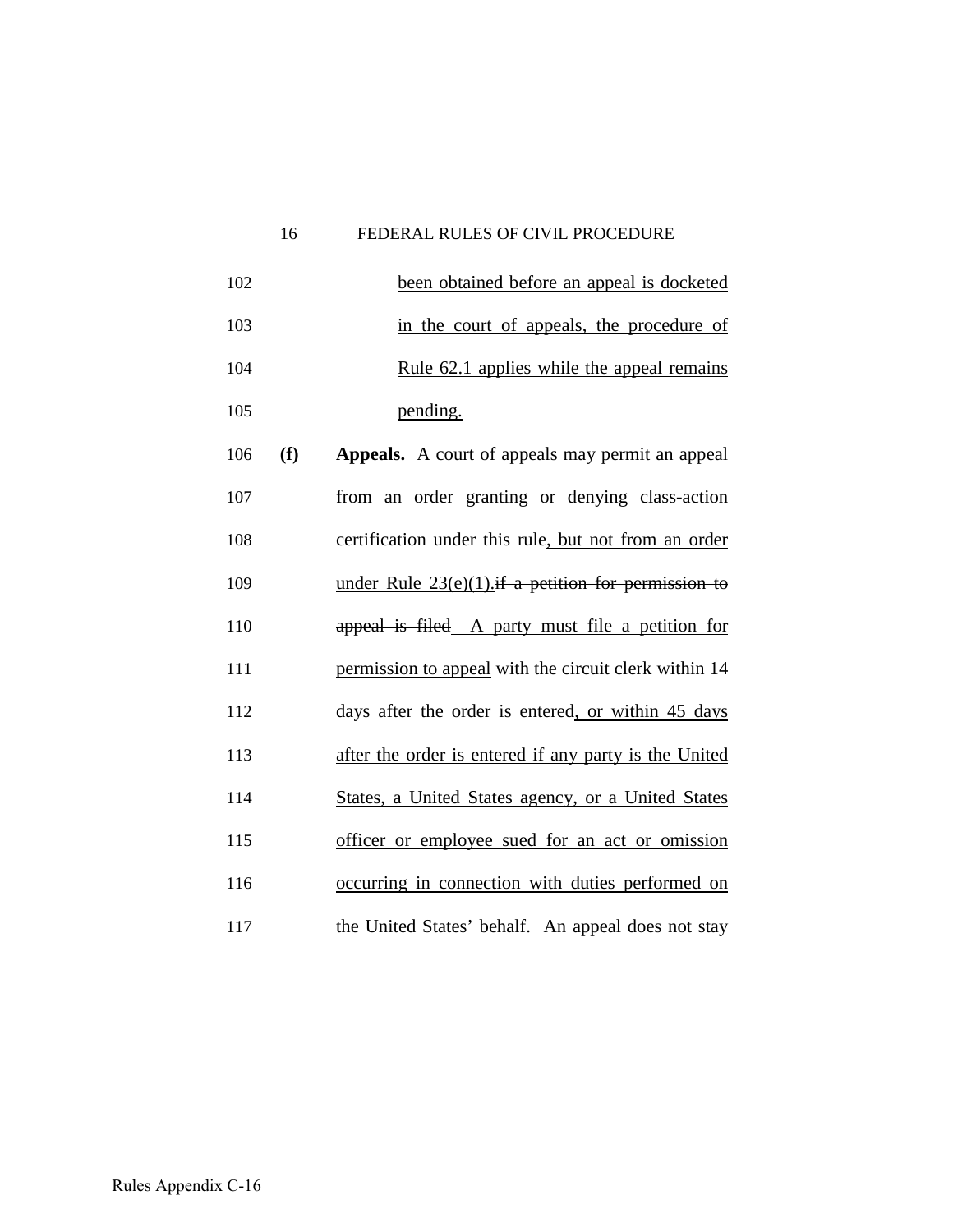| -118 | proceedings in the district court unless the district |
|------|-------------------------------------------------------|
| 119  | judge or the court of appeals so orders.              |
| 120  | * * * * *                                             |

#### **Committee Note**

Rule 23 is amended mainly to address issues related to settlement, and also to take account of issues that have emerged since the rule was last amended in 2003.

**Subdivision** (c)(2). As amended, Rule  $23(e)(1)$ provides that the court must direct notice to the class regarding a proposed class-action settlement only after determining that the prospect of class certification and approval of the proposed settlement justifies giving notice. This decision has been called "preliminary approval" of the proposed class certification in Rule 23(b)(3) actions. It is common to send notice to the class simultaneously under both Rule  $23(e)(1)$  and Rule  $23(c)(2)(B)$ , including a provision for class members to decide by a certain date whether to opt out. This amendment recognizes the propriety of this combined notice practice.

Subdivision  $(c)(2)$  is also amended to recognize contemporary methods of giving notice to class members. Since *Eisen v. Carlisle & Jacquelin*, 417 U.S. 156 (1974), interpreted the individual notice requirement for class members in Rule 23(b)(3) class actions, many courts have read the rule to require notice by first class mail in every case. But technological change since 1974 has introduced other means of communication that may sometimes provide a reliable additional or alternative method for giving notice.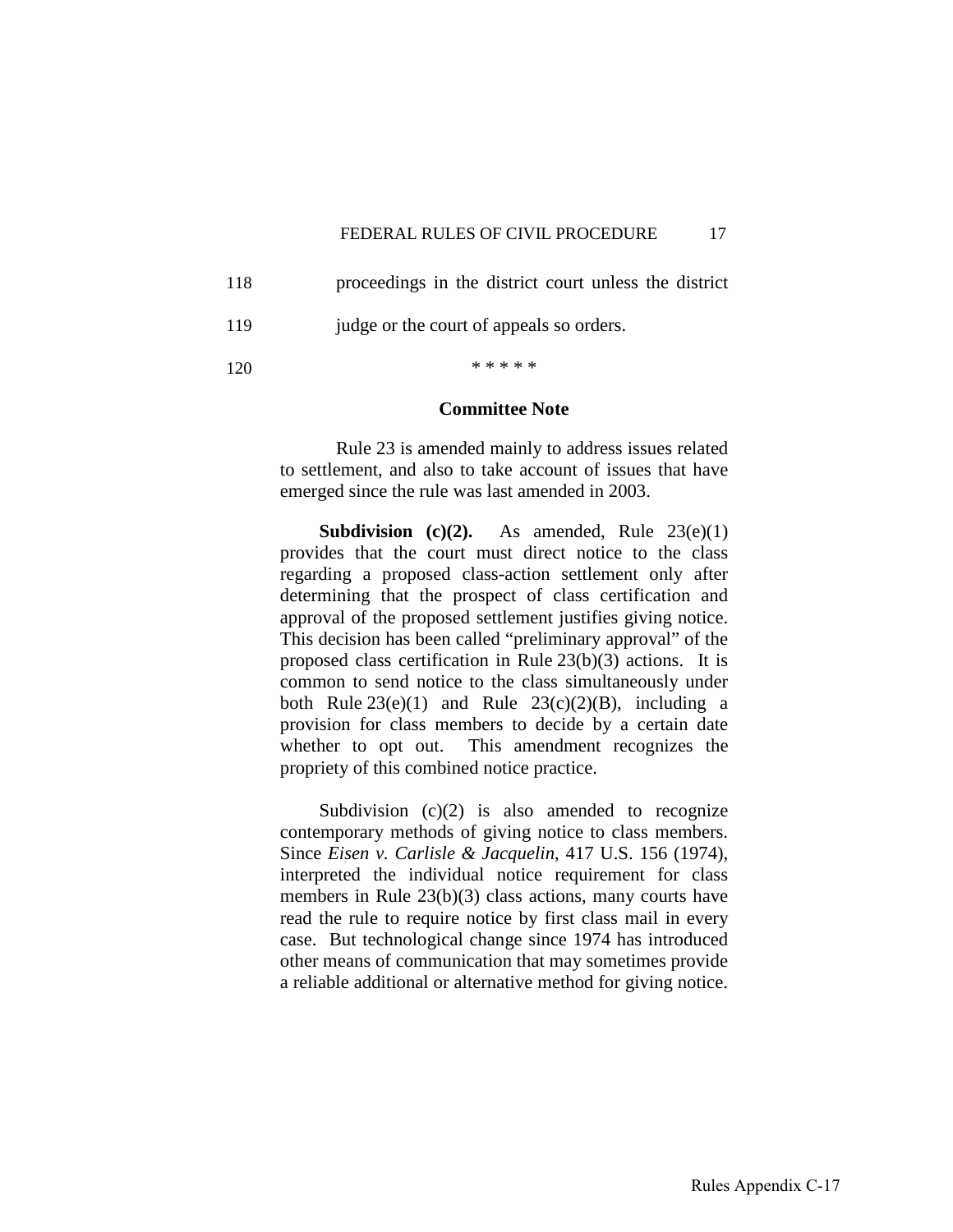Although first class mail may often be the preferred primary method of giving notice, courts and counsel have begun to employ new technology to make notice more effective. Because there is no reason to expect that technological change will cease, when selecting a method or methods of giving notice courts should consider the capacity and limits of current technology, including class members' likely access to such technology.

Rule  $23(c)(2)(B)$  is amended to take account of these changes. The rule continues to call for giving class members "the best notice that is practicable." It does not specify any particular means as preferred. Although it may sometimes be true that electronic methods of notice, for example email, are the most promising, it is important to keep in mind that a significant portion of class members in certain cases may have limited or no access to email or the Internet.

Instead of preferring any one means of notice, therefore, the amended rule relies on courts and counsel to focus on the means or combination of means most likely to be effective in the case before the court. The court should exercise its discretion to select appropriate means of giving notice. In providing the court with sufficient information to enable it to decide whether to give notice to the class of a proposed class-action settlement under Rule 23(e)(1), it would ordinarily be important to include details about the proposed method of giving notice and to provide the court with a copy of each notice the parties propose to use.

In determining whether the proposed means of giving notice is appropriate, the court should also give careful attention to the content and format of the notice and, if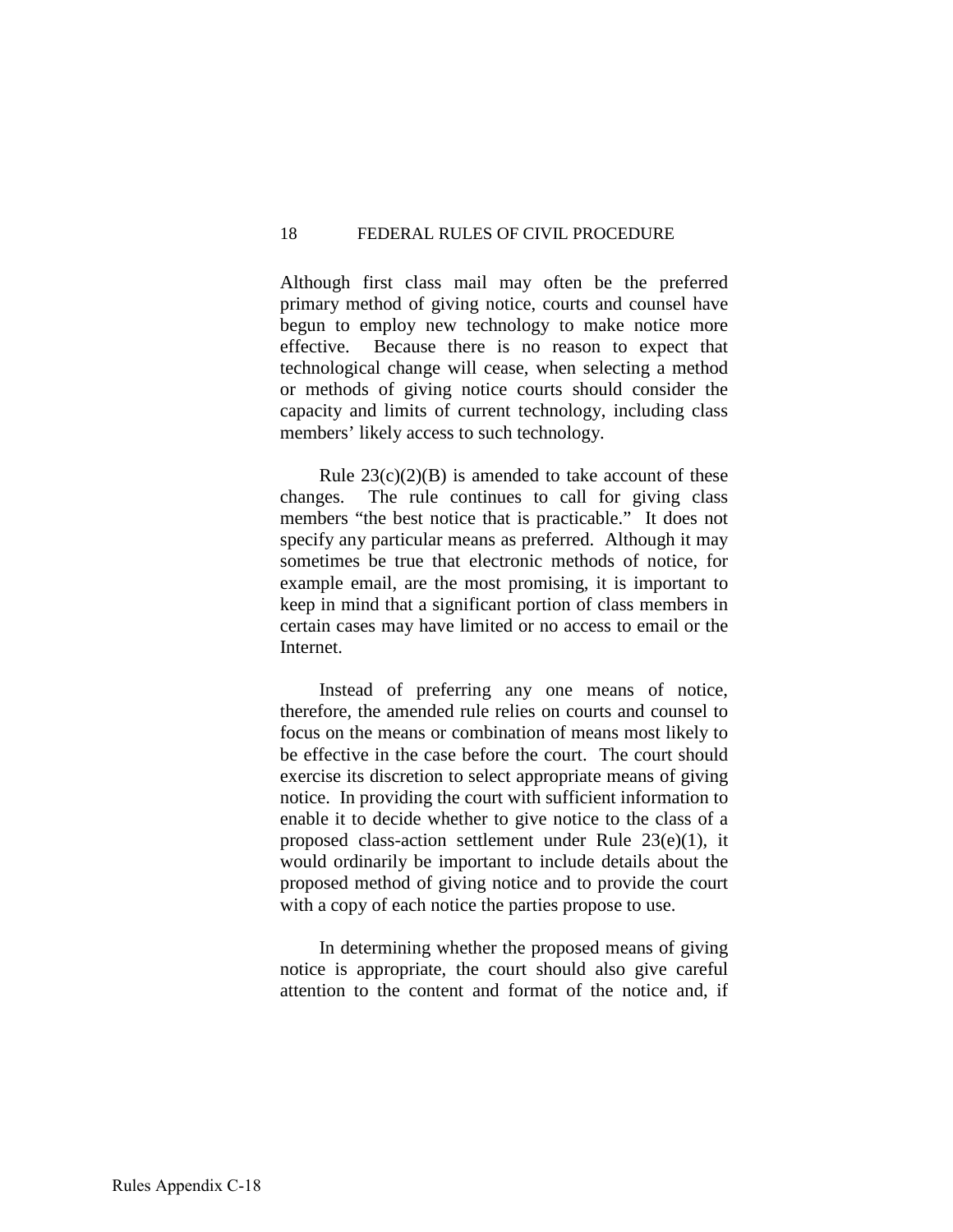notice is given under both Rule 23(e)(1) and Rule  $23(c)(2)(B)$ , any claim form class members must submit to obtain relief.

Counsel should consider which method or methods of giving notice will be most effective; simply assuming that the "traditional" methods are best may disregard contemporary communication realities. The ultimate goal of giving notice is to enable class members to make informed decisions about whether to opt out or, in instances where a proposed settlement is involved, to object or to make claims. Rule  $23(c)(2)(B)$  directs that the notice be "in plain, easily understood language." Means, format, and content that would be appropriate for class members likely to be sophisticated, for example in a securities fraud class action, might not be appropriate for a class having many members likely to be less sophisticated. The court and counsel may wish to consider the use of class notice experts or professional claims administrators.

Attention should focus also on the method of opting out provided in the notice. The proposed method should be as convenient as possible, while protecting against unauthorized opt-out notices.

**Subdivision (e).** The introductory paragraph of Rule 23(e) is amended to make explicit that its procedural requirements apply in instances in which the court has not certified a class at the time that a proposed settlement is presented to the court. The notice required under Rule  $23(e)(1)$  then should also satisfy the notice requirements of amended Rule  $23(c)(2)(B)$  for a class to be certified under Rule 23(b)(3), and trigger the class members' time to request exclusion. Information about the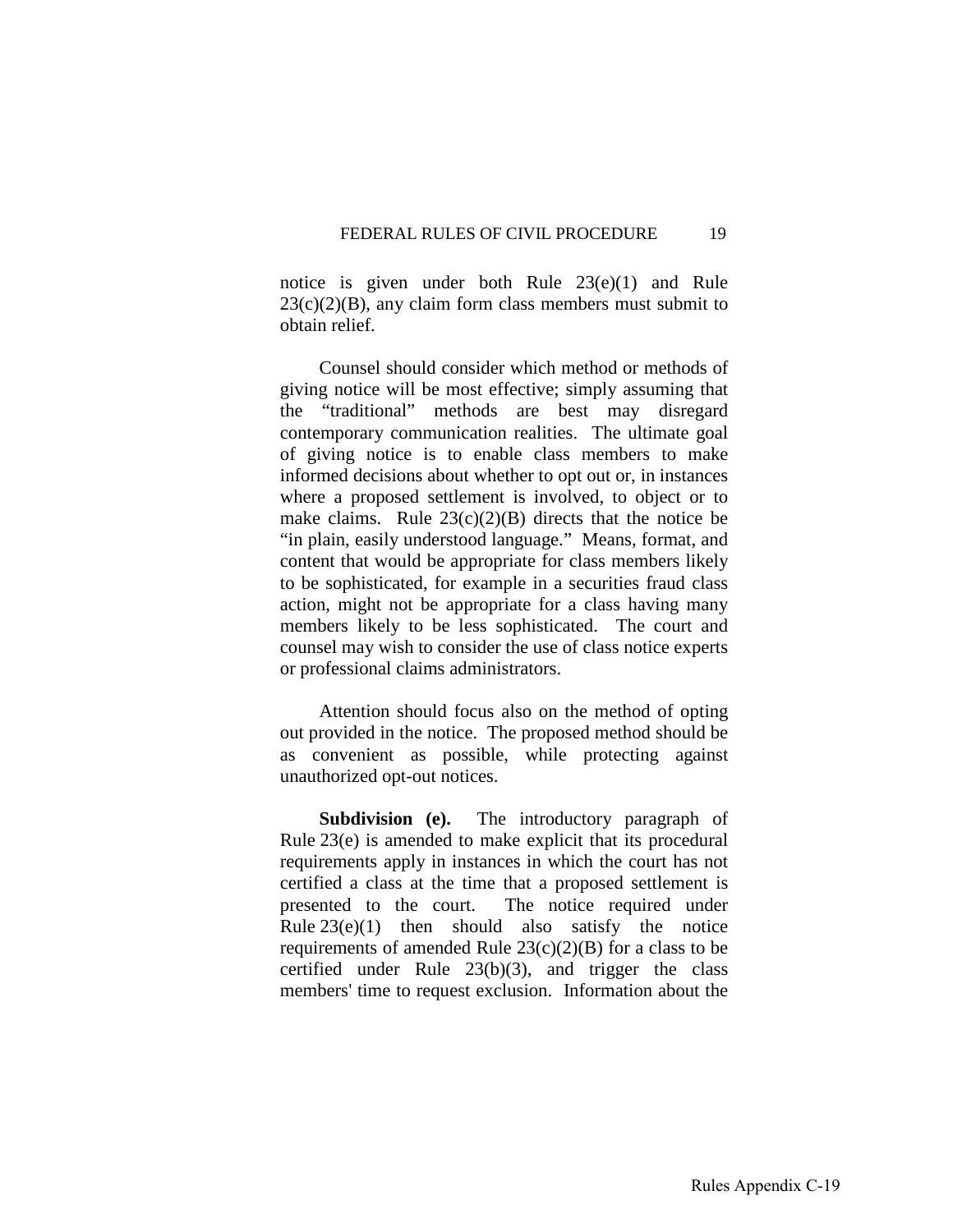opt-out rate could then be available to the court when it considers final approval of the proposed settlement.

**Subdivision (e)(1).** The decision to give notice of a proposed settlement to the class is an important event. It should be based on a solid record supporting the conclusion that the proposed settlement will likely earn final approval after notice and an opportunity to object. The parties must provide the court with information sufficient to determine whether notice should be sent. At the time they seek notice to the class, the proponents of the settlement should ordinarily provide the court with all available materials they intend to submit to support approval under Rule  $23(e)(2)$  and that they intend to make available to class members. The amended rule also specifies the standard the court should use in deciding whether to send notice—that it likely will be able both to approve the settlement proposal under Rule 23(c)(2) and, if it has not previously certified a class, to certify the class for purposes of judgment on the proposal.

The subjects to be addressed depend on the specifics of the particular class action and proposed settlement. But some general observations can be made.

One key element is class certification. If the court has already certified a class, the only information ordinarily necessary is whether the proposed settlement calls for any change in the class certified, or of the claims, defenses, or issues regarding which certification was granted. But if a class has not been certified, the parties must ensure that the court has a basis for concluding that it likely will be able, after the final hearing, to certify the class. Although the standards for certification differ for settlement and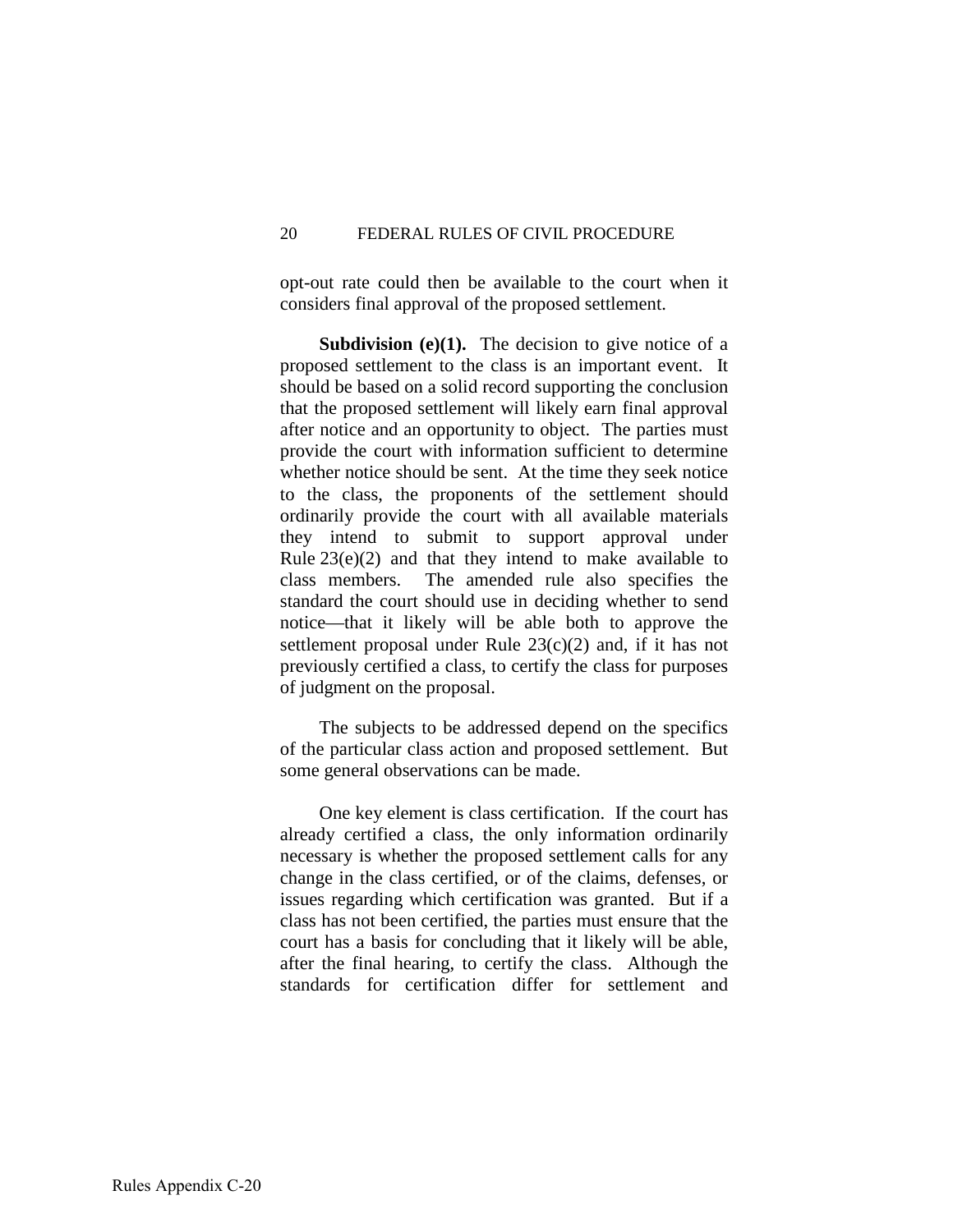litigation purposes, the court cannot make the decision regarding the prospects for certification without a suitable basis in the record. The ultimate decision to certify the class for purposes of settlement cannot be made until the hearing on final approval of the proposed settlement. If the settlement is not approved, the parties' positions regarding certification for settlement should not be considered if certification is later sought for purposes of litigation.

Regarding the proposed settlement, many types of information might appropriately be provided to the court. A basic focus is the extent and type of benefits that the settlement will confer on the members of the class. Depending on the nature of the proposed relief, that showing may include details of the contemplated claims process and the anticipated rate of claims by class members. Because some funds are frequently left unclaimed, the settlement agreement ordinarily should address the distribution of those funds.

The parties should also supply the court with information about the likely range of litigated outcomes, and about the risks that might attend full litigation. Information about the extent of discovery completed in the litigation or in parallel actions may often be important. In addition, as suggested by Rule  $23(b)(3)(A)$ , the parties should provide information about the existence of other pending or anticipated litigation on behalf of class members involving claims that would be released under the proposal.

The proposed handling of an award of attorney's fees under Rule 23(h) ordinarily should be addressed in the parties' submission to the court. In some cases, it will be important to relate the amount of an award of attorney's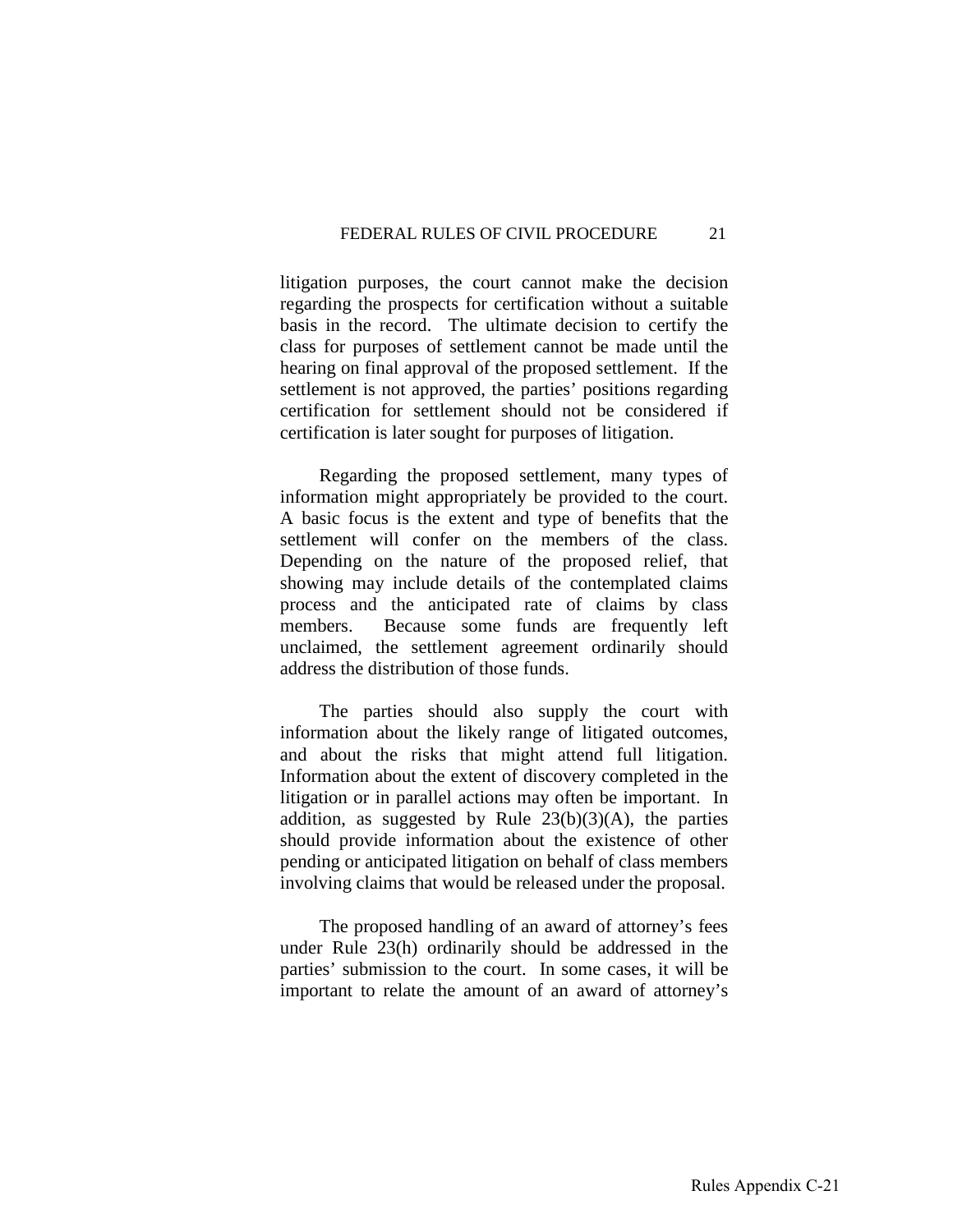fees to the expected benefits to the class. One way to address this issue is to defer some or all of the award of attorney's fees until the court is advised of the actual claims rate and results.

Another topic that normally should be considered is any agreement that must be identified under Rule 23(e)(3).

The parties may supply information to the court on any other topic that they regard as pertinent to the determination whether the proposal is fair, reasonable, and adequate. The court may direct the parties to supply further information about the topics they do address, or to supply information on topics they do not address. The court should not direct notice to the class until the parties' submissions show it is likely that the court will be able to approve the proposal after notice to the class and a final approval hearing.

**Subdivision (e)(2).** The central concern in reviewing a proposed class-action settlement is that it be fair, reasonable, and adequate. Courts have generated lists of factors to shed light on this concern. Overall, these factors focus on comparable considerations, but each circuit has developed its own vocabulary for expressing these concerns. In some circuits, these lists have remained essentially unchanged for thirty or forty years. The goal of this amendment is not to displace any factor, but rather to focus the court and the lawyers on the core concerns of procedure and substance that should guide the decision whether to approve the proposal.

A lengthy list of factors can take on an independent life, potentially distracting attention from the central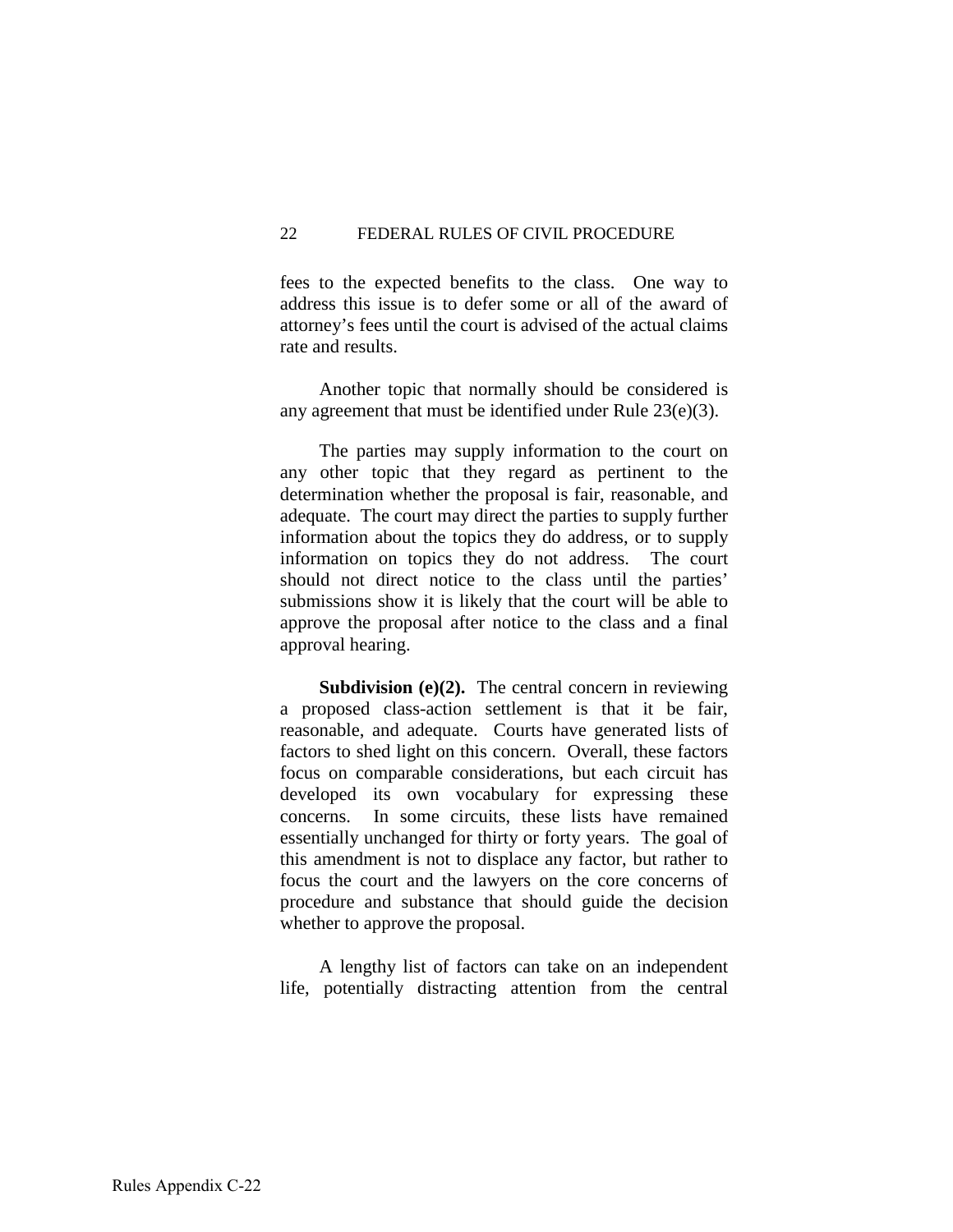concerns that inform the settlement-review process. A circuit's list might include a dozen or more separately articulated factors. Some of those factors—perhaps many—may not be relevant to a particular case or settlement proposal. Those that are relevant may be more or less important to the particular case. Yet counsel and courts may feel it necessary to address every factor on a given circuit's list in every case. The sheer number of factors can distract both the court and the parties from the central concerns that bear on review under Rule 23(e)(2).

This amendment therefore directs the parties to present the settlement to the court in terms of a shorter list of core concerns, by focusing on the primary procedural considerations and substantive qualities that should always matter to the decision whether to approve the proposal.

Approval under Rule  $23(e)(2)$  is required only when class members would be bound under Rule  $23(c)(3)$ . Accordingly, in addition to evaluating the proposal itself, the court must determine whether it can certify the class under the standards of Rule 23(a) and (b) for purposes of judgment based on the proposal.

**Paragraphs (A) and (B).** These paragraphs identify matters that might be described as "procedural" concerns, looking to the conduct of the litigation and of the negotiations leading up to the proposed settlement. Attention to these matters is an important foundation for scrutinizing the substance of the proposed settlement. If the court has appointed class counsel or interim class counsel, it will have made an initial evaluation of counsel's capacities and experience. But the focus at this point is on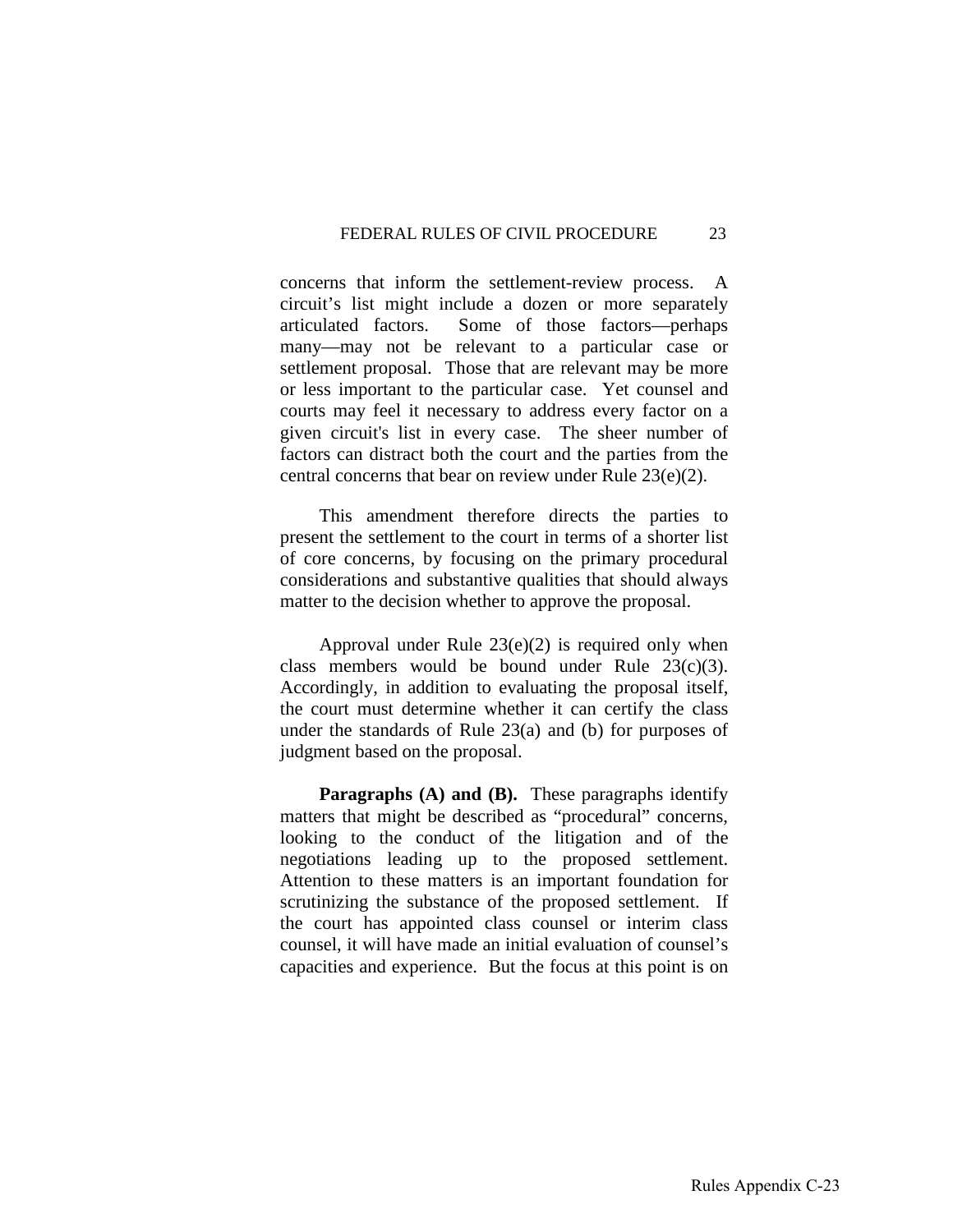the actual performance of counsel acting on behalf of the class.

The information submitted under Rule 23(e)(1) may provide a useful starting point in assessing these topics. For example, the nature and amount of discovery in this or other cases, or the actual outcomes of other cases, may indicate whether counsel negotiating on behalf of the class had an adequate information base. The pendency of other litigation about the same general subject on behalf of class members may also be pertinent. The conduct of the negotiations may be important as well. For example, the involvement of a neutral or court-affiliated mediator or facilitator in those negotiations may bear on whether they were conducted in a manner that would protect and further the class interests. Particular attention might focus on the treatment of any award of attorney's fees, with respect to both the manner of negotiating the fee award and its terms.

**Paragraphs (C) and (D).** These paragraphs focus on what might be called a "substantive" review of the terms of the proposed settlement. The relief that the settlement is expected to provide to class members is a central concern. Measuring the proposed relief may require evaluation of any proposed claims process; directing that the parties report back to the court about actual claims experience may be important. The contents of any agreement identified under Rule 23(e)(3) may also bear on the adequacy of the proposed relief, particularly regarding the equitable treatment of all members of the class.

Another central concern will relate to the cost and risk involved in pursuing a litigated outcome. Often, courts may need to forecast the likely range of possible classwide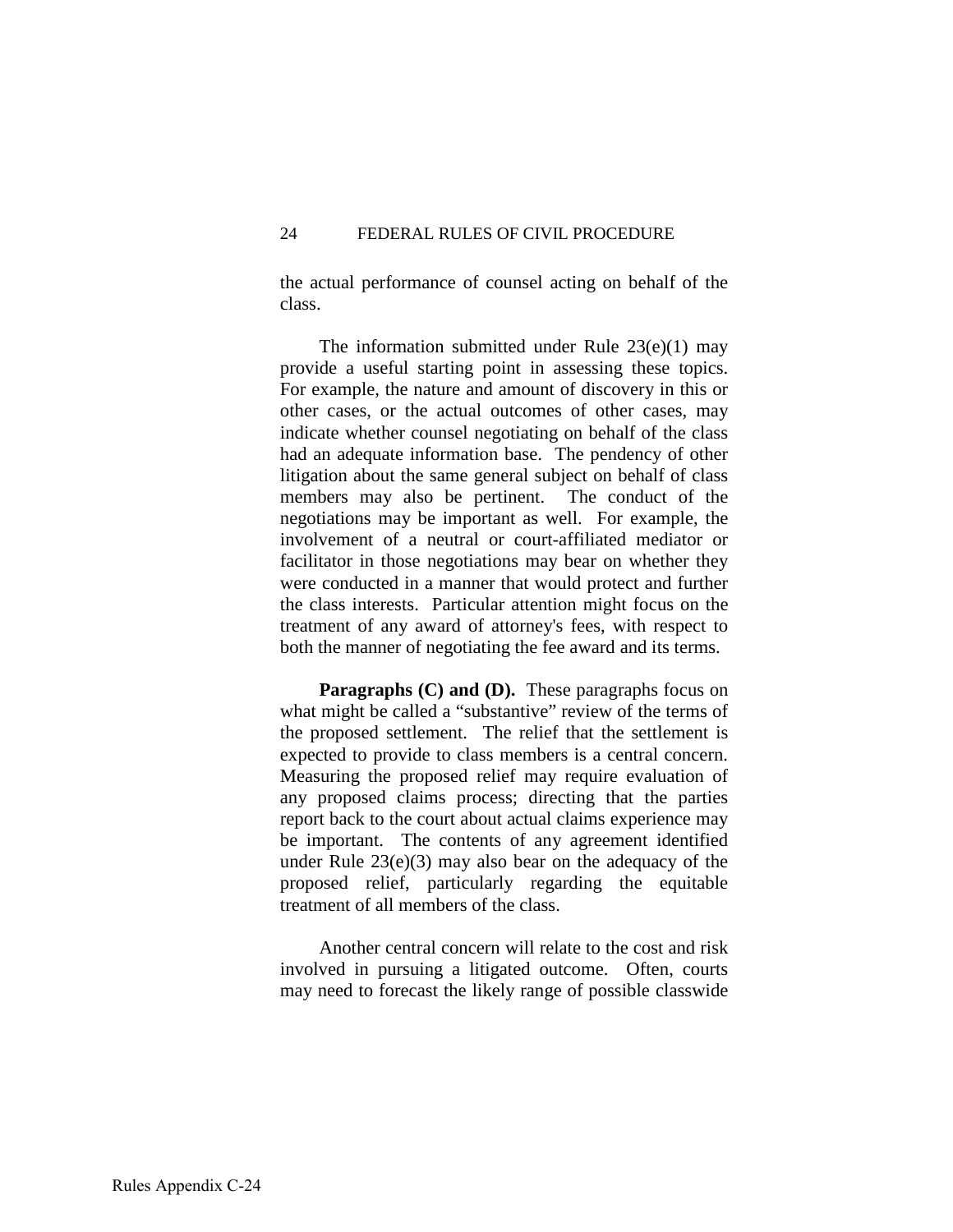recoveries and the likelihood of success in obtaining such results. That forecast cannot be done with arithmetic accuracy, but it can provide a benchmark for comparison with the settlement figure.

If the class has not yet been certified for trial, the court may consider whether certification for litigation would be granted were the settlement not approved.

Examination of the attorney-fee provisions may also be valuable in assessing the fairness of the proposed settlement. Ultimately, any award of attorney's fees must be evaluated under Rule 23(h), and no rigid limits exist for such awards. Nonetheless, the relief actually delivered to the class can be a significant factor in determining the appropriate fee award.

Often it will be important for the court to scrutinize the method of claims processing to ensure that it facilitates filing legitimate claims. A claims processing method should deter or defeat unjustified claims, but the court should be alert to whether the claims process is unduly demanding.

Paragraph (D) calls attention to a concern that may apply to some class action settlements—inequitable treatment of some class members vis-a-vis others. Matters of concern could include whether the apportionment of relief among class members takes appropriate account of differences among their claims, and whether the scope of the release may affect class members in different ways that bear on the apportionment of relief.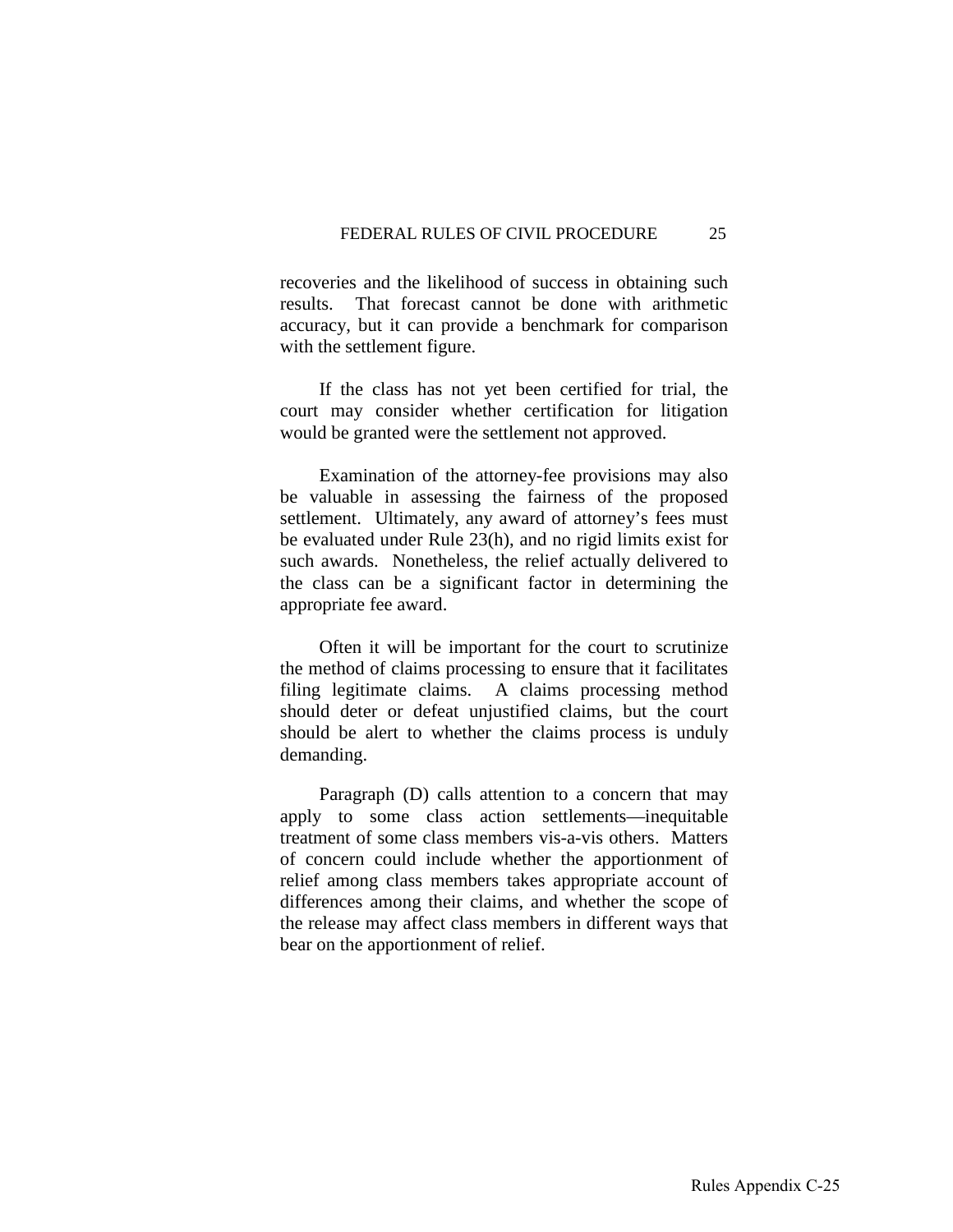**Subdivisions (e)(3) and (e)(4).** Headings are added to subdivisions  $(e)(3)$  and  $(e)(4)$  in accord with style conventions. These additions are intended to be stylistic only.

**Subdivision (e)(5).** The submissions required by Rule  $23(e)(1)$  may provide information critical to decisions whether to object or opt out. Objections by class members can provide the court with important information bearing on its determination under Rule 23(e)(2) whether to approve the proposal.

**Subdivision** (e)(5)(A). The rule is amended to remove the requirement of court approval for every withdrawal of an objection. An objector should be free to withdraw on concluding that an objection is not justified. But Rule  $23(e)(5)(B)(i)$  requires court approval of any payment or other consideration in connection with withdrawing the objection.

The rule is also amended to clarify that objections must provide sufficient specifics to enable the parties to respond to them and the court to evaluate them. One feature required of objections is specification whether the objection asserts interests of only the objector, or of some subset of the class, or of all class members. Beyond that, the rule directs that the objection state its grounds "with specificity." Failure to provide needed specificity may be a basis for rejecting an objection. Courts should take care, however, to avoid unduly burdening class members who wish to object, and to recognize that a class member who is not represented by counsel may present objections that do not adhere to technical legal standards.

Rules Appendix C-26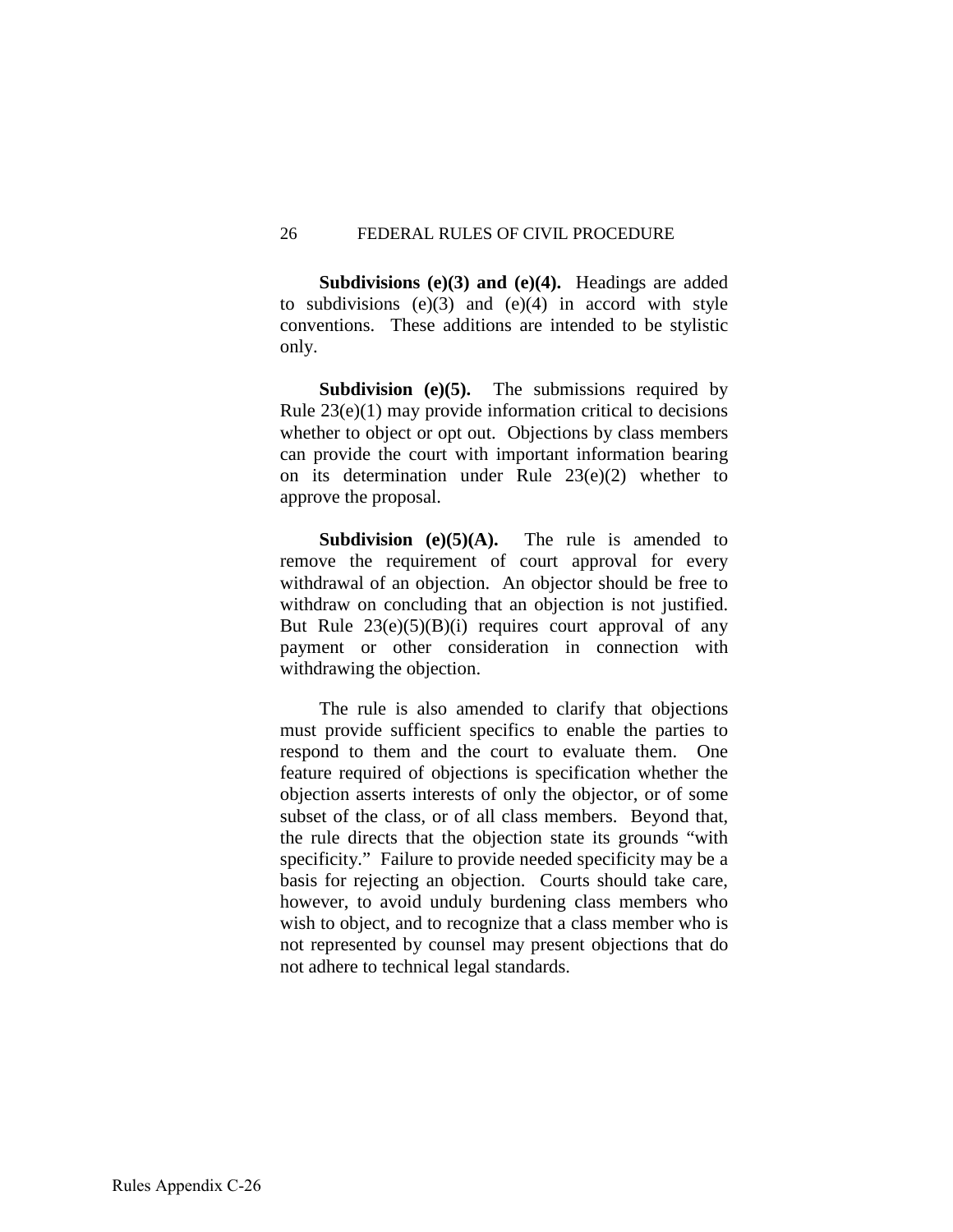**Subdivision** (e)(5)(B). Good-faith objections can assist the court in evaluating a proposal under Rule  $23(e)(2)$ . It is legitimate for an objector to seek payment for providing such assistance under Rule 23(h).

But some objectors may be seeking only personal gain, and using objections to obtain benefits for themselves rather than assisting in the settlement-review process. At least in some instances, it seems that objectors—or their counsel—have sought to obtain consideration for withdrawing their objections or dismissing appeals from judgments approving class settlements. And class counsel sometimes may feel that avoiding the delay produced by an appeal justifies providing payment or other consideration to these objectors. Although the payment may advance class interests in a particular case, allowing payment perpetuates a system that can encourage objections advanced for improper purposes.

The court-approval requirement currently in Rule 23(e)(5) partly addresses this concern. Because the concern only applies when consideration is given in connection with withdrawal of an objection, however, the amendment requires approval under Rule  $23(e)(5)(B)(i)$ only when consideration is involved. Although such payment is usually made to objectors or their counsel, the rule also requires court approval if a payment in connection with forgoing or withdrawing an objection or appeal is instead to another recipient. The term "consideration" should be broadly interpreted, particularly when the withdrawal includes some arrangements beneficial to objector counsel. If the consideration involves a payment to counsel for an objector, the proper procedure is by motion under Rule 23(h) for an award of fees.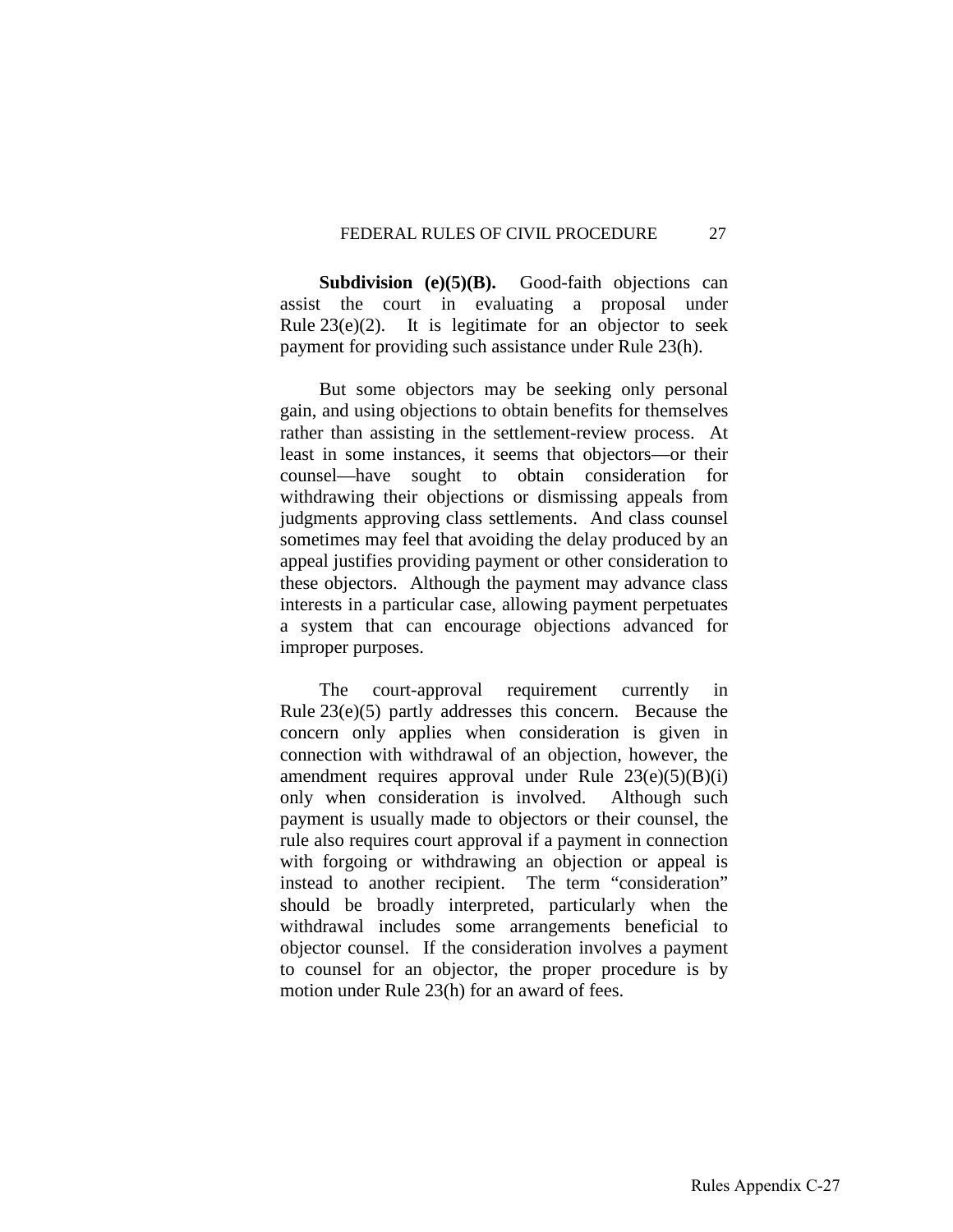Rule  $23(e)(5)(B)(ii)$  applies to consideration in connection with forgoing, dismissing, or abandoning an appeal from a judgment approving the proposal. Because an appeal by a class-action objector may produce much longer delay than an objection before the district court, it is important to extend the court-approval requirement to apply in the appellate context. The district court is best positioned to determine whether to approve such arrangements; hence, the rule requires that the motion seeking approval be made to the district court.

Until the appeal is docketed by the circuit clerk, the district court may dismiss the appeal on stipulation of the parties or on the appellant's motion. See Fed. R. App. P. 42(a). Thereafter, the court of appeals has authority to decide whether to dismiss the appeal. This rule's requirement of district court approval of any consideration in connection with such dismissal by the court of appeals has no effect on the authority of the court of appeals to decide whether to dismiss the appeal. It is, instead, a requirement that applies only to providing consideration in connection with forgoing, dismissing, or abandoning an appeal.

**Subdivision (e)(5)(C).** Because the court of appeals has jurisdiction over an objector's appeal from the time that it is docketed in the court of appeals, the procedure of Rule 62.1 applies. That procedure does not apply after the court of appeals' mandate returns the case to the district court.

**Subdivision (f).** As amended, Rule 23(e)(1) provides that the court must direct notice to the class regarding a